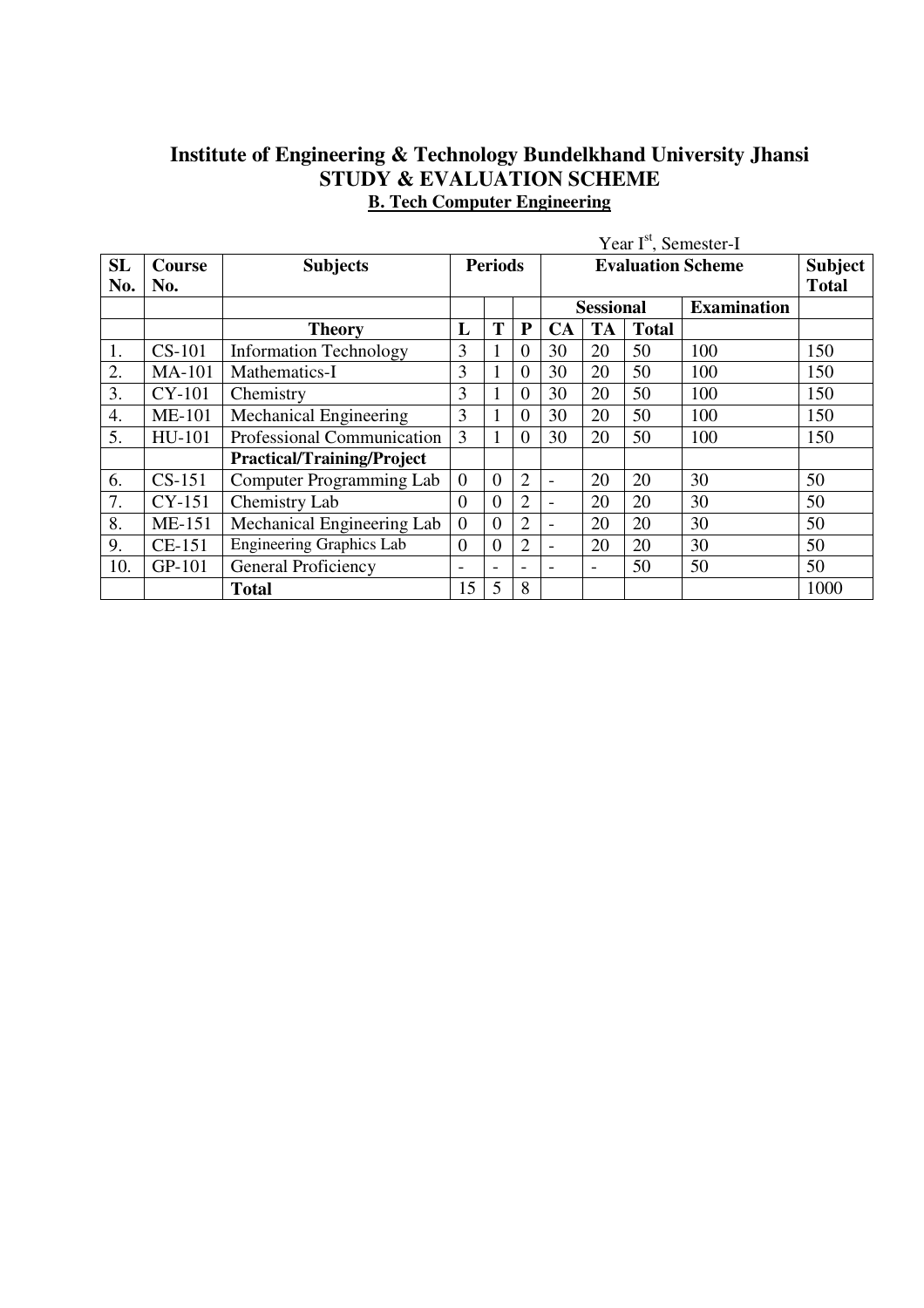#### **INFORMATION TECHNOLOLY CS-101/201**

#### **Unit – I : Fundamental Concept of Information**

**Information Concept and Processing:** Definition of information, Data Vs Information, Introduction to Information representation in Digital Media, Text, image, graphics, Animation, Audio, Video etc., Need, Value and Quality of information, Concept of Information Entropy, Shannon's Principles, Entropy of Information, use of Entropy in Coding, Static & Dynamic codes, Category and Level of Information in Business Organization.

**Information Representation:** Information Content, Entropy, Data Compression, Shannon Fano, Huffman Coding, Extended Huffman Codes, Arithmetic Coding, LZ78, LZW coding, Introduction to JPEG, MPEG, MHEG and other IT Industry Standards.

#### **Unit-II : Concepts in Computer & Programming**

**Computer Appreciation:** Definition of Electronic Computer, History, Generations, Characteristic and Application of Computers, Classification of Computers, RAM/ROM, Computer Hardware, CPU, Various I/O devices, Peripherals, Storage Media, Software Definition, Role and Categories, Firmware and Humanwer.

**Programming Language Classification & Program Methodology:** Computer Languages, Generation of Languages, Translators-Interpreters, Compiler/Interpreters, Compilers, Flow, Charts, Dataflow Diagram, Assemblers, Introduction to 4GLs, Software Development Methodology, Life Cycles, Software Coding, Testing, maintenance, ISO, CMM standards for IT industry.

#### **UNIT : III : Digital Devices and Basic Network Concepts**

**Digital Fundamentals:** Various codes, decimal, binary, hexa decimal conversion, floating numbers gates, flip flops, adder, multiplexes, need for Data Transmission over distances, Types of Data Transmission, Media for Data Transmission, Modulation, AM, FM, Digital Modulation, Multiplexing of Signals.

**Data Communication & Networks:** Computer Networks, Networking of computers- Introduction of LAN and WAN. Network Topologies, Basic Concepts in Computer Networks, Client-server Architecture, ISDN, ATM, Token based protocol, CSMA/CD, Mobile Communication.

#### **UNIT-IV : Internet and Web Technologies**

**Internet & World Wide Web:** Hypertext Markup Language, DHTML, WWW, Gopher, FTP, Telnet, Web Browsers, Net Surfing, Search Engines, Email, ISP, EDI, E-Commerce, Public Key Private Key, Safety of Business Transaction on web.

**Web Technologies:** Elementary Concepts of E-Commerce, Basic Infrastructures for E-Commerce, Electronic Token, Security Threats, Electronic Payment Systems, Digital Signatures, Network, Security, Firewall, Introduction to Web Technologies.

#### **UNIT-V : Concepts in Operating System, Office Tools and Data Management**

**Introductory concepts in operating system & Data Management:** Elementary Concepts in Operating System, textual Vs GUI Interface, Introduction to DOS, MS Windows, MS office Tools, MS WORD, MS EXCEL, MS Power Point, Tools for Data Management, Basics of Database management system, Introduction to basic Commands of Dbase, Foxpro, SQL Etc.

**IT Industry Trends, Careers and Applications in India:** Scientific, Business, Educational and Entertainment Application, Industry Automation, Weather Forecasting, Awareness of Ongoing IT projects in India NICNET, BRNET etc. Application of IT to other Areas E Commerce, electronic governance, Multimedia, Entertainment.

#### **References:**

- 1. D S Yadav, "Foundations of IT", New Age, Delhi
- 2. Curtin, "Information Technology : Breaking News", TMH
- 3. Rajaraman, "Introduction to Computers", PHI
- 4. Nelson, "Data Compression", BPB.
- 5. Peter Nortans "Introduction to Computers", TMH.
- 6. Leon & leon "Fundamental of information Technology", Vikas
- 7. Kanter, "Managing Information System"
- 8. Lehngart, "Internet 101", Addison Wesley
- 9. CIS tems "Internet, An Introduction", Tata McGraw Hill.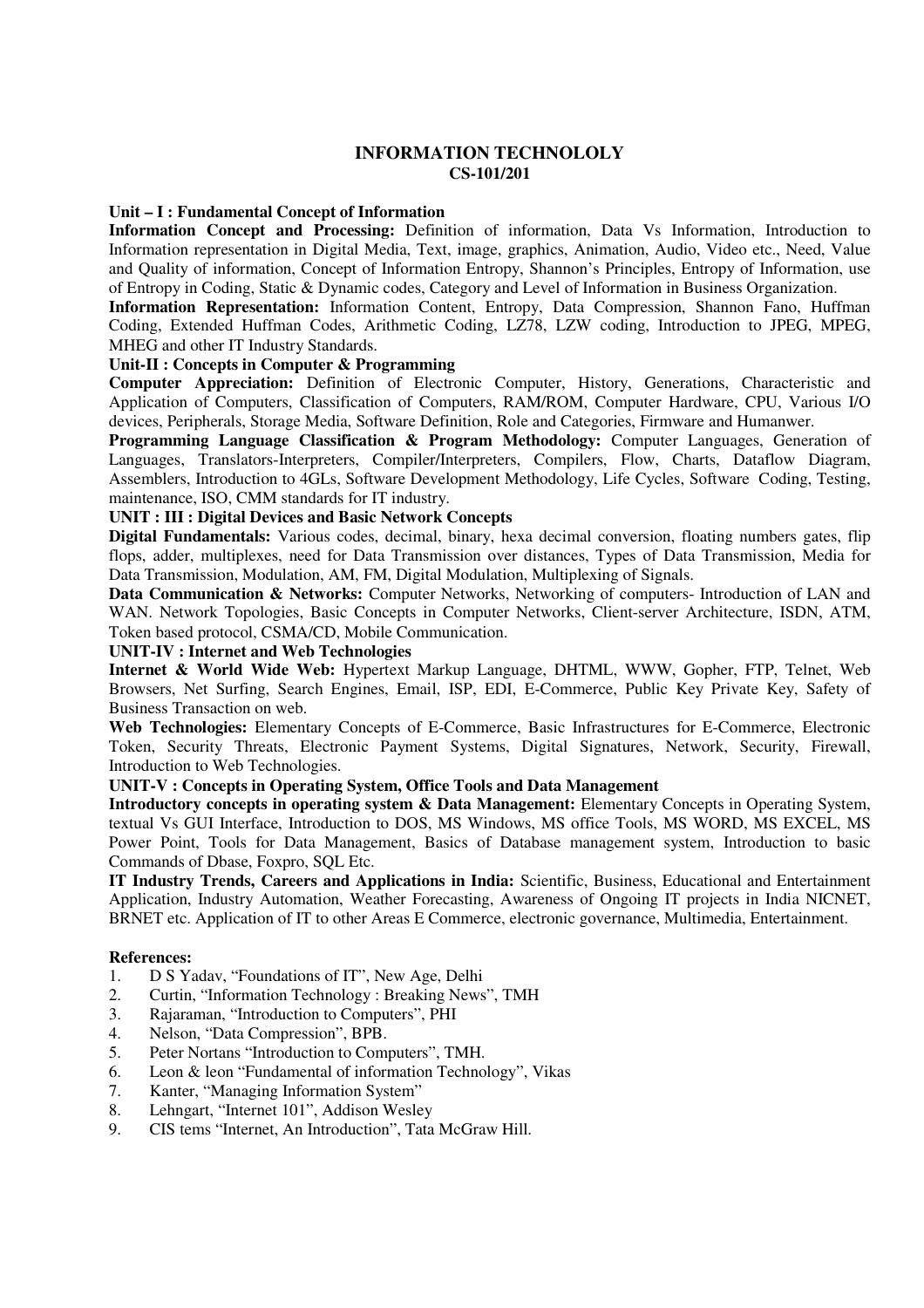## **MATHEMATICS-I MA-101**

## Unit - I : Matrices 9

Elementary row and column transformation, Rank of matrix, Linear dependence, Consistency of linear system of equations, Characteristic equation, Caley-Hamition Theorom, Eigen values and eigen vectors, Diagonalisation, Complex and unitary materices .

#### **Unit - II : Differential Catculus-I 8**

Leibnitz theorem, Partial differentiation, Eulers theorem, Curve tracing, Change of variables, Expansion of function of several variables

#### **Unit - III : Differntial Caluculus-II 7**

Jacobian, , Approximation of errors, Exterma of functions of several variables, Lagranges method of multipliers (Simple applications).

#### Unit - **IV** : Multiple Integrals

Double and triple integral, Change of order, Change of variables, Beta and Gamma functions, Application to area, volume, Dirichlet integral and applications.

#### **Unit - V : Vector Calculus 7**

Point functions, Gradient, divergence and curl of a vector and their physical interpretations, Line, Surface and Volume integrals, Greens, Stokes and Gauss divergence theorem.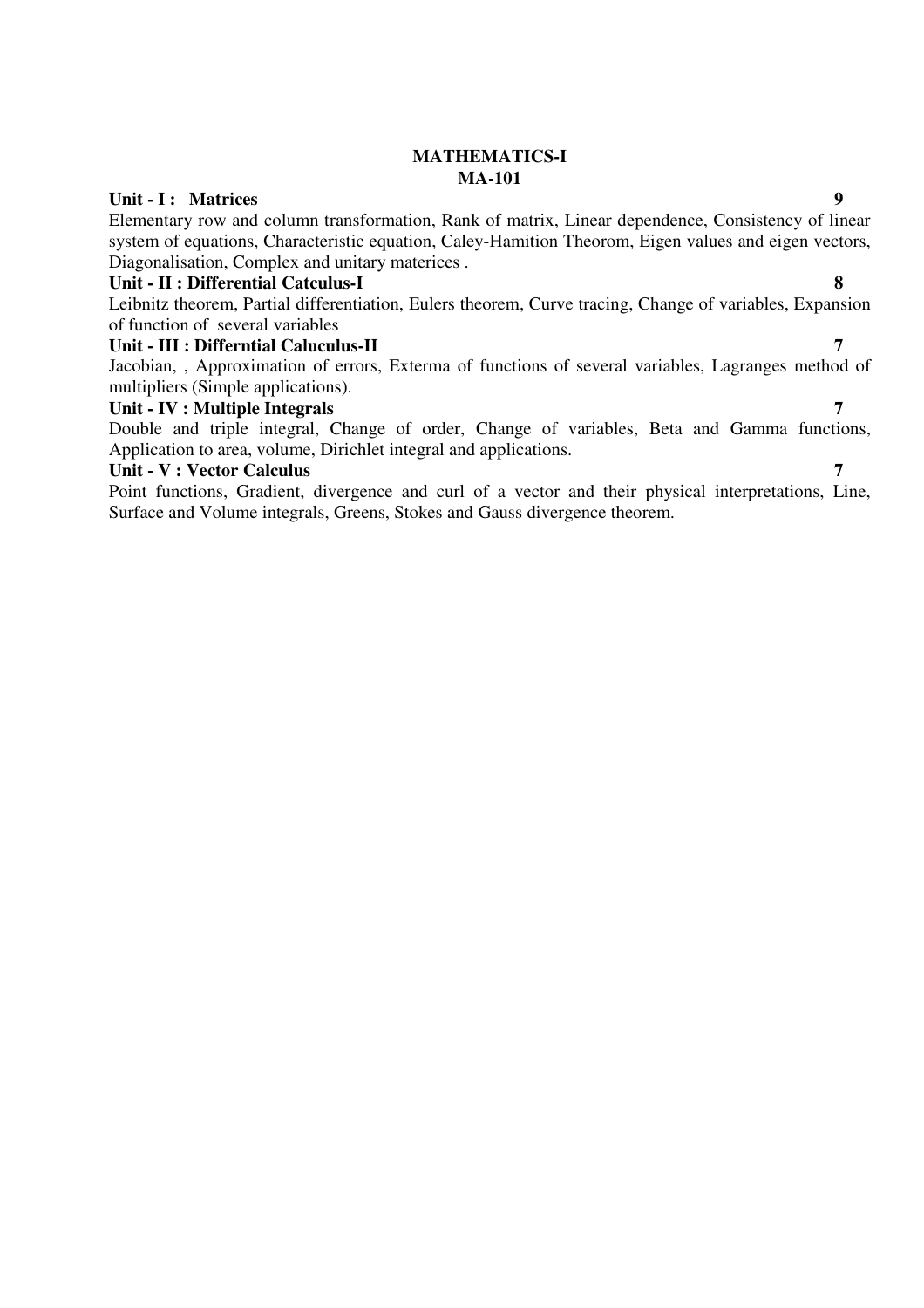# **CHEMISTRY**

## **CY-101**

## **Unit – I**

- 1. Molecular theory of diatomic heteromolecules, Bond theory of bonding in metals, Hydrogen bonding.
- 2. Solid state Chemistry:

Radius Ratio Rule, Space lattice (only cubes), Type of unit cell, Bragg's Law, Calculation of Density of unit cell.

One & Two Dimensional solids, graphite as two dimensional solid and its conducting properties. Fullerene & its applications.

## **Unit-II**

- 1. Basic principles of spectroscopic methods. The use of UV, Visible, IR,  ${}^{1}H$  NMR, for the determination of structure of simple organic compounds.
- 2. Characteristics and classification of polymers.
- 3. Structures of the following polymers, viz, Natural and synthetic rubbers, Polyamide and Polyester fibres, polymethylmethacrylate, poly acrylonitrile and polystyrene. A brief account of conducting polymers (polypyrrole & polytiphene) & their applications.

## **Unit-III**

- 1. Stability of reaction intermediates, e.g. Carbanion, Carbocation and free radicals. Types of organic reactions, & Mechanism of nucleophilic substitution reaction.
- 2. Mechanism of the following reactions.

(i) Aldol condensation. (ii) Cannizzaro reaction (iii) Beckmann rearrangement (iv) Hofmann rearrangement, and (v) Diels-Alder reaction

3. E-Z Nomenclature. Optical Isomerism of organic Compounds containing one chiral center. Examples of optically active compounds without chirality. Conformations of butane.

## **Unit-IV**

- 1. Order & Molecularity of reactions. First & Second order reactions. Energy of activation.
- 2. Phase Rule: Its application to one component system (Water).
- 3. Equilibrium Potential, electrochemical cells (galvanic & concentration cells), Electrochemical theory of corrosion & protection of corrosion.

## **Unit-V**

- 1. Hardness of water, softening of water by Lenny-S process & Reverse osmosis. Treatment of boiler feed water by Calgon process, Zeolites and ion-exchange resins.
- 2. Classification of fuels, Coal, Biomass & Biogas. Determination of gross and net calorific values using Bomb Calorimeter.
- 3. Environmental pollution : Types of pollution & pollutants, Air Pollution. Formation and depletion of ozone, smog and Acid rain.

## **References:**

- 1. Organic Chemistry (Morrison & Boy)
- 2. Inorganic Chemistry (I.D. Lee)
- 3. Physical Chemistry (Barrow)
- 4. Environmental chemistry (Manahan)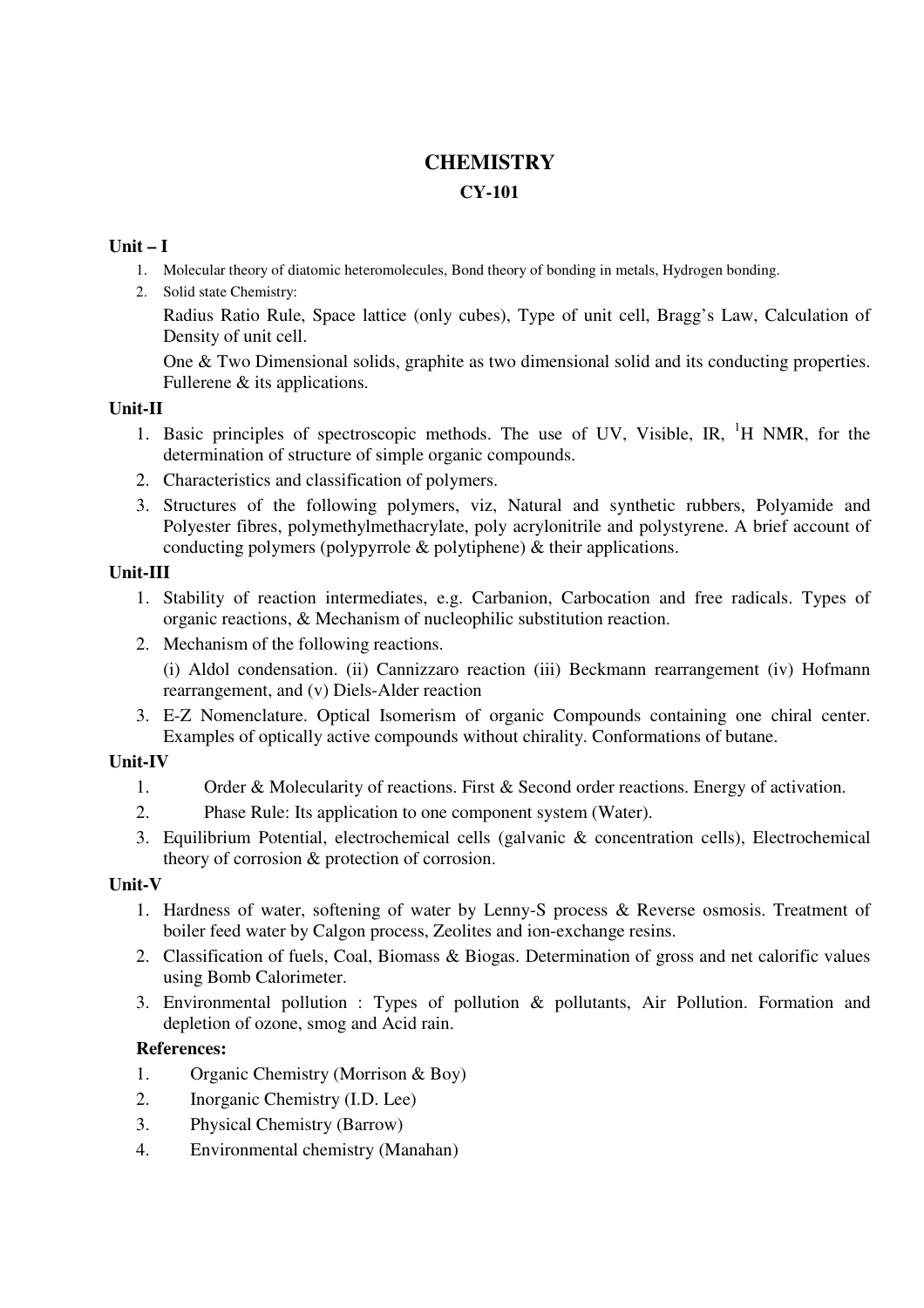## **MECHANICAL ENGINEERING ME-101/201**

## **A. THERMODYNAMICS**

**Unit – I : Fundamental Concepts and Definitions:** Definition of thermodynamics, system, surrounding and universe, phase, concept of continuum, macroscopic & microscopic point of view. Density, specific volume, pressure, temperature. Thermodynamic equilibrium, property, state, path, process, cyclic process, Energy and its form, work and heat, Enthalpy. 3 **Laws of thermodynamics: Zeroth law:** Concepts of Temperature, zeroth law. 1 **First law:** First law of thermodynamics. Concept of processes, flow processes and control volume, Flow work, steady flow energy equation, Mechanical work in a steady flow of process. 2 Second law: Essence of second law, Thermal reservoir, Heat engines. COP of heat pump and refrigerator. Statements of second law. Carnot cycle, Clausius inequality. Concept of Entropy.  $\frac{3}{2}$ **Unit – II : Properties of steam and thermodynamics cycles:** Properties of steam, use of property diagram, Steam-Tables, processes involving steam in closed and open systems. Rankine cycle. 4 Introduction to I.C. Engines-two & four stoke S.I. and C.I. engines. Otto cycle, Diesel cycle. 3 **B. MECHANICS AND STRENGTH OF MATERIALS Unit-III : Force system and Analysis: Basic concept:** Laws of motion. Transfer of force to parallel position. Resultant of planer force system. Free Body Diagrams, Equilibrium and its equation. 4 **Friction:** Introduction, Laws of Coulomb friction, Equilibrium of bodies involving dry fiction-Belt Friction. 2 **Unit-IV : Structure Analysis:Beams:** Introduction, Shear force and Bending Moment, shear force and Bending Moment Diagram for statically determinate beams. 4 **Trusses:** Introduction, Simple Trusses, Determination of Forces in simple trusses members, methods of joints and method of section. 3 **Unit-V : Stress and Strain Analysis: Simple stress and strain:** Introduction, Normal shear stresses, stress-strain diagrams for ductile and brittle materials, Elastic constants, one dimensional loading of members of varying cross sections, strain Energy. 3 **Compound stress and strains:** Introduction, state of plane stress, Principal stress and strain, Mohr's stress circle. 2

**Pure Bending of Beams:** Introduction, Simple Bending theory, Stress in Beams of different cross sections. 2

**Torsion:** Introduction, Torsion of Shafts of circular section, Torque and Twist, Shear stress due to Torque. 2

#### **Reference:**

- 1. Van Wylen G.J. & Sonnlog R.E.: Fundamentals of classical thermodynamics, John Wiley & Sons, Inc. NY.
- 2. Wark Wenneth : Thermodynamics (2nd edition), Mc Graw Hill book Co. NY.
- 3. Holman, J.P. : Thermodynamics, MC Graw Hill book Co. NY.
- 4. Yadav R : Thermodynamics and Heat Engines, Vol I & II (Sl Edition) Central Publishing House Allahabad.
- 5. Yadav R. : Steam & Gas Turbines.
- 6. Kshitish Chandra Pal : Heat Power, Orient Longman Limited, 17, Chittranjan Avenue, Calcutta.
- 7. S. Rao, B.B. Parulekar, 'Energy Technology', Khanna Pub., New Delhi.
- 8. G. H. Ryder : "Strength of Materials".
- 9. F. L. Singer : "Strength of Materials".
- 10. Timoshenko : "Strength of Materials".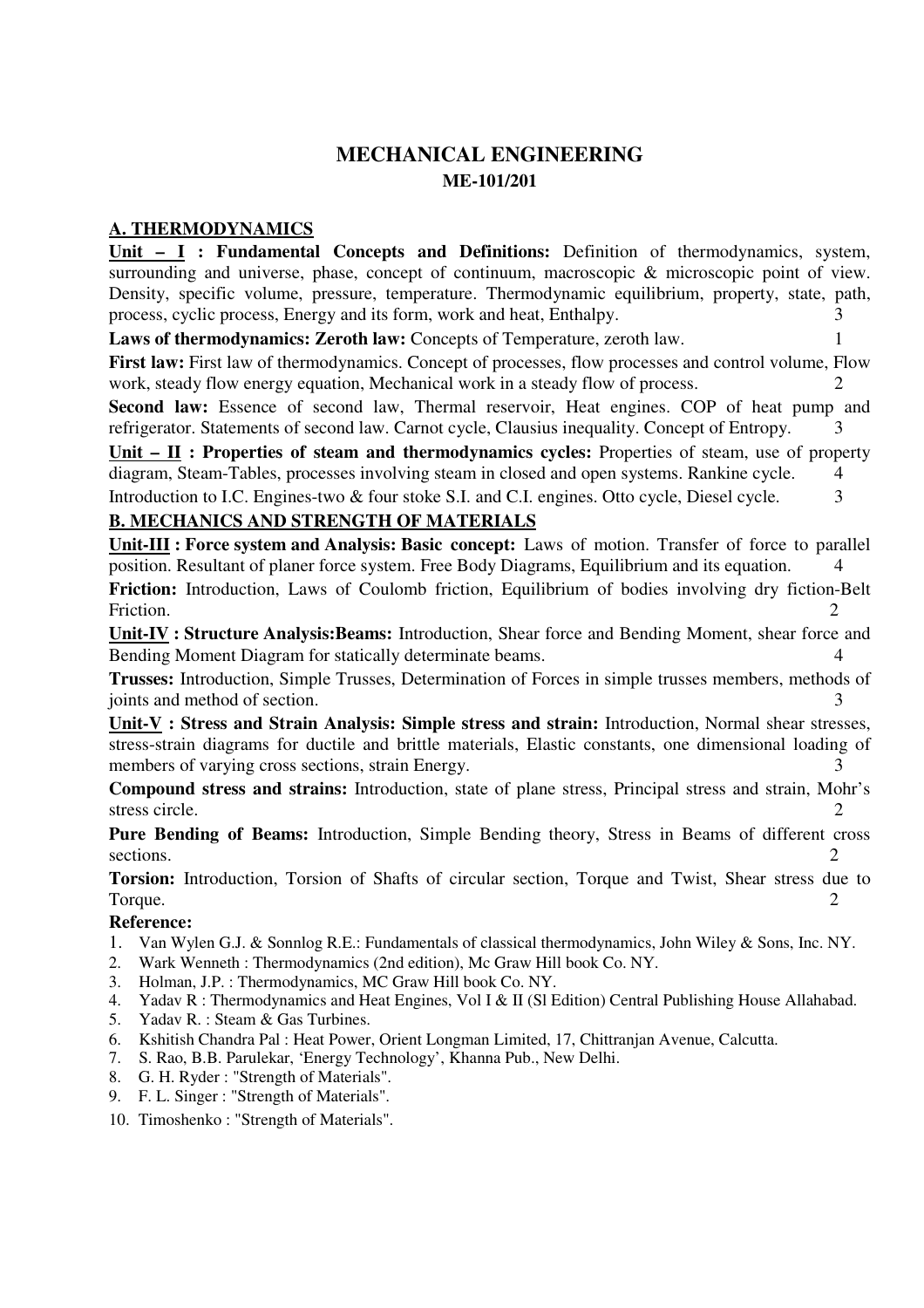#### **PROFESSIONAL COMMUNICATION HU-101**

#### **Unit – I : Technical Communication** 8

Nature; Origin and Scope; Feature and General Writing; Significance; Style: Objective Style as Contrary to Literary Composition. Forms of Technical Communication: Reports: Types, Significance, Structure & Style of Report; Writing of Reports: Project, Thesis, Dissertation Writing; Technical Paper & Scientific Article Writing: Elements, Methods & Technical Objectives; Technical Proposal: Nature, Divisions, Kinds, Uses.

#### **Unit-II : Pre-Requisites of Technical Written Communication** 9

**Vocabulary Building :** Homophones (Words Similar in sound but different in Meanings); Word-formation; One-Word substitute; New & Select Vocabulary Building (about 500 words)

**Functional Grammar :** Patterns and Correct usage (Parts of speech); Syntax Concord; Prepositions; Articles.

**Requisites of Good Sentence and Paragraph Writing:** Requisites of Good Sentence Writing; Paragraph Writing; Unity, Coherence and Emphasis; Development of Paragraph: Inductive Order, Deductive Order, Spatial, Linear, Chronological Orders etc. with Emphasis on Argumentative & Expository Writing.

**Unit : III : Business Correspondence**: Principles; Features; Sales and Credit Letters: Letters of Enquiry, Quotation, Order, Claim, Complaint and Adjustment letters, Bio-Data Making, Resumes/Job Application Processing. 27

**Unit-IV : Language Learning Through Thematic and Value based Critical Reading (Non-Detailed Text Study) :** 

#### **A Study of following Value-Oriented Essays:**

| A.L.Basham                   | : The Heritage of India                                                  | Virginia Wooef   | : How should one Read a Book                                                                                 |
|------------------------------|--------------------------------------------------------------------------|------------------|--------------------------------------------------------------------------------------------------------------|
| S. Radhakrishnan             | : The Gandhian Outlook                                                   | R.K. Narayan     | : A Bookish Topic                                                                                            |
| Francis Bacon                | : Of Studies                                                             | C.E.M. Joad      | : The Civilization of Today                                                                                  |
| J.B. Priestley               | : Making Writing Simple                                                  |                  |                                                                                                              |
|                              |                                                                          |                  | Study of following Short Stories for making the Students acquaint with the styles of great Writers of World: |
| O.H. Henry                   | : The Gift of the Magi                                                   | M.R. Anand       | : The Barber's Trade Union                                                                                   |
|                              | R.N. Tagore : The Renunciation                                           | Ruskin Bond      | : The Eyes Are Not Here                                                                                      |
| Katherine Mansfield: The Fly |                                                                          | D.H. Lawrence    | : The Rocking Horse Winner                                                                                   |
| A.P. Chekhor                 | $:$ The Lament                                                           | Ernest Hemingway | : The Capital of the World                                                                                   |
|                              | Unit-V: Dimensions of Spoken English: Using English Language Laboratory: |                  | 6                                                                                                            |
|                              |                                                                          |                  | Stress, Intonation, Rhythm, Phonemes, Allophones, Phonetic Transcription, Listening, Reading $\&$            |
|                              | Comprehension of Speech and Reproduction of Response.                    |                  |                                                                                                              |
| Toyte Rooke/ Doforonoog      |                                                                          |                  |                                                                                                              |

#### **Texts Books/ References**

| Singh R.P. $(ed)$       | $\ddot{\cdot}$       | An Anthology of English Essay; OUP, New Delhi                          |
|-------------------------|----------------------|------------------------------------------------------------------------|
| Singh R.P. $(ed)$       | $\ddot{\cdot}$       | An Anthology of English Short Stories; OUP, New Delhi.                 |
| Hornby A.S.             | ÷                    | Guide to Patterns & Usage in English; OUP, New Delhi                   |
| Clark S. & Pointon      |                      | Word for Word; OUP, New Delhi                                          |
| Ruther Ford A.          |                      | Basic Communication Skills; Person Education, New Delhi.               |
| Singh R.P.              |                      | Functional Skills in Language & Literature; OUP, New Delhi             |
| Bansal R.K. & Harrison: |                      | Phonetics in English; Orient Longman, New Delhi                        |
| Sethi & Dhamija         |                      | A Course in Phonetics & Spoken English; Prentice Hall, New Delhi.      |
| <b>Blum Rosen</b>       |                      | Word Power; Cambridge University Press, New Delhi                      |
| Seely John              |                      | Writing Report; OUP, New Delhi                                         |
| Suggested Readings:     |                      |                                                                        |
| Arora V.N. etal         |                      | Improve Your Writing; OUP Delhi                                        |
| Mohan K. & Sharma R.C.: |                      | Business Correspondence of Report Writing; TMH, New Delhi.             |
| Clive Upton etal        |                      | Oxford Dictionary of Pronunciation for Current English; OUP New Delhi. |
|                         |                      | A Dictionary of Modern English Usages; OUP, New Delhi                  |
| Michael Swan            | ÷                    | Practical English Usages; OUP, New Delhi                               |
| John Alveyblrideh       | $\ddot{\phantom{a}}$ | American English Pronouncing Dictionary; OUP New Delhi.                |
| <b>Jons Daniel</b>      |                      | English Pronouncing Dictionary; Cambridge University Press.            |
|                         |                      |                                                                        |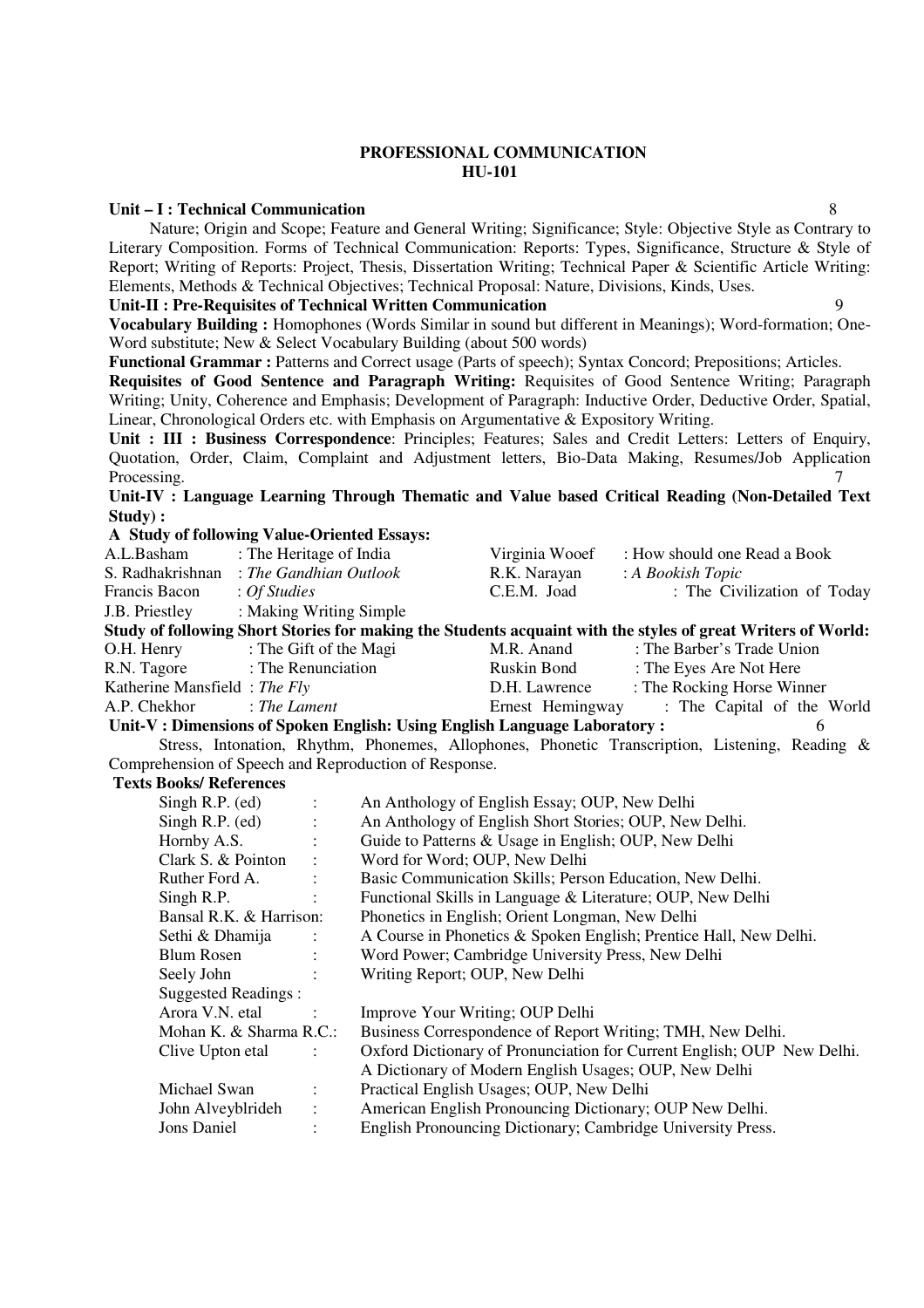## **COMPUTER PROGRAMMING LAB CS-151 / 251**

#### **List of Practical**

- 1. Practice have all internal and External DOS Commands
- 2. Write simple batch program
- 3. Giving exposure to Windows environment
- 4. File and program management in windows
- 5. Practice of all UNIX commands
- 6. Write simple shell script
- 7. Introduction to text editing and word processing
- 8. Exposure to advance feature supported by some editors
- 9. Net Surfing
- 10. Creation and usage of E-mail account
- 11. Write small program using C language
- 12. Handling of data structure in C
- 13. Familiarizing mail account using PINE, deleting, creating folder/ mail-messages, adding Signature, creating directory of addresses.

*Note: List may be modified according to new software available.* 

## **MECHANICAL ENGINEERING LAB**

## **ME-151 / 251**

## **List of Practicals**

- 1. Study of boiler models Babcock Wilcox, Lancashire and Locomotive.
- 2. Study of Steam engine and steam turbine models.
- 3. Study of 2-stroke and 4-stroke I.C.E. models.
- 4. Study of Fiat engine and/ or Diesel engine prototype.
- 5. Study of a vapour compression Refrigeration unit tutor/refrigerator.
- 6. Study of a window type air conditioner.
- 7. To conduct the tensile test on a UTM and determine ultimate Tensile strength, percentage elongation for a steel specimen.
- 8. To conduct the compression test and determine the ultimate compressive strength for a specimen.
- 9. To conduct the Impact test (Izod / charpy) on the Impact testing machine and to find the impact strength.
- 11. To determine the hardness of the given specimen using Brinell / Rockwell / Vicker testing machine.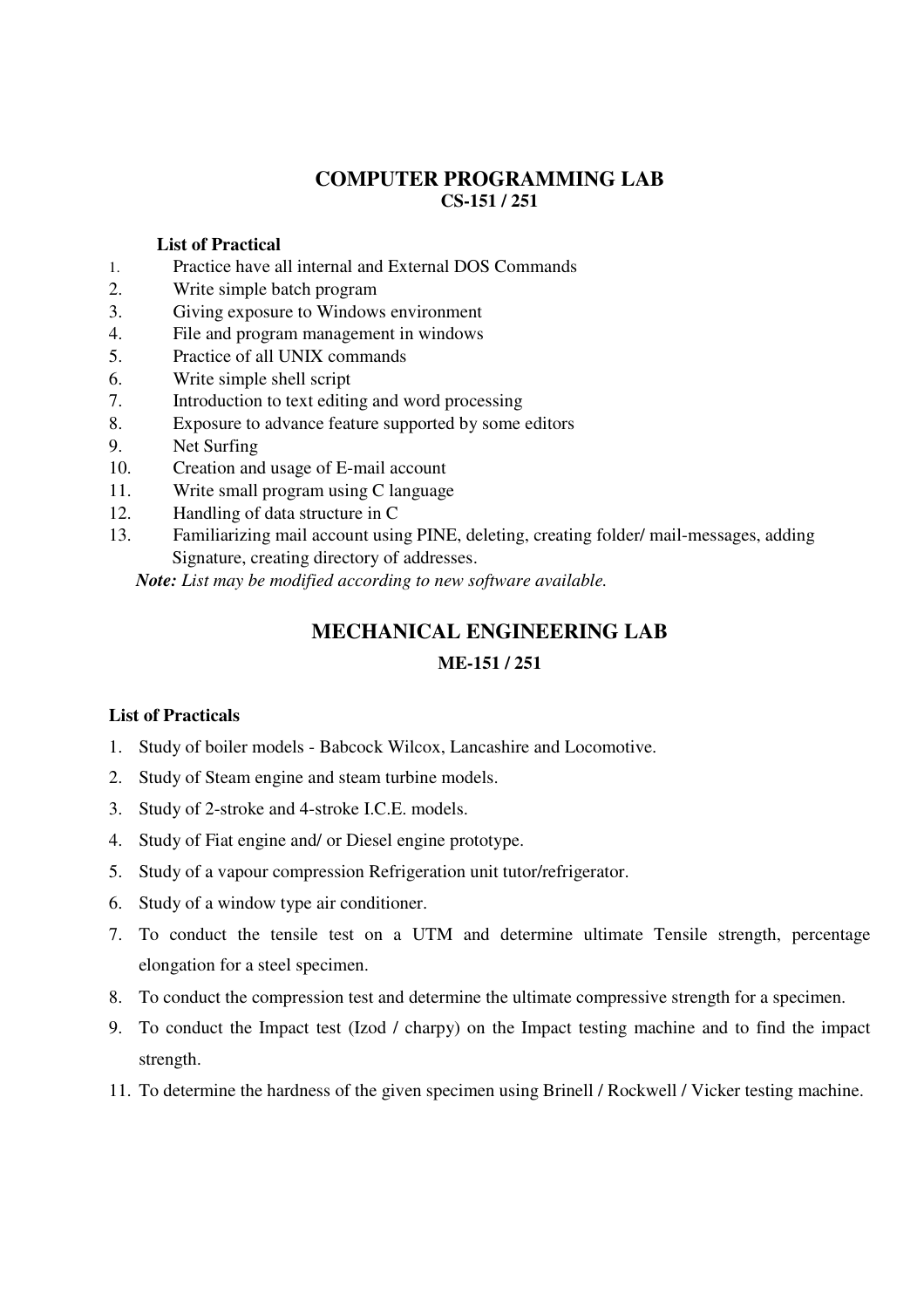## **CHEMISTRY PRACTICALS (CY-151) [Revised w.e.f. 2004-2005]**

- 1. Determination of alkalinity in the given water sample.
- 2. Determination of temporary and permanent hardness in water sample using EDTA as standard solution.
- 3. Determination of available chlorine in bleaching powder.
- 4. Determination of chloride content in the given water sample by Mohr's method.
- 5. Determination of iron content in the given ore by using external indictor
- 6. pH-metric titration.
- 7. Determination of Equivalent weight of Iron by the chemical displacement method. The equivalent weight of copper is 63.5

(Note : the procedure to be followed in carrying the above experiment is given as annexure)

- 8. Viscosity of an addition polymer like polyster by Viscometer.
- 9. Determination of iron concentration in sample of water by colorimetric method. The method involves the use of KCNS as colour developing agent and the measurements are carried out at max 480 nm.

Note : The general procedure of estimation is given on pp653-8 of the textbook of Quantitative Chemical Analysis by A.I. Vogel  $6<sup>th</sup>$  Edition, Publisher : Pearson education Ltd. 2000)

10. Element detection & functional group identification in organic compounds

#### **Annexure**

In this experiment we will determine the equivalent weight of Iron, which displaces one equivalent of copper (63.5 g) from a solution containing copper ions.

Procedure: Clean a sample of iron (strip measuring 3.5cm×1.5cm) with a sand paper and weigh it accurately. Place it in a clean beaker (250ml) and pour into it 100ml of  $CuSo<sub>4</sub>$  solution of known strength (~ N/10) Allow the strip to stand in the beacker for about 30 minutes. Carefully withdraw the strip of iron (from the beaker) with a forceps and place it on a porcelain plate contained in a desiccafor (using cacl<sub>2</sub> as a desiccant). The quantity of copper sulphate remaining in solution – after the chemical displacement, is estimated by lodometric titration method. The dried strip of iron (containing the deposited copper) is then carefully weighed.

Observations:

Weight of iron strip = …………….g

Wt. Of iron strip + copper =  $\dots$ 

(after drying )

wt. of copper deposited on iron strip

Initial conc. of cu- final conc. of cu. (determined by titration)

The weight of iron, which goes into solution(as Fe So  $_4$ )

 ( Initial weight of iron strip + weight of deposited copper) - weight of iron strip along with copper (after drying)

Eq.wt. of copper  $(63.5)$  = Wt. of Copper Deposited Eq. Wt. of Iron Wt. of  $Fe_{(s)}$  (going into solution) The Eq. Wt. of Fe  $= ?$ The % error involved in the experiment =...................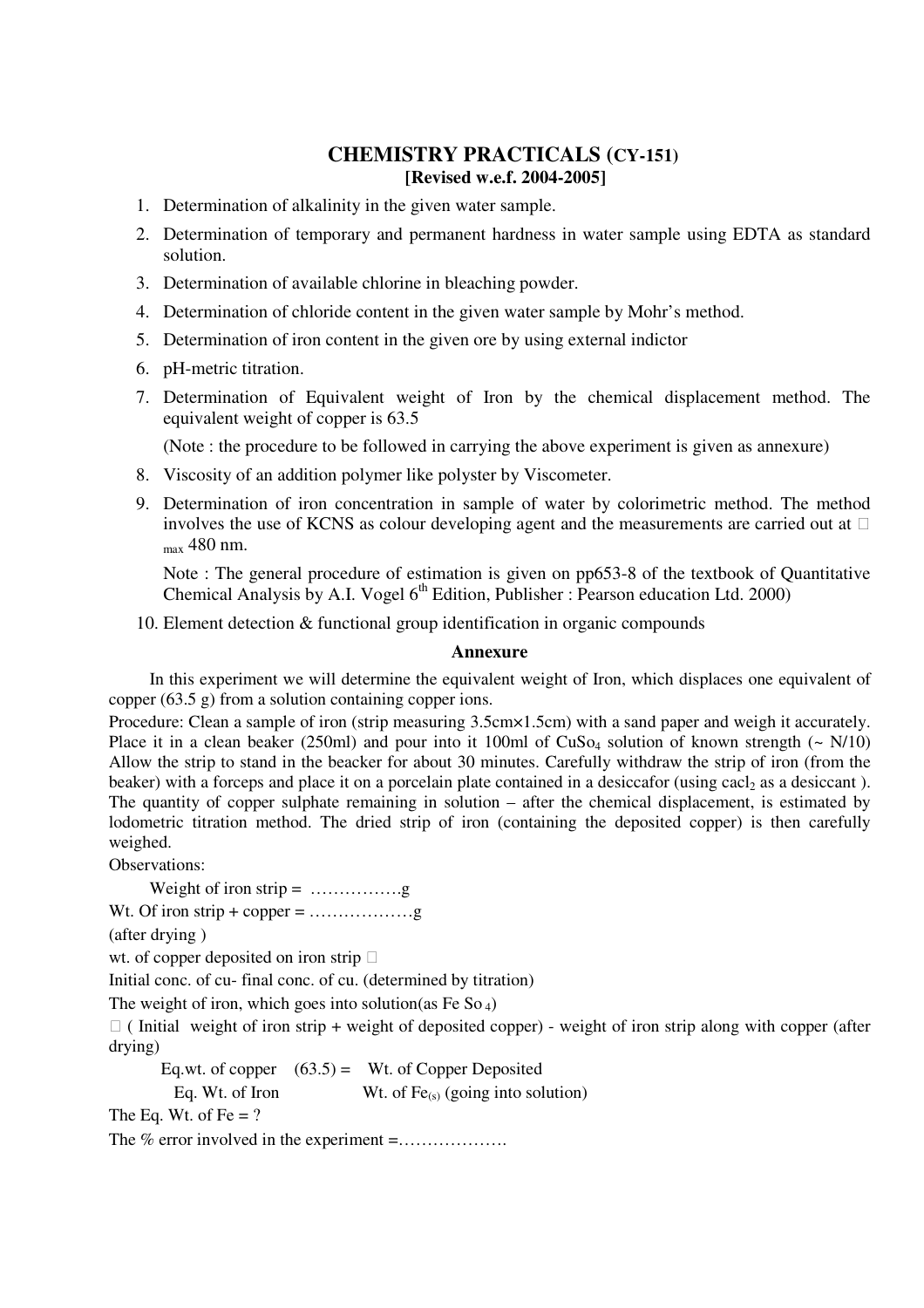## **ENGINEERING GRAPHICS CE-151 / 251**

### **1. Introduction**

 Graphics as a tool to communicate ideas, Lettering and' dimensioning, Construction of geometrical figures like pentagon and hexagon. 2

#### **2. Orthographic Projection**

Principles of orthographic projections, Principal and auxiliary planes, First and Third angle projections. 1

Projection of points. Pictorial view. 1

 Projection of lines parallel to both the planes. Parallel to one and inclined to other, Inclined to both the planes. Application to practical problems.

 Projection of solid in simple position, Axis or slant edge inclined to one and parallel to other plane, Solids lying on a face or generator on a plane. 2 Sectioning of solids lying in various positions, True shape of the section. 2

Development of lateral surfaces, sheet metal drawing. 1

#### **3. Isometric Projection**

Principles of isometric projection, Isometric projection using box and offset methods. 2

#### *References:*

- 1. Bhatt. N.D.: Elementary Engineering Drawing, Charothar Publishing.
- 2. Laxmi Narayan V & Vaish W. : A Text Book of Practical Geometry on Geometrical drawing.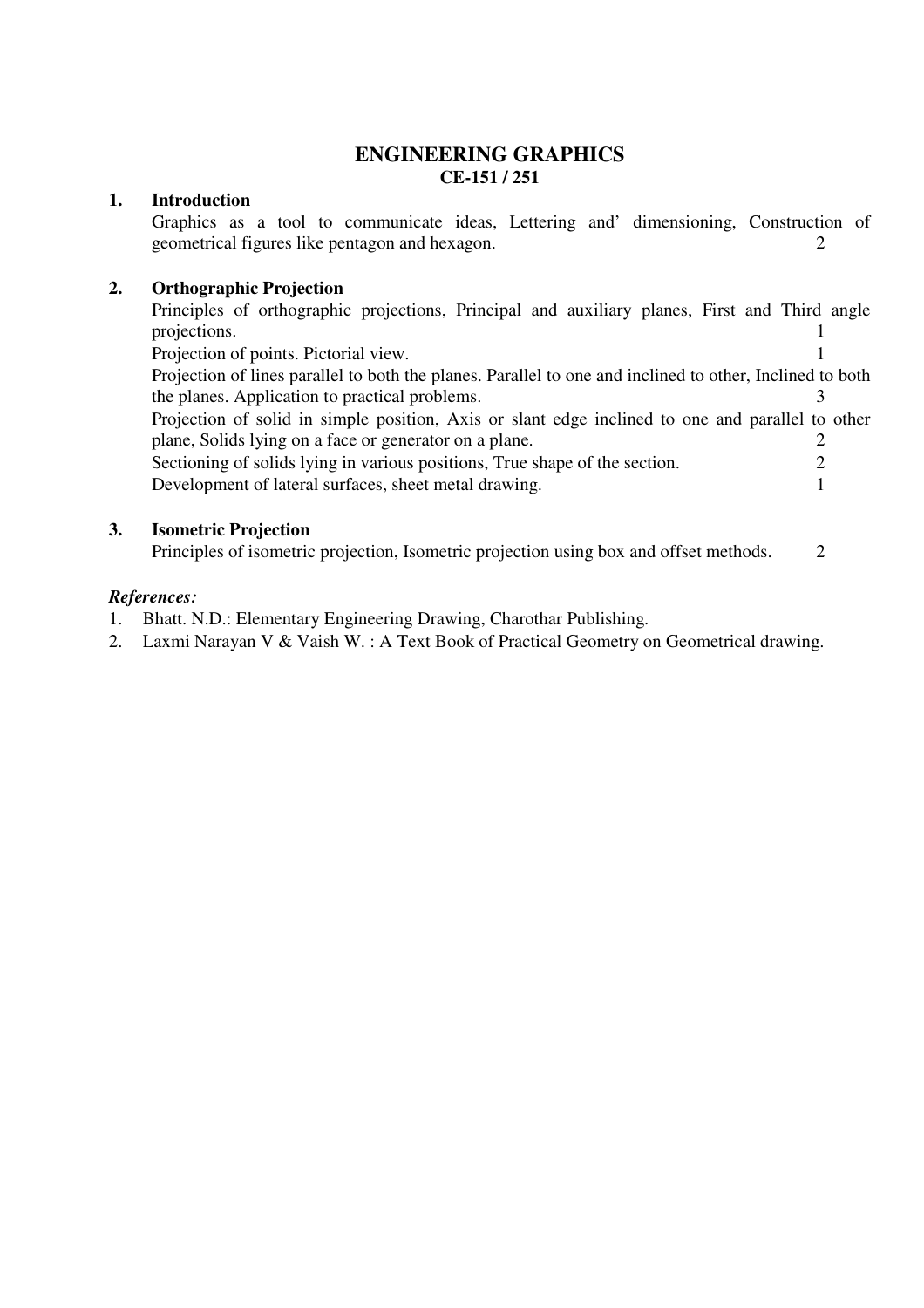## **Institute of Engineering & Technology Bundelkhand University Jhansi STUDY & EVALUATION SCHEME B. Tech Computer Engineering**

|           |               |                                   | Year I <sup>st</sup> , Semester-II |                          |                          |                          |                          |              |                    |              |
|-----------|---------------|-----------------------------------|------------------------------------|--------------------------|--------------------------|--------------------------|--------------------------|--------------|--------------------|--------------|
| <b>SL</b> | <b>Course</b> | <b>Subjects</b>                   | <b>Periods</b>                     |                          |                          |                          | Subject                  |              |                    |              |
| No.       | No.           |                                   |                                    |                          |                          |                          |                          |              |                    | <b>Total</b> |
|           |               |                                   |                                    |                          |                          |                          | <b>Sessional</b>         |              | <b>Examination</b> |              |
|           |               | <b>Theory</b>                     | L                                  | T                        | P                        | <b>CA</b>                | <b>TA</b>                | <b>Total</b> |                    |              |
| 1.        | <b>MA-201</b> | Mathematics II                    | 3                                  |                          | $\theta$                 | 30                       | 20                       | 50           | 100                | 150          |
| 2.        | PH-201        | Physics                           | 3                                  |                          | $\theta$                 | 30                       | 20                       | 50           | 100                | 150          |
| 3.        | ES-201        | <b>Environmental Study</b>        | 3                                  |                          | $\Omega$                 | 30                       | 20                       | 50           | 100                | 150          |
| 4.        | EC-201        | <b>Electronics Engineering</b>    | 3                                  |                          | $\theta$                 | 30                       | 20                       | 50           | 100                | 150          |
| 5.        | EE-201        | <b>Electrical Engineering</b>     | 3                                  |                          | $\theta$                 | 30                       | 20                       | 50           | 100                | 150          |
|           |               | <b>Practical/Training/Project</b> |                                    |                          |                          |                          |                          |              |                    |              |
| 6.        | PH-251        | Physics Lab                       | $\Omega$                           | $\overline{0}$           | $\overline{2}$           | $\blacksquare$           | 20                       | 20           | 30                 | 50           |
| 7.        | EE-251        | <b>Electrical Engineering Lab</b> | $\boldsymbol{0}$                   | $\overline{0}$           | $\overline{2}$           | $\overline{\phantom{0}}$ | 20                       | 20           | 30                 | 50           |
| 8.        | WS-251        | <b>Workshop Practice</b>          | $\overline{0}$                     | $\overline{0}$           | $\overline{2}$           | $\blacksquare$           | 20                       | 20           | 30                 | 50           |
| 9.        | HU-251        | Communication Lab (English)       | $\overline{0}$                     | $\overline{0}$           | $\overline{2}$           | $\blacksquare$           | 20                       | 20           | 30                 | 50           |
| 10.       | GP-201        | General Proficiency               | $\overline{\phantom{0}}$           | $\overline{\phantom{0}}$ | $\overline{\phantom{a}}$ | ۰                        | $\overline{\phantom{a}}$ | 50           | 50                 | 50           |
|           |               | <b>Total</b>                      | 15                                 | 5                        | 8                        |                          |                          |              |                    | 1000         |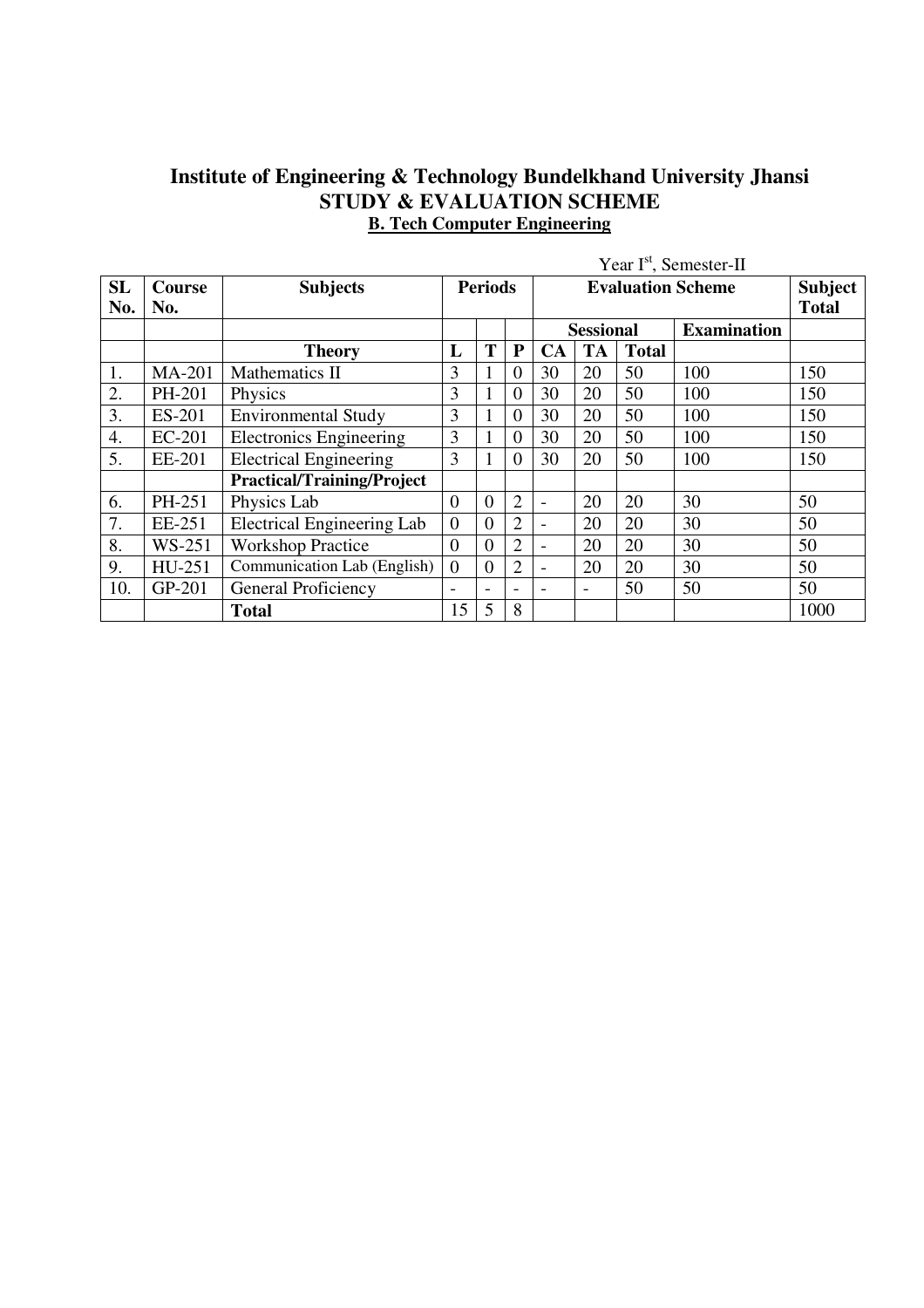## **MATHEMATICS II**

#### **MA-201**

#### **Unit - I : Differential Equations 8**

Ordinary differential equations of first order, Exact differential equations, Linear differential equations of first order, Linear differential equations of nth order with constant coefficients, Complementary functions and particular integrals, Simultaneous linear differential equations, Solutions of second order differential equations by changing dependent and independent variables, Method of variation of parameters, Applications to engineering problems (without derivation).

#### **Unit - II : Series Solutions and Special Functions 8**

Series solutions of ODE of 2nd order with variable coefficients with special emphasis to differential equations of Legendre, and Bessel . Legendre polynomials, Bessels functions and their properties.

#### Unit - **III : Laplace Transform**

Laplace transform, Existence theorem, Laplace transform of derivatives and integrals, Inverse Laplace transform, Unit step function. Dirac delta function, Laplace transform of periodic functions, Convolution theorem, Application to solve simple linear and simultaneous differential equations.

#### **Unit - IV : Fourier Series and Partial Differential Equations 8**

Periodic functions, Trignometric series, Fourier series of period  $2\pi$ , Eulers formulae, Functions having arbitrary period, Change of interval, Even and odd functions, Half range sine and cosine series.

Introduction of partial differential equations, Linear partial differential equations with constant coefficients of  $2<sup>nd</sup>$  order and their classifications - parabolic, elliptic and hyperbolic with illustrative examples.

#### **Unit - V : Applications of Partial Differential Equations 7**

Method of separation of variables for solving partial differential equations,Wave equation up to twodimensions, Laplace equation in two-dimensions, Heat conduction equations up to two-dimensions, Equations of transmission Lines.

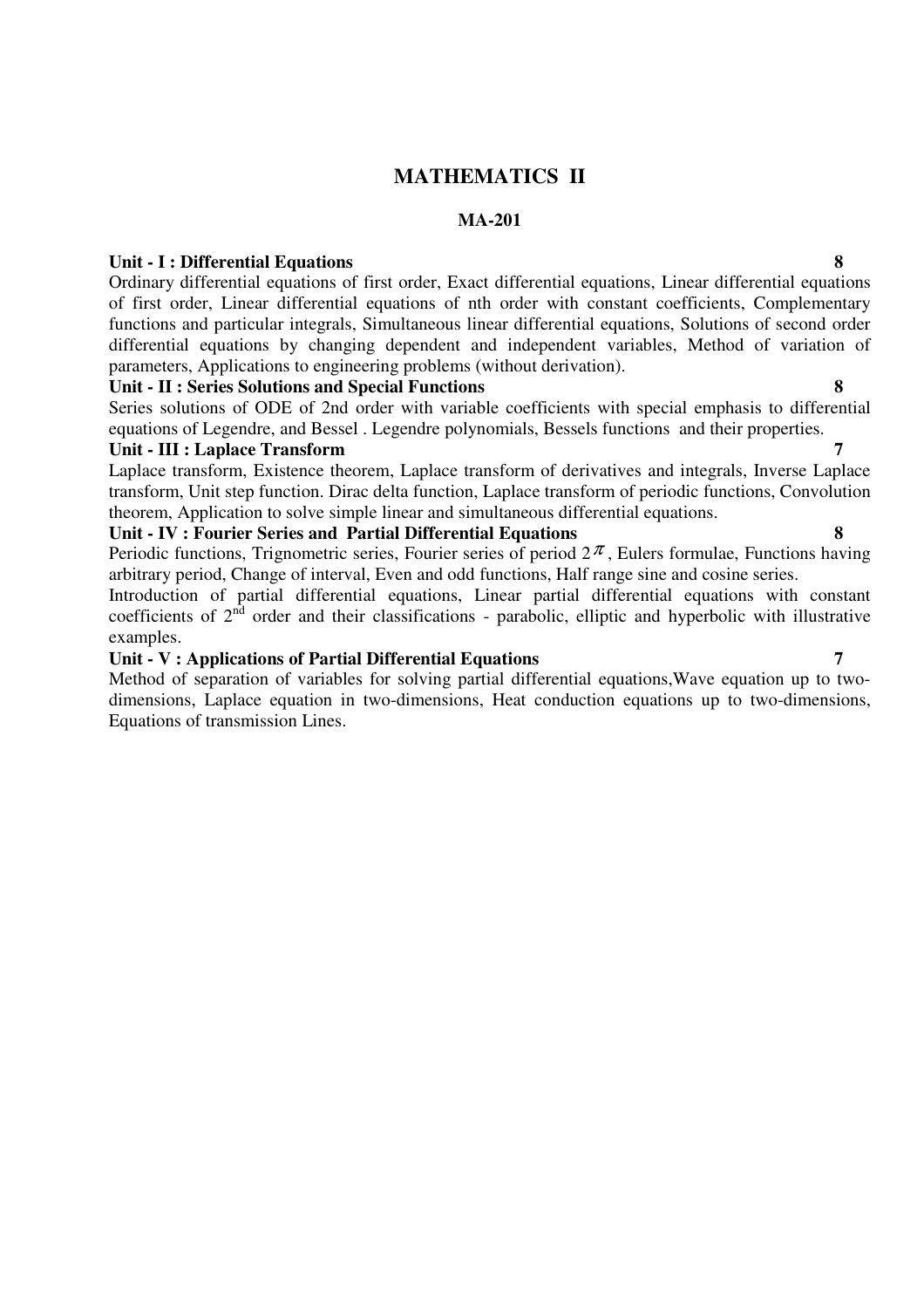## **PHYSICS PH-201/101**

#### **Unit – I : Relativistic Mechanics**

Inertial and Non-inertial Frames, Michelson-Morley Experiment, Postulates of Special Theory of Relativity, Galilean and Lorentz Transformation, Length Contraction and Time Dilation, Addition of Velocities, Mass Energy Equivalence and Variation of Mass with Velocity. **6** 

## **Unit – II : Interference**

Coherent Sources, Conditions of Interference, Fresnel's Biprism Experiment, Displacement of Fringes, Interference in Thin Films – Wedge Shaped Film, Newton's Rings. **4** 

**Diffraction :** Single and n-Slit Diffraction, Diffraction Grating, Raleigh's Criterion of Resolution, Resolving Power of Telescope, Microscope and Grating. **5** 

## **Unit – III : Polarization**

Phenomenon of Double Refraction, Ordinary and Extra-ordinary Rays, Nicol Prism, Production and Analysis of Plane, Circularly and Elliptically Polarized Light, Fresnel Theory, Optical Activity, Specific Rotation, Polarimeter. **5**

Laser : Principle of Laser Action, Einstein's Coefficients, Construction and Working of He-Ne and Ruby Laser. **3**

## **Unit – IV : Electromagnetics**

Ampere's Law and Displacement Current, Maxwell's Equations in Integral and Differential Forms, Electromagnetic Wave Propagation in Free Space and Conducting Media, Poynting Theorem**.** 5

Magnetic Properties of Materials

Basic Concept of Para- , Dia and Ferro-Magnetism, Langevin's Theory of Diamagnetism, Phenomenon of Hysterisis and Its Applications **4**

#### **Unit – V : X-Rays**

Diffraction of X-Rays, Bragg's Law, Practical Applications of X-Rays, Compton Effect. **3 Wave Mechanics :** Wave Particle Duality, de Broglie Concept of Matter Waves, Heisenberg Uncertainty Principle, Schrödinger Wave Equation and Its Applications: Particle in a Box and One Dimensional Harmonic Oscillator. **5**

#### **References:**

- 1. Robert Resmick : Introduction to Special Theory of Relativity
- 2. Aurthur Beiser : Perspectives of Modern Physics
- 3. A.K. Ghatak : Optics
- 4. Wehr Richords & Adiav : Physics of Atoms
- 5. O.Svelto : Lasers
- 6. D.J. Griffith : Electrodynamics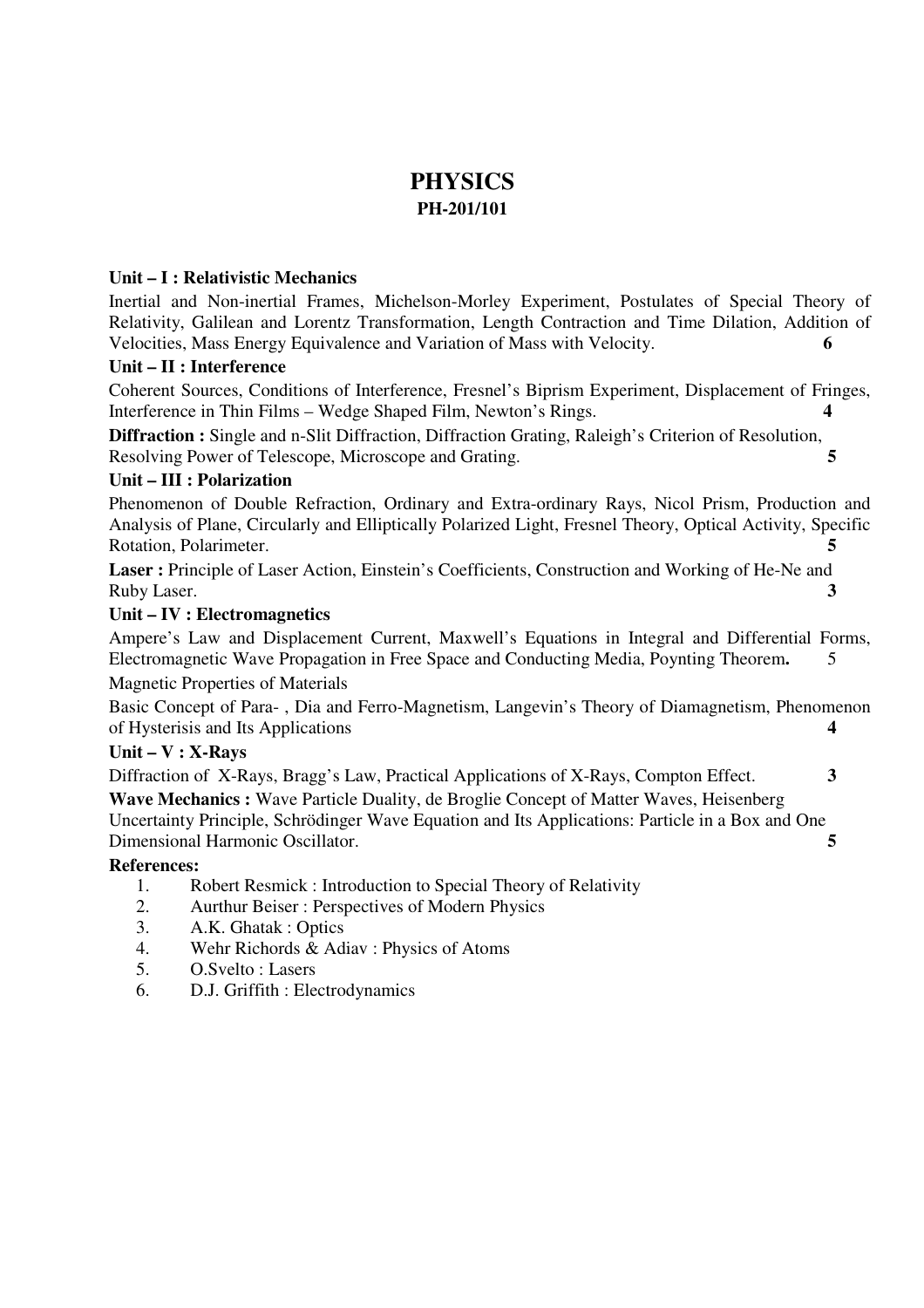## **ENVIRONMENTAL STUDIES**

**ES - 201** 

**Unit-I :** 

|     | The Multidisciplinary nature of environmental studies                                                                                                                                                                                                                                                                                                                                                          | $\overline{2}$ |
|-----|----------------------------------------------------------------------------------------------------------------------------------------------------------------------------------------------------------------------------------------------------------------------------------------------------------------------------------------------------------------------------------------------------------------|----------------|
|     | Definition, scope and importance, Need for public awareness                                                                                                                                                                                                                                                                                                                                                    |                |
|     | <b>Natural Resources</b>                                                                                                                                                                                                                                                                                                                                                                                       | 6              |
|     | Renewable and non-renewable resources                                                                                                                                                                                                                                                                                                                                                                          |                |
|     | Natural resources and associated problems.                                                                                                                                                                                                                                                                                                                                                                     |                |
| (a) | Forest resources: Use and over-exploitation, deforestation, case studies. Timber extraction,<br>mining, dams and their effects on forests and tribal people.                                                                                                                                                                                                                                                   |                |
| (b) | Water resources: Use and over-utilization of surface and ground water, floods, drought,<br>conflicts over water, dams-benefits and problems.                                                                                                                                                                                                                                                                   |                |
| (c) | Mineral resources: Use and exploitation, environmental effects of extracting and using<br>mineral resources, case studies.                                                                                                                                                                                                                                                                                     |                |
| (d) | Food resources: World food problem, changes caused by agriculture and overgrazing, effects<br>of modern agriculture, fertilizer-pesticide problems, water logging, salinity, case studies.                                                                                                                                                                                                                     |                |
| (e) | Energy resources: Growing energy needs, renewable and non renewable energy sources, use<br>of alternate energy sources. Case studies.                                                                                                                                                                                                                                                                          |                |
| (f) | Land resources: Land as resource, land degradation, man induced landslides, soil erosion and<br>desertification.                                                                                                                                                                                                                                                                                               |                |
| 1   | Role of an individual in conservation of natural resources.                                                                                                                                                                                                                                                                                                                                                    |                |
| 2   | Equitable use of resources for sustainable lifestyles.                                                                                                                                                                                                                                                                                                                                                         |                |
|     | Unit-2 : Ecosystems                                                                                                                                                                                                                                                                                                                                                                                            | 6              |
| 1   | Concept of an ecosystem.                                                                                                                                                                                                                                                                                                                                                                                       |                |
| 2   | Structure and function of an ecosystem.                                                                                                                                                                                                                                                                                                                                                                        |                |
| 3   | Producers, consumers and decomposers.                                                                                                                                                                                                                                                                                                                                                                          |                |
| 4   | Energy flow in the ecosystem.                                                                                                                                                                                                                                                                                                                                                                                  |                |
| 5   | Ecological succession.                                                                                                                                                                                                                                                                                                                                                                                         |                |
| 6   | Food chains, food webs and ecological pyramids.                                                                                                                                                                                                                                                                                                                                                                |                |
|     | $\mathcal{L}$ and $\mathcal{L}$ and $\mathcal{L}$ and $\mathcal{L}$ and $\mathcal{L}$ and $\mathcal{L}$ and $\mathcal{L}$ and $\mathcal{L}$ and $\mathcal{L}$ and $\mathcal{L}$ and $\mathcal{L}$ and $\mathcal{L}$ and $\mathcal{L}$ and $\mathcal{L}$ and $\mathcal{L}$ and $\mathcal{L}$ and $\mathcal{L}$ and<br>$\overline{1}$ $\overline{c}$ $\overline{c}$ $\overline{d}$ $\overline{c}$ $\overline{u}$ |                |

- 7 Introduction, types, characteristic features, structure and function of the following ecosystem:
	- (a) Forest ecosystem (b) Grassland Ecosystem (c) Desert ecosystem (d) Aquatic ecosystems (ponds, streams, lakes, rivers, oceans, estuaries)

#### **Unit-3 : Biodiversity and its conservation 7**

Introduction- Definition : genetic, species and ecosystem diversity, Biogeographical classification of India,Value of biodiversity: consumptive use, productive use, social, ethical, aesthetic and option values, Biodiversity at global, National and local levels, India as a mega-diversity nation, Hot-spots of biodiversity, Threats to biodiversity: habitat loss, poaching of wildlife, man-wildlife conflicts, Endangered and endemic species of India, Conservation of biodiversity: In-situ Ex-situ conservation of biodiversity.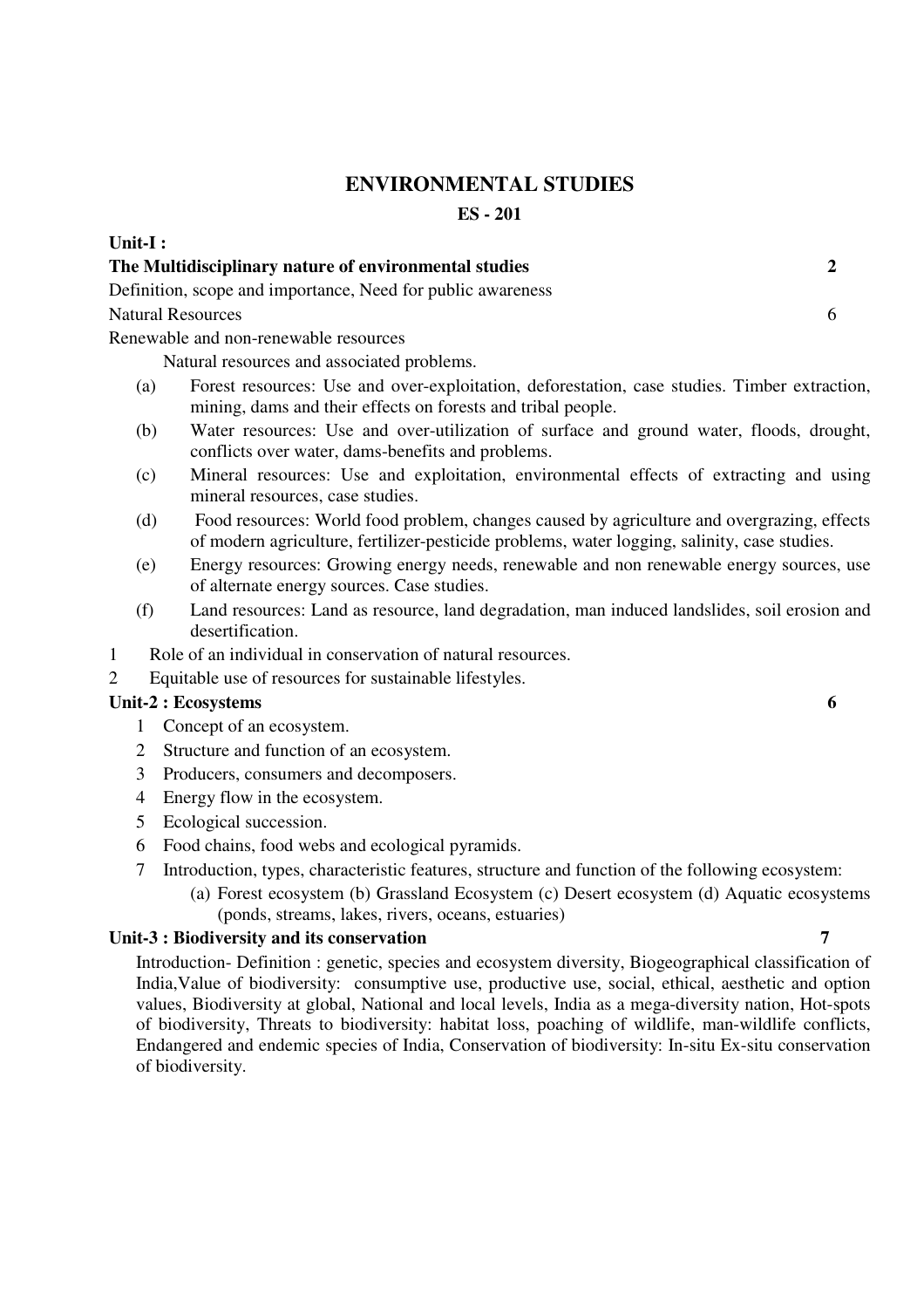## **Unit-4 : Environmental Pollution** 8 **Definition**

- 1 Causes, effects and control measures of-
	- (a) Air Pollution. (b) Water Pollution. (c) Soil Pollution (d) Marine Pollution. (e) Noise Pollution. (f)Thermal Pollution. (g) Nuclear hazards.
- 2 Solid waste Management: Causes, effects and control measures of urban and industrial wastes.
- 3 Role of an individual in prevention of pollution.
- 4 Pollution case studies.
- 5 Diaster management: floods, earthquake, cyclone and landslides.

#### Unit-5: Social Issues and the Environment 5

From Unsustainable to Sustainable development, Urban problems related to energy, Water conservation, rain water harvesting, watershed management, Resettlement and rehabilitation of people; its problems and concerns. Case Studies, Environmental ethics: Issues and possible solutions, Wasteland reclamation, Consumerism and waste products, Environment Protection Act, Air (Prevention and Control of Pollution) Act, Water (Prevention and control of Pollution) Act, Wildlife Protection Act, Forest Conservation Act, Issues involved in enforcement of environmental legislation, Public awareness.

Human Population and the Environment 4

Population growth, variation among nations, Population explosion- Family Welfare Programme, Environment and human health, Human Rights, Value Education., HIV/AIDS, Women and Child Welfare, Role of Information Technology in Environment and human health, Case Studies.

#### **Suggested Field work**

Visit to local area to document environmental assets-river/forest/grassland/hill/mountain, Visit to a local polluted site-Urban/Rural /Industrial / Agricultural, Study of common plants, insects, birds, Study of simple ecosystems-pond, river, hill slopes etc

#### **References**

- 1. Agrawal, K.C. 2001 Environmental Biology, Nidi Publ. Ltd. Bikaner.
- 2. Bharucha Erach, The Biodiversity of India, Mapin Publishing Pvt. Ltd. Ahmedabad- 380 013, India Email : mapin@icenet.net (R)
- 3. Brunner R.C., 1989, hazardous Waste Incineration, McGraw Hill Inc. 480p.
- 4. Clark R.S., Marine Pollution, Clanderson Press Oxford (TB)
- 5. Cunningham, W.P, Cooper, T.H. Gorhani, E & Hepworth, M.T. 2001, Environmental Encycolopedia, Jaico Publ. House, Mubmbi, 1196p.
- 6. De. A.K., Environmental Chemistry, Wiley Eastern Ltd.
- 7. Down to Earth, Centre for Science and Environment (R)
- 8. Gleick, H.P. 1993 Water in crisis, Pacific Institute for Studies in Dev., Environment & Security. Stockholm Env. Institute. Oxford Univ. Press. 473p.
- 9. Hawkins R.E., Encyclopedia of Indian Natural History, Bombay Natural History Society, Bombay (R)
- 10. Heywood, V.H. & Watson, R.T. 1995. Global Biodiversity Assessment. Cambridge Univ. Press 1140p.
- 11. Jadhav, H. & Bhosale, V.M. 1995. Environmental Protection and Laws. Himalaya Pub. House, Delhi 284p.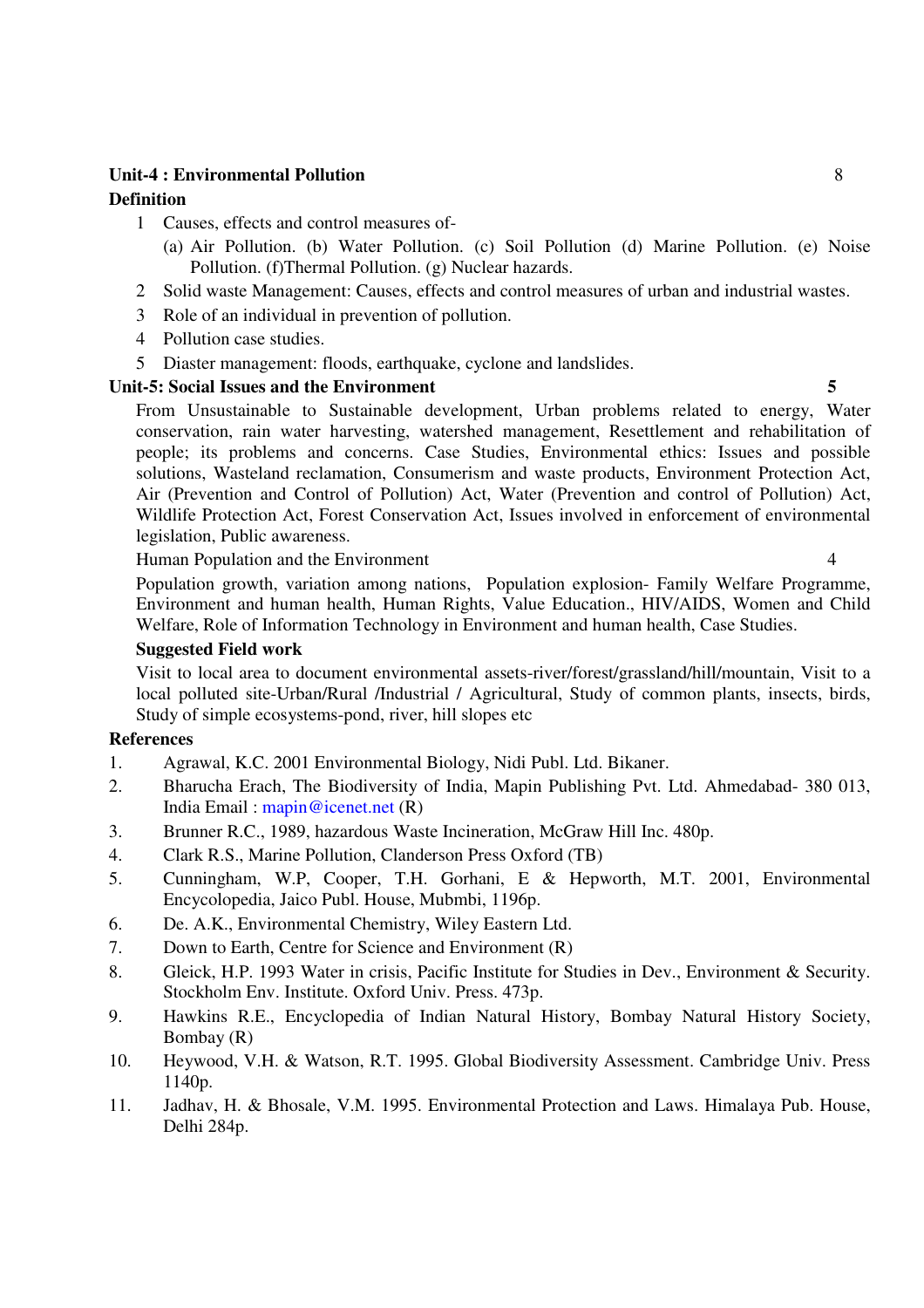- 12. Mckinney, M.L. & School, R.M. 1996. Environmental Science Systems & Solutions, Web enhanced edition. 639p.
- 13. Mhaskar A.K., Matter Hazardous, Techno-Science Publication (TM)
- 14. Miller T.G. Jr., Environmental Science, Wadsworth Publishing Co. (TB)
- 15. Odum, E.P. 1971. Fundamentals of Ecology. W.B. Saunders Co. USA, 574p.
- 16. Rai N,B, & Datta, A.K. 1987. Waste Water treatment. Oxford & IBH Publ. Co. Pvt. Ltd. 345p.
- 17. Sharma B.K., 2001. Environmental Chemistry. Goel Publ. House Meerut.
- 18. Survey of the Environment, The Hindu (M)
- 19. Townsend C., Harper J, and Michael Begon, Essentials of Ecology, Blackwell Science (TB)
- 20. Trivedi R.K., Handbook of Environmental Laws, Rules, Guidelines, Compliances and Standards, Vol I and II, Environment Media (R)
- 21. Trivedi R.K. and P.K. Goel, Introduction to air pollution, Techno-Science Publication (TB)
- 22. Wagner K.D., 1998. Environment Management. W.B. Saunders Co. Philadelphia, USA 499p.
- (M) Magazine (R) Reference (TB) Textbook
- 23. Bharucha E, Text Book of Environmental Studies Universities Press (India Pvt. Ltd.)

## **ELECTRONICS ENGINEERING**

#### **EC-201/ 101**

## **Unit – I**

## **Semiconductor materials and properties**  Group-IV materials, Covalent bond, electron-hole concepts 1 Basic concepts of energy bands in materials, concept of forbidden gap 2 Intrinsic and extrinsic semiconductors, donors and acceptors impurities 1 **Junction diode**   $p-n$  junction  $1$ depletion layer 1 v-i characteristics, diode resistance, capacitance 1 diode ratings (average current, repetitive peak current, non-repetitive current, 1 peak-inverse voltage). **Unit-II Diode Applications**  rectifiers (half wave and full wave) 1 calculation of transformer utilisation factor and diode ratings, 1 filter (C-filter), calculation of ripple factor and load regulation 2 clipping circuits, clamping circuits, voltage multipliers 2 **Breakdown diodes**

breakdown mechanisms (zener and avalanche) 1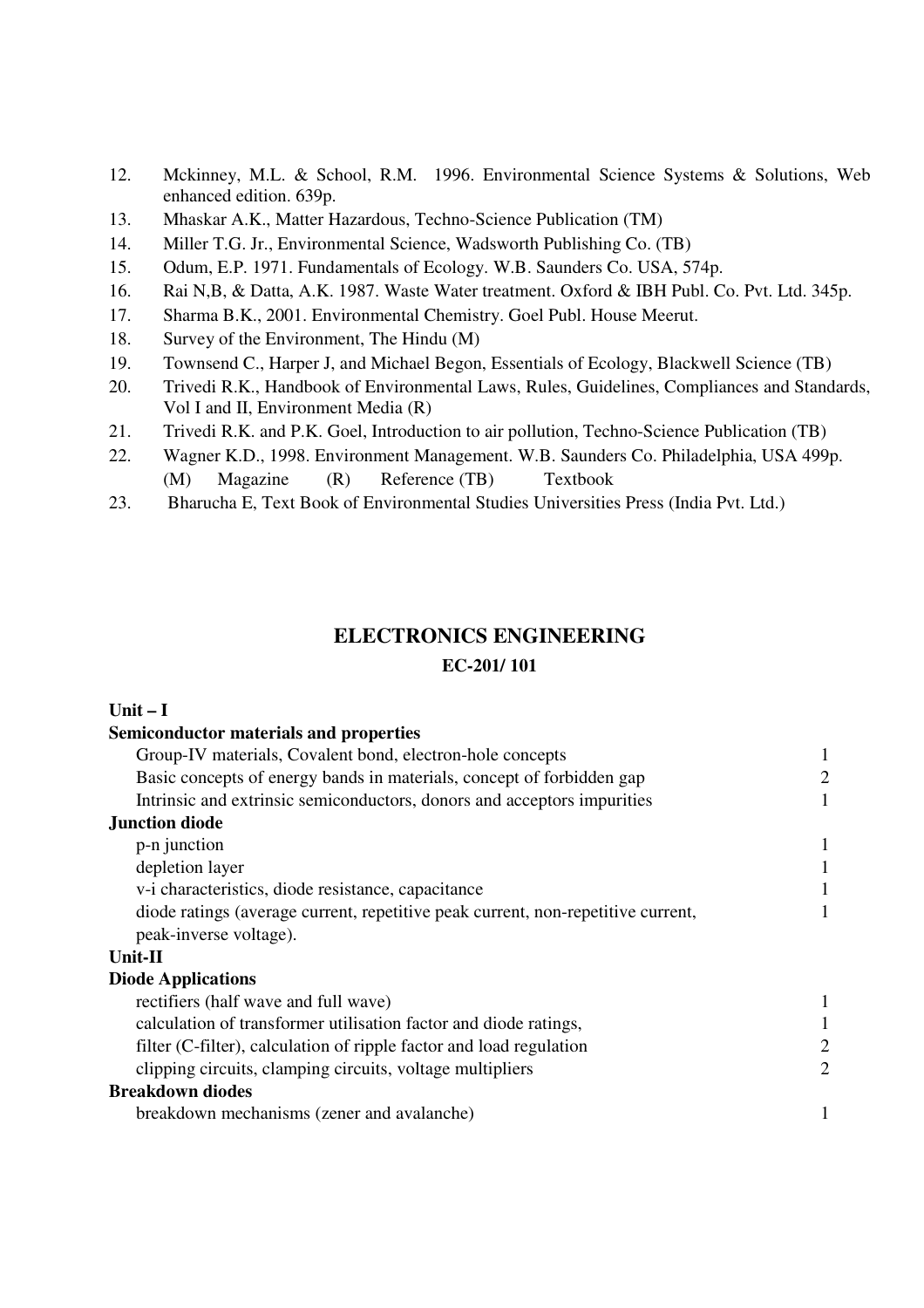| breakdown characteristics, zener resistance, zener diode ratings                                               | 1              |
|----------------------------------------------------------------------------------------------------------------|----------------|
| zener diode application as shunt regulator                                                                     | $\overline{2}$ |
| Unit-III                                                                                                       |                |
| <b>Bipolar Junction Transistor</b>                                                                             |                |
| Basic construction, transistor action                                                                          | 1              |
| CB, CE and CC configurations, input/output characteristics                                                     | $\overline{2}$ |
| Biasing of transistors-fixed bias, emitter bias, potential divider bias, comparison of biasing circuits        |                |
|                                                                                                                | 2              |
| <b>Transistor Amplifier</b>                                                                                    |                |
| Graphical analysis of CE amplifier, concept of voltage gain, current gain                                      | 2.             |
| h-parameter model (low frequency), computation of $A_i$ , $A_v$ , $R_i$ , $R_o$ of single transistor CE and CC |                |
| amplifier configurations.                                                                                      | 2              |
| <b>Unit-IV</b>                                                                                                 |                |
| <b>Field Effect Transistor</b>                                                                                 |                |
| JFET: Basic construction, transistor action, concept of pinch off, maximum drain saturation current,           |                |
| input and transfer characteristics, characteristic equation CG, CS and CD configurations, fixed-, self-        |                |
| biasing                                                                                                        |                |
| MOSFET: depletion and enhancement type MOSFET-construction, operation and characteristics.                     |                |
|                                                                                                                |                |
| Computation of $A_v$ , $R_i$ , $R_o$ , of single FET amplifiers using all the three configurations             | 1              |
| Unit-V                                                                                                         |                |
| <b>Switching theory and logic design</b>                                                                       |                |
| Number systems, conversion of bases                                                                            | 5              |
| Boolean algebra, logic gates, concept of universal gate, canonical forms.                                      | $\overline{c}$ |
| Minimisation using K-map                                                                                       | $\mathbf{1}$   |
| <b>Operational Amplifiers</b>                                                                                  |                |
| Concept of ideal operational amplifiers, ideal op-amp parameters, inverting, non-inverting and unity           |                |
| gain amplifiers, adders, difference amplifiers, integrators                                                    | 2              |
| <b>Books and reference:</b>                                                                                    |                |
| 1. Boylestad and Nashelsky, 'Electronic Devices and circuits' PHI, 6e, 2001.                                   |                |
| 2. A Mottershead, 'Electronic devices and circuits', PHI, 2000.                                                |                |
|                                                                                                                |                |

Morris Mano, 'Digital Computer Design', PHI, 2003.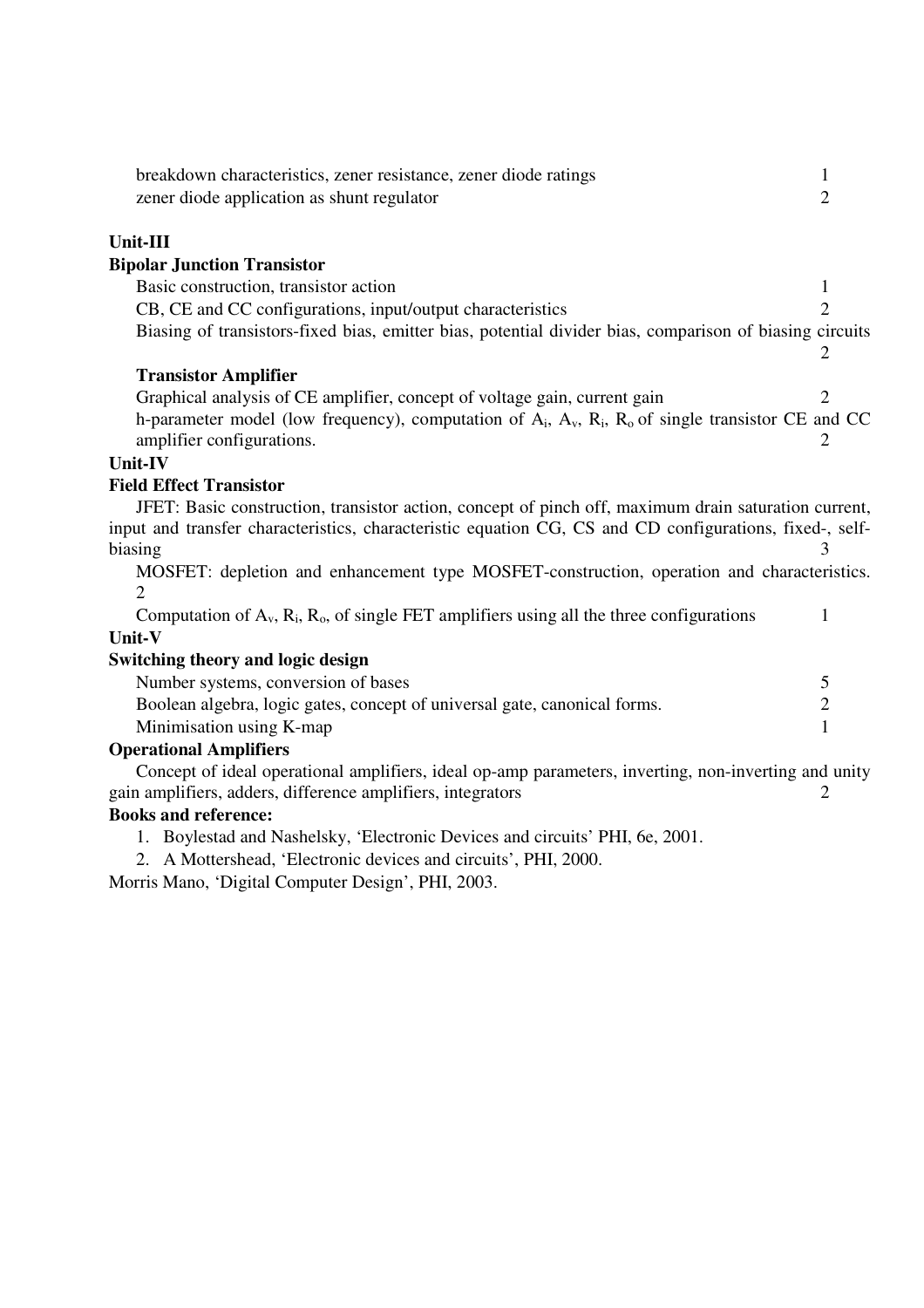## **ELECTRICAL ENGINEERING EE-201/EE-101**

#### **Unit-I Steady State Analysis of A.C. Circuits :**

Sinusoidal and phasor representation of voltage and current: single phase a.c. circuit-behaviour of resistance, inductance and capacitance and their combination in series & parallel and power factor, series parallel resonance-band width and quality factor : magnetic circuit. 8

#### **Unit-II**

#### **D.C. Network Theory :**

Circuit theory concepts-Mesh and node analysis.

Network Theorems- Super-position theorem. Thevenin's theorem, Norton's theorem, Maximum Power Transfer theorem, Star Delta transformation.

#### **Measuring Instruments:**

Construction and principle of operation of voltage and current measuring instruments; introduction to power and energy meters.

#### **Unit-III**

#### **Three Phase A.C. Circuits :**

Star-Delta connections, line and phase voltage/current relations, three phase power and its measurement.

## **Transformer :**

Principle of operation, types of construction, phasor diagram, equivalent circuit, efficiency and voltage regulation of single phase transformer, O.C. and S.C. tests. 9

#### **Unit-IV**

## **D.C. Machines**

Principle of electromechanical energy conversion, types of d.c. machines, E.M.F. equation, Magnetization and load characteristics, losses and efficiency, speed control d.c. motors, applications.

#### **Three phase Synchronous Machines :**

Principle of operation and application of synchronous motor. 8

#### **Unit-V**

#### **8. Three phase induction Motor**

Principle of operation, types and methods of starting, slip-torque characteristics, applications.

#### **9. Single phase Induction Motor :**

Principle of operation, methods of starting. 7

#### **References :**

- 1. V. Del Toro. " Principles of electrical Engineering, "Prentice hall International.
- 2. W.H. Hayt & J.E. Kennedy," Engineering circuit Analysis, "Mc Graw Hill.
- 3. I.J. Nagrath, "Basic Electrical Engineering," Tata Mc. Graw Hill.
- 4. A.e. Fitgerald, D.E., Higginbotham and A Grabel, "Basic Electrical Engineering " Mc Graw Hill.
- 5. H. Cotton, "Advanced Electrical Technology" Wheeler Publishing.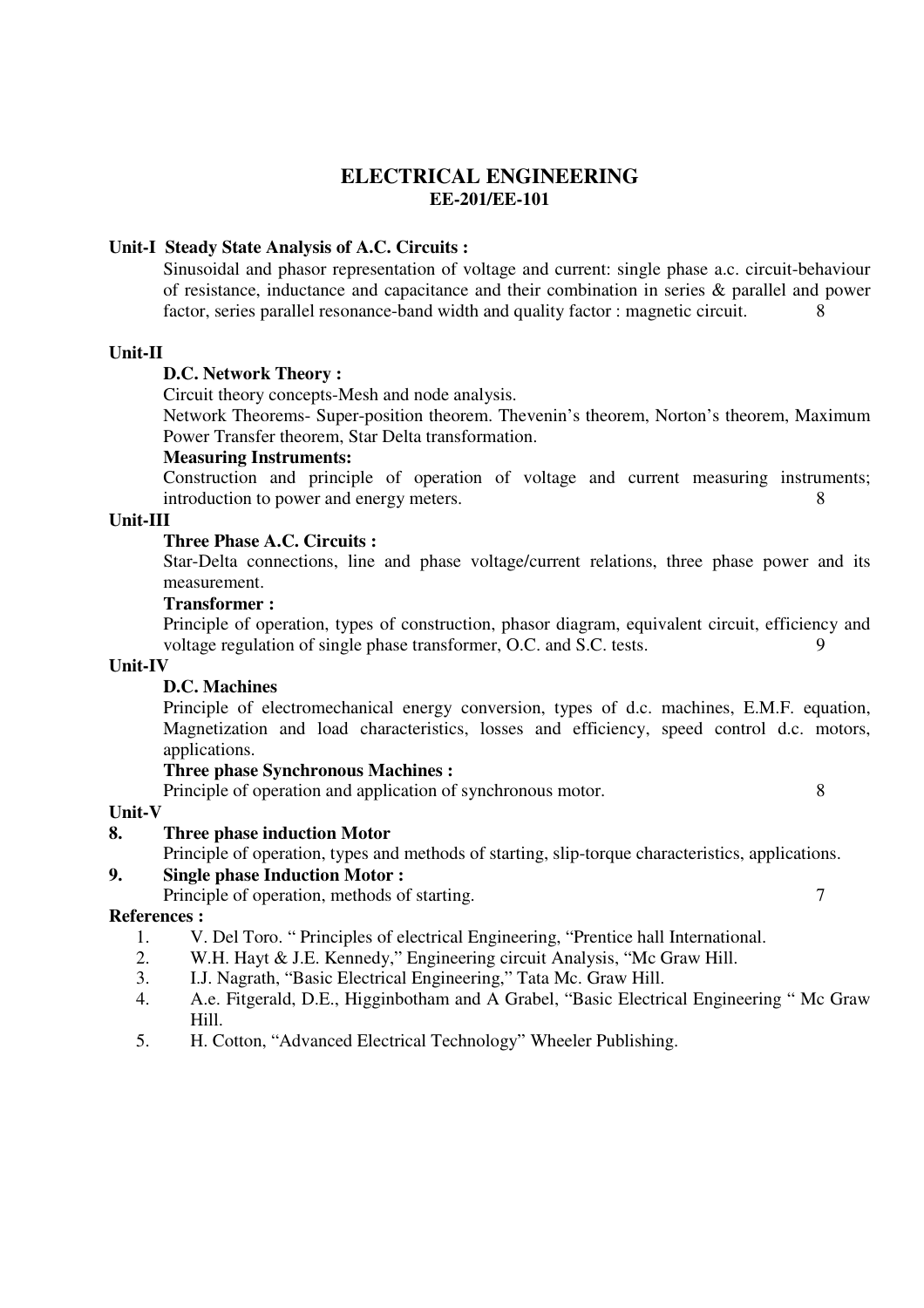## **PHYSICS PRACTICALS PH-251 / 151**

#### **List of Experiments (Any Ten)**

- 1. To determine the wavelength of monochromatic light by Newton's ring.
- 2. To determine the wavelength of monochromatic light with the help of Fresnel's biprism.
- 3. To determine the focal length of two lenses by nodal slide and locate the position of cardinal points.
- 4. To determine the specific rotation of cane sugar solution using half shade polarimeter.
- 5. To determine the wavelength of spectral lines using plane transmission grating.
- 6. To determine the specific resistance of the material of given wire using Carey Foster's bridge.
- 7. To determine the variation of magnetic field along the axis of a current carrying coil and then to estimate the radius of the coil.
- 8. To verify Stefan's Law by electrical method.
- 9. To calibrate the given ammeter and voltmeter.
- 10. To study the Hall effect and determine Hall coefficient, carnier density and mobility of a given semiconductor material using Hall-effect set up.
- 11. To determine energy bank gap of a given semiconductor material.
- 12. To determine E.C.E. of copper using Tangent or Helmholtz galvanometer.
- 13. To draw hysteresis curve of a given sample of ferromagnetic material and from this to determine magnetic susceptibility and permeability of the given specimen.
- 14. To determine the balistic constant of a ballistic galvanometer.
- 15. To determine the viscosity of a liquid.

## *Note : Additional experiments may be added based on contents of syllabus.*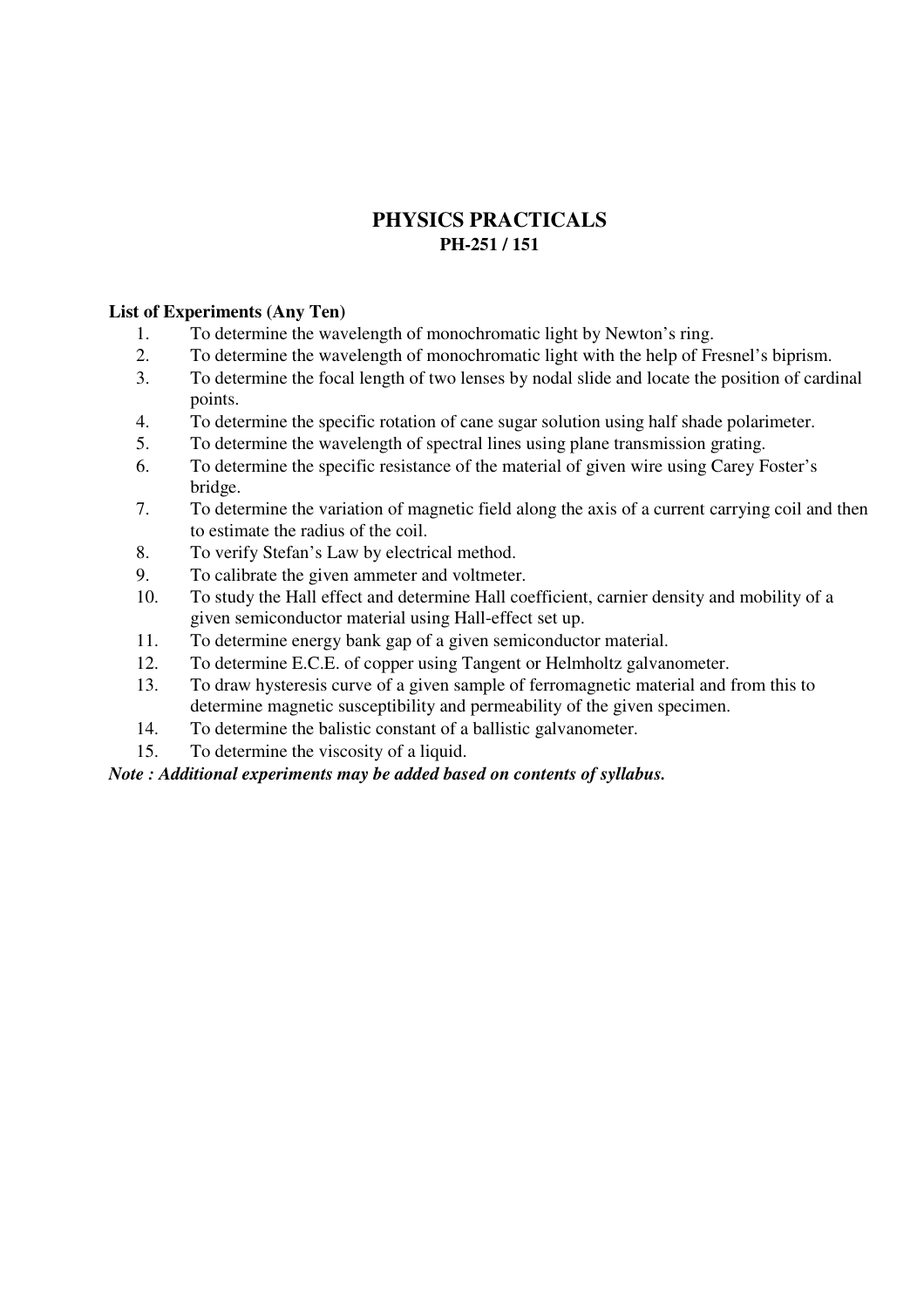## **ELECTRICAL ENGINEERING LAB EE-251 / EE-151**

#### **List of Practicals**

A minimum of 10 experiments from the following :

- 1. Verification of Network Theorems.
- 2. Study of diode characteristics.
- 3. To study a half wave and full wave rectifier circuit with and without capacitor filter and determine the ripple factor.
- 4. Determination of Common base and common emitter characteristics of a transistor.
- 5. Study of phenomenon of resonance in RLC series circuit.
- 6. Measurement of power in a three-phase circuit by two-wattmeter method.
- 7. Measurement of efficiency of a single-phase transformer by load test.
- 8. Determination of parameters and losses in a single-phase transformer by OC and SC test.
- 9. DC generator characteristics.
- 10. Speed control of dc shunt motor.
- 11. Study running and reversing of a three-phase induction motor.
- 12. Study of a single-phase energy meter.
- 13. To study the various logic gate (TTL). Additional experiments may be added based on contents of syllabi.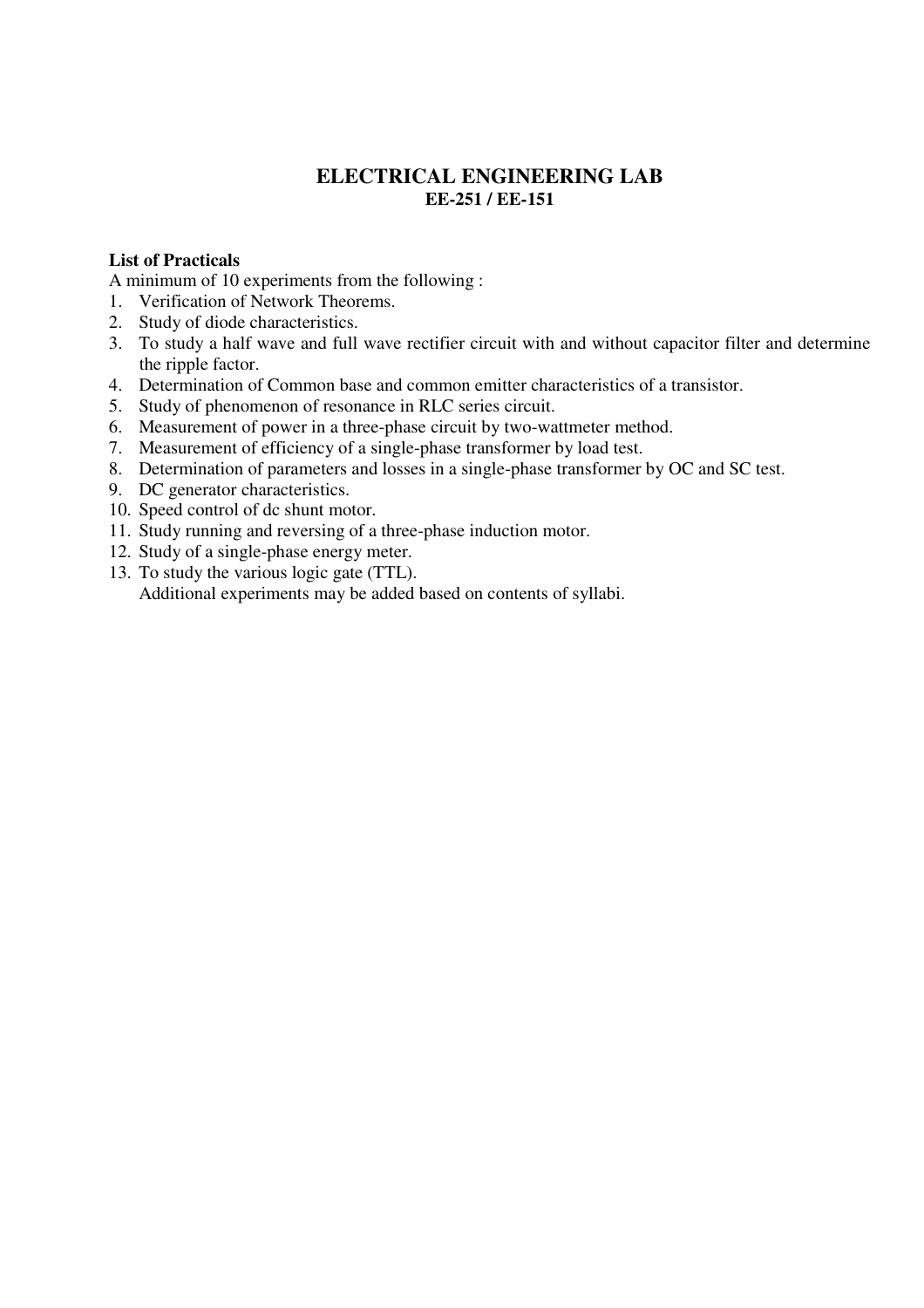## **WORKSHOP PRACTICE WS-251/151**

- **1. Carpentry Shop:** 1. Study of tools and operation and carpentry joints. 2. Simple exercise using jack plain. 3. To prepare half-lap corner joint, mortise and tennon joints. 4. Simple exercise on woodworking lathe.
- **2. fitting Bench Working Shop :** 1. Study of tools and operations 2. Simple exercises involving filling work. 3. Making perfect male-female joint 4. Simple exercise involving drilling/tapping/dieing.
- **3. Black Smithy Shop :** 1. Study of tools and operations 2. Simple exercises based on black smithy operations such as upsetting, drawing down, punching, bending, fullering & swaging.
- **4. Welding Shop :** 1. Study of tools and operations . 2. Simple butt joint. 3. Lap joint. 4. oxy acetylene welding.
- **5.** Sheet metal shop : 1. Study of tools and operations. 2. Making funnel complete with soldering.
	- 3. Fabrication of tool box, tray, electrical panel box etc.
- 6. **Machine Shop :** 1. Study of tools and operations. 2. Plane turning. 3. Step turning. 4. Taper turning. 5. Threading. 6. Single point cutting tool grinding.

## **COMMUNICATION LAB (ENGLISH)**

## **HU-251**

- (i)
- (ii) Orientation to Speech Sounds through International Phonetic Alphabets (I.P.S.) : British Received Pronunciation.
- (iii) Speech Drills with Emphasis on Articulatory Phonetics, Place and Manner.

## **LIST OF PRACTICALS**

Stress in Speech: Based on Accentual Patterns.

Intonation-Pattern-Practice: Rising, Falling and Level-Tones.

Rhythm in Speech-Practices On Strong and Weak-form Words.

Individual Conferencing / Speaking along with Quizzes.

Conversational Skills for Interview/ Seminars / Workshops with Emphasis on Kinesis along with Promotion of Phonetic-Script-Skills.

Group-Discussion: Practices based on Accurate & Current Grammatical Patterns.

Official / Public Speaking : Practices based on Mechanics of Articulation.

Theme Presentation-Practices Based on Linguistic Patterns.

Developing Argumentative Skills/ Role-Play Presentations with Proper Rhythmic Stress.

Testing comprehension : Reading and Listening Exercises with the use of Audio-Visual Aids.

Audience-based, Effective Speech Production (Elocution).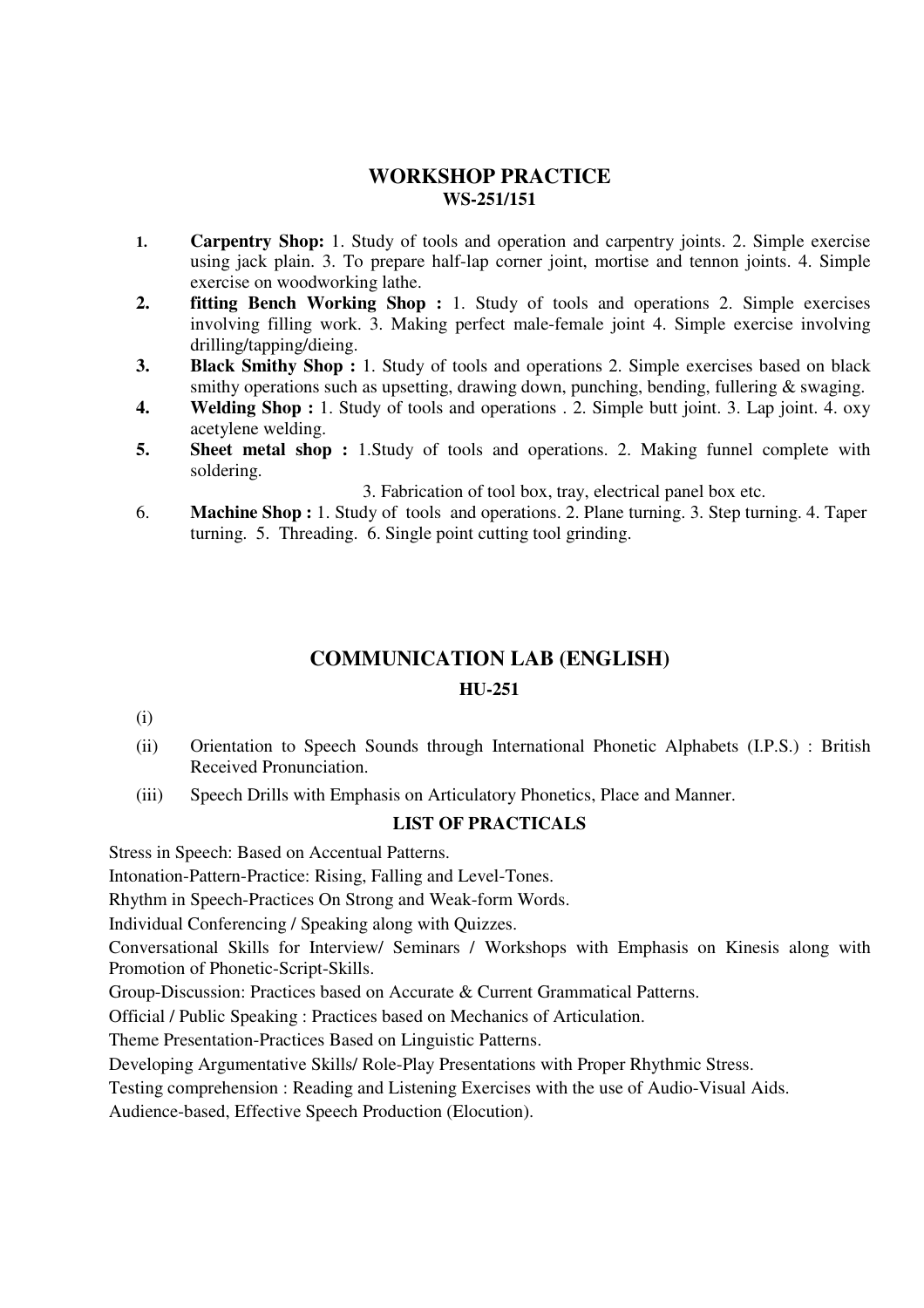## **Institute of Engineering & Technology Bundelkhand University Jhansi STUDY & EVALUATION SCHEME B. Tech Computer Engineering**

|                  |                      | Year 2 <sup>nd</sup> , Semester-III                         |                |                |                |                          |                          |              |                          |                                |
|------------------|----------------------|-------------------------------------------------------------|----------------|----------------|----------------|--------------------------|--------------------------|--------------|--------------------------|--------------------------------|
| <b>SL</b><br>No. | <b>Course</b><br>No. | <b>Subjects</b>                                             |                | <b>Periods</b> |                |                          |                          |              | <b>Evaluation Scheme</b> | <b>Subject</b><br><b>Total</b> |
|                  |                      |                                                             |                |                |                |                          | <b>Sessional</b>         |              | <b>Examination</b>       |                                |
|                  |                      | <b>Theory</b>                                               | L              | T              | ${\bf P}$      | <b>CA</b>                | <b>TA</b>                | <b>Total</b> |                          |                                |
| 1.               | $CS-301$             | Discrete Structure                                          | 3              | 1              | $\theta$       | 30                       | 20                       | 50           | 100                      | 150                            |
| 2.               | $CS-302$             | Data Structures Using C                                     | 3              | $\mathbf{1}$   | $\overline{0}$ | 30                       | 20                       | 50           | 100                      | 150                            |
| 3.               | $CS-303$             | Computer Based Numerical &<br><b>Statistical Techniques</b> |                | $\mathbf{1}$   | $\overline{0}$ | 30                       | 20                       | 50           | 100                      | 150                            |
| 4.               | EE-301               | Network Analysis &<br>Synthesis                             |                | $\mathbf{1}$   | $\Omega$       | 30                       | 20                       | 50           | 100                      | 150                            |
| 5.               | EC-302               | <b>Switching Theory</b>                                     | 3              | $\mathbf{1}$   | $\theta$       | 30                       | 20                       | 50           | 100                      | 150                            |
|                  |                      | <b>Practical/Training/Project</b>                           |                |                |                |                          |                          |              |                          |                                |
| 6.               | EE-353               | Network Lab                                                 | $\overline{0}$ | $\overline{0}$ | $\overline{2}$ | $\overline{a}$           | 20                       | 20           | 30                       | 50                             |
| 7.               | $CS-351$             | Numerical Tech. Lab                                         | $\theta$       | $\theta$       | $\overline{2}$ | $\overline{\phantom{a}}$ | 20                       | 20           | 30                       | 50                             |
| 8.               | $CS-352$             | Data Structures Lab                                         | $\overline{0}$ | $\overline{0}$ | $\overline{2}$ | $\blacksquare$           | 20                       | 20           | 30                       | 50                             |
| 9.               | EC-352               | Digital Electronic Lab                                      | $\overline{0}$ | $\theta$       | $\overline{2}$ |                          | 20                       | 20           | 30                       | 50                             |
| 10.              | GP-301               | General Proficiency                                         | Ē,             | $\sim$         |                | ÷                        | $\overline{\phantom{a}}$ | 50           | 50                       | 50                             |
|                  |                      | <b>Total</b>                                                | 15             | 5              | 8              |                          |                          |              |                          | 1000                           |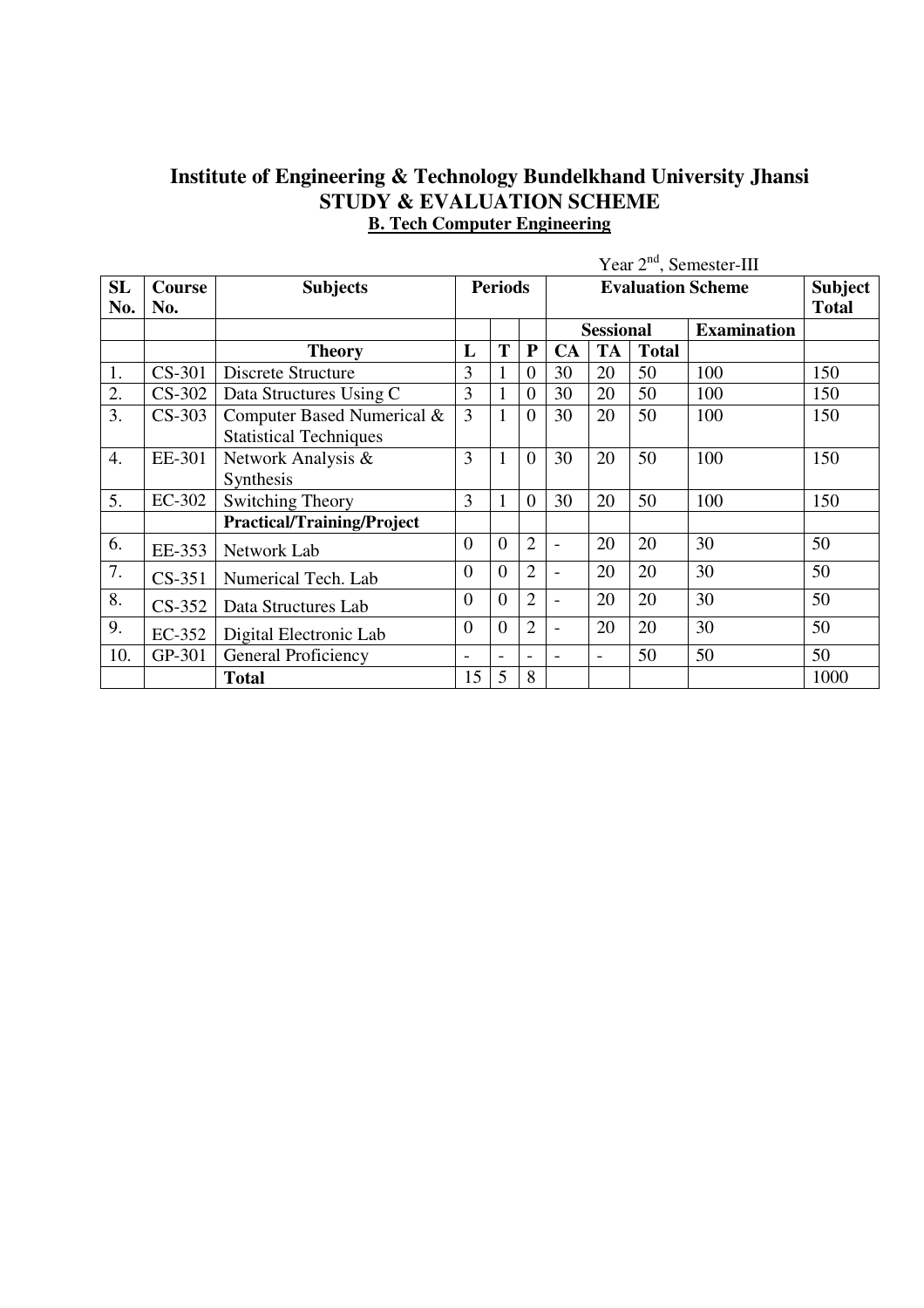#### **CS-301**

#### **DISCRETE STRUCTURES**

## **L T P**

## 3 1 0

**Unit-I:** 

**Set Theory:** Definition of sets, countable and uncountable sets, Venn Diagrams, proofs of some general identities on sets

**Relation:** Definition, types of relation, composition of relations, Pictorial representation of relation, equivalence relation, partial ordering relation.

**Function:** Definition, type of functions, one to one, into and onto function, inverse function, composition of functions, recursively defined functions.

Theorem proving Techniques: mathematical induction (simple and strong), pigeonhole principle, prove by contradiction.

## **Unit-II:**

**Algebraic Structures:** Definition, Properties, types: Semi Groups, Monoid, Groups, Abelian group, properties of groups, Subgroup, cyclic groups, Cosets, factor group, Permutation groups, Normal subgroup, Homomorphism and isomorphism of Groups, example and standard results, Rings and Fields: definition and standard results.

#### **Unit-III:**

 **Posets, Hasse Diagram and Lattices:** Introduction, ordered set, Hasse diagram of partially, ordered set, isomorphic ordered set, well ordered set, properties of Lattices, bounded I and complemented lattices.

**Boolean Algebra:** Basic definitions, sum of products and product of sums, form in Boolean Algebra, Logic gates and Karnaugh maps.

**Tree:** Definition, Rooted tree, properties of trees, binary search tree, tree traversal.

#### **Unit-IV:**

**Propositional Logic:** Proposition, First order logic, Basic logical operation, truth tables, tautologies, Contradictions, Algebra of Proposition, logical implications, logical equivalence, predicates, Universal and existential quantifiers.

#### **Unit-V:**

**Combinatorics & Graphs:** Recurrence Relation, Generating function., Simple graph, multi graph, graph terminology, representation of graphs, Bipartite, Regular, Planar and connected graphs, connected components in a graph, Euler graphs, Hamiltonian path and circuits, Graph coloring, chromatic number, isomorphism and Homomorphism of graphs.

#### **Text books and Supplementary reading:**

- 1. Liptschutz, Seymour, " Discrete Mathematics", McGraw Hill.
- 2. Trembley, J.P & R. Manohar, "Discrete Mathematical Structure with Application to Computer Science", McGraw Hill.
- 3. Kenneth H. Rosen, "Discrete Mathematics and its applications", McGraw Hill.
- 4. Deo, Narsingh, "Graph Theory With application to Engineering and Computer.Science.", PHI.
- 5. Krishnamurthy, V., "Combinatorics Theory & Application", East-West Press Pvt. Ltd., New Delhi.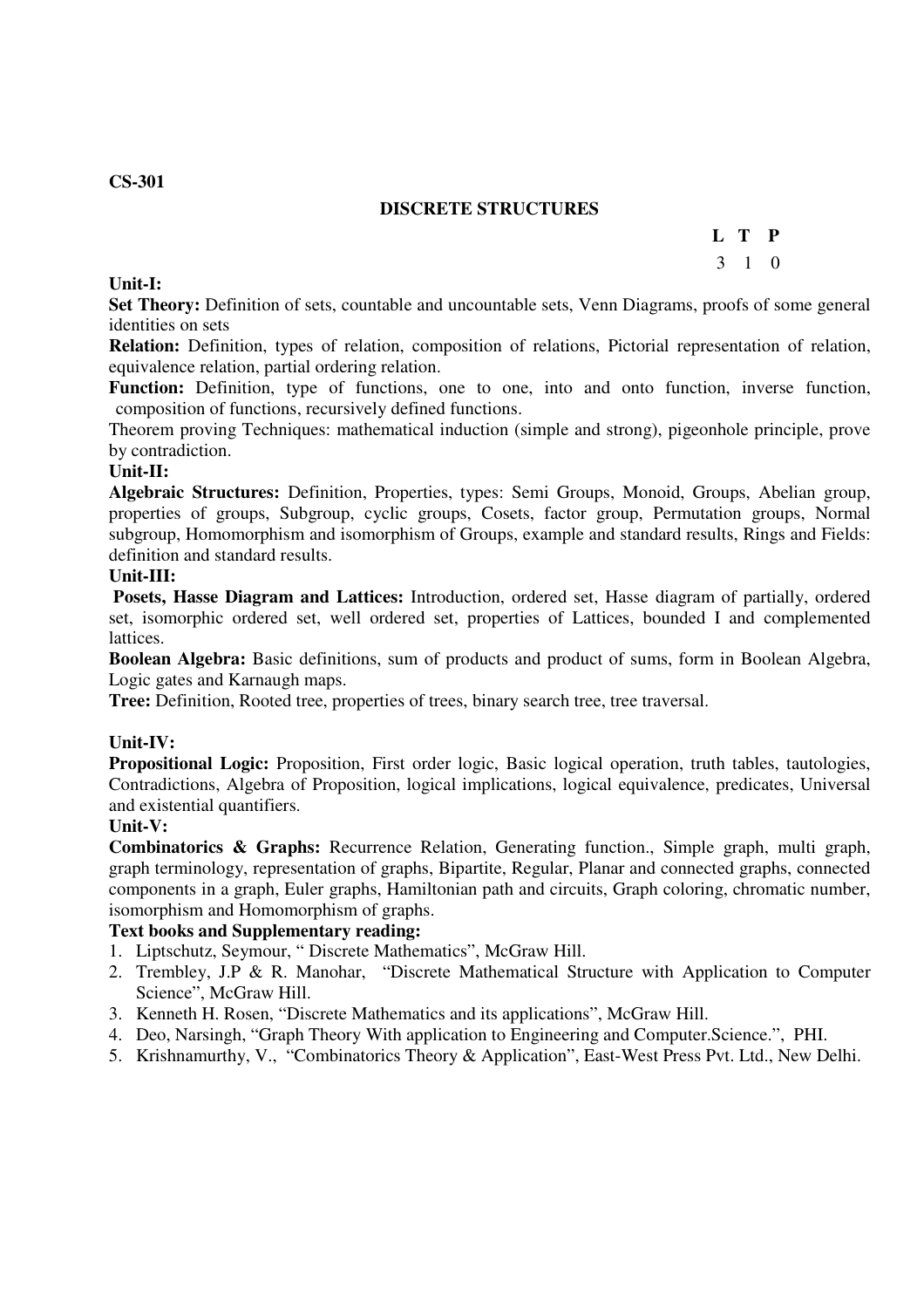## **DATA STRUCTURES USING - C**

## **L T P**

## 3 1 0

**Introduction:** Basic Terminology, Elementary Data Organization, Structure operations, Algorithm Complexity and Time-Space trade-off

**Arrays:** Array Definition, Representation and Analysis, Single and Multidimensional Arrays, address calculation, application of arrays, Array as Parameters, Ordered List, Sparse Matrices and Vectors.

**Stacks:** Array Representation and Implementation of stack, Operations on Stacks: Push & Pop, Array Representation of Stack, Linked Representation of Stack, Operations Associated with Stacks, Application of stack: Conversion of Infix to Prefix and Postfix Expressions, Evaluation of postfix expression using stack.

**Recursion:** Recursive definition and processes, recursion in C, example of recursion, Tower of Hanoi Problem, simulating recursion, Backtracking, recursive algorithms, principles of recursion, tail recursion, removal of recursion.

#### **UNIT - II**

**Queues:** Array and linked representation and implementation of queues, Operations on Queue: Create, Add, Delete, Full and Empty, Circular queues, D-queues and Priority Queues.

**Linked list**: Representation and Implementation of Singly Linked Lists, Two-way Header List, Traversing and Searching of Linked List, Overflow and Underflow, Insertion and deletion to/from Linked Lists, Insertion and deletion Algorithms, Doubly linked list, Linked List in Array, Polynomial representation and addition, Generalized linked list, Garbage Collection and Compaction.

#### **UNIT – III**

**Trees:** Basic terminology, Binary Trees, Binary tree representation, algebraic Expressions, Complete Binary Tree, Extended Binary Trees, Array and Linked Representation of Binary trees, Traversing Binary trees, Threaded Binary trees, Traversing Threaded Binary trees, Huffman algorithm.

**Searching and Hashing**: Sequential search, binary search, comparison and analysis, Hash Table, Hash Functions, Collision Resolution Strategies, Hash Table Implementation.

#### **UNIT – IV**

**Sorting:** Insertion Sort, Bubble Sorting, Quick Sort, Two Way Merge Sort, Heap Sort, Sorting on Different Keys, Practical consideration for Internal Sorting.

**Binary Search Trees**: Binary Search Tree (BST), Insertion and Deletion in BST, Complexity of Search Algorithm, Path Length, AVL Trees, B-trees.

#### **UNIT - V**

**Graphs:** Terminology & Representations, Graphs & Multi-graphs, Directed Graphs, Sequential Representations of Graphs, Adjacency Matrices, Traversal, Connected Component and Spanning Trees, Minimum Cost Spanning Trees.

**File Structures**: Physical Storage Media File Organization, Organization of records into Blocks, Sequential Files, Indexing and Hashing, Primary indices, Secondary indices, B+ Tree index Files, B Tree index Files, Indexing and Hashing Comparisons.

#### **Reference text books:**

1. Horowitz and Sahani, "Fundamentals of data Structures", Galgotia Publication Pvt. Ltd., New Delhi.

2. R. Kruse etal, "Data Structures and Program Design in C", Pearson Education Asia, Delhi-2002

3. A. M. Tenenbaum, "Data Structures using C & C++", Prentice-Hall of India Pvt. Ltd., New Delhi.

#### **Supplementary reference books:**

1. K Loudon, "Mastering Algorithms With C", Shroff Publisher & Distributors Pvt. Ltd.

- 2. Bruno R Preiss, "Data Structures and Algorithms with Object Oriented Design Pattern in C++", Jhon Wiley & Sons, Inc.
- 3. Adam Drozdek, "Data Structures and Algorithms in C++", Thomson Asia Pvt. Ltd.(Singapore)

#### **CS 302**

**Unit - I**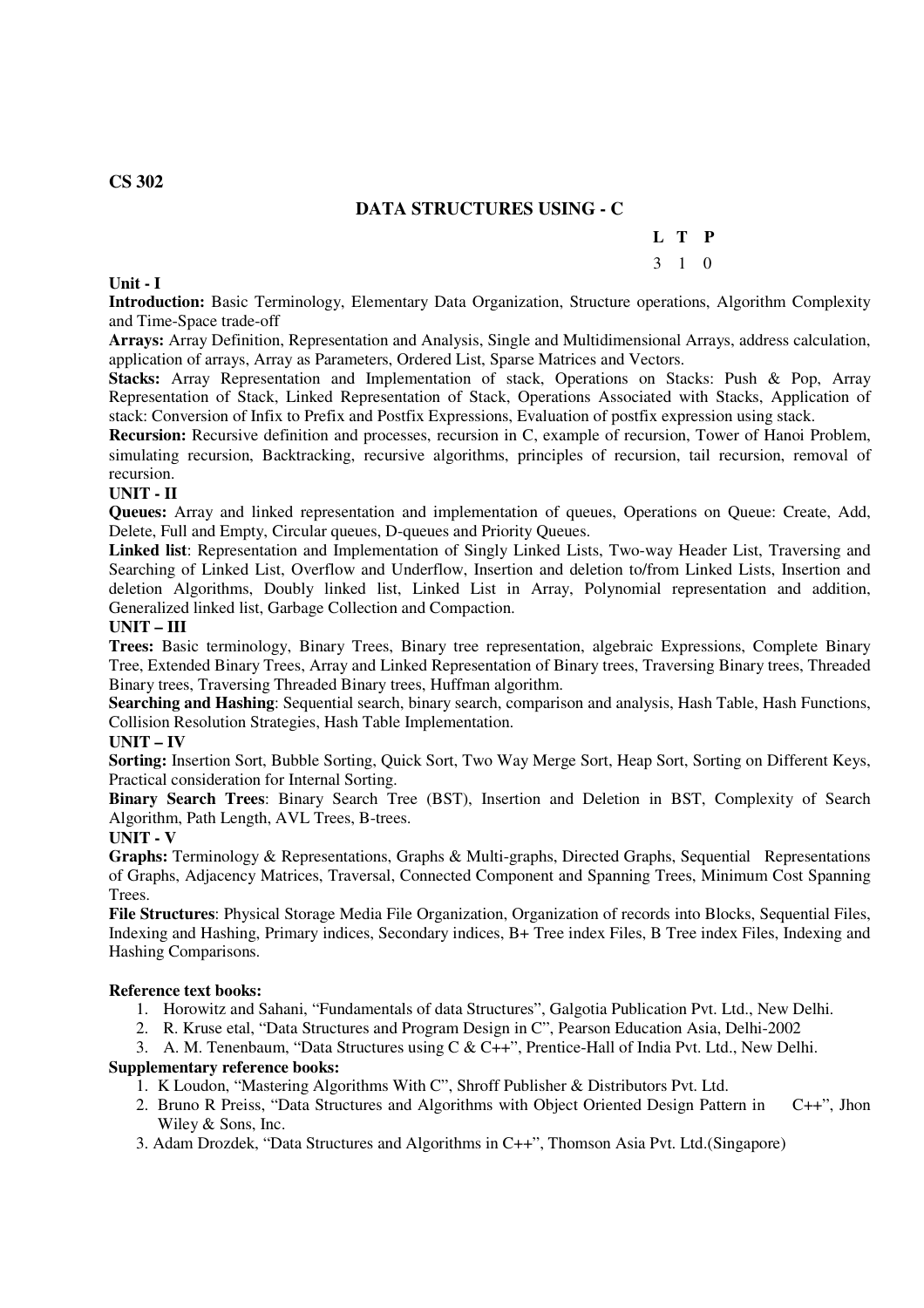**CS-303** 

#### **COMPUTER BASED NUMERICAL AND STATISTICAL TECHNIQUES**

## **L T P**

#### **3 1 0**

#### **Unit-I**

**Introduction:** Numbers and their accuracy, Computer Arithmetic, Mathematical preliminaries, Errors and their Computation, General error formula, Error in a series approximation

#### **Solution of Algebraic and Transcendental Equation:**

Bisection Method, Iteration method, Method of false position, Newton-Raphson method, Methods of finding complex roots, Muller's method, Rate of convergence of Iterative methods, Polynomial Equations.

#### **Unit-II**

**Interpolation:** Finite Differences, Difference tables. Polynomial Interpolation**:** Newton's forward and backward formula. Central Difference Formulae: Gauss forward and backward formula, Sterling's, Bessel's, Everett's formula. Interpolation with unequal intervals: Lagrange's Interpolation, Newton Divided difference formula, Hermit's Interpolation,

#### **Unit-III**

**Numerical Integration and Differentiation:** Introduction, Numerical differentiation Numerical Integration: Trapezoidal rule, Simpson's 1/3 and 3/8 rule, Boole's rule, Waddle's rule.

#### **Unit-IV**

**Solution of differential Equations:** Picard's Method, Euler's Method, Taylor's Method, Runge-Kutta Methods, Predictor Corrector Methods, Automatic Error Monitoring and Stability of solution

#### **Unit-V**

**Statistical Computation:** Frequency chart, Curve fitting by method of least squares, fitting of straight lines, polynomials, exponential curves etc, Data fitting with Cubic splines, Regression Analysis, Linear and Non linear Regression, Multiple regression, Statistical Quality Control methods.

#### **References:**

- 1. Rajaraman V, "Computer Oriented Numerical Methods", Pearson Education
- 2. Gerald & Whealey, "Applied Numerical Analyses", AW
- 3. Jain, Iyengar and Jain, "Numerical Methods for Scientific and Engineering Computations", New Age Int.
- 4. Grewal B S, "Numerical methods in Engineering and Science", Khanna Publishers, Delhi
- 5. T Veerarajan, T Ramachandran, "Theory and Problems in Numerical Methods, TMH
- 6. Pradip Niyogi, "Numerical Analysis and Algorithms", TMH
- 7. Francis Scheld, " Numerical Analysis", TMH
- 8. Sastry S. S, "Introductory Methods of Numerical Analysis", Pearson Education.
- 9. Gupta C.B., Vijay Gupta, "Introduction to Statistical Methods", Vikas Publishing.
- 10. Goyal, M, "Computer Based Numerical and Statistical Techniques", Firewall Media, New Delhi.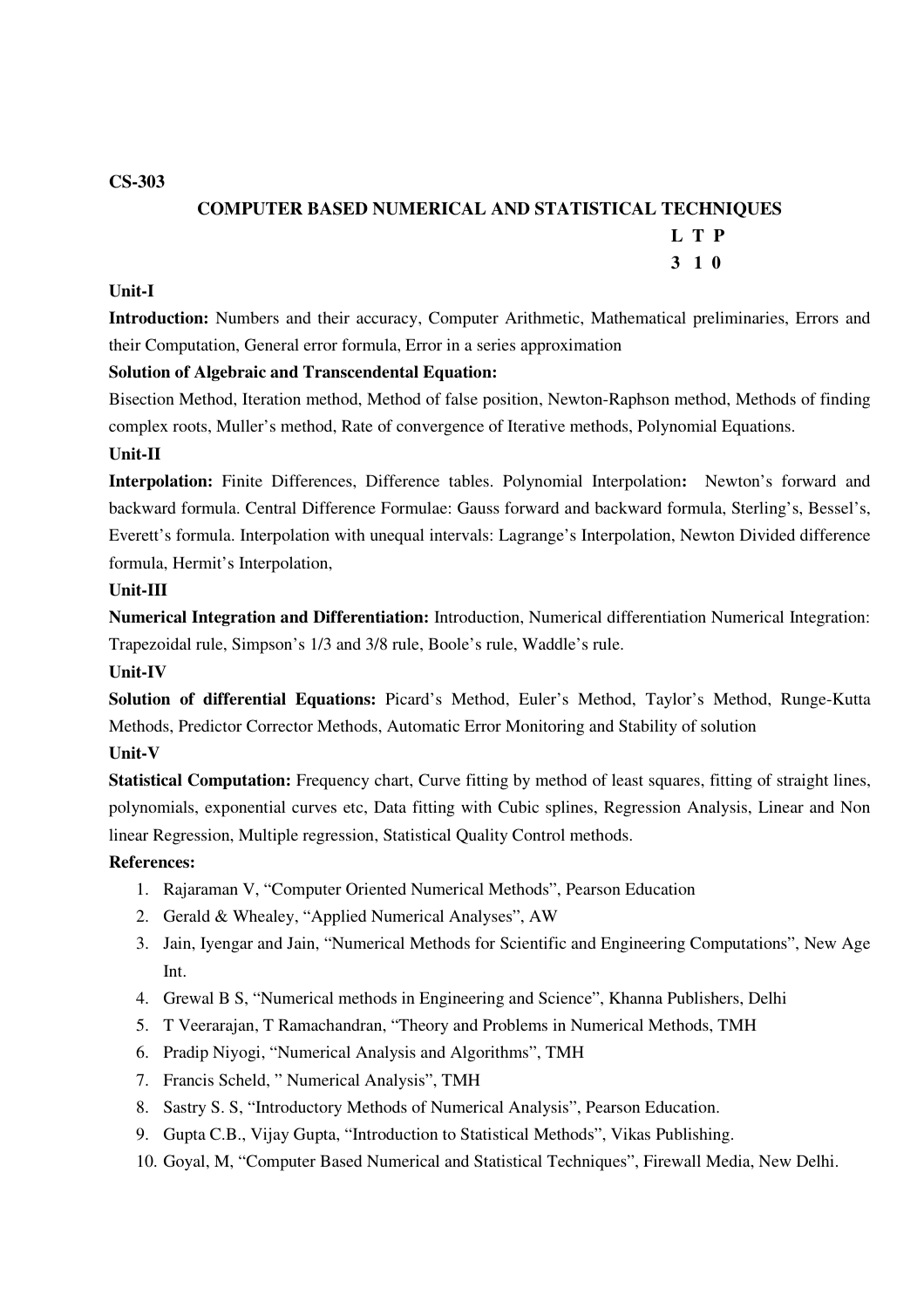## **NETWORK ANALYSIS AND SYNTHESIS**

#### **Unit – I : Graph Theory**: Graph of a Network, definitions, tree, co tree , link, basic loop and basic cut set, Incidence matrix, cut set matrix, Tie set matrix Duality, Loop and Node methods of analysis. 7 **Unit – II :**

 **L T P 3 1 0** 

**Network Theorems (Applications to ac networks):** Super-position theorem, Thevenin's theorem, Norton's theorem, maximum power transfer theorem, Reciprocity theorem. Millman's theorem, compensation theorem, Tellegen's theorem. 5

## **Unit – III :**

## **Network Functions :**

Concept of Complex frequency , Transform Impedances Network functions of one port and two port networks, concept of poles and zeros, properties of driving point and transfer functions, time response and stability from pole zero plot, frequency response and Bode plots.

**Unit – IV :** 

#### **Two Port Networks**:

Characterization of LTI two port networks ZY, ABCD and h parameters, reciprocity and symmetry. Inter-relationships between the parameters, inter-connections of two port networks, Ladder and Lattice networks. T &  $\prod$  Representation. 7

**Unit – V :** 

#### **(a) Network Synthesis :**

Positive real function; definition and properties; properties of LC, RC and RL driving point functions, synthesis of LC, RC and RL driving point immittance functions using Foster and Cauer first and second forms.

#### **(b) Filters :**

Image parameters and characteristics impedance, passive and active filter fundamentals, low pass, highpass, band pass, band elimination filters. 9

#### **Text Books:**

- 1. M.E. Van Valkenburg," Network Analysis", Prentice Hall of India
- 2. D.Roy Choudhary,"Networks and Systems" Wiley Eastern Ltd.
- 3. Donald E. Scott : "An Introduction to Circuit analysis: A System Approach" McGraw Hill Book Company.
- 4. A.Chakrabarti,"Circuit Theory" Dhanpat Rai & Co.

#### **Reference Books :**

- 5. M.E. Van Valkenburg,"An Introduction to Modern Network Synthesis",Wiley Eastern Ltd.
- 6. W.H. Hayt & Jack E-Kemmerly, Engineering Circuit analysis" Tata McGraw Hill.
- 7. Soni, Gupta ,"Circuit Analysis", Dhanpat Rai & Sons.
- 8. Ram Kalyan, Linear Circuits Oxford University Press.

#### **EE 303**

9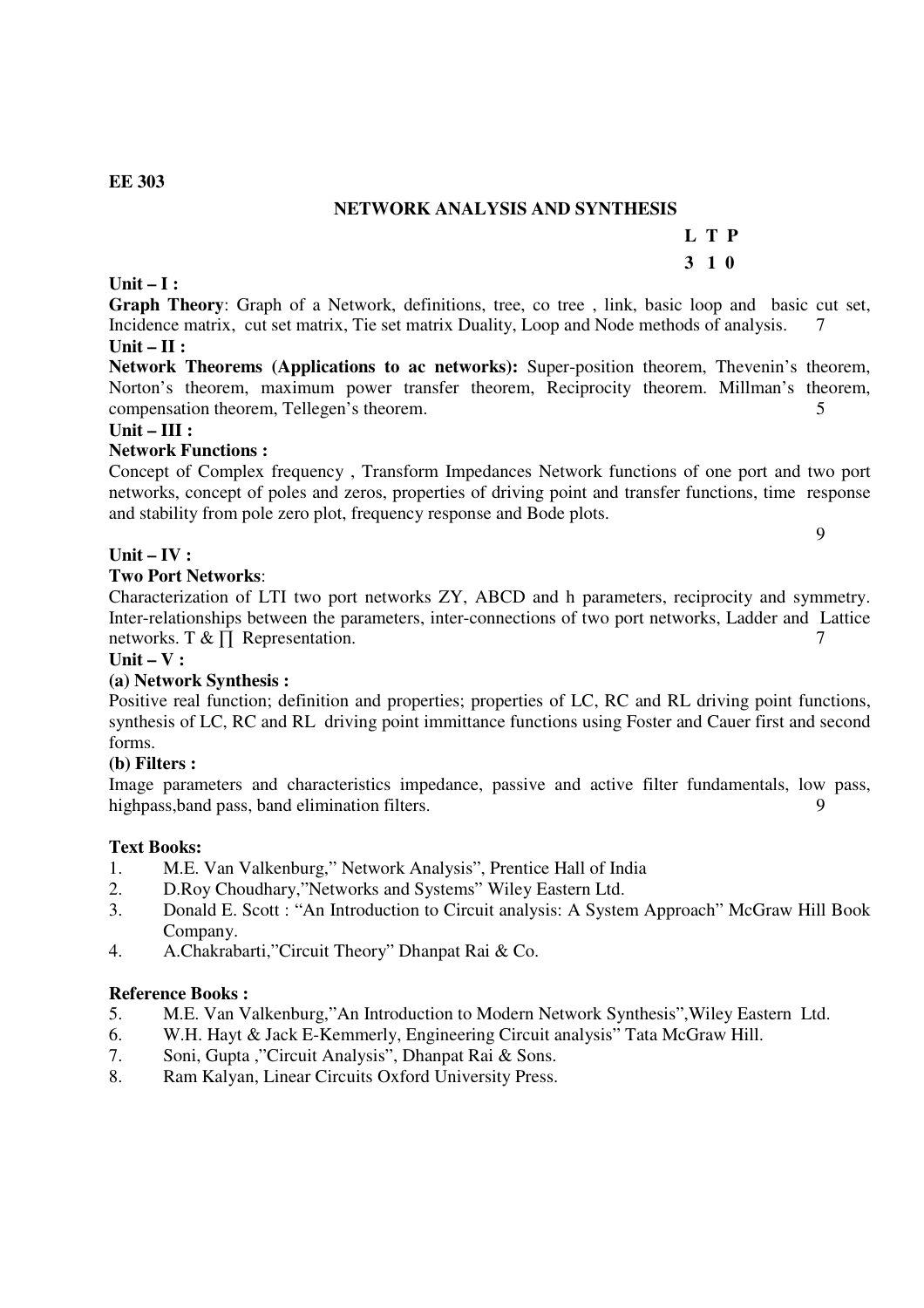## **SWITCHING THEORY**

3 1 0

## **Unit-I : Introduction**

## Characteristics of digital system, Types of Digital circuits, Number system: Direct conversion between bases Negative numbers & BCD and their arithmetic's, Boolean Algebra, Minimization of Boolean Functions :Map & Tabular method upto 6 variable and miltiple output circuits Error detecting & correcting codes, Hamming & cyclic codes. 6

## **Unit-II : Combinational Logic Circuits**

Design Procedure, Adders, subtractors & code conversion, Multiplexers/ Demultiplexers, encoder / decoders, decimal adders & amplitude comparators, ROM as decoder, PLA & PAL.

 $\overline{6}$ 

## **Unit-III : Sequential Logic Circuits**

Flip –Flops and their conversions, Analysis and synthesis of synchronous sequential circuit, excitation table, state table & state diagram. Design of synchronous counters, shift registers and theie applications. **Algorithm State Machine:** ASM chart, Timing considerations, Control Implementation Design with Multiplexers, PLA control

**Asynchronous Sequential Circuits:** Analysis Procedure Reduction of state & flow table, Race free state assignment. 10

#### **Unit-IV : Logic Families**

Diode, BJT & MOS as a switching element concept of transfer characteristics, Input characteristics and output characteristics of logic gates, Fan-in, Fan-out, Noise margin, circuit concept and comparison of various logic families: TTL, IIL, ECL, NMOS, CMOS Tri-state logic, open collector output, Interfacing between logic families, packing density, power consumption & gate delay.

## **Unit-V : Hazard and Fault Detection**

**Static and dynamic Hazard :** Gate delay, Generation of spikes, Determination of hazard in combinational circuits, Fault detection methods: Fault Table & Path sensitizing methods.

5

## **Unit-VI : Memories**

Sequential, Random Access, NMOS & CMOS Static and Dynamic Memory elements, one and multi-dimensional selection arrangement, Read-only memories, Formation of memory banks.

#### **Text Books :**

- 1. Digital Design by M Moris Mano,  $2<sup>nd</sup>$  Edn.PHI
- 2. Introduction to Digital Microelectronic Circuits, by Gopalan, TMH

#### **Reference Books :**

- 1. Switching Circuit & Logic Design by Hill & Peterson, Wiley
- 2. Digital Circuit & Logic Design, by Holsworth.

## **EC-302**

5

 **L T P** 

8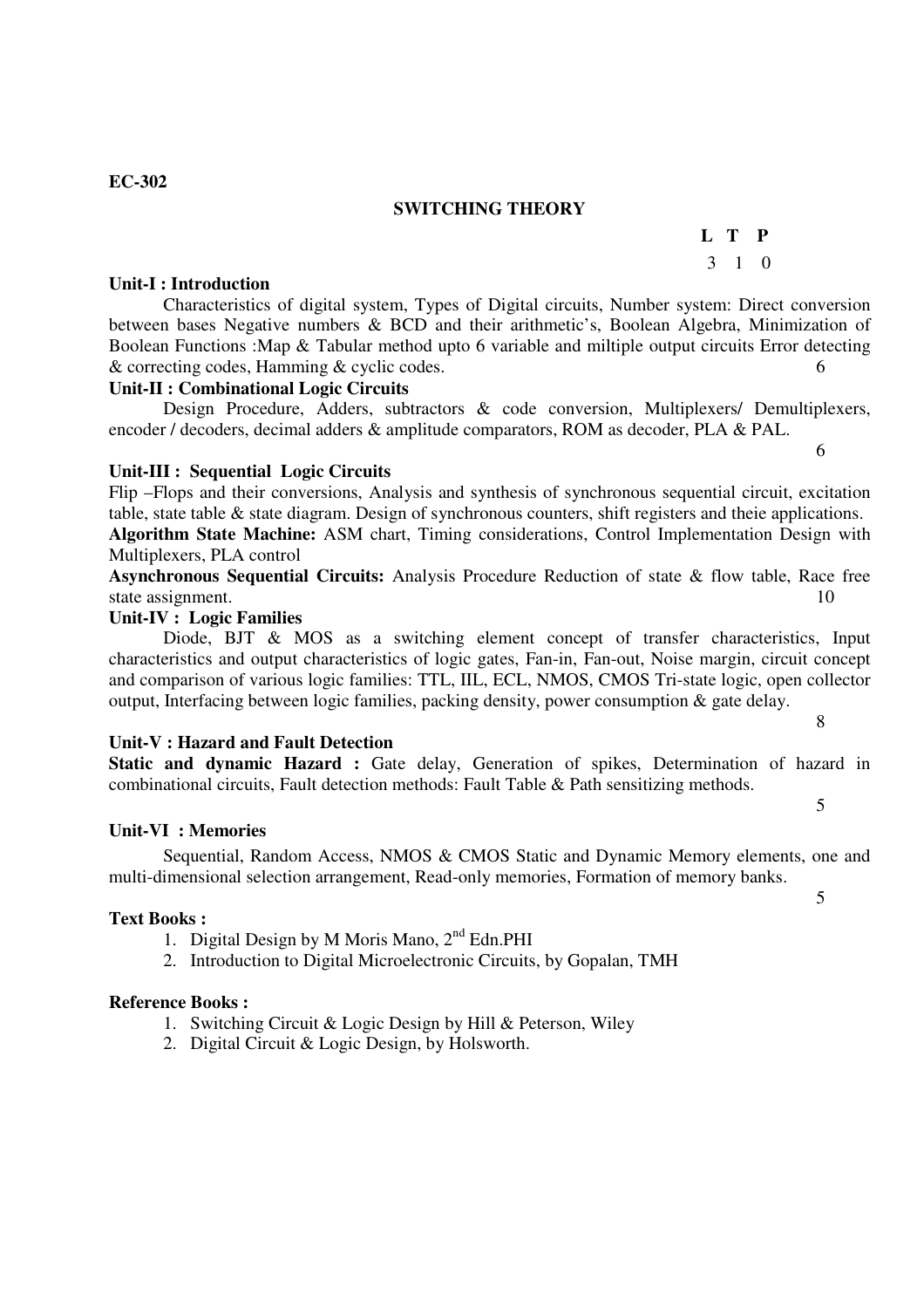## **NETWORK LAB**

## **L T P**

## **0 0 3**

#### **Note : Minimum eight experiments are to be performed from the following list.**

- 1. Verification of principle of superposition with dc and ac sources
- 2. Verification of Thevenin, Norton and Maximum power transfer theorems in ac circuits
- 3. Verification of Tellegin's theorem for two networks of the same topology
- 4. Determination of transient response of current in RL and RC circuits with step voltage input
- 5. Determination of transient response of current in RLC circuit with step voltage input for under damp, critically damp and over damp cases
- 6. Determination of frequency response of current in RLC circuit with sinusoidal ac input
- 7. Determination of z and h parameters (dc only) for a network and computation of Y and ABCD parameters
- 8. Determination of driving point and transfer functions of a two port ladder network and verify with theoretical values
- 9. Determination of image impedance and characteristic impedance of T and  $\prod$  networks, using O.C. and S.C. tests

Write Demo for the following (in Ms-Power point)

- 10. Verification of parameter properties in inter-connected two port networks : series, parallel and cascade also study loading effect in cascade
- 11. Determination of frequency response of a Twin T notch filter
- 12. College may add any three experiments in the above list.

#### **CS- 352**

#### **DATA STRUCTURES LAB**

| L T P         |  |
|---------------|--|
| $0 \t 0 \t 2$ |  |

#### **Write Program in C or C++ for following.**

- 1 Array implementation of Stack, Queue, Circular Queue, List.
- 2 Implementation of Stack, Queue, Circular Queue, List using Dynamic memory Allocation.
- 3 Implementation of Tree Structures, Binary Tree, Tree Traversal, Binary Search Tree, Insertion and Deletion in BST.
- 4 Implementation of Searching and Sorting Algorithms.
- 5 Graph Implementation, BFS, DFS, Min. cost spanning tree, shortest path algorithm.

#### **EE-353**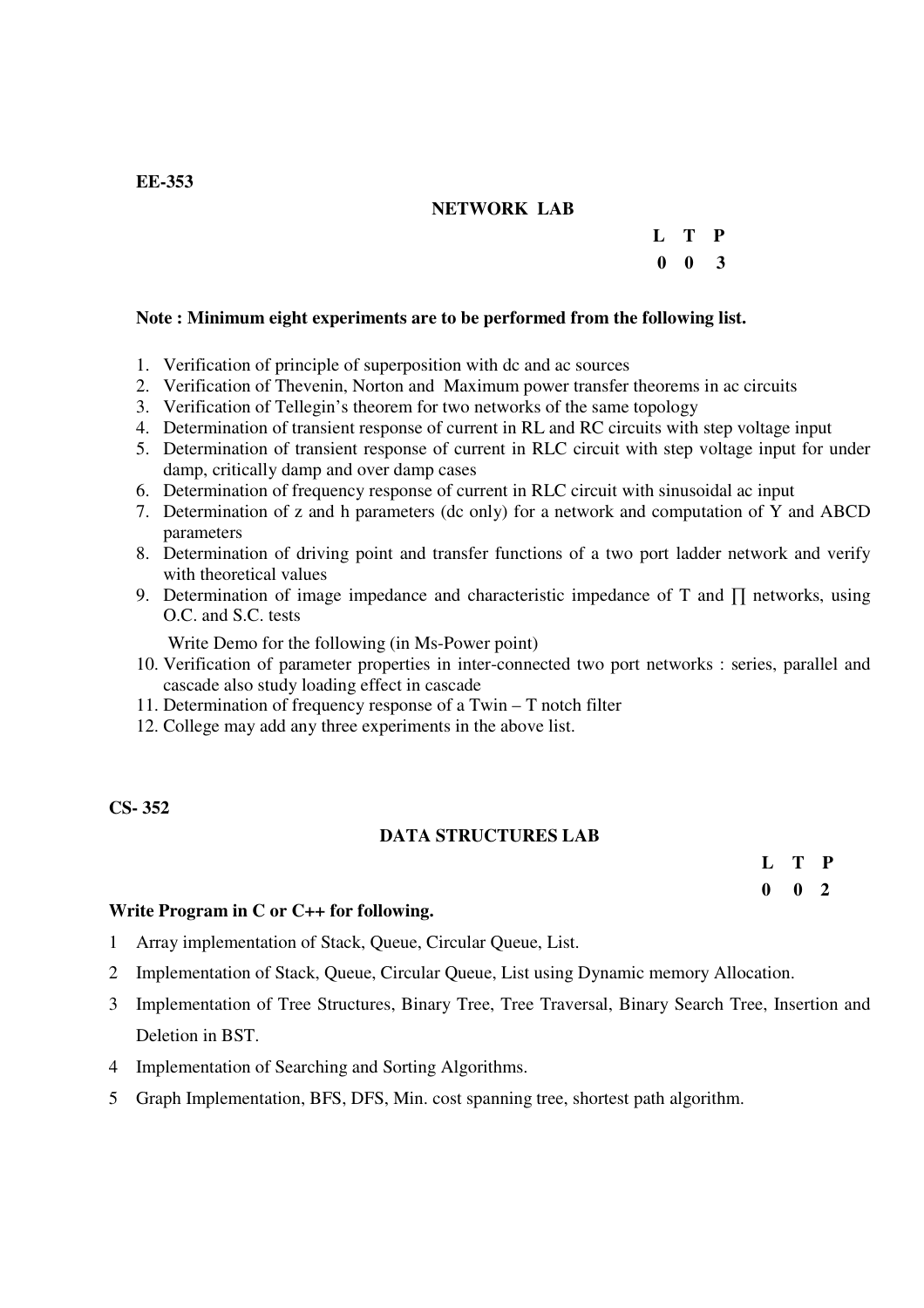## **NUMERICAL TECHNIQUES LAB**

**L T P** 

 **0 0 2** 

#### **Write Programs in 'C' Language:**

- 1. To deduce error envolved in polynomial equation.<br>2. To Find out the root of the Algebraic and Tran
- 2. To Find out the root of the Algebraic and Transcendental equations using Bisection, Regula-falsi, Newton Raphson and Iterative Methods. Also give the rate of convergence of roots in tabular form for each of these methods.
- 3. To implement Newton's Forward and Backward Interpolation formula.
- 4. To implement Gauss Forward and Backward, Bessel's, Sterling's and Evertt's Interpolation formula
- 5. To implement Newton's Divided Difference and Langranges Interpolation formula.
- 6. To implement Numerical Differentiations.
- 7. To implement Numerical Integration using Trapezoidal, Simpson 1/3 and Simpson 3/8 rule.
- 8. To implement Least Square Method for curve fitting.
- 9. To draw frequency chart like histogram, frequency curve and pie-chart etc.<br>10. To estimate regression equation from sampled data and evaluate value
- 10. To estimate regression equation from sampled data and evaluate values of standard deviation, t-statistics, regression coefficient, value of  $R^2$  for atleast two independent variables.

#### **EC-352**

## **DIGITAL ELECTRONICS LAB**

 **L T P 0 0 3** 

- 1. Bread-board implementation of various flip-flops.
- 2. Bread-board implementation of counters & shift registers.
- 3. Determination of Delay time and NAND, NOR, Ex-OR, AND & OR Gates.
- 4. Transfer characteristics of TTL inverters & TTL Schmitt Trigger inverter.
- 5. Transfer characteristics of CMOS inverters series and CD40 series and estimation of Gate delay of CD40 series CMOS inverter.
- 6. Monoshot multivibrators using 74121 and 74123.
- 7. Clock circuit realization using 555 and CMOS inverter and quartz crystal.
- 8. Adder/ subtractor operation using IC7483 4 bit/ 8 bit.
- 9. Demultiplexer / Decoder operation using IC-74138.
- 10. Modulo N counter using programmable counter 74190.

## **CS-351**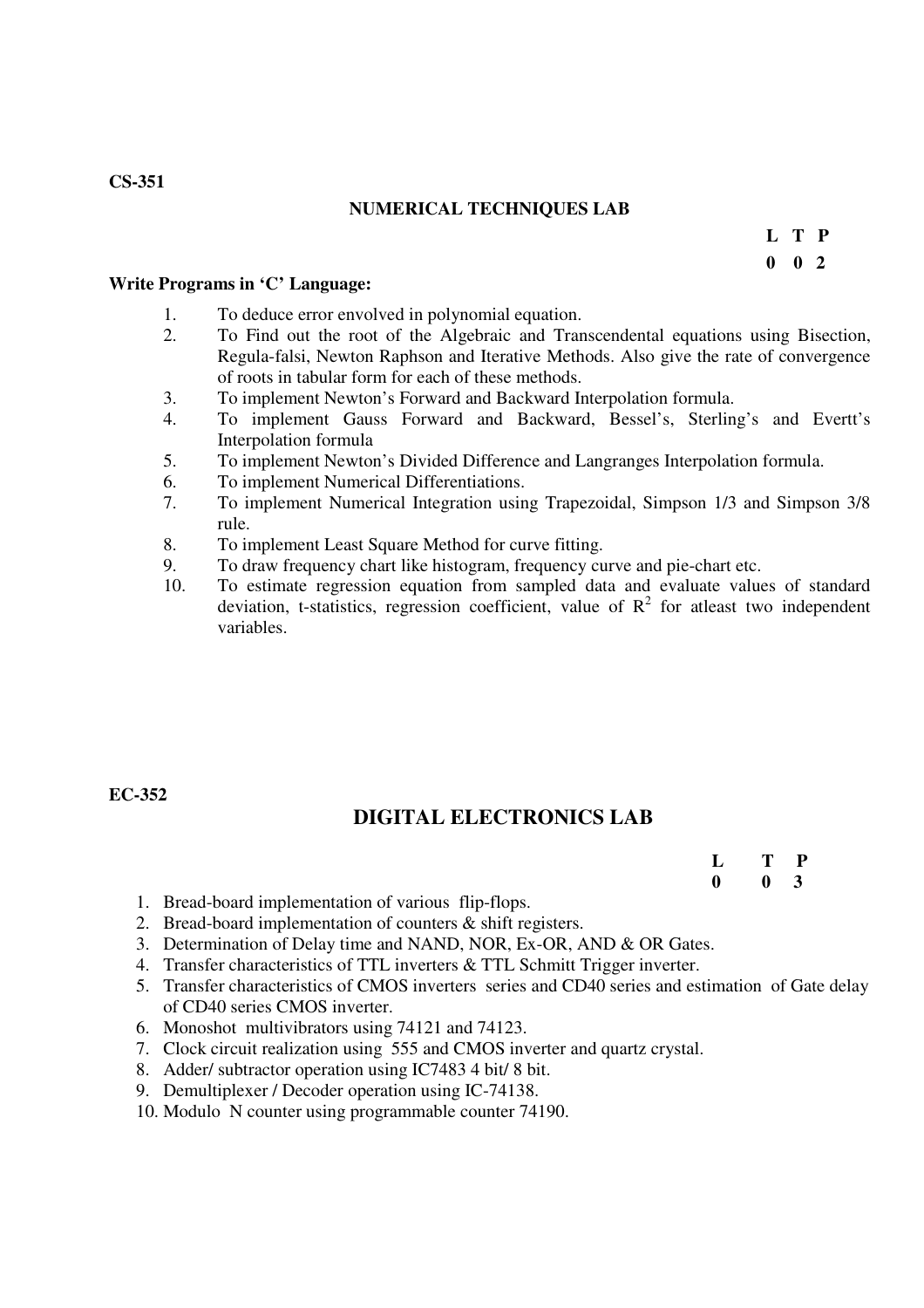## **Institute of Engineering & Technology, Bundelkhand University Jhansi STUDY & EVALUATION SCHEME B. Tech Computer Engineering**

|           |          |                                   |                 |                  |                          |                |                  |              | Year $2nd$ , Semester-IV |              |
|-----------|----------|-----------------------------------|-----------------|------------------|--------------------------|----------------|------------------|--------------|--------------------------|--------------|
| <b>SL</b> | Course   | <b>Subjects</b>                   |                 | <b>Periods</b>   |                          |                |                  |              | <b>Evaluation Scheme</b> | Subject      |
| No.       | No.      |                                   |                 |                  |                          |                |                  |              |                          | <b>Total</b> |
|           |          |                                   |                 |                  |                          |                | <b>Sessional</b> |              | <b>Examination</b>       |              |
|           |          | <b>Theory</b>                     | L               | T                | ${\bf P}$                | CA             | <b>TA</b>        | <b>Total</b> |                          |              |
| 1.        | $CS-401$ | <b>Computer Organization</b>      | 3               |                  | $\overline{0}$           | 30             | 20               | 50           | 100                      | 150          |
| 2.        | $CS-402$ | Database Management System        | 3               |                  | $\overline{0}$           | 30             | 20               | 50           | 100                      | 150          |
| 3.        | $CS-403$ | <b>Object Oriented System</b>     | 3               |                  | $\overline{0}$           | 30             | 20               | 50           | 100                      | 150          |
| 4.        | $CS-404$ | Software Engineering              | 3               |                  | $\overline{0}$           | 30             | 20               | 50           | 100                      | 150          |
| 5.        | $CS-405$ | Theory of Automata and            | 3               |                  | $\Omega$                 | 30             | 20               | 50           | 100                      | 150          |
|           |          | Formal Language                   |                 |                  |                          |                |                  |              |                          |              |
|           |          | <b>Practical/Training/Project</b> |                 |                  |                          |                |                  |              |                          |              |
| 6.        | $CS-451$ | <b>Computer Organization Lab</b>  | $\overline{0}$  | $\overline{0}$   | $\overline{2}$           | $\blacksquare$ | 20               | 20           | 30                       | 50           |
| 7.        | $CS-452$ | Database Management System        | $\overline{0}$  | $\theta$         | $\overline{2}$           |                | 20               | 20           | 30                       | 50           |
|           |          | Lab                               |                 |                  |                          |                |                  |              |                          |              |
| 8.        | $CS-453$ | Java Lab                          | $\overline{0}$  | $\overline{0}$   | $\overline{2}$           | $\blacksquare$ | 20               | 20           | 30                       | 50           |
| 9.        | $CS-454$ | Software Engineering Lab          | $\overline{0}$  | $\boldsymbol{0}$ | $\overline{2}$           |                | 20               | 20           | 30                       | 50           |
| 10.       | GP-401   | General Proficiency               | $\qquad \qquad$ | -                | $\overline{\phantom{0}}$ |                | $\blacksquare$   | 50           | 50                       | 50           |
|           |          | <b>Total</b>                      | 15              | 5                | 8                        |                |                  |              |                          | 1000         |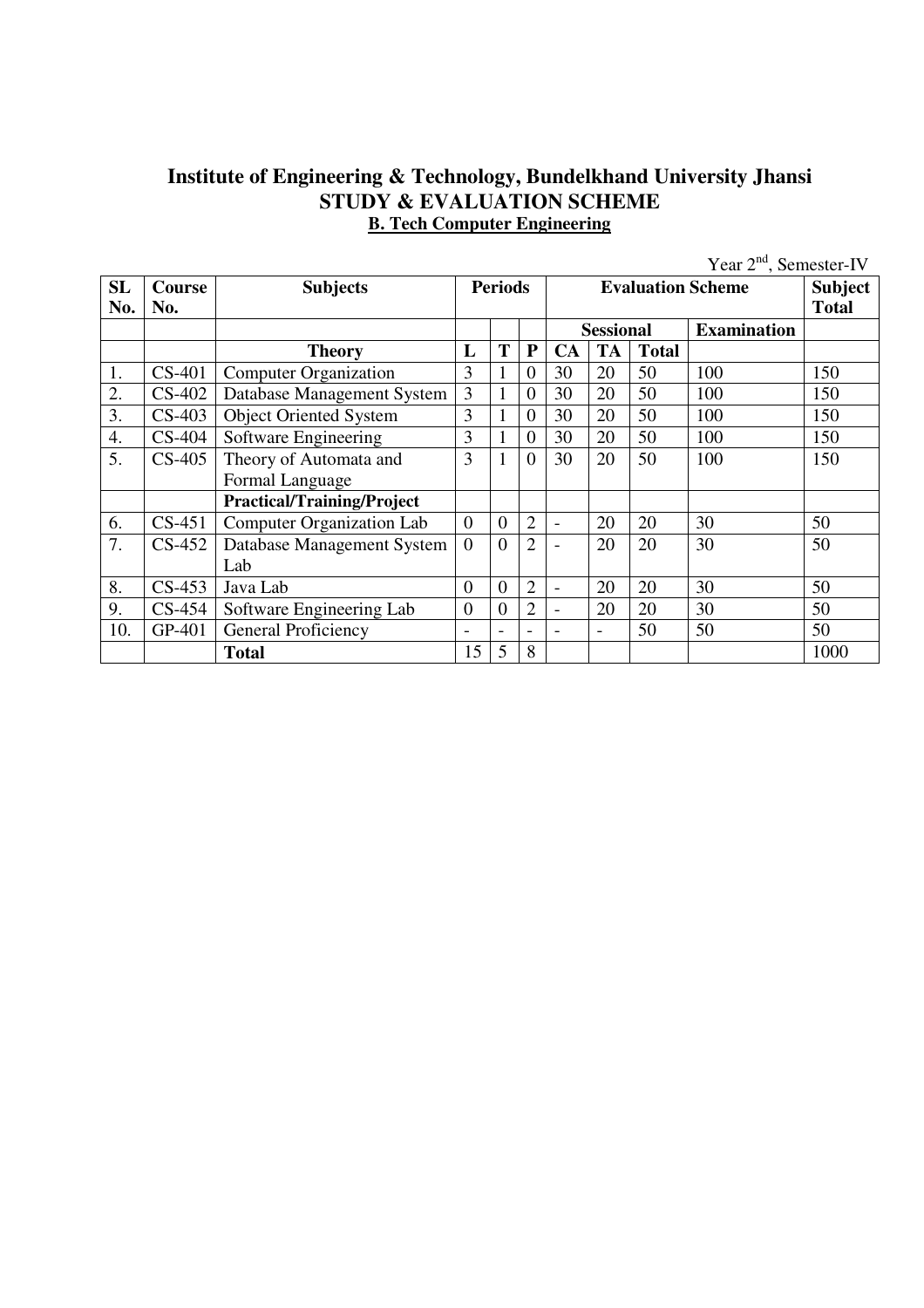## **COMPUTER ORGANIZATION**

**L T P** 

#### **3 1 0 Unit-I**

Register Transfer Language, Bus and Memory Transfers, Bus Architecture, Bus Arbitration, Arithmetic Logic, Shift Microoperation, Arithmetic Logic Shift Unit, Design of Fast address, Arithmetic Algorithms (addition, subtraction, Booth Multiplication), IEEE standard for Floating point numbers.

## **Unit-II**

## **Control Design:**

Hardwired & Micro Programmed (Control Unit): Fundamental Concepts (Register Transfers, Performing of arithmetic or logical operations, Fetching a word from memory, storing a word in memory), Execution of a complete instruction, Multiple-Bus organization, Hardwired Control, Micro programmed control(Microinstruction, Microprogram sequencing, Wide-Branch addressing, Microinstruction with Next-address field, Prefetching Microinstruction).

#### **Unit-III**

#### **Processor Design:**

Processor Organization: General register organization, Stack organization, Addressing mode, Instruction format, Data transfer & manipulations, Program Control, Reduced Instruction Set Computer.

#### **Unit -IV**

#### **Input-Output Organization:**

I/O Interface, Modes of transfer, Interrupts & Interrupt handling, Direct Memory access, Input-Output processor, Serial Communication.

#### **Unit-V**

## **Memory Organization:**

Memory Hierarchy, Main Memory (RAM and ROM Chips), organization of 2D and  $2^{1/2}D$ , Auxiliary memory, Cache memory, Virtual Memory, Memory management hardware.

| <b>Text Book:</b>      |    | Computer System Architecture, M. Mano(PHI)            |
|------------------------|----|-------------------------------------------------------|
| <b>Reference Book:</b> | 1. | Computer Organization, Vravice, Zaky & Hamacher (TMH) |
| Publication)           |    |                                                       |
|                        |    | Structured Computer Organization, Tannenbaum (PHI)    |
|                        | 3. | Computer Organization, Stallings (PHI)                |
|                        | 4. | Computer Organization, John P.Hayes (McGraw Hill)     |
|                        |    |                                                       |

#### **CS-401**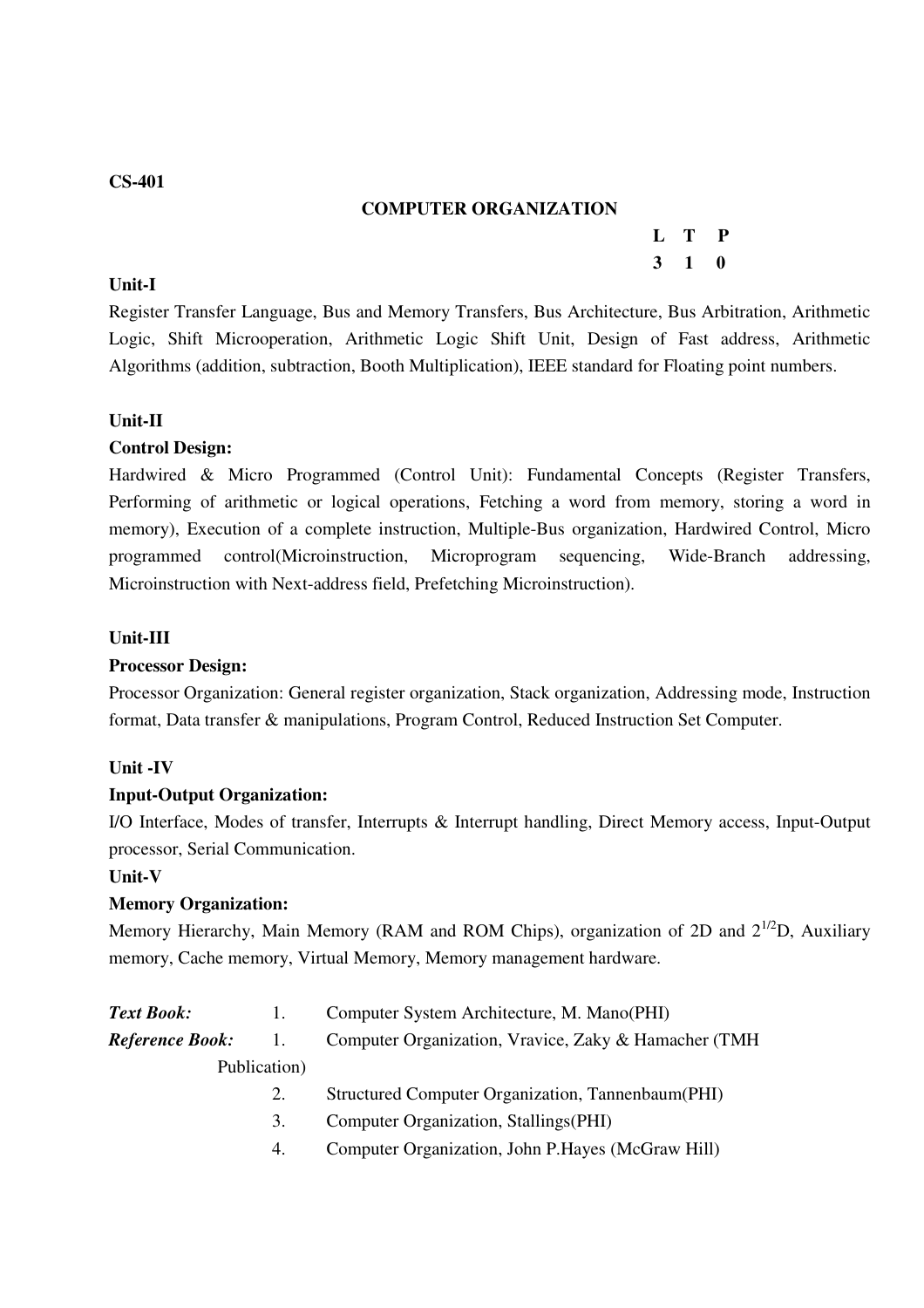#### **CS-402**

## **DATABASE MANAGEMENT SYSTEM**

**L T P** 

#### **3 1 0**

#### **Unit- I**

**Introduction:** An overview of database management system, database system Vs file system, Database system concepts and architecture, data models schema and instances, data independence and data base language and interfaces, Data definitions language, DML, Overall Database Structure.

#### **Data Modeling using the Entity Relationship Model:**

ER model concepts, notation for ER diagram, mapping constraints, keys, Concepts of Super Key, candidate key, primary key, Generalization, aggregation, reduction of an ER diagrams to tables, extended ER model, relationships of higher degree.

#### **Unit- II**

**Relational data Model and Language:** Relational data model concepts, integrity constraints: entity integrity, referential integrity, Keys constraints, Domain constraints, relational algebra, relational calculus, tuple and domain calculus,

**Introduction to SQL:** Characteristics of SQL. Advantage of SQL. SQL data types and literals. Types of SQL commands. SQL operators and their procedure. Tables, views and indexes. Queries and sub queries. Aggregate functions. Insert, update and delete operations. Joins, Unions, Intersection, Minus, Cursors in SQL.

#### **Unit- III**

#### **Data Base Design & Normalization:**

Functional dependencies, normal forms, first, second, third normal forms, BCNF, inclusion dependences, loss less join decompositions, normalization using FD, MVD, and JDs, alternative approaches to database design.

#### **Unit- IV**

**Transaction Processing Concepts:** Transaction system, Testing of serializability, Serializability of schedules, conflict & view serializable schedule, recoverability, Recovery from transaction failures, log based recovery, checkpoints, deadlock handling.

#### **Unit- V**

**Concurrency Control Techniques:** Concurrency control, locking Techniques for concurrency control, Time stamping protocols for concurrency control, validation based protocol, multiple granularity, Multi version schemes, Recovery with concurrent transaction.

#### **Text Books**

- 1 Date C J, "An Introduction To Database System", Addision Wesley
- 2 Korth, Silbertz, Sudarshan, "Database Concepts", McGraw Hill
- 3 Elmasri, Navathe, "Fundamentals Of Database Systems", Addision Wesley
- 4 Leon & Leon, "Database Management System", Vikas Publishing House.

#### **References**

- 1 Bipin C. Desai, "An introduction to Database Systems", Galgotia Publication
- 2 Majumdar & Bhattacharya, "Database Management System", TMH
- 3 Ramakrishnan, Gehrke, "Database Management System", McGraw Hill
- 4. Kroenke, "Database Processing: Fundamentals, Design and Implementation", Pearson Education.
- 5. Maheshwari Jain, "DBMS: Complete Practical Approach", Firewall Media, New Delhi.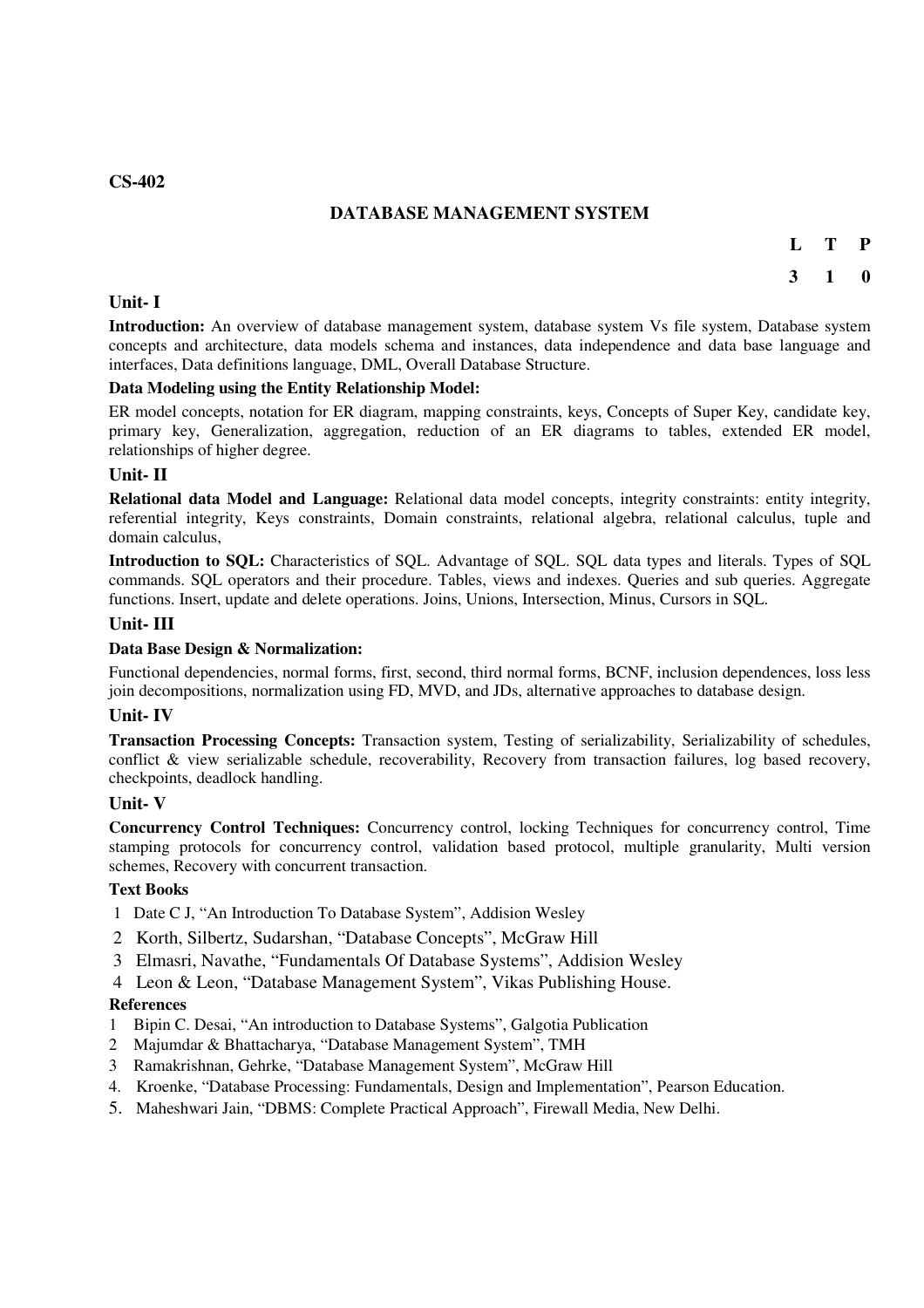#### **TCS 403**

#### **OBJECT ORIENTED SYSTEMS**

- **L T P**
- **3 1 0**

#### **Unit – I**

**Object Modeling:** Objects and classes, links and association, generalization and inheritance, aggregation, abstract class, multiple inheritance, meta data, candidate keys, constraints.

#### **Unit – II**

**Dynamic Modeling:** Events and states, operations, nested state diagrams and concurrency, advanced dynamic modeling concepts, a sample dynamic model.

#### **Unit – III**

**Functional Modeling:** Data flow diagram, specifying operations, constraints, a sample functional model.OMT (object modeling techniques) methodologies, examples and case studies to demonstrate methodologies, comparisons of methodologies, SA/SD, JSD.

#### $\overline{\text{Unit}} - \overline{\text{IV}}$

Java Programming: Introduction, Operator, Data types, Variables, Methods & Classes, Multithread Programming, I/O, Java Applet.

**Java Library:** String Handling, Input/Output exploring Java.io, Networking, Applets classes, Event Handling, Introduction to AWT, Working with window, Graphics, AWT Controls, Layout Manager and Menus, Images, Additional packages.

#### **Unit – V**

#### **Software Development using Java:**

Java Beans, Java Swing, Java Servlets, Migrating from C++ to java, Application of java, Dynamic Billboard Applet, Image Menu: An image based menu, Lavatron Applets, Scrabblets, JDBC, Brief functioning of upper layer E-mail and their applications.

#### *Text Books:*

- 1. James Rumbaugh etal, "Object Oriented Modeling and Design", PHI
- 2. Herbert Schieldt, "The Complete Reference: Java", TMH.
- 3. E. Balagurusamy, "Programming in JAVA", TMH.

#### *References:*

- 1. Booch Grady, "Object Oriented Analysis & Design with application 3/e", Pearson Education, New Delhi.
- 2. Bjarne Stroustrup, "C++ Programming Language", Addison Wesley
- 3. E. Balagurusamy, "Object Oriented Programming with C++", TMH.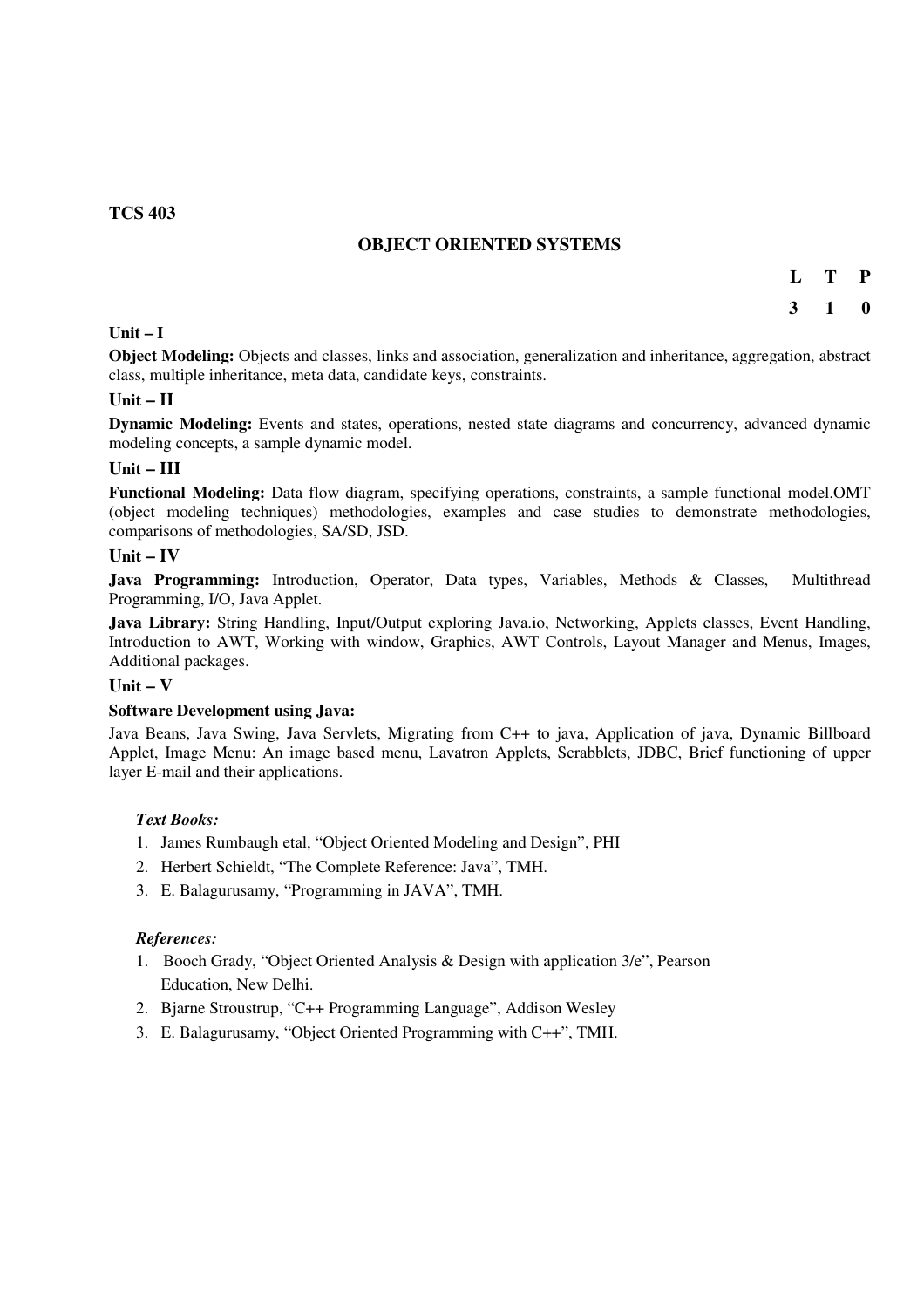#### **SOFTWARE ENGINEERING**

#### **Unit-I: Introduction**

**3 1 0** 

**L T P** 

Introduction to Software Engineering, Software Components, Software Characteristics, Software Crisis, Software Engineering Processes, Similarity and Differences from Conventional Engineering Processes, Software Quality Attributes.

Software Development Life Cycle (SDLC) Models: Water Fall Model, Prototype Model, Spiral Model, Evolutionary Development Models, Iterative Enhancement Models.

#### **Unit-II: Software Requirement Specifications (SRS)**

Requirement Engineering Process: Elicitation, Analysis, Documentation, Review and Management of User Needs, Feasibility Study, Information Modeling, Data Flow Diagrams, Entity Relationship Diagrams, Decision Tables, SRS Document, IEEE Standards for SRS.

Software Quality Assurance (SQA): Verification and Validation, SQA Plans, Software Quality Frameworks, ISO 9000 Models, SEI-CMM Model.

#### **Unit-III: Software Design**

Basic Concept of Software Design, Architectural Design, Low Level Design: Modularization, Design Structure Charts, Pseudo Codes, Flow Charts, Coupling and Cohesion Measures, Design Strategies: Function Oriented Design, Object Oriented Design, Top-Down and Bottom-Up Design.

Software Measurement and Metrics: Various Size Oriented Measures: Halestead's Software Science, Function Point (FP) Based Measures, Cyclomatic Complexity Measures: Control Flow Graphs.

#### **Unit-IV: Software Testing**

Testing Objectives, Unit Testing, Integration Testing, Acceptance Testing, Regression Testing, Testing for Functionality and Testing for Performance, Top-Down and Bottom-Up Testing Strategies: Test Drivers and Test Stubs, Structural Testing (White Box Testing), Functional Testing (Black Box Testing), Test Data Suit Preparation, Alpha and Beta Testing of Products.

 Static Testing Strategies: Formal Technical Reviews (Peer Reviews), Walk Through, Code Inspection, Compliance with Design and Coding Standards.

#### **Unit-V: Software Maintenance and Software Project Management**

Software as an Evolutionary Entity, Need for Maintenance, Categories of Maintenance: Preventive, Corrective and Perfective Maintenance, Cost of Maintenance, Software Re-Engineering, Reverse Engineering. Software Configuration Management Activities, Change Control Process, Software Version Control, An Overview of CASE Tools.

Estimation of Various Parameters such as Cost, Efforts, Schedule/Duration, Constructive Cost Models (COCOMO), Resource Allocation Models, Software Risk Analysis and Management.

#### **Reference Books:**

- 1. R. S. Pressman, Software Engineering: A Practitioners Approach, McGraw Hill.
- 2. Rajib Mall, Fundamentals of Software Engineering, PHI Publication.
- 3. K. K. Aggarwal and Yogesh Singh, Software Engineering, New Age International Publishers.
- 4. Carlo Ghezzi, M. Jarayeri, D. Manodrioli, Fundamentals of Software Engineering, PHI **Publication**
- 5. Ian Sommerville, Software Engineering, Addison Wesley.
- 6. Pankaj Jalote, Software Engineering, Narosa Publication
- 7. Pfleeger, Software Engineering, Macmillan Publication.
- 8. A. Leon and M. Leon, Fundamentals of Software Engineering, Vikas Publication.

#### **CS-404**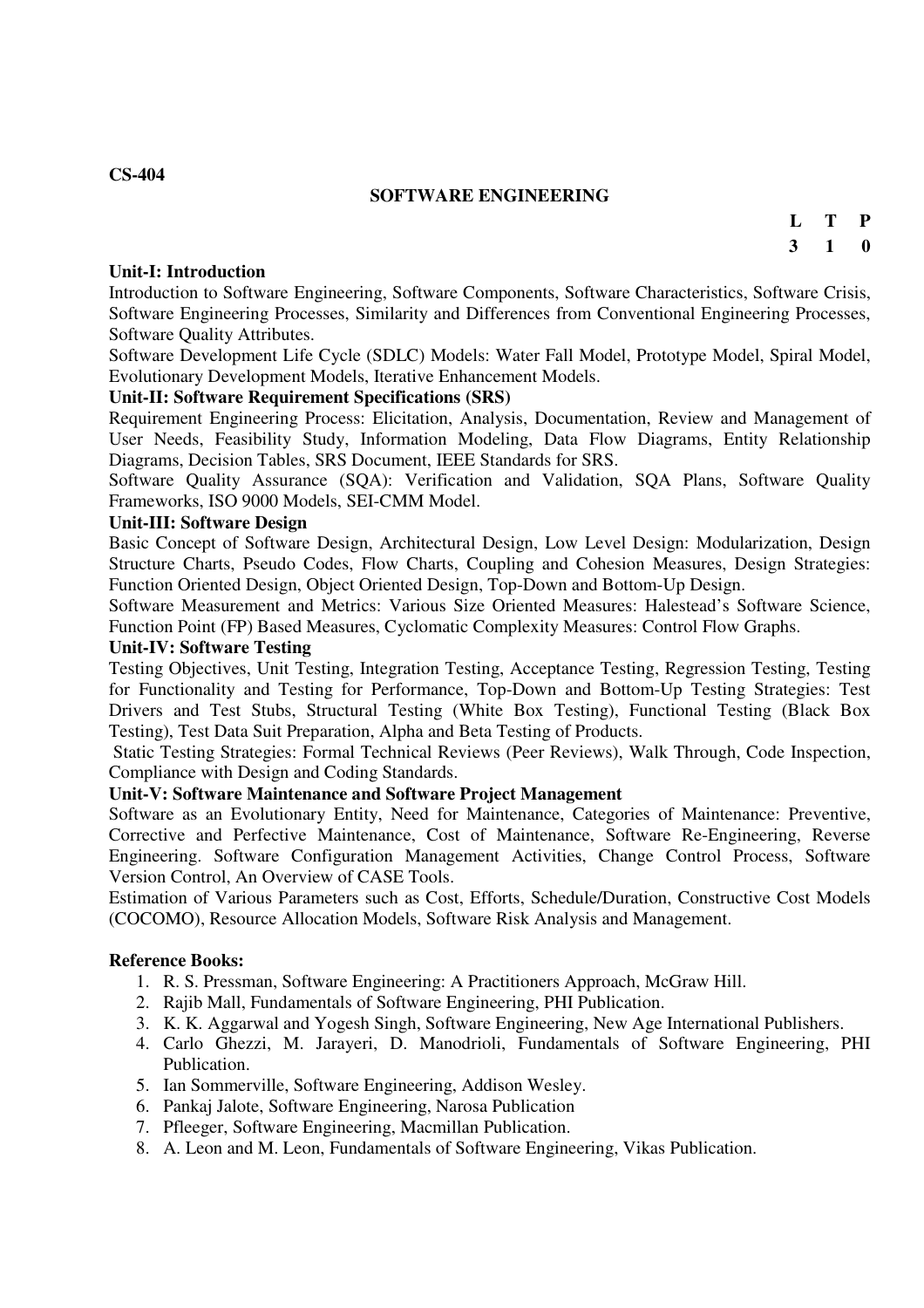**CS-405** 

## **THEORY OF AUTOMATA & FORMAL LANGUAGES**

- **L T P**
- **3 1 0**

## **Unit – I**

Introduction to defining language, Kleene closures, Arithmetic expressions, defining grammar, Chomsky hierarchy, Finite Automata (FA), Transition graph, generalized transition graph.

#### **Unit – II**

Nondeterministic finite Automata (NFA), Deterministic finite Automata (DFA), Construction of DFA from NFA and optimization, FA with output: Moore machine, Mealy machine and Equivalence, Applications and Limitation of FA

#### **Unit – III**

Arden Theorem, Pumping Lemma for regular expressions, Myhill-Nerode theorem, Context free grammar: Ambiguity, Simplification of CFGs, Normal forms for CFGs, Pumping lemma for CFLs, Decidability of CFGs, Ambiguous to Unambiguous CFG.

#### **Unit – IV**

Push Down Automata (PDA): Description and definition, Working of PDA, Acceptance of a string by PDA, PDA and CFG, Introduction to auxiliary PDA and Two stack PDA.

#### **Unit – V**

Turing machines (TM): Basic model, definition and representation, Language acceptance by TM, TM and Type – 0 grammar, Halting problem of TM, Modifications in TM, Universal TM, Properties of recursive and recursively enumerable languages, unsolvable decision problem, undecidability of Post correspondence problem, Church's Thesis, Recursive function theory, Godel Numbering.

#### *Text Books and References:*

- 1. Hopcroft, Ullman, "Introduction to Automata Theory, Language and Computation", Nerosa Publishing House
- 2. K.L.P. Mishra and N.Chandrasekaran, "Theory of Computer Science(Automata, Languages and Computation)", PHI
- 3. Martin J. C., "Introduction to Languages and Theory of Computations", TMH
- 4. Papadimitrou, C. and Lewis, C.L., "Elements of theory of Computations", PHI
- 5. Cohen D. I. A., "Introduction to Computer theory", John Wiley & Sons
- 6. Kumar Rajendra, "Theory of Automata (Languages and Computation)", PPM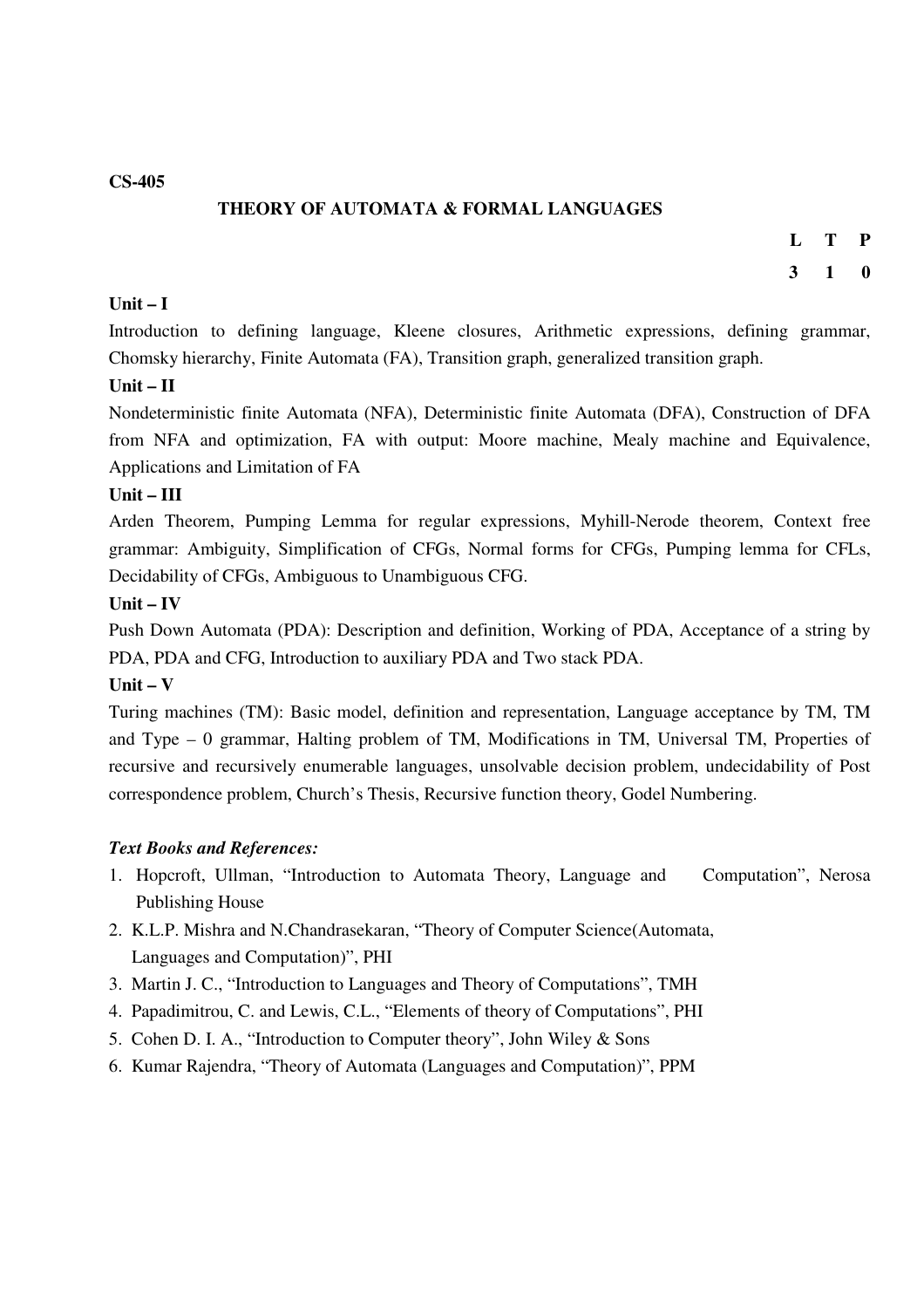## **COMPUTER ORGANIZATION LAB**

#### **CS-451**

- 1. Bread Board Implementation of Flip-Flops.
- 2. Experiments with clocked Flip-Flop.
- 3. Design of Counters.
- 4. Bread Board implementation of counters & shift registers.
- 5. Implementation of Arithmetic algorithms.
- 6. Bread Board implementation of Adder/Subtractor (Half, Full)
- 7. Bread Board implementation of Binary Adder.
- 8. Bread Board implementation of Seven Segment Display. **\*Institute may also develop the experiment based on the infrastructure available with them.**

## **CS-452**

## **Java Programming LAB**

- 1. Write a java program to print "Hello"
- 2. Write a java program that reads your name from command line argument & print Hello *name.*
- 3. Input any integer n through keyboard and display all prime numbers between 1 and n.
- 4. Write a java program to generate fibonacci series.
- 5. Write a program to test command line arguments. Display total number of arguments and also display one argument in one line.
- 6. Write a Java program to input any integer n through command line argument and display ODD numbers between 1 and n as well as display EVEN numbers between 1 and n
- 7. Write a java program to simulate a simple calculator. Provide 2 Nos. and an operator as a command line argument to perform the operation of addition, subtraction, multiplication, division, modulo, power. If the operator is not a valid, give appropriate message.
- 8. Write a java program to print the table of 11 to 20.
- 9. Create a class Matrix to represent n x m matrix. Add methods for matrix addition, subtraction, multiplication.
- 10. Write a java class to store countries and their capitals. Write functions to add new country detail, to change the capital of a country, given a country name find capital and vice versa.
- 11. Create an applet to draw our national flag.
- 12. Write a java application that has three Buttons labeled Red, Green, Blue & on clicking the background color should change accordingly & have a label displaying the color selected.
- 13. Write a program to count the total no. of chars, words, lines, alphabets, digits, white spaces of a given file. Before counting, check whether the file really exists or not.if exists, is it readable? Also give file size.
- 14. Write an application that creates and starts three threads. Each thread is instantiated from the same class. It executes a loop with 10 iterations.Each iteration displays string "HELLO", sleeps for 300 milliseconds. The application waits for all the threads to complete  $\&$  displays the message "Good Bye...".
- 15. Write an application that executes two threads. One thread displays "Good Morning" every 1000 milliseconds & another thread displays "Good Afternoon" every 3000 milliseconds. Create the threads by implementing the Runnable interface.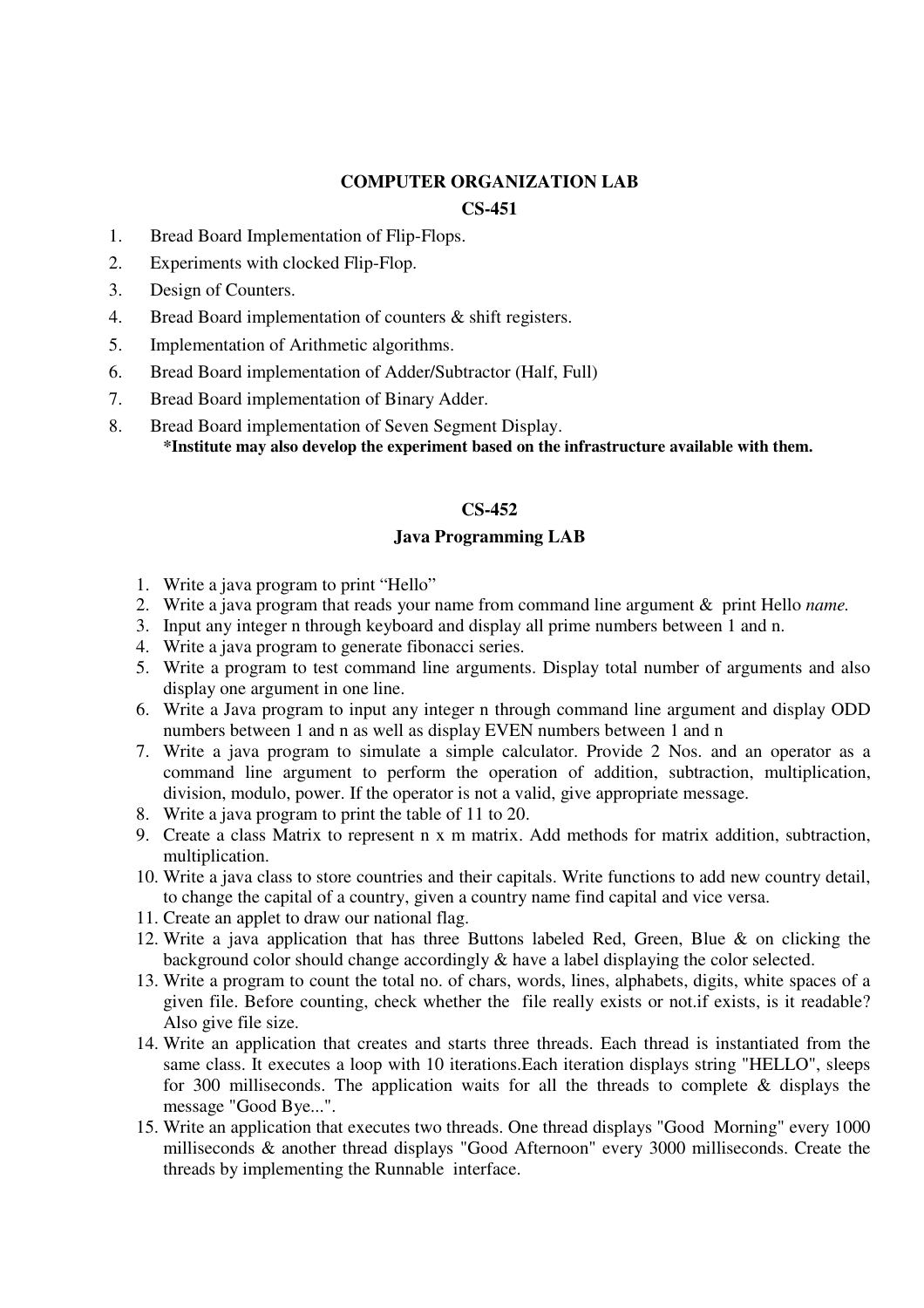#### **CS-453**

#### **Software Engineering LAB**

- 1. To study about Software Characteristics.
- 2. To study about various kinds of software applications.
- 3. Explain various Software myths.
- 4. To study about various kinds of Risks.
- 5. To study about Risk assessment.
- 6. To study about Risk mitigation(RMMM)
- 7. To study about requirement specification.
- 8. To study about Requirement Engineering.
- 9. To study about System Modeling.
- 10. To study about architecture of analysis
- 11. To study about Software Design
- 12. To study about various kinds of testing techniques.
- 13. To study about object oriented analysis and design
- 14. Implementation of one project using software engineering.

#### **CS-454**

#### **DBMS LAB**

**L T P 0 0 2**

#### **The Queries to be implemented on DBMS by using SQL.**

- 1. Write the queries for Data Definition and Data Manipulation language.
- 2. Write SQL queries using Logical operators (=,<,>,etc.).
- 3. Write SQL queries using SQL operators (Between…. AND, IN(List), Like, ISNULL and also with negating expressions ).
- 4. Write SQL query using character, number, date and group functions.
- 5. Write SQL queries for Relational Algebra (UNION, INTERSECT, and MINUS, etc.).
- 6. Write SQL queries for extracting data from more than one table (Equi-Join, Non-Equi-Join , Outer Join)
- 7. Write SQL queries for sub queries , nested queries.
- 8. Write programs by the use of PL/SQL.
- 9. Concepts for ROLL BACK, COMMIT & CHECK POINTS.
- 10. Create VIEWS, CURSORS, and TRIGGRS & write ASSERTIONS.
- 11. Create FORMS and REPORTS .

\* Students are advised to use **Developer 2000/Oracle-9i** version or other latest version for above listed experiments. However depending upon the availability of software's, students may use **Power Builder /SQL SERVER**. Mini Project may also be planned & carried out through out the semester to understand the important various concepts of Database.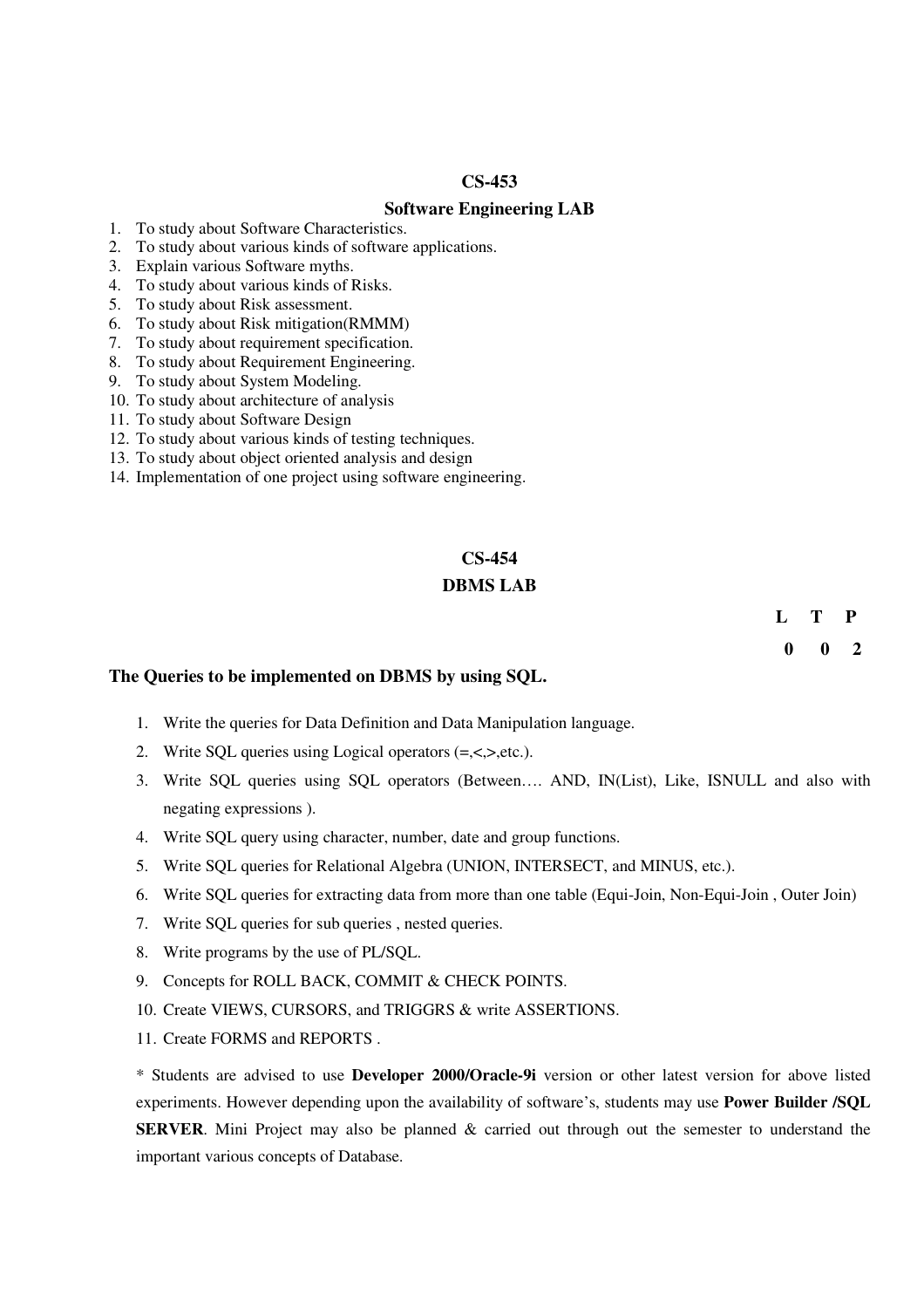# **Institute of Engineering & Technology Bundelkhand University Jhansi STUDY & EVALUATION SCHEME B. Tech Computer Engineering**

|           |               |                                   | Year $3rd$ , Semester-V |                |                |                          |                          |              |                    |      |
|-----------|---------------|-----------------------------------|-------------------------|----------------|----------------|--------------------------|--------------------------|--------------|--------------------|------|
| <b>SL</b> | <b>Course</b> | <b>Subjects</b>                   | <b>Periods</b>          |                |                |                          | <b>Subject</b>           |              |                    |      |
| No.       | No.           |                                   |                         |                |                | <b>Total</b>             |                          |              |                    |      |
|           |               |                                   |                         |                |                |                          | <b>Sessional</b>         |              | <b>Examination</b> |      |
|           |               | <b>Theory</b>                     | L                       | T              | ${\bf P}$      | CA                       | <b>TA</b>                | <b>Total</b> |                    |      |
| 1.        | $CS-501$      | <b>Computer Graphics</b>          | 3                       | $\mathbf{1}$   | $\overline{0}$ | 30                       | 20                       | 50           | 100                | 150  |
| 2.        | $CS-502$      | <b>Compiler Design</b>            | 3                       | $\mathbf{1}$   | $\theta$       | 30                       | 20                       | 50           | 100                | 150  |
| 3.        | $CS-503$      | Design & Analysis of              | 3                       | $\mathbf{1}$   | $\theta$       | 30                       | 20                       | 50           | 100                | 150  |
|           |               | Algorithms                        |                         |                |                |                          |                          |              |                    |      |
| 4.        | $CS-504$      | Principle of Programming          | 3                       | 1              | $\theta$       | 30                       | 20                       | 50           | 100                | 150  |
|           |               | Languages                         |                         |                |                |                          |                          |              |                    |      |
| 5.        | HU-501        | Industrial Economics &            | 3                       | $\mathbf{1}$   | $\theta$       | 30                       | 20                       | 50           | 100                | 150  |
|           |               | Principles of Management          |                         |                |                |                          |                          |              |                    |      |
|           |               | <b>Practical/Training/Project</b> |                         |                |                |                          |                          |              |                    |      |
| 6.        | $CS-551$      | <b>Computer Graphics Lab</b>      | $\overline{0}$          | $\overline{0}$ | $\overline{2}$ | $\overline{\phantom{a}}$ | 20                       | 20           | 30                 | 50   |
| 7.        | $CS-552$      | Compiler Design Lab               | $\overline{0}$          | $\overline{0}$ | $\overline{2}$ | $\overline{\phantom{a}}$ | 20                       | 20           | 30                 | 50   |
| 8.        | $CS-553$      | Design & Analysis of              | $\overline{0}$          | $\overline{0}$ | $\overline{2}$ |                          | 20                       | 20           | 30                 | 50   |
|           |               | Algorithms Lab                    |                         |                |                |                          |                          |              |                    |      |
| 9.        | $CS-554$      | Mini Project Lab* Lab             | $\overline{0}$          | $\overline{0}$ | $\overline{2}$ | $\overline{\phantom{0}}$ | 20                       | 20           | 30                 | 50   |
| 10.       | GP-501        | General Proficiency               |                         |                | $\overline{a}$ | $\overline{a}$           | $\overline{\phantom{a}}$ | 50           | 50                 | 50   |
|           |               | <b>Total</b>                      | 15                      | 5              | 8              |                          |                          |              |                    | 1000 |

\* Chosen anyone from the followings (Computer Graphics, Compiler Design, and Design & Analysis of Algorithms)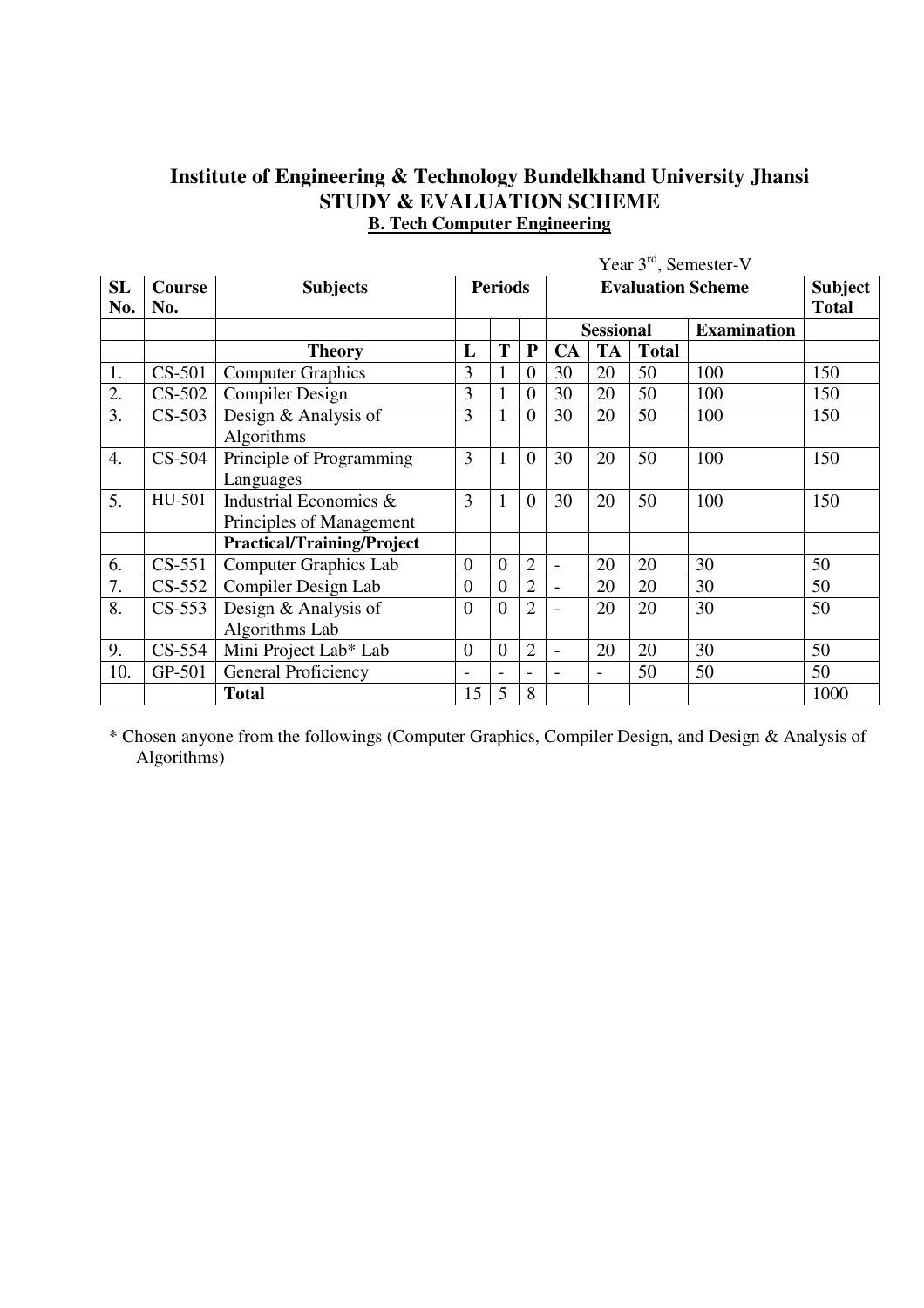## **COMPUTER GRAPHICS**

## **Unit-I**

Line generation: Points lines, Planes, Pixels and Frame buffers, vector and character generation. Graphics Primitives: Display devices, Primitive devices, Display File Structure, Display control text.

## **Unit-II**

Polygon: Polygon Representation, Entering polygons, Filling polygons. Segments: Segments table, creating deleting and renaming segments, visibility, image transformations.

## **Unit-III**

Transformations: Matrices transformation, transformation routines, displays procedure. Windowing and Clipping: Viewing transformation and clipping, generalize clipping, multiple windowing.

## **Unit-IV**

Three Dimension: 3-D geometry primitives, transformations, projection clipping. Interaction: Hardware input devices handling algorithms, Event handling echoing, Interactive techniques.

## **Unit-V**

Hidden Line and Surface: Back face removal algorithms, hidden line methods. Rendering and Illumination: Introduction to curve generation, Bezier, Hermite and B-spline algorithms and their comparisons.

- 1. Rogers, "Procedural Elements of Computer Graphics", McGraw Hill
- 2. Asthana, Sinha, "Computer Graphics", Addison Wesley Newman and Sproul, "Principle of Interactive Computer Graphics", McGraw Hill
- 3. Steven Harrington, "Computer Graphics", A Programming Approach, 2nd Edition
- 4. Rogar and Adams, "Mathematical Elements of Computer Graphics", McGraw Hill.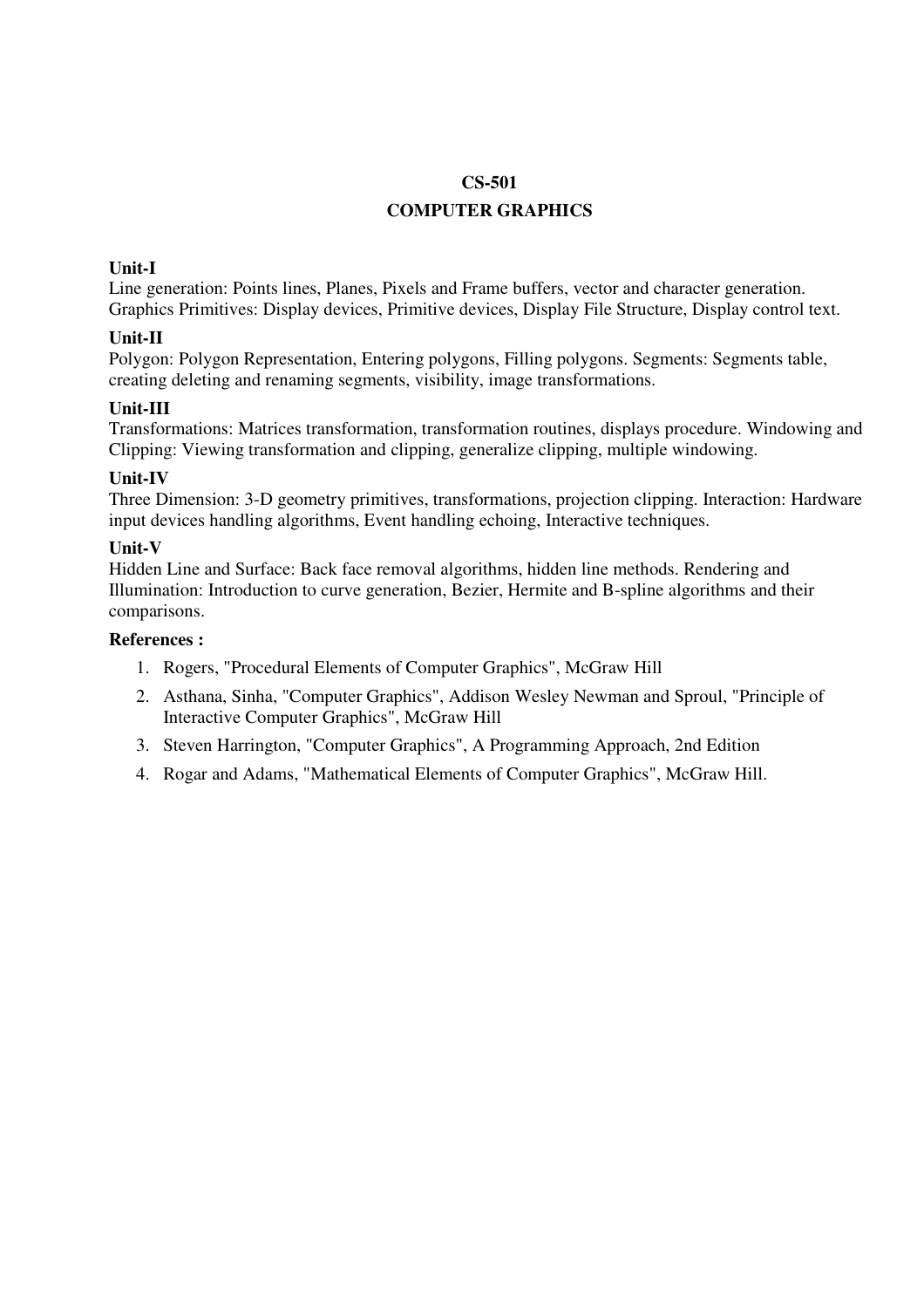## **COMPILER DESIGN**

## **Unit-I**

Introduction to Compiler, Phases and passes, Bootstrapping, Finite state machines and regular expressions and their applications to lexical analysis, Implementation of lexical analyzers, lexicalanalyzer generator, LEX-compiler, Formal grammars and their application to syntax analysis, BNF notation, ambiguity, YACC. The syntactic specification of programming languages: Context free grammars, derivation and parse trees, capabilities of CFG.

## **Unit-II**

Basic Parsing Techniques: Parsers, Shift reduce parsing, operator precedence parsing, top down parsing, predictive parsers Automatic Construction of efficient Parsers: LR parsers, the canonical Collection of LR(0) items, constructing SLR parsing tables, constructing Canonical LR parsing tables, Constructing LALR parsing tables, using ambiguous grammars, an automatic parser generator, implementation of LR parsing tables, constructing LALR sets of items.

## **Unit-III**

Syntax-directed Translation: Syntax-directed Translation schemes, Implementation of Syntax-directed Translators, Intermediate code, postfix notation, Parse trees & syntax trees, three address code, quadruple & triples, translation of assignment statements, Boolean expressions, statements that alter the flow of control, postfix translation, translation with a top down parser. More about translation: Array references in arithmetic expressions, procedures call, declarations, case statements.

## **Unit-IV**

Symbol Tables: Data structure for symbols tables, representing scope information. Run-Time Administration: Implementation of simple stack allocation scheme, storage allocation in block structured language. Error Detection & Recovery: Lexical Phase errors, syntactic phase errors semantic errors.

## **Unit-V**

Introduction to code optimization: Loop optimization, the DAG representation of basic blocks, value numbers and algebraic laws, Global Data-Flow analysis.

## **Textbook:**

Aho, Sethi & Ullman, "Compiler Design", Addision Wesley.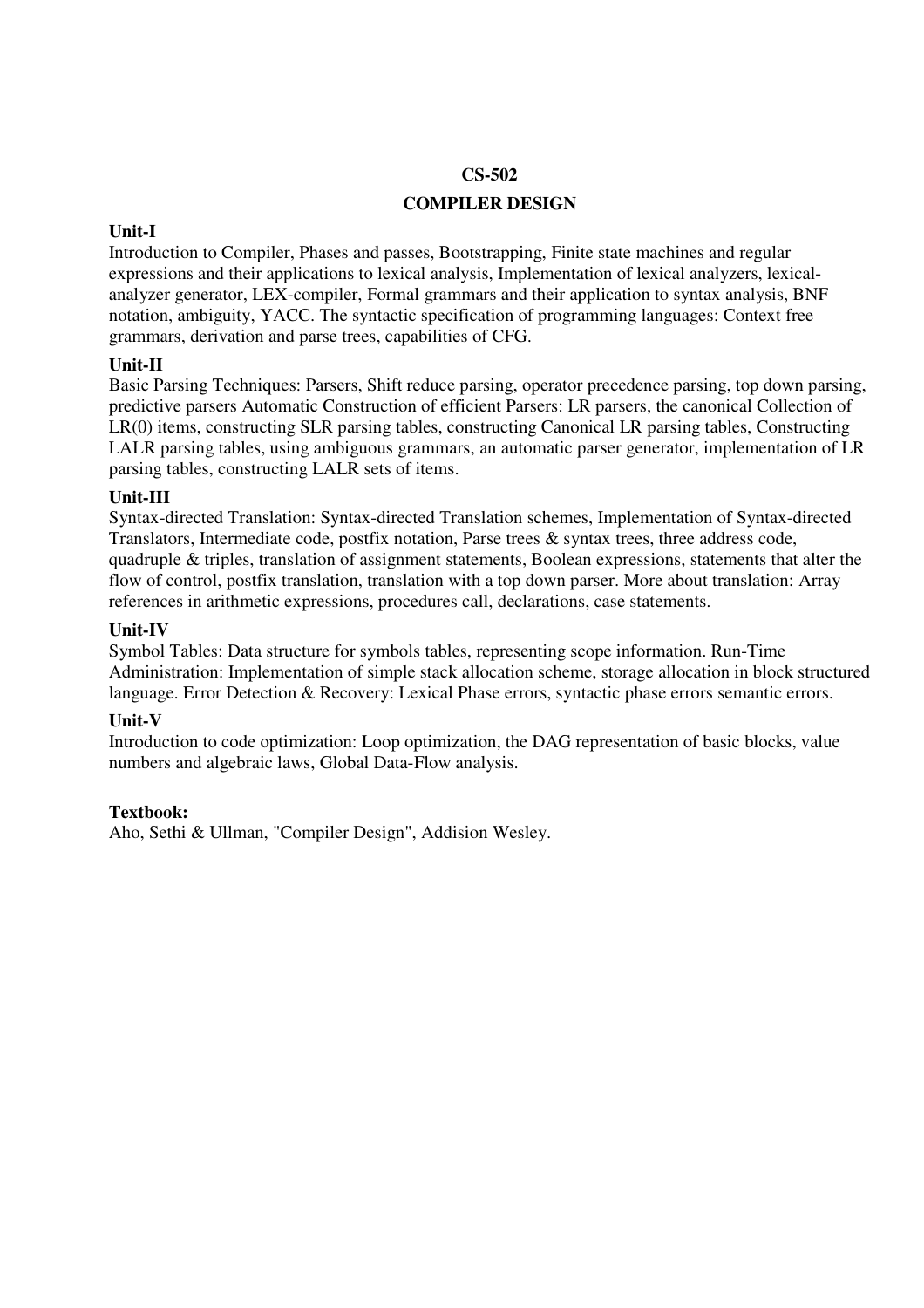## **CS-503 DESIGN & ANALYSIS OF ALGORITHMS**

## **Unit -I**

Introduction: Algorithms, analysis of algorithms, Growth of Functions, Master's Theorem, Designing of Algorithms. Sorting and order Statistics: Heap sort, Quick sort, Sorting in Linear time, Medians and Order Statistics.

## **Unit -II**

Advanced Data Structure: Red-Black Trees, Augmenting Data Structure. B-Trees, Binomial Heaps, Fibonacci Heaps, Data Stricture for Disjoint Sets.

## **Unit -III**

Advanced Design and Analysis Techniques: Dynamic Programming, Greedy Algorithms, Amortized Analysis, Back Tracking.

## **Unit -IV**

Graph Algorithms: Elementary Graphs Algorithms, Minimum Spanning Trees, Single-source Shortest Paths, All-Pairs Shortest Paths, Maximum Flow, Traveling Salesman Problem.

## **Unit -V**

Selected Topics: Randomized Algorithms, String Matching, NP Completeness, Approximation Algorithms.

- 1. Coreman, Rivest, Lisserson, : "Algorithm", PHI.
- 2. Basse, "Computer Algorithms: Introduction to Design & Analysis", Addision Wesley.
- 3. Horowitz & Sahani, "Fundamental of Computer Algorithm", Galgotia.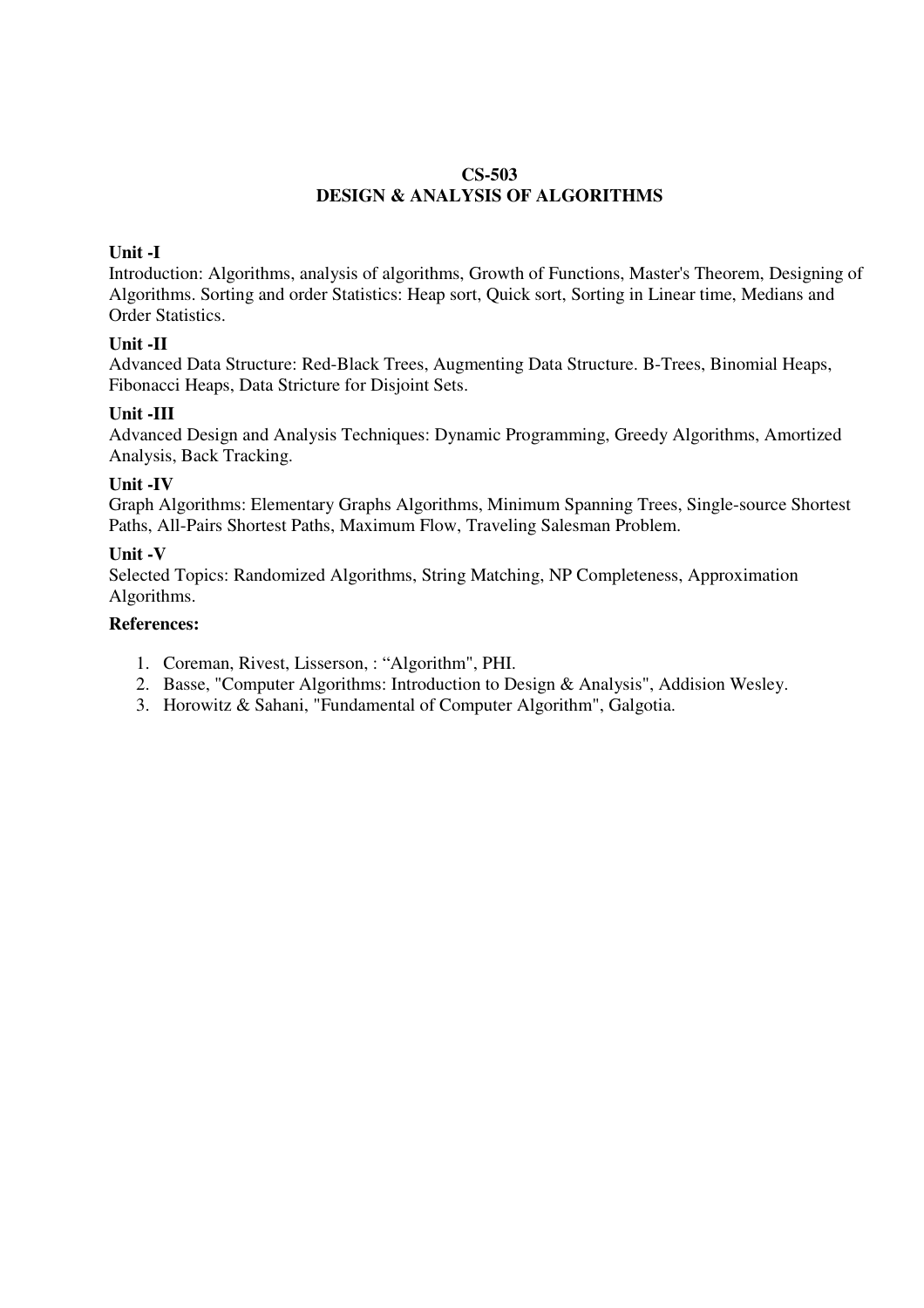## **PRINCIPLES OF PROGRAMMING LANGUAGES**

#### **Unit -I**

Introduction: Characteristics of programming Languages, Factors influencing the evolution of programming language, developments in programming methodologies, desirable features and design issues. Programming language processors: Structure and operations of translators, software simulated computer, syntax, semantics, structure, virtual computers, binding and binding time.

## **Unit -II**

Elementary and Structured Data Types: Data object variables, constants, data types, elementary data types, declaration, assignment and initialization, enumeration, characters, strings. Structured data type and objects: Specification of data structured types, vectors and arrays, records, variable size data structure, pointers and programmer constructed data structure, Sets files. Sub Program and programmer defined data types: Evolution of data types, abstractions, encapsulations, information hiding, sub programmes, abstract data types.

## **Unit -III**

Sequence Control; Implicit and Explicit sequence control, sequence control with within expression and statements, recursive sub programmes, exception handling, co routines, Scheduled sub programmes, concurrent execution. Data control referencing environments, static and dynamic scope, local data local data referencing environment, shared data: Explicit common environment dynamic scope parameter passing mechanism.

## **Unit -IV**

Storage Management: Major run time requirements, storage management phases, static storage management, stack based, heap based storage management. Syntax and translation: General syntactic criteria, syntactic element of a language, stages in translation, formal syntax and semantics.

## **Unit -V**

Operating and Programming Environment: Batch Processing Environments, Embedded system requirements, Theoretical models, Introduction to Functional Programming, Lambda calculus, Data flow language and Object Oriented language, Comparison in various general and special purpose programming languages e.g. Fortran, C, Pascal, Lisp, etc.

- 1. Terrance W Pratt, "Programming Languages: Design and Implementation" PHI
- 2. Sebesta, "Concept of Programming Language", Addison Wesley
- 3. E Horowitz, "Programming Languages", 2nd Edition, Addison Wesley
- 4. "Fundamentals of Programming Languages", Galgotia.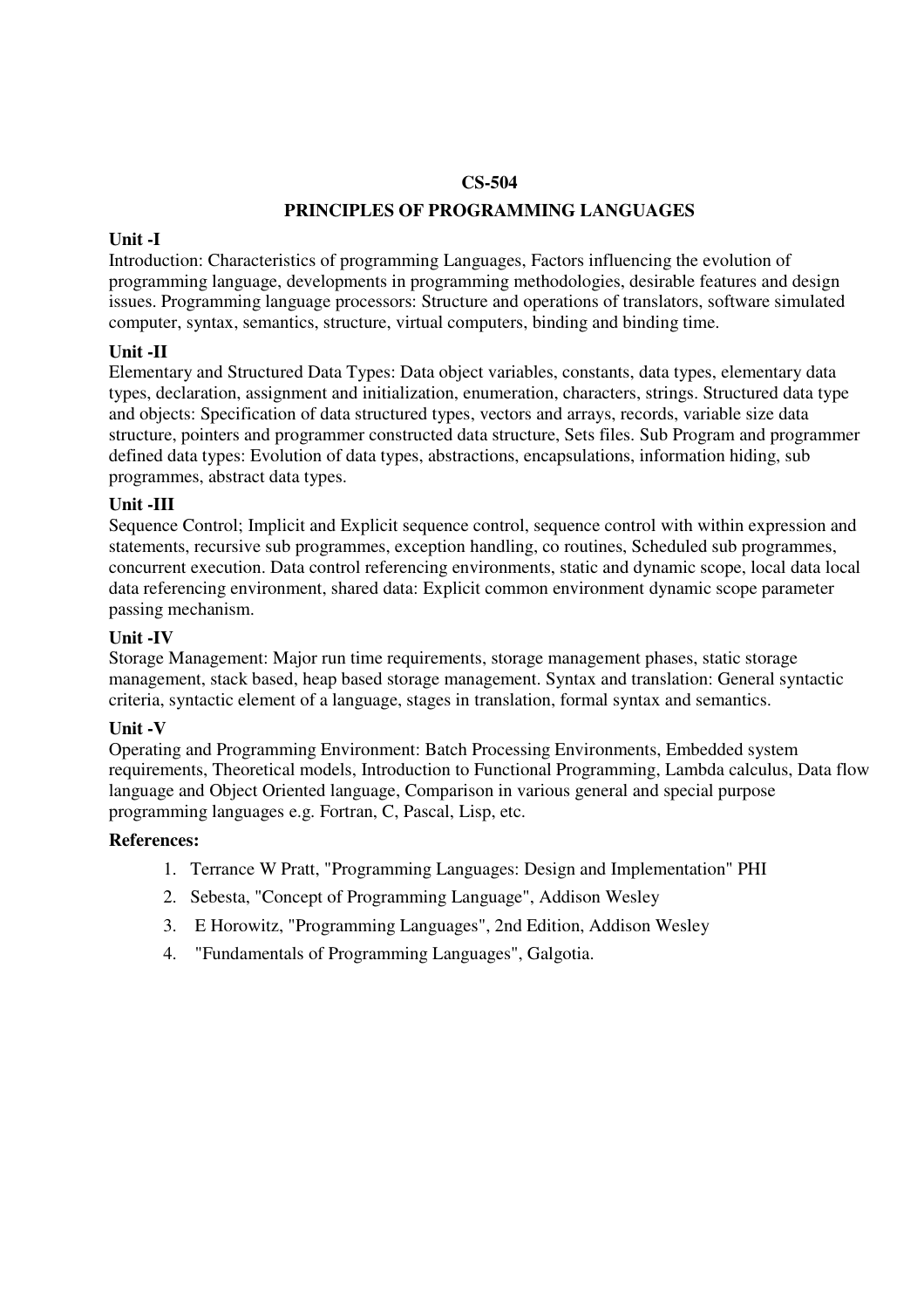#### **HU 501**

## **INDUSTRIAL ECONOMICS AND PRINCIPLES OF MANAGEMENT**

#### **Industrial Economics:**

- **Unit –1.Introduction:** Nature and significance of Economics. Meaning of Science, Engineering and Technology and their relationship with economic development.
- **Unit –2. Basic Concept:** The concept of demand and supply. Elasticity of Demand and Supply. Indifference Curve Analysis, Price Effect, Income Effect and Substitution Effect.
- **Unit –3. Money and Banking:** Functions of Money, Value of Money, Inflation and measures to control it. Brief idea of functions of banking system, viz., Commercial and central banking, Business fluctuations.

### **Management:**

- **Unit –4. Introduction:** Definition, Nature and Significance of Management,. Evaluation of Management thought, Contributions of Max Weber, Taylor and Fayol.
- **Unit –5. Human Behaviour:** Factors of Individual Behaviour, Perception, Learning and Personality Development, Interpersonal Relationship and Group Behaviour.

### **References:**

- 1. Dewett, K.K. / Modern Economic Theory/S.Chand & Co.
- 2. Luthers Fred/ Organizational Behaviour.
- 3. Prasad L.M./ Principles of Management.

4. A.W. Stonier & D.C. Horgne / A TextBook of Economic Theory/ Oxford Publishing House Pvt. Ltd.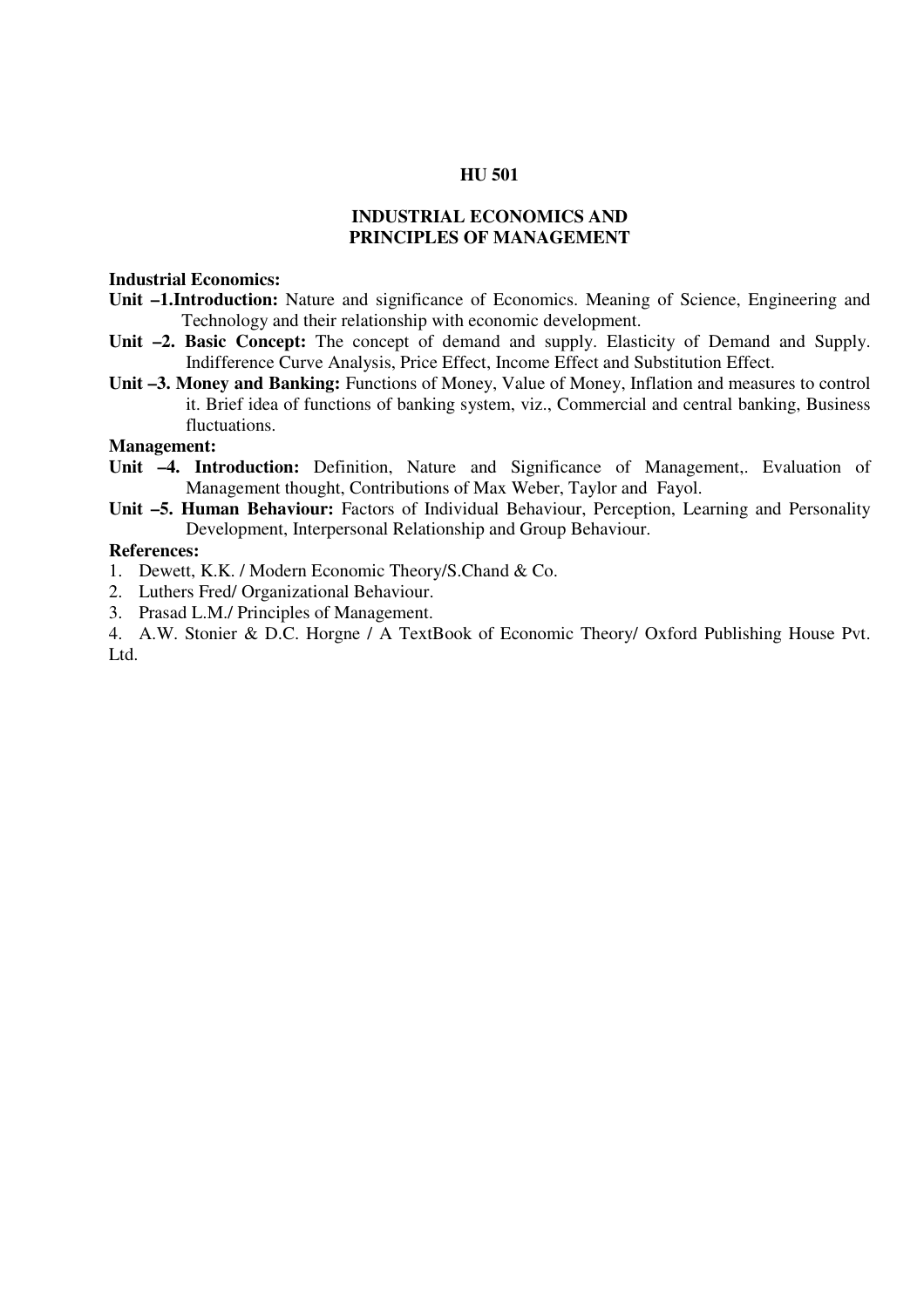## **CS-551 COMPUTER GRAPHICS LAB**

- 1. Implementation of line generation using slope's method, DDA and Bresenham's algorithms.
- 2. Implementation of circle generation using Mid-point method and Bresenham's algorithms.
- 3. Implementation of ellipse generation using Mid-point method.
- 4. Implementation of polygon filling using Flood-fill, Boundary –fill and scan line algorithms.
- 5. Implementation of 2-D transformation: Translation, Scaling, rotation, Mirror Reflection and sharing (write a menu driven program).
- 6. Implementation of line clipping using Cohen-Sutherland algorithm and Bisection Method.
- 7. Implementation of Polygon clipping using Sutherland-Hodgeman algorithms.
- 8. Implementation of 3-D geometric transformations: Translation, Scaling and rotation.
- 9. Implementation of curve generation using Interpolation methods.
- 10. Implementation of Curve generation using B-spline and Bezier curves.
- 11. Implementation of any one of back face removal algorithm (such that depth-buffer algorithm, Painter's algorithm, Warnock's algorithm, Scan line algorithm)

## **CS-552 COMPILER DESIGN LAB**

- 1. Simulation of Finite state Automata to recognize the tokens of various control staments.
- 2. Simulation of Finite state machine to distinguish among Integers, Real numbers with Exponents.
- 3. Program in LEX toll to recognize the tokens and return to token found fir a C like language.
- 4. Parsing of arithmetical and algebraic expressions and equations.
- 5. Use to YACC tool to parse the statements of C like language.

### **CS-553 DESIGN AND ANALYSIS OF ALGORITHMS LABORATORY WORK**

Programming assign to each algorithmic strategy:

- 1. Divide and conquer methd (quick sort, merge sort, Strassen's matrix multiplication).
- 2. Greedy method (knapsack problem, job sequencing, optimal merge patterns, minimal spanning trees).
- 3. Dynamic programming (multistage graphs, OBST, 0/1 knapsack, traveling salesperson problem).
- 4. Back tracking (n-queens problem, graph coloring problem, Hamiltonian cycles).
- 5. Sorting: Insertion sort, Bubble sort and Heap sort.
- 6. Searching: Sequential and binary search.
- 7. Selection: Minimum / maximum, kth smallest element.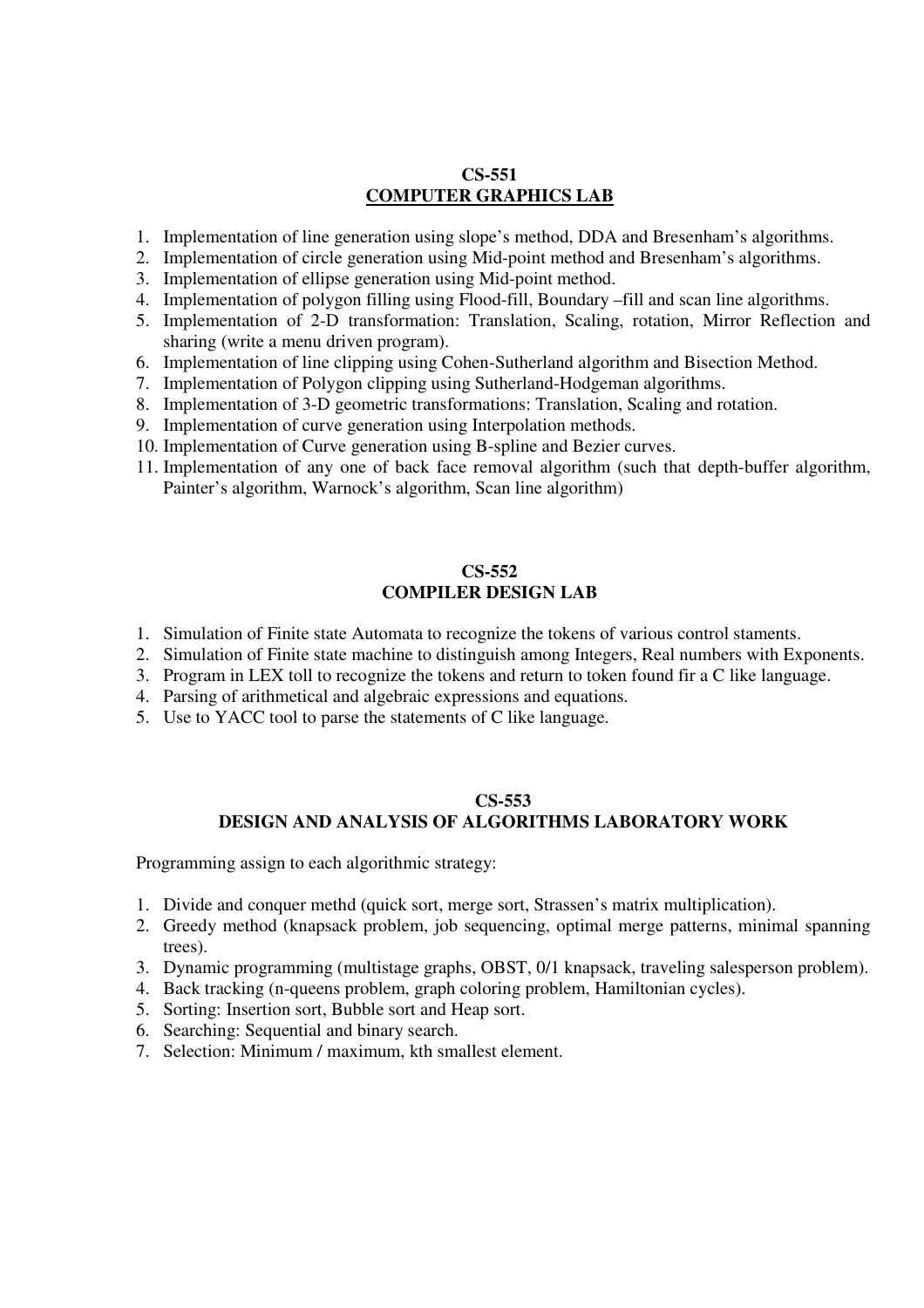# **Institute of Engineering & Technology Bundelkhand University Jhansi STUDY & EVALUATION SCHEME B. Tech Computer Engineering**

|           |               | Year 3 <sup>rd</sup> , Semester-VI |                          |                |                          |                          |                |              |                    |      |
|-----------|---------------|------------------------------------|--------------------------|----------------|--------------------------|--------------------------|----------------|--------------|--------------------|------|
| <b>SL</b> | <b>Course</b> | <b>Subjects</b>                    | <b>Periods</b>           |                |                          |                          | <b>Subject</b> |              |                    |      |
| No.       | No.           |                                    |                          |                |                          |                          | <b>Total</b>   |              |                    |      |
|           |               |                                    |                          |                |                          | <b>Sessional</b>         |                |              | <b>Examination</b> |      |
|           |               | <b>Theory</b>                      | L                        | T              | ${\bf P}$                | <b>CA</b>                | <b>TA</b>      | <b>Total</b> |                    |      |
| 1.        | $CS-601$      | <b>Operating System</b>            | 3                        |                | $\overline{0}$           | 30                       | 20             | 50           | 100                | 150  |
| 2.        | $CS-602$      | <b>Computer Network</b>            | 3                        |                | $\overline{0}$           | 30                       | 20             | 50           | 100                | 150  |
| 3.        | $CS-603$      | Artificial Intelligent             | 3                        | $\mathbf{1}$   | $\overline{0}$           | 30                       | 20             | 50           | 100                | 150  |
| 4.        | $CS-604$      | Elective-I*                        | 3                        | 1              | $\overline{0}$           | 30                       | 20             | 50           | 100                | 150  |
| 5.        | HU-601        | Organizational Behavior            | 3                        | 1              | $\overline{0}$           | 30                       | 20             | 50           | 100                | 150  |
|           |               | <b>Practical/Training/Project</b>  |                          |                |                          |                          |                |              |                    |      |
| 6.        | $CS-651$      | <b>Operating System Lab</b>        | $\overline{0}$           | $\overline{0}$ | $\overline{2}$           | $\overline{\phantom{0}}$ | 20             | 20           | 30                 | 50   |
| 7.        | $CS-652$      | <b>Computer Network Lab</b>        | $\overline{0}$           | $\overline{0}$ | $\overline{2}$           |                          | 20             | 20           | 30                 | 50   |
| 8.        | $CS-653$      | Artificial Intelligent Lab         | $\overline{0}$           | $\overline{0}$ | $\overline{2}$           |                          | 20             | 20           | 30                 | 50   |
| 9.        | $CS-654$      | Mini Project Lab**                 | $\mathbf{0}$             | $\overline{0}$ | $\overline{2}$           |                          | 20             | 20           | 30                 | 50   |
| 10.       | GP-601        | General Proficiency                | $\overline{\phantom{0}}$ | -              | $\overline{\phantom{a}}$ |                          |                | 50           | 50                 | 50   |
|           |               | <b>Total</b>                       | 15                       | 5              | 8                        |                          |                |              |                    | 1000 |

**\*Elective –I** (Graph Theory / Probability & Stochastic Process / **Principles of Operations Research**)

**\*\* Mini Project:** Chosen anyone from the followings (Operating Systems, Computer Networks and Artificial Intelligence)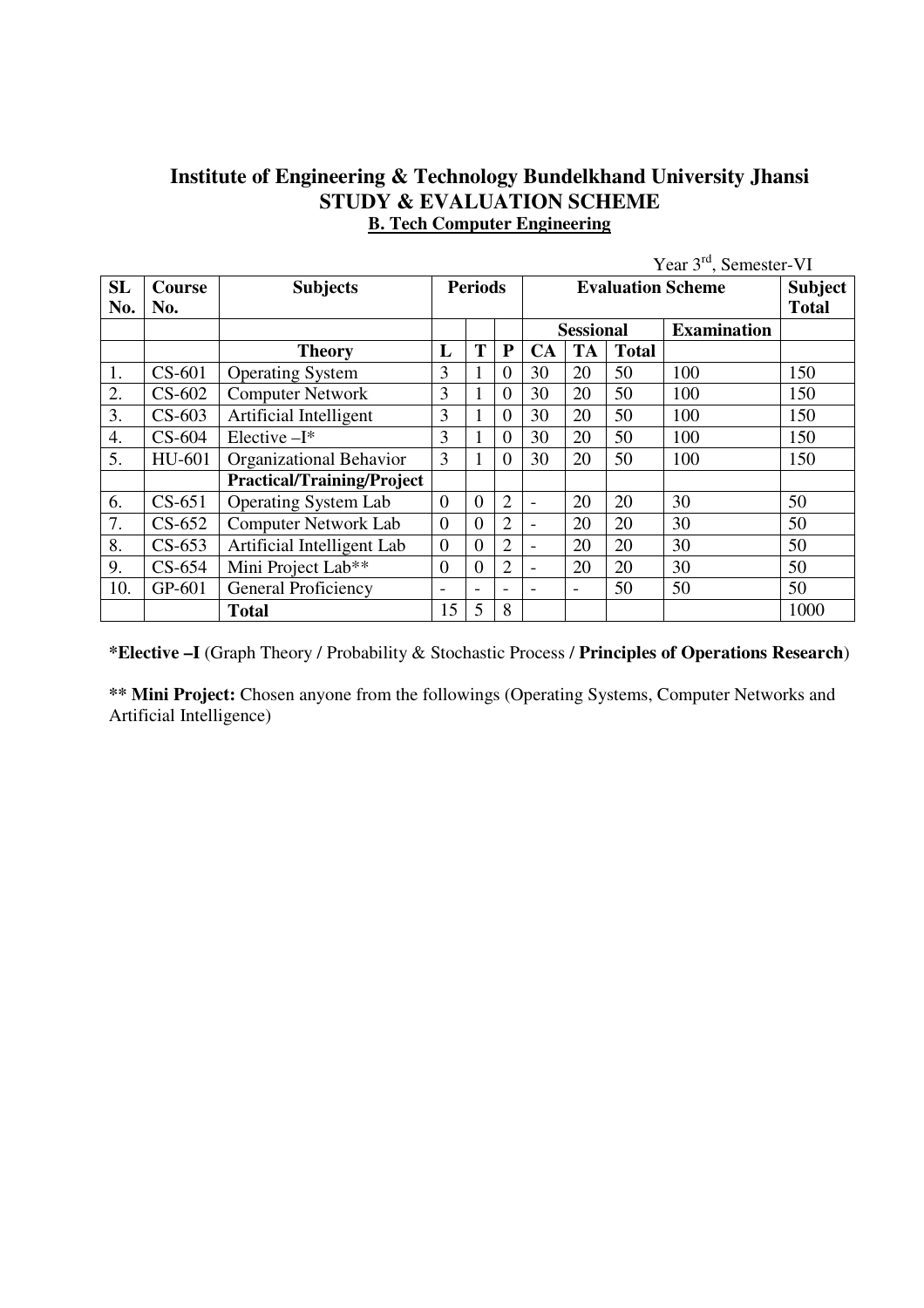## **OPERATING SYSTEMS**

## **Unit -I**

Introduction: [02] Operating System and Function, Evolution of Operating System, Batch, Interactive, Time Sharing and Real Time System, System Protection. Operating System Structure: [04] , ' System Components, System Structure, Operating System Services.

## **Unit - II**

Concurrent Processes: [06] Process Concept, Principle of Concurrency, Producer / Consumer Problem, Critical Section, Problem, Semaphores, Classical Problems in Concurrency, Inter Processes Communication, Process Generation, Process Scheduling.

## **Unit - III**

CPU Scheduling: [05] Scheduling Concept, Performance Criteria Scheduling Algorithm, Evolution, Multiprocessor Scheduling. Deadlock: [05] System Model, Deadlock Characterization, Prevention, Avoidance and Detection, Recovery From Deadlock Combined Approach.

## **Unit - IV**

Memory Management: [06] Basic Machine, Resident Monitor, Multiprogramming with Fixed Partition, Multiprogramming With Variable Partition, Multiple Base Register, Paging, Segmentation, Paged Segmentation, Virtual' Memory Concept, Demand Paging, Performance, Paged Replaced Algorithm, Allocation of Frames, Thrashing, Cache Memory Organization, Impact on Performance.

#### **Unit - V**

I/O Management & Disk Scheduling: [04] I/O Devices and The Organization of I/O Function, I/O Buffering, Disk I/O, Operating System Design Issues. File System: [04] File Concept, File Organization and Access Mechanism, File Directories, File Sharing, Implementation Issues.

## **References:**

1. Milenekovie, "Operating System Concept", McGraw Hill.

- 2. Petersons, "Operating Systems", Addision Wesley.
- 3. Dietal, "An Introduction to Operating System", Addision Wesley.
- 4. Tannenbaum, "Operating System Design and Implementation", PHI.
- 5. Gary Nutt, "Operating System, A Modern Perspective", Addision Wesley.
- 6. Stalling, Willium, "Operating System", Maxwell Macmillan
- 7. Silveschatza, Peterson J, "Operating System Concepts", Willey.
- 8. Crowley, "Operating System", TMH.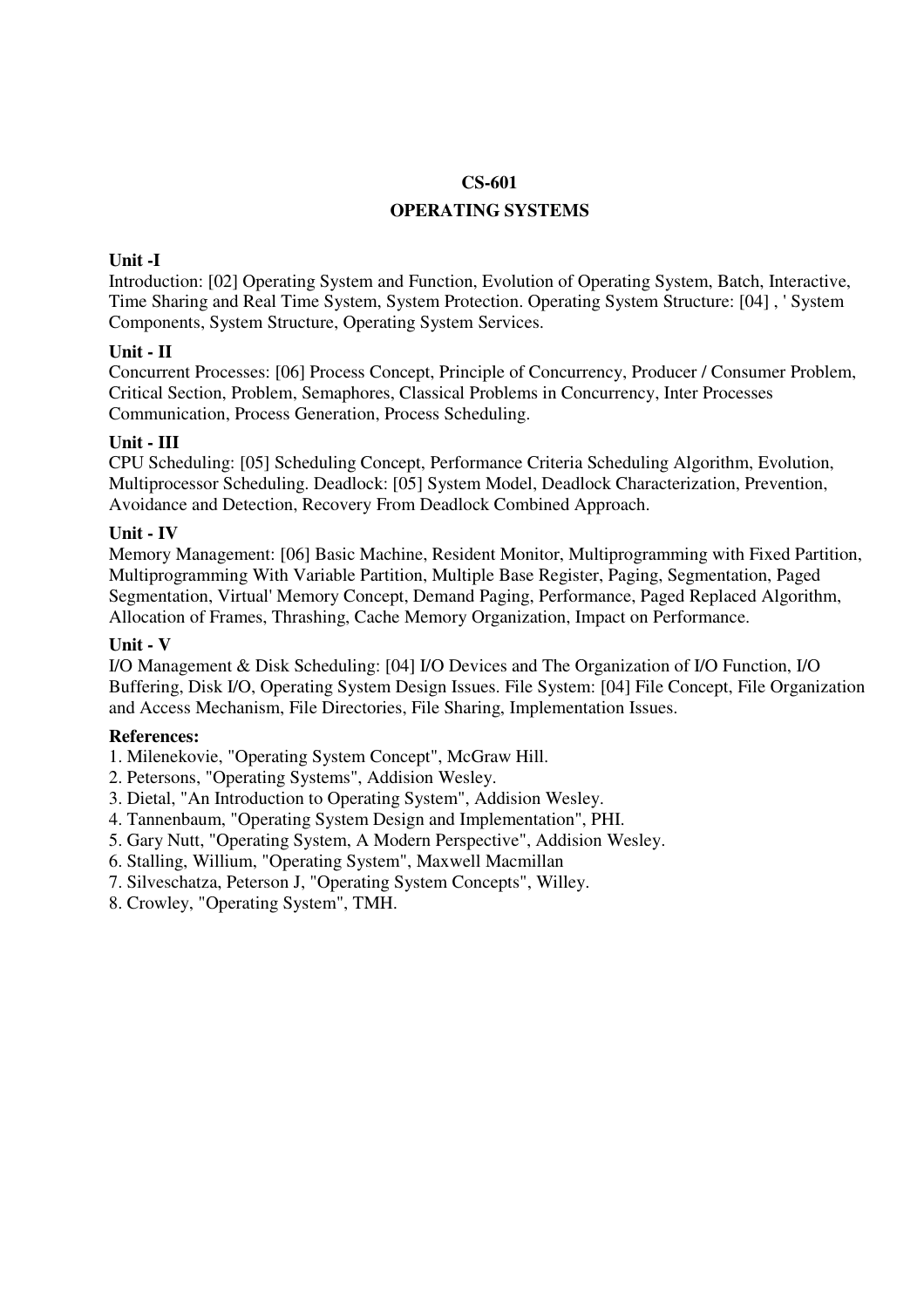## **COMPUTER NETWORKS**

#### **Unit -I**

Introduction Concepts: Goals and Applications of Networks, Network structure and architecture, The OSI reference model, services, Network Topology Design - Delay Analysis, Back Bone Design, Local Access Network Design. Physical Layer Transmission Media, Switching methods, ISDN, Terminal Handling.

## **Unit-II**

Medium Access sub layer: Medium Access sub layer - Channel Allocations, LAN protocols - ALOHA protocols - Overview of IEEE standards - FDDI. Data Link Layer - Elementary Data Link Protocols, Sliding Window protocols, Error Handling.

## **Unit - III**

Network Layer: Network Layer - Point - to Pont Networks, routing, Congestion control Internetworking -TCP / IP - IP packet, IP address, IPv6. '

## **Unit - IV**

Transport Layer: Transport Layer - Design issues, connection management, session Layer-Design issues, remote procedure call. Presentation Layer-Design issues, Data compression techniques, cryptography - TCP - Window Management.

### **Unit-V**

Application Layer: Application Layer: File Transfer, Access and Management, Electronic mail, Virtual Terminals, Other application, Example Networks - Internet and Public Networks.

- 1. Forouzen, "Data Communication and Networking", TMH
- 2. A.S. Tanenbaum, "Computer Networks", 3rd Edition, Prentice Hall India, 1997.
- 3. S. Keshav, "An Engineering Approach on Computer Networking", Addison Wesley, 1997
- 4. W. Stallings, "Data and Computer Communication", Macmillan Press, 1989.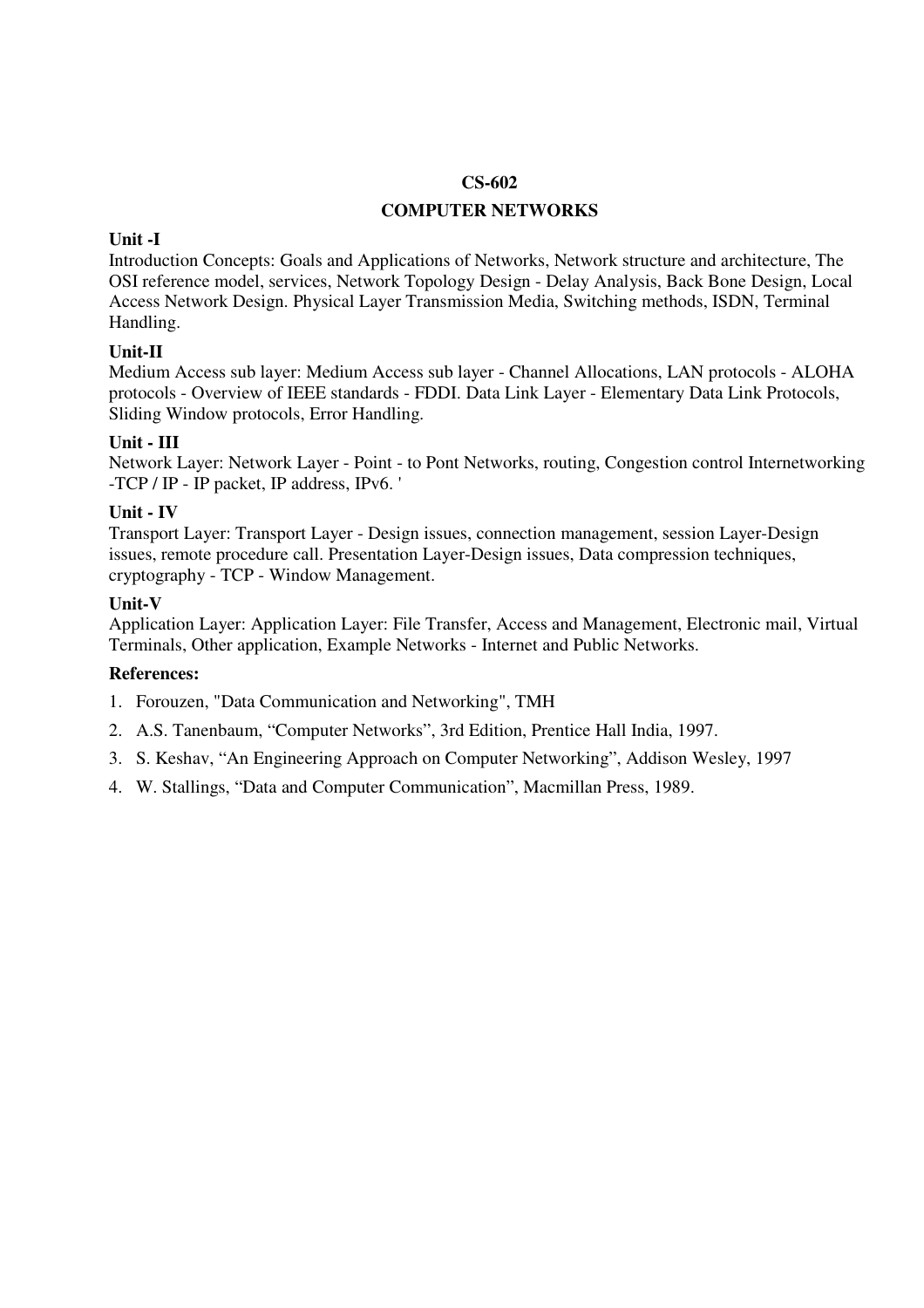## **ARTIFICIAL INTELLIGENCE**

## **UNIT -I**

Introduction

Introduction to Artificial Intelligence, Simulation of sophisticated & Intelligent Behavior in different area problem 3OIving in games, natural language, automated reasoning, visual perception, heuristic algorithm versus solution guaranteed algorithms.

## **UNIT - II**

Understanding Natural Languages.

Parsing techniques, context free and transformational grammars, transition nets, augmented transition nets, Fillmore's grammars, Shanks Conceptual Dependency, grammar free analyzers, sentence generation, and translation.

## **UNIT III**

Knowledge Representation

First order predicate calculus, Horn Clauses, Introduction to PROLOG, Semantic Nets, Partitioned Nets, Minskey frames, Case Grammar Theory, Production Rules Knowledge Base, The Interface System, Forward & Backward Deduction.

## **UNIT - IV**

Expert System

Existing Systems (DENDRAL, MYCIN) domain exploration Meta Knowledge, Expertise Transfer, Self Explaining System

## **UNIT - V**

Pattern Recognition Introduction to Pattern Recognition, Structured Description, Symbolic Description, Machine perception, Line Finding, Interception Semantic & Model, Object Identification, Speech Recognition. Programming Language

Introduction to programming Language, LISP, PROLOG

- 1. Charnick "Introduction to A.I.", Addision Wesley
- 2. Rich & Knight, "Artificial Intelligence"
- 3. Winston, "LISP", Addision Wesley
- 4. Marcellous, "Expert System Programming", PHI
- 5. Elamie, "Artificial Intelligence", Academic Press
- 6. Lioyed, "Foundation of Logic Processing", Springer Verlag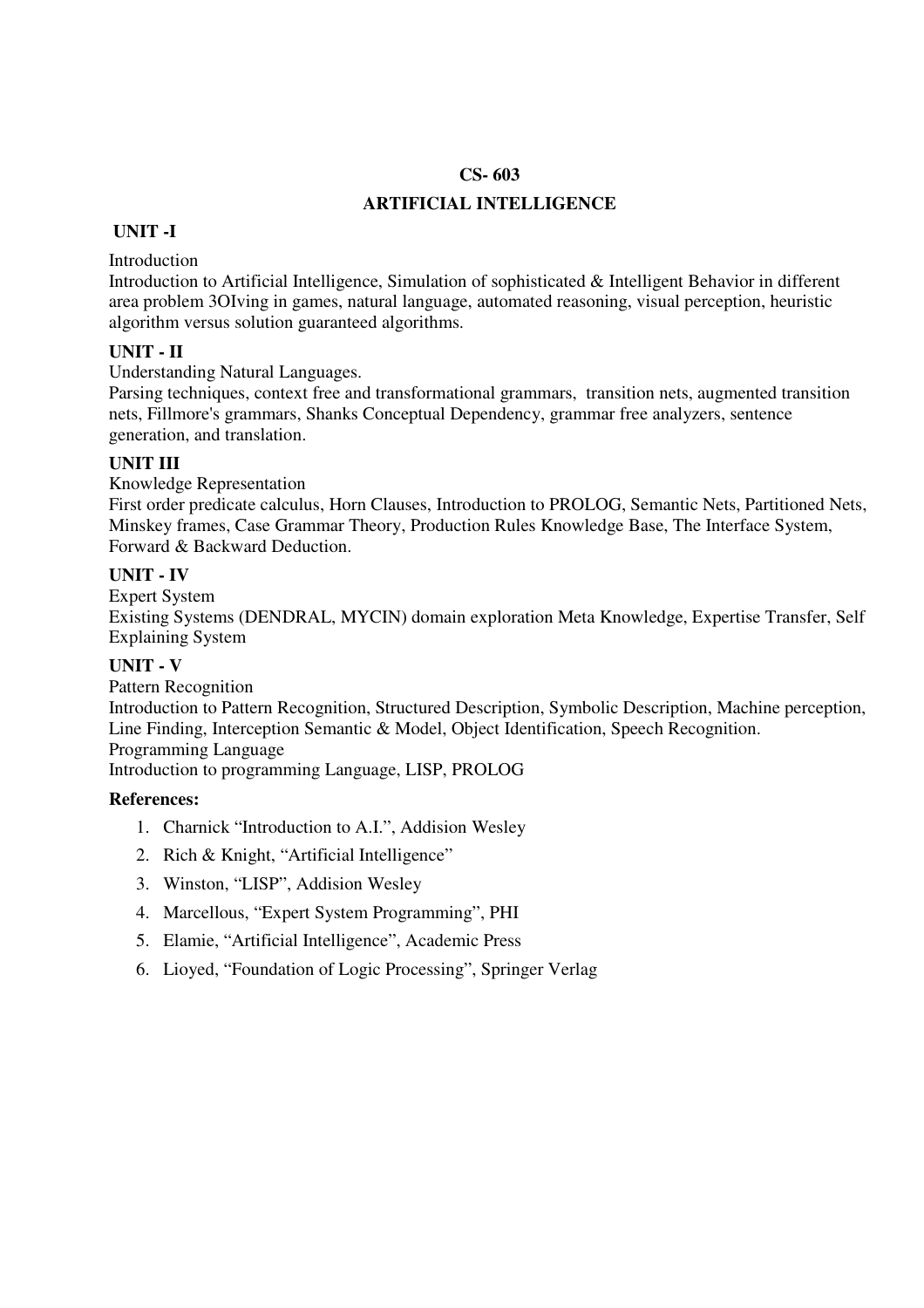# **CS-604 Principles of Operations Research**

### **Unit-I**

**Linear programming problems:** Linear programming problems (LPP)- Formulation of a LPPgraphical method-Simplex method- Revised simplex method-two phase method-Dual simplex method-Primal-Dual Problem (Emphasis should be on algorithms and problems).

## **Unit-II**

**Transportation and Assignment problem**: Principles of duality-Interpretation sensitivity analysisdegeneracy-Integer (Linear) programming, branch and bound method computational procedure application of IP,0-1 linear programming problem, Knapsack problem, facility location problem assignment problems, mathematical formulation, fundamental theorem, Hungarian method for solving an assignment problem , variation of an assignment problem, Application(Emphasis should be more on problem than theory).

## **Unit-III**

**CPM and PERT:** CPM and PERT- network diagram-Events and activities- project planning-reducing critical events and activities-critical path calculations-Examples- Resources and man power leveling. Sequencing problems-travelling salesman problems –machine-scheduling problem (Job-shop).

## **Unit-IV**

**Replacement problems and Inventory models**: Replacement problems-capital equipment-Discounting costs-Replacement in anticipation of failure-Group replacement –stochastic nature underlying the failure phenomenon. Inventory models-various costs-Deterministic inventory models-Economic lot sizes –Price breaks –Finite storage.

## **Unit-V**

**Inventory Model Application and Dynamic programming**: Single period inventory model with shortest cost-stochastic models-Application of inventory models. Dynamic programming formulation-Investment problem-general allocation problem –storage coach problem-production scheduling.

- 1. H.A. TAHA, "Operations Research- An Introduction", Macmillan1976.
- 2. Hillier and Liebarman: "Introduction to operation research" , (1990) Mc Graw Hill, Company.
- 3. Ecker and Kuperfersch mid: "Introduction to Operation research" (1988), John Wiley & Sons.
- **4.** B.E. Gillet, "introduction to Operation Research-A Computer oriented Algorithmic Approach", McGraw Hill 1989
- 5. K.Swarup, P. K. Gupta & A. Manmohan, "Operation Research", S.chand 1978.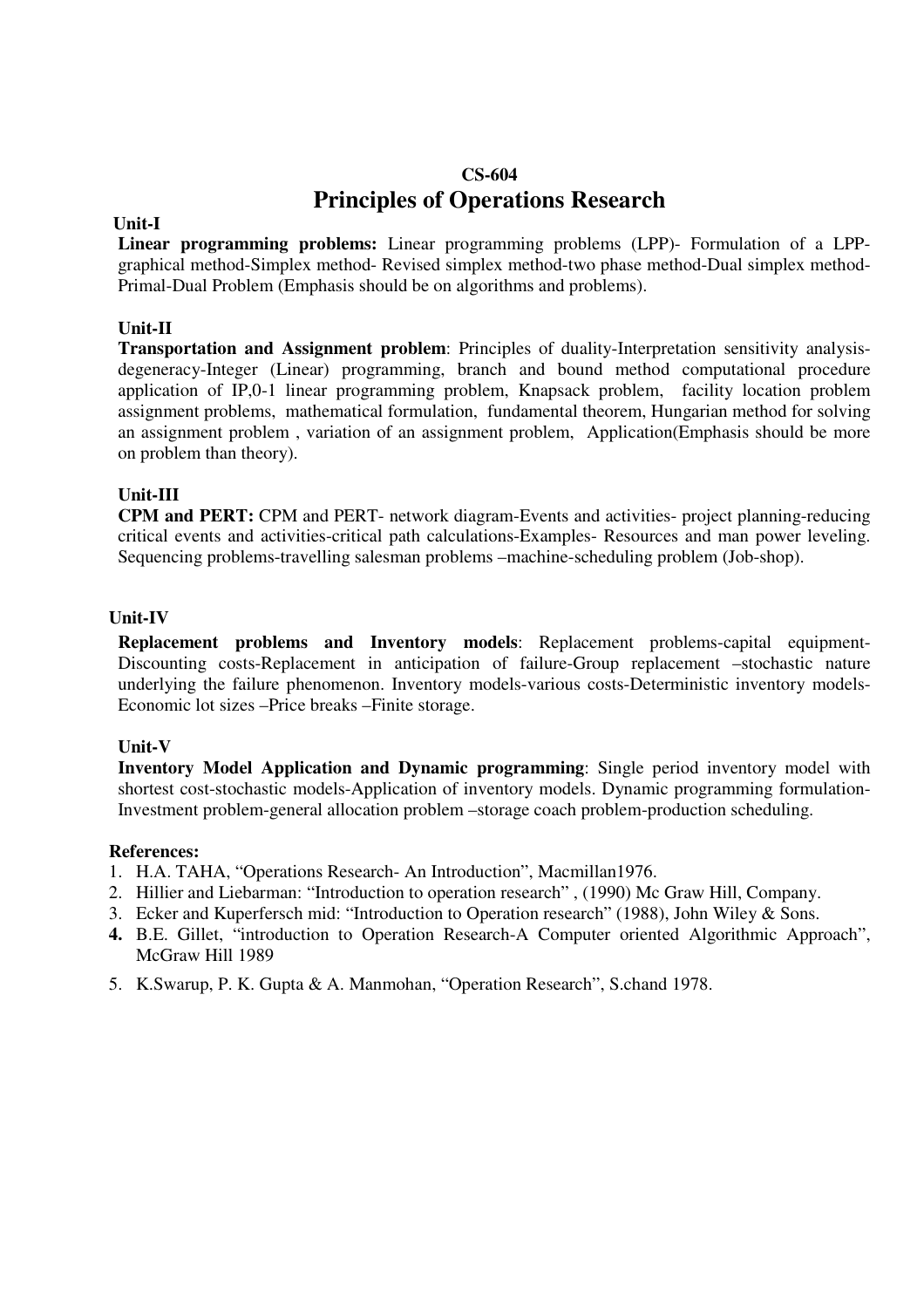#### **CS-605(1)**

## **ORGANIZATIONAL BEHAVIOR**

#### **Introduction to Organizations and individuals:**

What is organization, components of organization, nature and variety of organizations (in terms of objective structure etc.), Models of analyzing organizational phenomena, organizational and business variables, organizations in the Indian context, institutions and structures, basic role in the organization, etc. perceptions, attitudes, motives (achievement, power and affiliation), commitment, values, creativity and other personality factors, profile of manager and a entrepreneur.

#### **Interpersonal and group processes:**

 Interpersonal trust under standing the other person from his/her point of view, Interpersonal communication, listening feedback, counseling, transactional analysis, self fulfilling prophecy, etc. leadership, motivating people, working as a member of a team, team functioning, team decision making, team conflict resolution, team problem solving.

Organizational structure and integrating Interpersonal and group dynamic elements of structure, functions of structures, determinants of structures, dysfunctional ties of structures, structure – technology? Environment people relationships, principle-underlying design of organizational politics, issues of power and authority, organizational communications, organizational change, integrating cases(s), case method and lectures should be supplemented with a variety of other methodologies such as feedback on questionnaires and tests, role plays, and behavior simulation exercise.

- 1. Jit S Chandan "Organizational Behavior", Vikas
- 2. M.N. Mishra :Organization Behavior", Vikas
- 3. Arnold, John, Robertson, Ivan 1. and Cooper, Cary, I.," Work Psychology:understanding human behavior in the workplace", Macmillan India Ltd., Delhi. 1996.
- 4. Dwivedi, RS., Human relations and organizational behavior: a global perspective, Macmillan India Ltd., Delhi, .1995.
- 5. Hersey and Blanchard (6th ed.). "Management of organizational behavior L utilising human resources", Prentice Hall of India Pv1. Ltd., New Delhi, 1996.
- 6. Robbins (4th ed.), "Essentials of organizational behavior", Prentice Hall of India Pv1. Ltd., New Delhi, 1995.
- 7. Luthans Fred., "Organizational Behavior", McGraw Hill, 1998.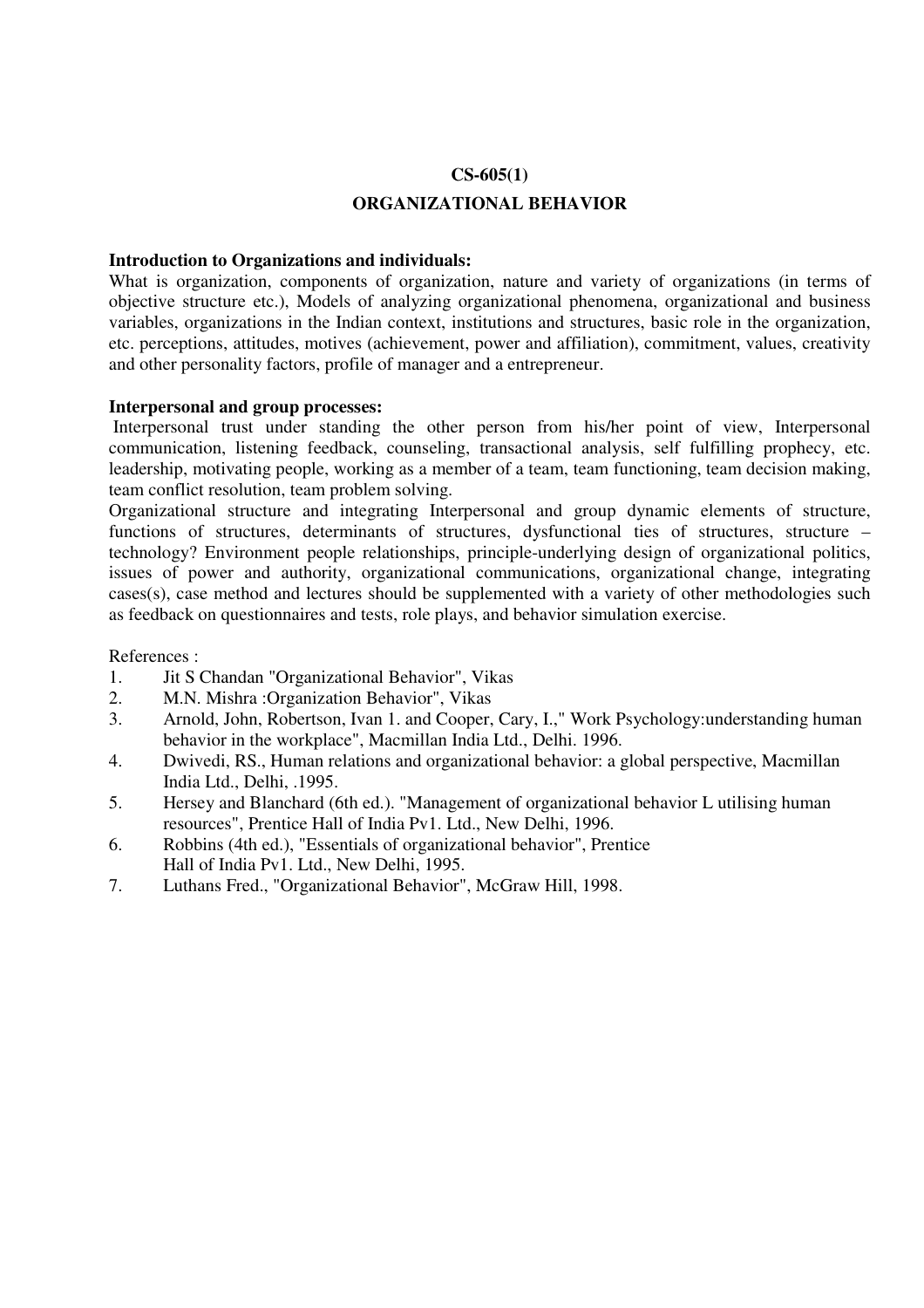## **CS-605(2)**

## **GRAPH THEORY**

## **Unit -I**

Graphs, Sub graphs, some basic properties, various example of graphs & their sub graphs, walks, path & circuits, connected graphs, disconnected graphs and component, euler graphs, various operation on graphs, Hamiltonian paths and circuits, the traveling sales man problem.

## **Unit- II**

Trees and fundamental circuits, distance diameters, radius and pendent vertices, rooted and binary trees, counting trees, spanning trees, fundamental circuits, finding all spanning trees of a graph and a weighted graph, algorithms of primes, Kruskal and dijkstra Algorithms.

## **Unit** -**III**

Cuts sets and cut vertices, some properties, all cut sets in a graph, fundamental circuits and cut sets , connectivity and separability, network flows, planer graphs, combinatorial and geometric dual, Kuratowski to graphs detection of planarity, geometric dual , some more criterion of planarity, thickness and crossings.

## **Unit -IV**

Vector space of a graph and vectors, basis vector, cut set vector, circuit vector, circuit and cut set verses subspaces, orthogonal vectors and subspaces, incidence matrix of graph, sub matrices of A(G), circuit matrix, cut set matrix, path matrix and relationships among  $A_f$ ,  $B_f$ , and  $C_f$ , fundamental circuit matrix and rank of B, adjacency matrices, rank- nullity theorem .

## **Unit -V**

Coloring and covering and partitioning of a graph, chromatic number, chromatic partitioning, chromatic polynomials, matching, covering, four color problem, Directed graphs, some type of directed graphs, Directed paths, and connectedness, Euler digraphs, trees with directed edges, fundamental circuits in digraph, matrices A, B and C of digraphs adjacency matrix of a digraph,, enumeration, types of enumeration, counting of labeled and unlabeled trees, polya's theorem, graph enumeration with polya's theorem.

Graph theoretic algorithm must be provided wherever required to solve the problems .

- 1. Deo, N: Graph theory, PHI
- 2. Harary, F: Graph Theory, Narosa
- 3. Bondy and Murthy: Graph theory and application. Addison Wesley.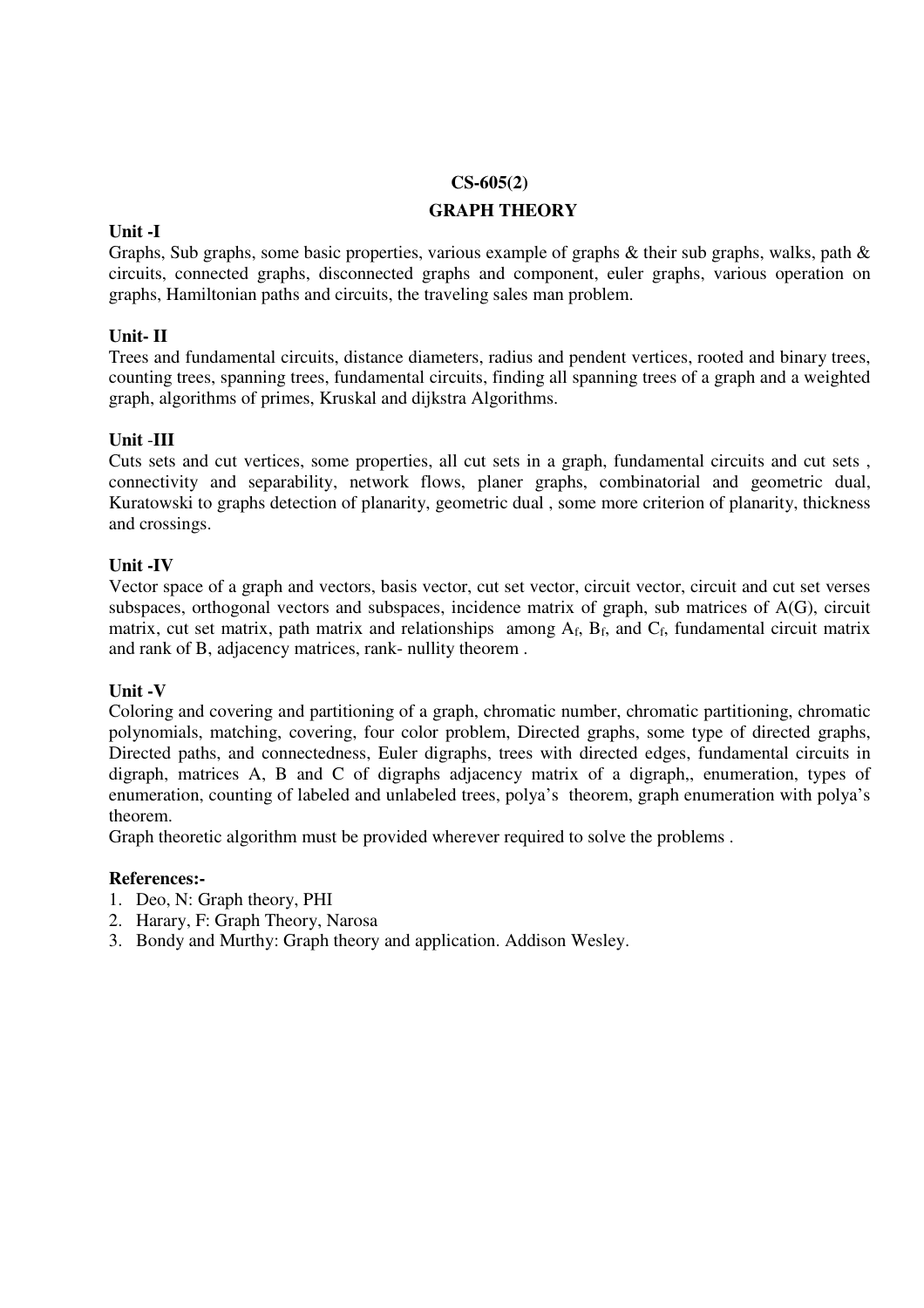### **CS-605(3)**

## **PROBABILITY & STOCHASTIC PROCESS**

## **Unit-I**

**Introduction:** Probability models, Algebra of events, probability axioms, conditional probability, Baye's rules, Bernoulli traits.

**Discrete Random Variables**: Discrete random variables, probability mass functions, discrete distribution functions-Bernoulli, Binomial, geometric, Poisson, hyper geometric & uniform distributions, probability generating function.

## **Unit-II**

**Continuous Random variable**: Exponential distribution, memory less property, application to reliability, hypo exponential, Erlang, Gamma, hyper exponential & Normal distributions ,order statistics, distribution of sums.

## **Unit III**

**Expectation**: Expectation, variance, moments of important distribution, Expectation of functions of more than one random variable, Application to the computation of MTTF of series system parallel system, standby redundancy, TMR & NMR system.

## **Unit IV**

**Stochastic process:** classification of stochastic process, Markov process, Bernoulli process, Poisson process , renewal processes.

**Discrete Parameter Markov Chains**: Computation of n-step transition probability, state classification & limiting distribution of times between state changes irreducible finite chains with aperiodic states, discrete parameter birth-death processes, Analysis of program execution time, M|G|1 , Queue, pollackek-khinchin formula.

## **Unit-V**

## **Continuous parameter Markov chains**

Birth & death process, M|M|1 Queue, M|M|m Queue, cyclic Queuing model of a multiprogramming system, Machine repairman model, computation of response time in a terminal oriented system. Queuing system with finite populations.

**Networks of queues**: Introductory concept of open & closed queuing networks.

- 1 P.K.S Trivedi,-Probability and Statistics with reliability, Queuing and computer science applications, PHI, New Delhi
- 2 Hisashi Kobayashi: Modeling and Analysis-An Introduction to system performance Evalution Methodology," Addison Wesley
- 3 W.feller-An introduction to probability theory & its application (vol1.)(John Wiley & sons, NY.)
- 4 U.N.Bhat-Elements of applied stochastic processes, John Wiley & sons, NY.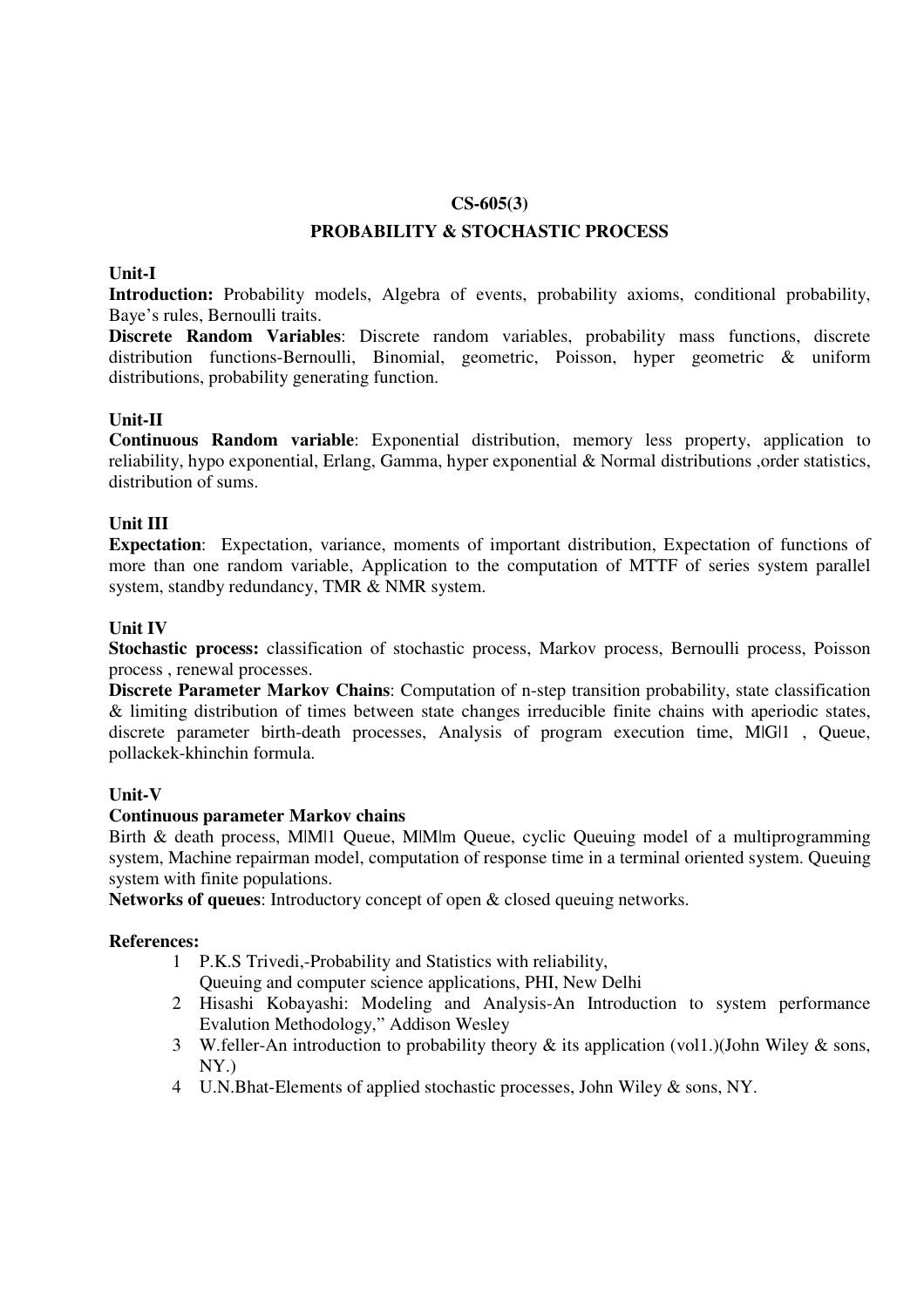### **CS-651 OPERATING SYSTEMS LAB**

- 1. Simulation of the scheduling algorithms a) Round Robin b) SJF c) FCFS d) Priority.
- 2. Simulation of MUTEX and SEMAPHORES.
- 3. Simulation of Banker's deadlock Avoidance and Prevention Algorithms.
- 4. Implementation of Process Synchronizations (Reader's-Writer's, Sleeping Barber, and Dining Philosopher's Problem).
- 5. Simulation of Page replacement algorithms a) FIFO b) LRU c) LFU
- 6. Simulation of Paging Techniques of memory management.
- 7. Simulation of file allocation strategies a) Sequential b) Index c) Linked
- 8. Simulation of organization techniques a) Single level Directory b) Two level c) Hierarchical d) DAG

## **CS-652 Computer Network Lab**

- 1. Implementation of sender and receiver for testing of connection between two.
- 2. Implementation of one program on socket programming
- 3. Implementation of Simplex Protocol with noisy channel
- 4. Implementation of sliding window protocol
- 5. Implementation of any one protocol of application layer
- 6. Implementation of any one protocol of network layer
- 7. Implementation of RSA Algorithm for encryption and decryption
- 8. Implementation of DSA Algorithm for encryption and decryption

#### **CS-653**

#### **Artificial Intelligent Lab**

- 1. Write a LISP program to solve water-jag problem using heuristic function.
- 2. Create a compound object using Prolog.
- 3. Write a Prolog program to show advantage and disadvantage of green and red cuts.
- 4. Write a Prolog program to use BEST FIRST SEARCH applied to the 8-puzzle problem.
- 5. Implement SLEEPEST ASCENT HILL CLIMBING using LISP.
- 6. Implement COUNT PROPAGATION NETWORK using Prolog.
- 7. Implement a) Forward chaining b) Backward chaining c) Problem Reduction.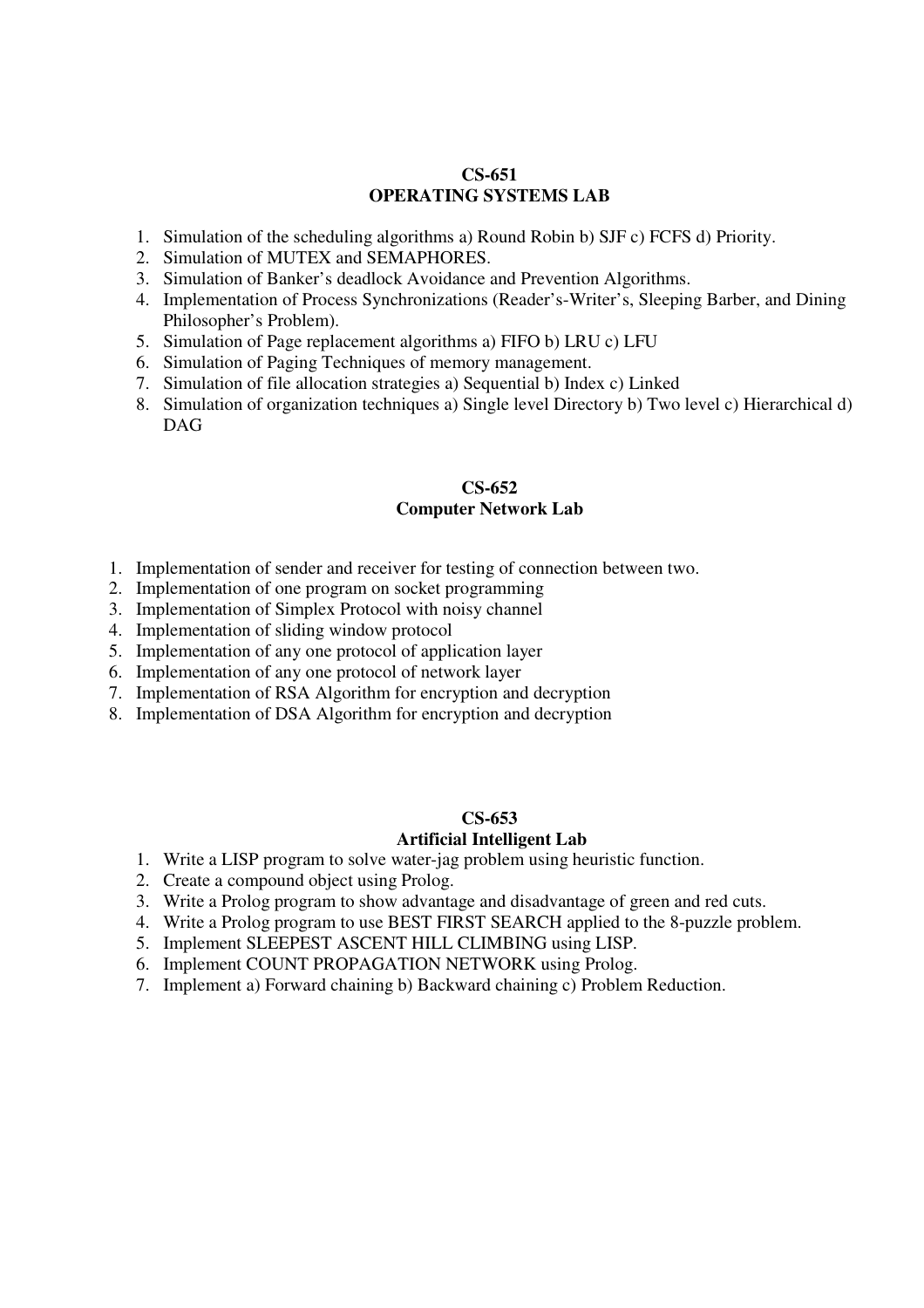# **STUDY & EVALUATION SCHEME B. Tech Computer Engineering**

|           |               |                                   |                  |                          | Year $4^{\text{th}}$ , Semester-VII |                  |                |              |                    |      |  |
|-----------|---------------|-----------------------------------|------------------|--------------------------|-------------------------------------|------------------|----------------|--------------|--------------------|------|--|
| <b>SL</b> | <b>Course</b> | <b>Subjects</b>                   | <b>Periods</b>   |                          |                                     |                  | <b>Subject</b> |              |                    |      |  |
| No.       | No.           |                                   |                  |                          |                                     |                  | <b>Total</b>   |              |                    |      |  |
|           |               |                                   |                  |                          |                                     | <b>Sessional</b> |                |              | <b>Examination</b> |      |  |
|           |               | <b>Theory</b>                     | L                | T                        | P                                   | CA               | <b>TA</b>      | <b>Total</b> |                    |      |  |
| 1.        | CS-701        | Web Technology                    | 3                |                          | $\theta$                            | 30               | 20             | 50           | 100                | 150  |  |
| 2.        | $CS-702$      | <b>Digital Image Processing</b>   | 3                | $\mathbf{1}$             | $\overline{0}$                      | 30               | 20             | 50           | 100                | 150  |  |
| 3.        | $CS-703$      | Elective-II*                      | 3                |                          | $\overline{0}$                      | 30               | 20             | 50           | 100                | 150  |  |
| 4.        | $CS-704$      | Elective-III*                     | 3                |                          | $\overline{0}$                      | 30               | 20             | 50           | 100                | 150  |  |
| 5.        | $CS-705$      | Open Elective                     | 3                |                          | $\overline{0}$                      | 30               | 20             | 50           | 100                | 150  |  |
|           |               | <b>Practical/Training/Project</b> |                  |                          |                                     |                  |                |              |                    |      |  |
| 6.        | $CS-751$      | Web Technology Lab                | $\overline{0}$   | $\boldsymbol{0}$         | $\overline{2}$                      | $\blacksquare$   | 20             | 20           | 30                 | 50   |  |
| 7.        | $CS-752$      | Digital Image Processing Lab      | $\overline{0}$   | $\boldsymbol{0}$         | $\overline{2}$                      |                  | 20             | 20           | 30                 | 50   |  |
| 8.        | $CS-753$      | Colloquium & Industrial           | $\overline{0}$   | $\theta$                 | $\overline{2}$                      |                  | 20             | 20           | 30                 | 50   |  |
|           |               | Report                            |                  |                          |                                     |                  |                |              |                    |      |  |
| 9.        | $CS-754$      | Project                           | $\boldsymbol{0}$ | $\boldsymbol{0}$         | $\overline{2}$                      |                  | 20             | 20           | 30                 | 50   |  |
| 10.       | GP-701        | General Proficiency               |                  | $\overline{\phantom{a}}$ |                                     |                  | $\blacksquare$ | 50           | 50                 | 50   |  |
|           |               | <b>Total</b>                      | 15               | 5                        | 8                                   |                  |                |              |                    | 1000 |  |

• **Elective II-** Choose anyone from the followings (Computational Geometry, Computational Complexity, Parallel algorithms, **Cryptography and Network Security**)

• **Elective III-** Choose anyone from the followings (**Data Mining & Data Warehousing**, Distributed Databases, Bio-informatics, Service oriented Architecture)

• **Open Elective-** Human Computer Interaction, Introduction to value education, **I.T. in business**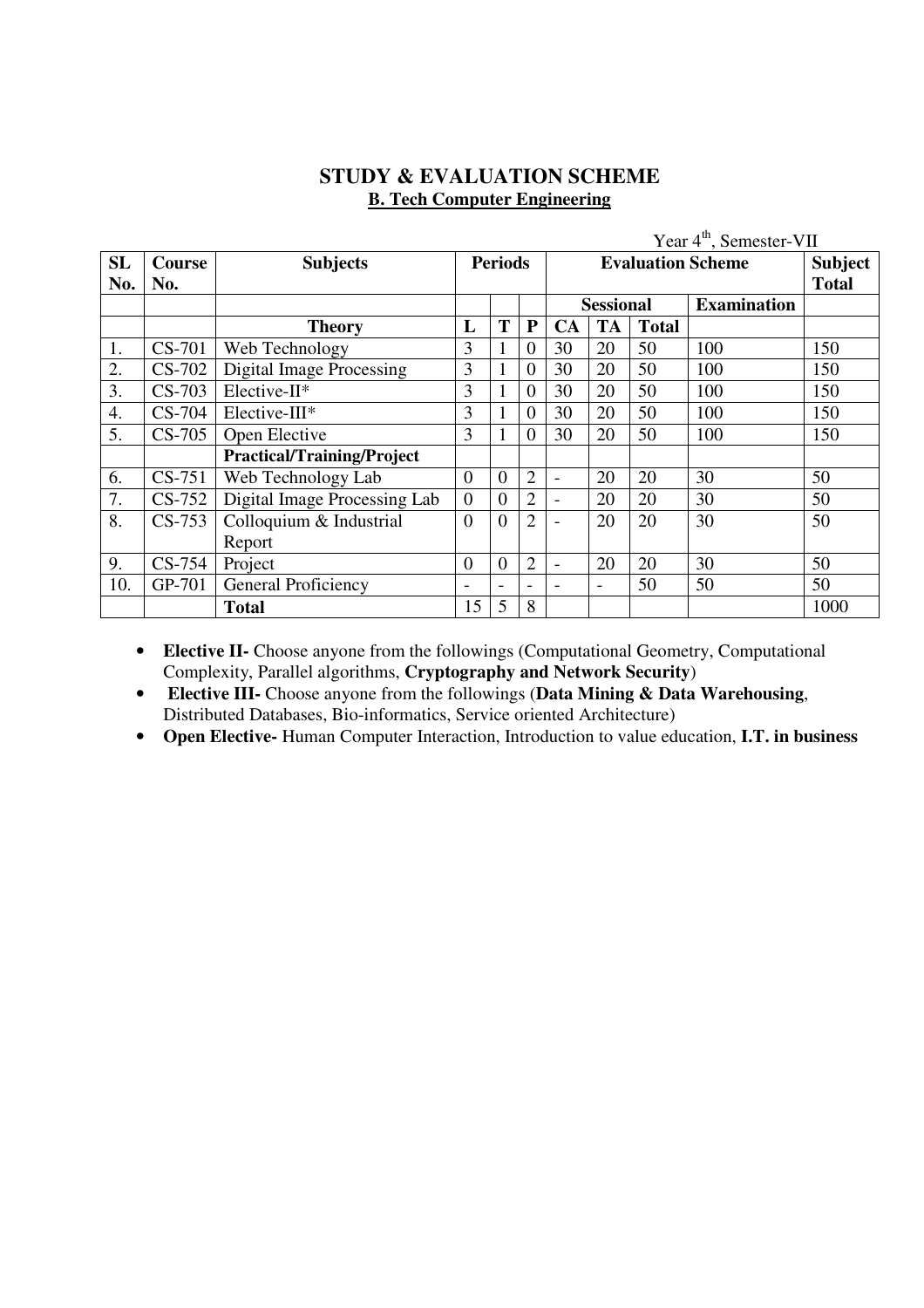## **CS-701 WEB TECHNOLOGY**

### **UNIT I:** Introduction and Web Development Strategies

History of Web, Protocols governing Web, Creating Websites for individual and Corporate World, Cyber Laws, Web Applications, Writing Web Projects, Identification of Objects, Target Users, Web Team, Planning and Process Development.

## **UNIT II:** HTML, XML and Scripting

List, Tables, Images, Forms, Frames, CSS Document type definition, XML schemes, Object Models, Presenting XML, Using XML Processors: DOM and SAX, Introduction to Java Script, Object in Java Script, Dynamic HTML with Java Script.

**UNIT III:** Java Beans and Web Servers Introduction to Java Beans, Advantage, Properties, BDK, Introduction to EJB, Java Beans API.

Introduction to Servelets, Lifecycle, JSDK, Servlet API, Servlet Packages: HTTP package, Working with Http request and response, Security Issues.

## **UNIT IV:** JSP

Introduction to JSP, JSP processing, JSP Application Design, Tomcat Server, Implicit JSP objects, Conditional Processing, Declaring variables and methods, Error Handling and Debugging, Sharing data between JSP pages- Sharing Session and Application Data.

## **UNIT V: Database Connectivity**

Database Programming using JDBC, Studying Javax.sql.\*package, accessing a database from a JSP page, Application-specific Database Action, Developing Java Beans in a JSP page, Introduction to Struts framework.

## **Textbooks:**

1. Burdman, "Collaborative Web Development" Addison Wesley.

- 2. Chris Bates, "Web Programing Building Internet Applications", 2nd Edition, WILEY, Dreamtech
- 3. Joel Sklar , "Principal of web Design" Vikash and Thomas Learning
- 4. Horstmann, "CoreJava", Addison Wesley.
- 5. Herbert Schieldt, "The Complete Reference:Java", TMH.
- 6. Hans Bergsten, "Java Server Pages", SPD O'Reilly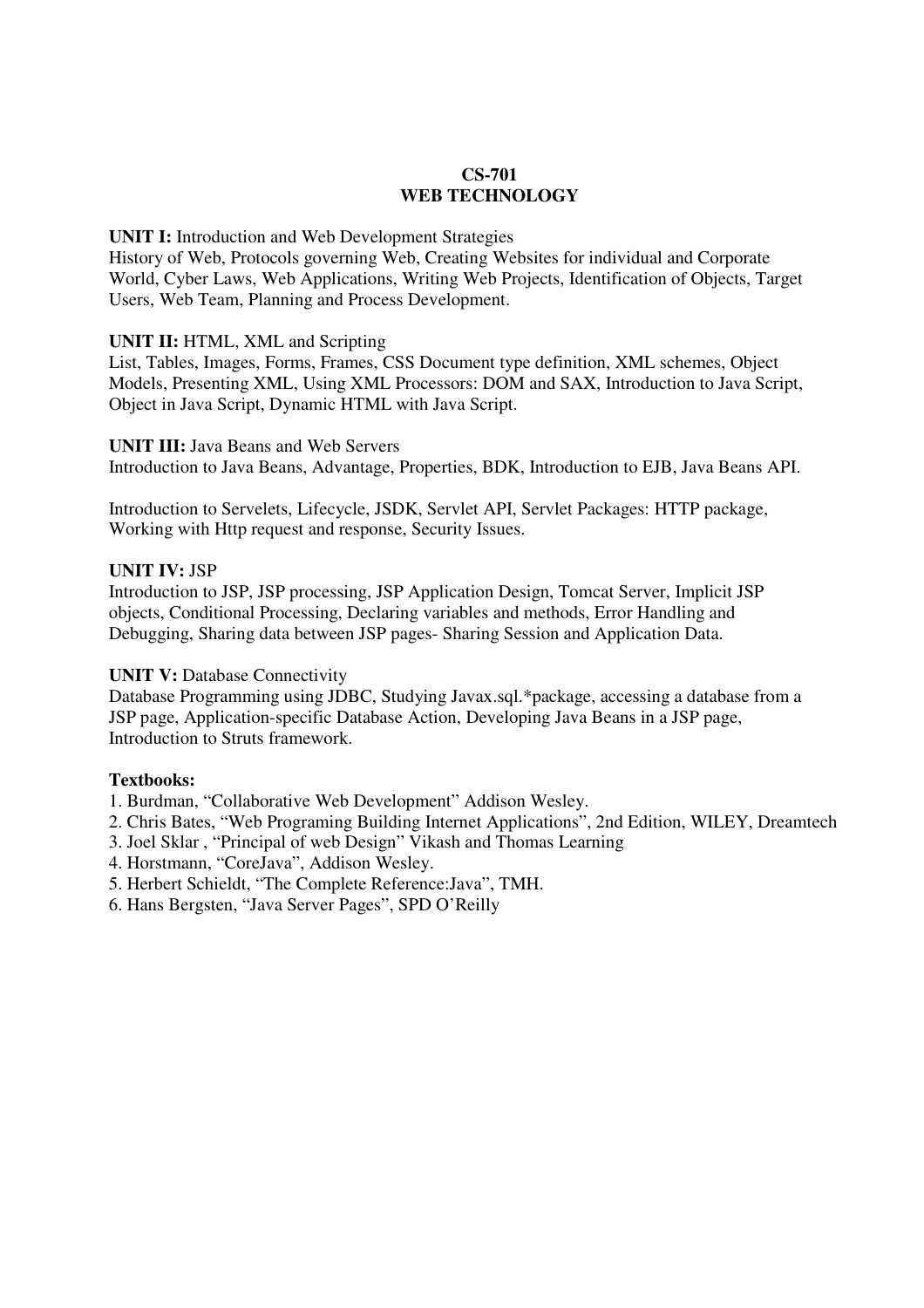## **CS-702 Digital Image Processing**

#### **UNIT-I**

*Introduction and Fundamentals* 

Motivation and Perspective, Applications, Components of Image Processing System, Element of Visual Perception, A Simple Image Model, Sampling and Quantization.

*Image Enhancement in Spatial Domain* 

Introduction; Basic Gray Level Functions – Piecewise-Linear Transformation Functions: Contrast Stretching; Histogram Specification; Histogram Equalization; Local Enhancement; Enhancement using Arithmetic/Logic Operations – Image Subtraction, Image Averaging; Basics of Spatial Filtering; Smoothing - Mean filter, Ordered Statistic Filter; Sharpening – The Laplacian.

#### **UNIT-2**

*Image Enhancement in Frequency Domain* 

Fourier Transform and the Frequency Domain, Basis of Filtering in Frequency Domain, Filters – Low-pass, Highpass; Correspondence Between Filtering in Spatial and Frequency Domain; Smoothing Frequency Domain Filters – Gaussian Lowpass Filters; Sharpening Frequency Domain Filters – Gaussian Highpass Filters; Homomorphic Filtering.

*Image Restoration* 

A Model of Restoration Process, Noise Models, Restoration in the presence of Noise only-Spatial Filtering – Mean Filters : Arithmetic Mean filter, Geometric Mean Filter, Order Statistic Filters – Median Filter, Max and Min filters ; Periodic Noise Reduction by Frequency Domain Filtering –Bandpass Filters ; Minimum Meansquare Error Restoration

#### **UNIT-3**

*Color Image Processing* 

Color Fundamentals, Color Models, Converting Colors to different models, Color Transformation, Smoothing and Sharpening, Color Segmentation.

#### *Morphological Image Processing*

Introduction, Logic Operations involving Binary Images, Dilation and Erosion, Opening and Closing, Morphological Algorithms – Boundary Extraction, Region Filling, Extraction of Connected Components, Convex Hull, Thinning, Thickening

#### **UNIT-4**

*Registration* 

Introduction, Geometric Transformation – Plane-to-Plane transformation, Mapping, Stereo Imaging – Algorithms to Establish Correspondence, Algorithms to Recover Depth

#### *Segmentation*

Introduction, Region Extraction, Pixel-Based Approach, Multi-level Thresholding, Local Thresholding, Regionbased Approach. Edge and Line Detection : Edge Detection, Edge Operators, Pattern Fitting Approach, Edge Linking and Edge Following, Edge Elements Extraction by Thresholding, Edge Detector Performance, Line Detection, Corner Detection.

#### **UNIT-5**

*Feature Extraction* 

Representation, Topological Attributes, Geometric Attributes

*Description* 

Boundary-based Description, Region-based Description, Relationship.

#### *Object Recognition*

Deterministic Methods, Clustering, Statistical Classification, Syntactic Recognition, Tree Search,

## Graph Matching

#### **Text Books**

- 1) Digital Image Processing 2nd Edition, Rafael C. Gonzalvez and Richard E. Woods. Published by: Pearson ducation
- 2) Digital Image Processing and Computer Vision, R.J. Schalkoff. Published by: John Wiley and Sons, NY.
- **3)** Fundamentals of Digital Image Processing, A.K. Jain. Published by Prentice Hall, Upper Saddle River, NJ.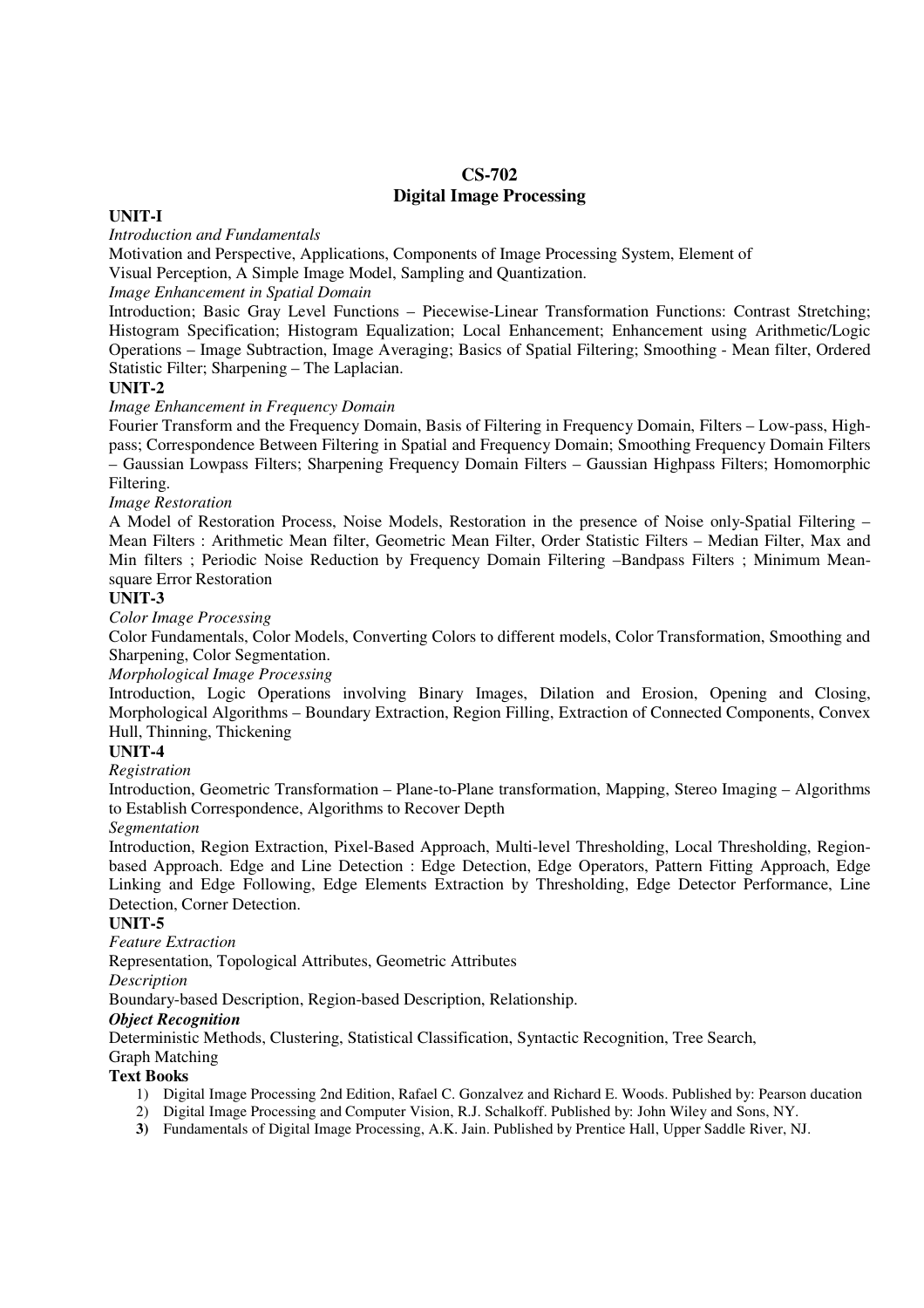## **CS-703(1) COMPUTATIONAL GEOMETRY**

## **UNIT 1**

Convex hulls: construction in 2d and 3d, lower bounds; Triangulations: polygon triangulations, representations, point-set triangulations, planar graphs;

## **UNIT 2**

Voronoi diagrams: construction and applications, variants; Delayney triangulations: divide-and-conquer, flip and incremental algorithms, duality of Voronoi diagrams, minmax angle properties;

## **UNIT 3**

Geometric searching: point-location, fractional cascading, linear programming with prune and search, finger trees, concatenable queues, segment trees, interval trees; Visibility: algorithms for weak and strong visibility, visibility with reflections, art-gallery problems;

## **UNIT 4**

Arrangements of lines: arrangements of hyper planes, zone theorems, many-faces complexity and algorithms; Combinatorial geometry: Ham-sandwich cuts

## **UNIT 5**

Sweep techniques: plane sweep for segment intersections, Fortune's sweep for Voronoi diagrams, topological sweep for line arrangements; Randomization in computational geometry: algorithms, techniques for counting; Robust geometric computing; Applications of computational geometry;

- 1 *Computational Geometry: An Introduction* by Franco P. Preparata and Michael Ian Shamos; SpringerVerlag, 1985
- 2 *Computational Geometry, Algorithms and Applications*. by Mark de Berg, Marc van Kreveld, Mark Overmars, and Otfried Schwarzkopf; SpringerVerlag, 1997. from Springer.
- 3 *Algorithmische Geometrie* (auf deutsch) by Rolf Klein Addison-Wesley, 1996
- 4 *Computational Geometry and Computer Graphics in C++* by Michael J. Laszlo (Nova Southeastern University) Prentice-Hall, 1996.
- 5 *Computational Geometry: An Introduction Through Randomized Algorithms* by Ketan Mulmuley Prentice-Hall, 1994
- 6 *Computational Geometry in C* by Joseph O'Rourke Cambridge University Press, second edition, 1998
- 7 Source code (in both C and Java) and errata
	- a) Computational Geometry applet illustrating several pieces of code from the book
	- b) Information about the first edition is still available.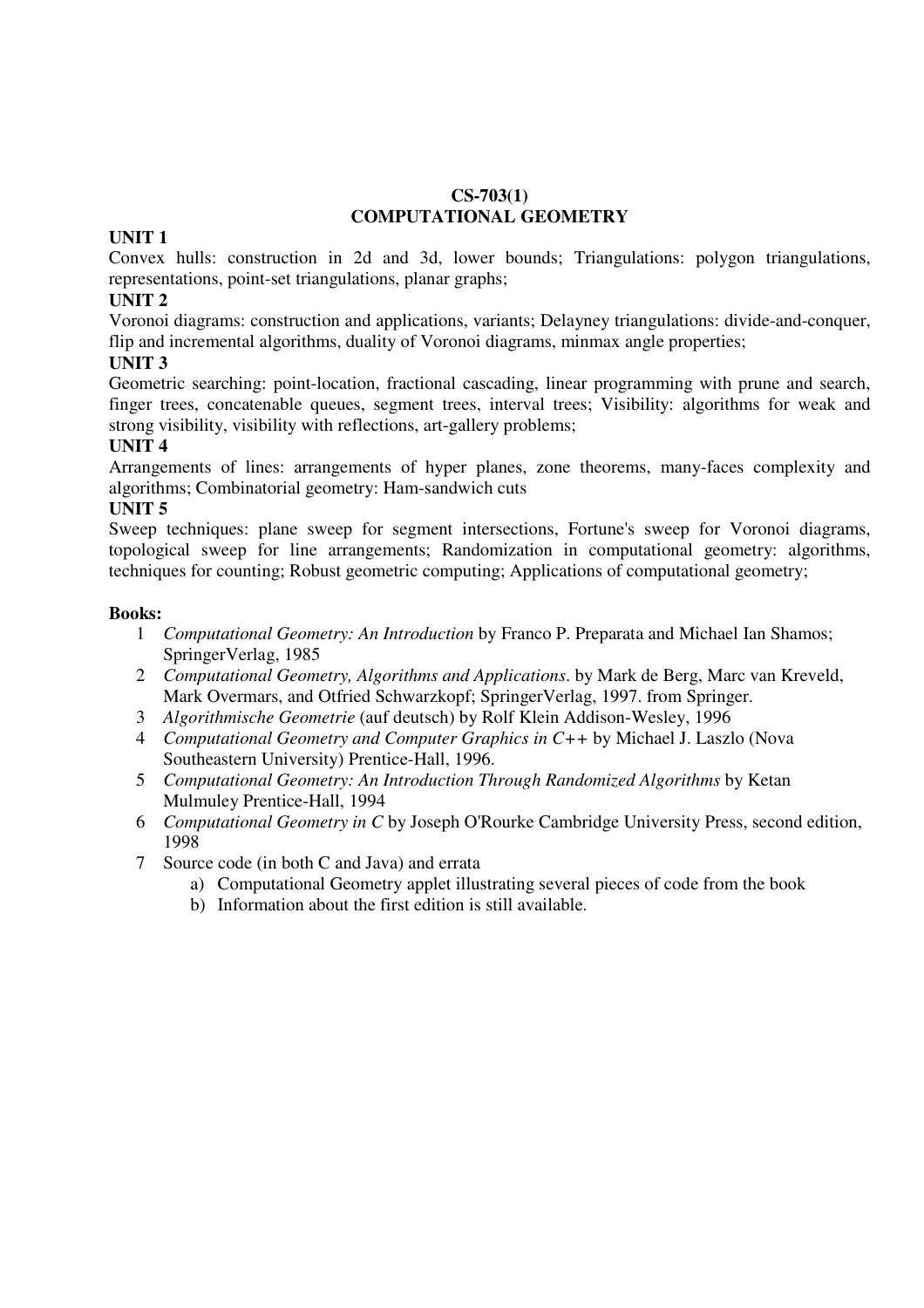## **CS-703(2) COMPUTATIONAL COMPLEXITY**

## **UNIT 1**

Models of Computation, resources (time and space), algorithms, computability, complexity;

# **UNIT 2**

Complexity classes, P/NP/PSPACE, reductions, hardness, completeness, hierarchy, relationships between complexity classes

## **UNIT 3**

Randomized computation and complexity; Logical characterizations, incompleteness; Approximability

## **Unit 4**

Circuit complexity, lower bounds; Parallel computation and complexity; Counting problems; Interactive proofs;

## **Unit 5**

Probabilistically checkable proofs; Communication complexity; Quantum computation

- 1 Combinatorial Optimization: Algorithms and Complexity (Hardcover) by Christos H. Papadimitriou
- 2 Complexity Theory: A Modern Approach Sanjeev Arora and Boaz Barak
- 3 Computability and Complexity Theory (Texts in Computer Science) (Hardcover) by Steven Homer (Author), Alan L. Selman (Author) Publisher: Springer; 1 edition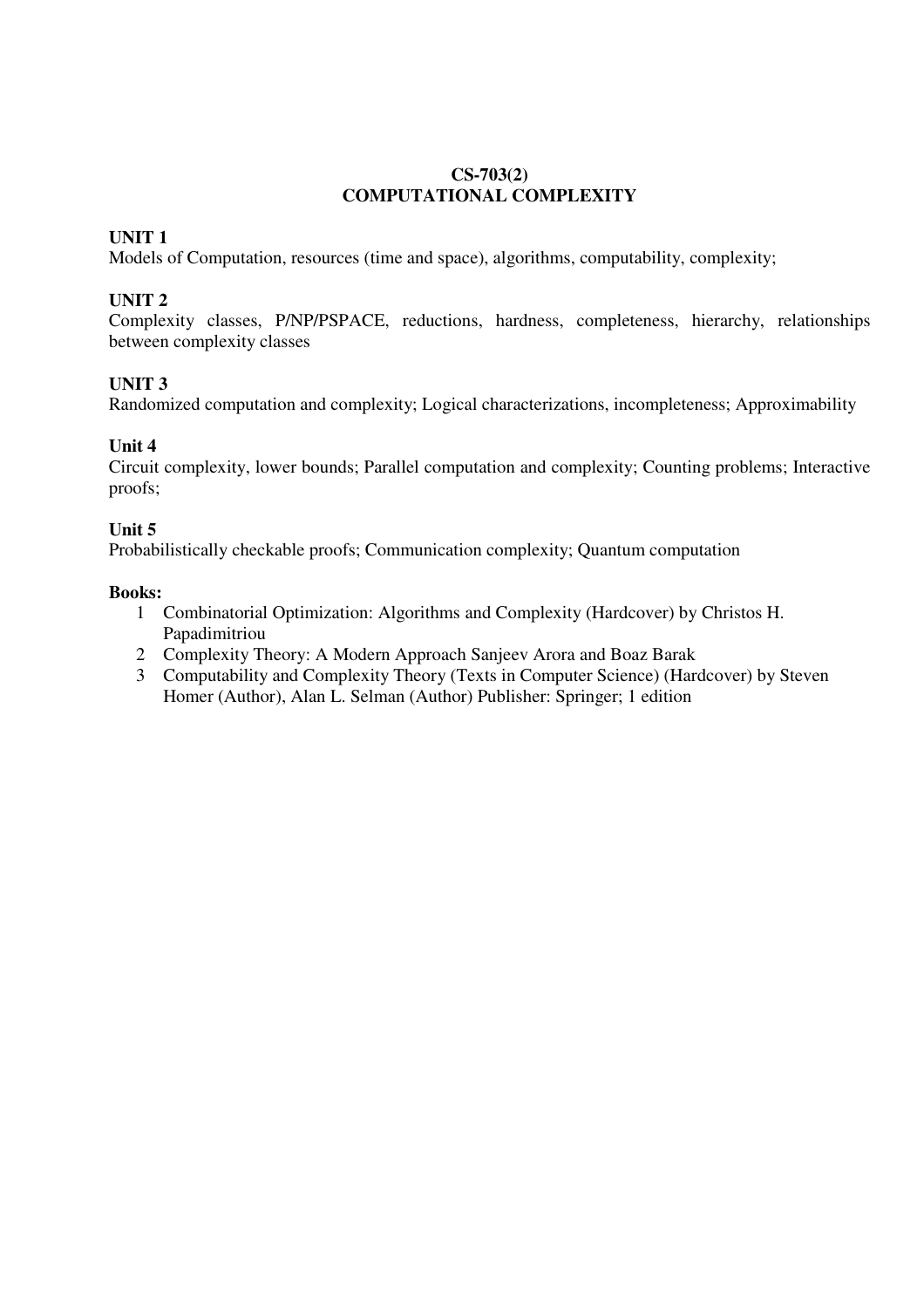## **CS-703(3) PARALLEL ALGORITHMS**

### **Unit 1:**

Sequential model, need of alternative model, parallel computational models such as PRAM, LMCC, Hypercube, Cube Connected Cycle, Butterfly, Perfect Shuffle Computers, Tree model, Pyramid model, Fully Connected model, PRAM-CREW, EREW models, simulation of one model from another one.

## **Unit 2:**

Performance Measures of Parallel Algorithms , speed-up and efficiency of PA , Costoptimality, An example of illustrate Cost-optimal algorithms- such as summation, Min/Max on various models.

### **Unit 3:**

Parallel Sorting Networks, Parallel Merging Algorithms on CREW/EREW/MCC/, and Parallel Sorting Networks on CREW/EREW/MCC/, linear array

### **Unit 4:**

Parallel Searching Algorithm,  $K^{th}$  element,  $K^{th}$  element in  $X+Y$  on PRAM, Parallel Matrix Transportation and Multiplication Algorithm on PRAM, MCC, Vector-Matrix Multiplication, Solution of Linear Equation, Root finding.

### **Unit 5:**

Graph Algorithms - Connected Graphs, search and traversal, Combinatorial Algorithms-Permutation, Combinations, Derangements.

#### **Books:**

1. M.J. Quinn, "Designing Efficient Algorithms for Parallel Computer" by Mc Graw Hill.

2. S.G. Akl, "Design and Analysis of Parallel Algorithms"

3. S.G. Akl, "Parallel Sorting Algorithm" by Academic Press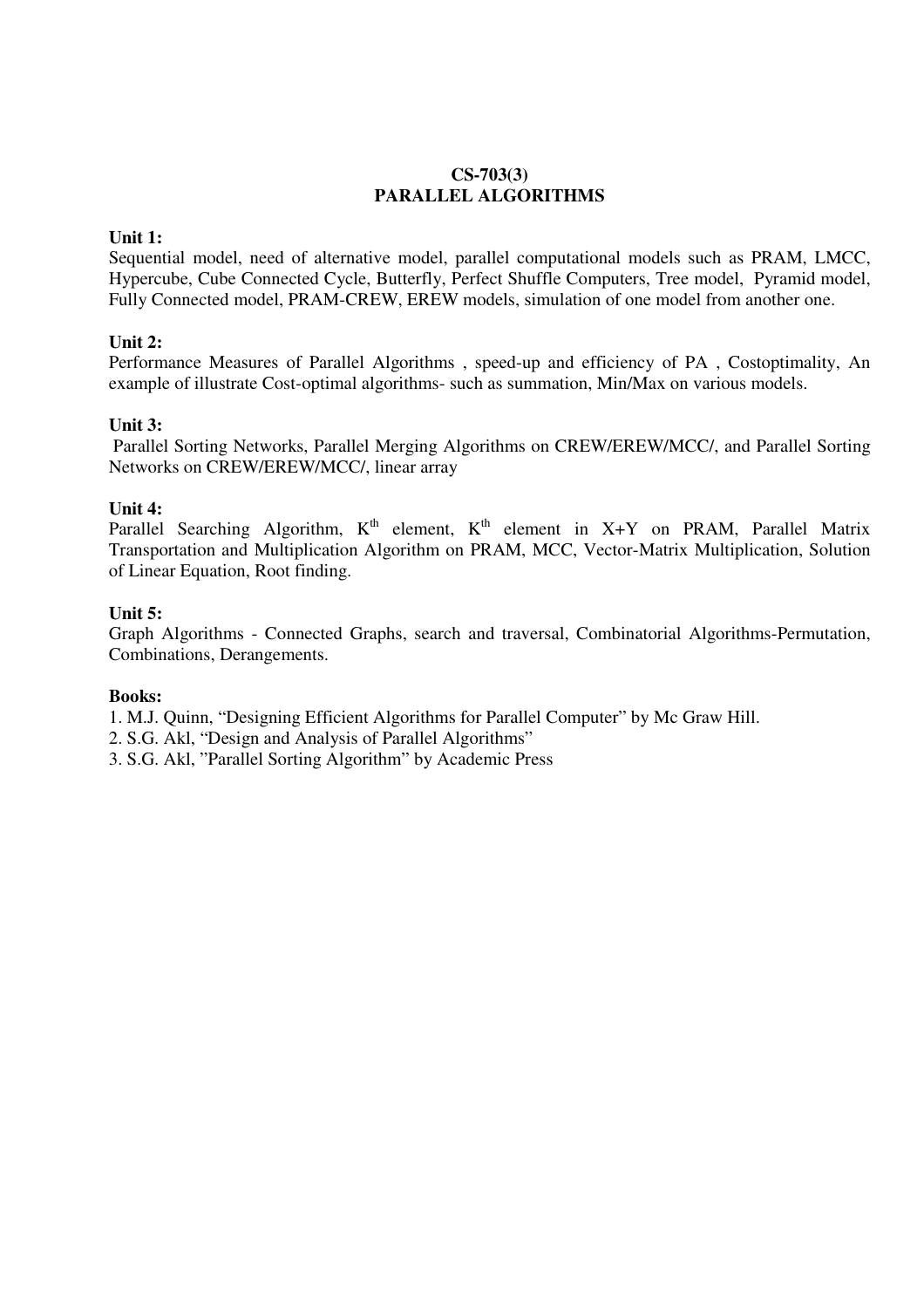## **CS-703(4) Cryptography and Network Security**

## **Unit-1**

Introduction to security attacks, services and mechanisms, Introduction to cryptography.

Conventional Encryption: Conventional to cryptography model, classical encryption techniquessubstution ciphers and transposition ciphers, cryptanalysis, stereography, stream and block cipher.

Modem block ciphers: Block ciphers principles, Shannon's theory of confusion and diffusion, fiestal structure, Data encryption standards(DES), strength of DES, Differential and linear cryptanalysis of DES, Block cipher modes of operation, Triple DES, IDEA encryption and Decryption, strength of IDEA, Confidentiality using conventional encryption, traffic confidentiality, key distribution, random number generation.

## **Unit-2**

Introduction to graph, ring and field, prime and relative prime numbers, modular arithmetic, Fermat's & Euler's theorem, primality testing, euclid's algorithm, Chinese remainder theorem, discrete logarithms. Principle of public key cryptosystems, RSA algorithm, security of RSA, key management, Diffle Hellman key exchange algorithms, Introductory idea if Elliptic curve cryptography, Elganal Encryption.

## **Unit-3**

Message Authentication & Hash functions: Authentication requirements, Authentication functions, message Authentication codes, Hash functions, Birthday attacks, Security of hash function & MACS, MD5 message digest algorithms, Secure hash algorithm(SHA).

Digital signatures: Digital signatures, Authentication protocol, Digital signatures Standards(DSS), proof of Digital signatures algorithm.

## **Unit-4**

Authentication Applications: Kerberos & X.509, Directory authentication service, Electronic Mail Security Pretty Good Privacy(PGP), S/MIME.

## **Unit-5**

IP Security: Architecture, Authentication Header, Encapsulation security payloads, Combining security associations, Key management.

Web Security: Secure socket layer & Transport Layer Security, Secure Electronic Transaction (SET).

System Security: Intruders, Viruses & related threats, Firewall design principles, Trusted systems.

- 1 William Stalling, "Cryptography and Network Security: Principles and Practice", Prentice Hall, New Jersey.
- 2 Johannes A. Buchman, "Introduction to Cryptography", SpringerVerlag.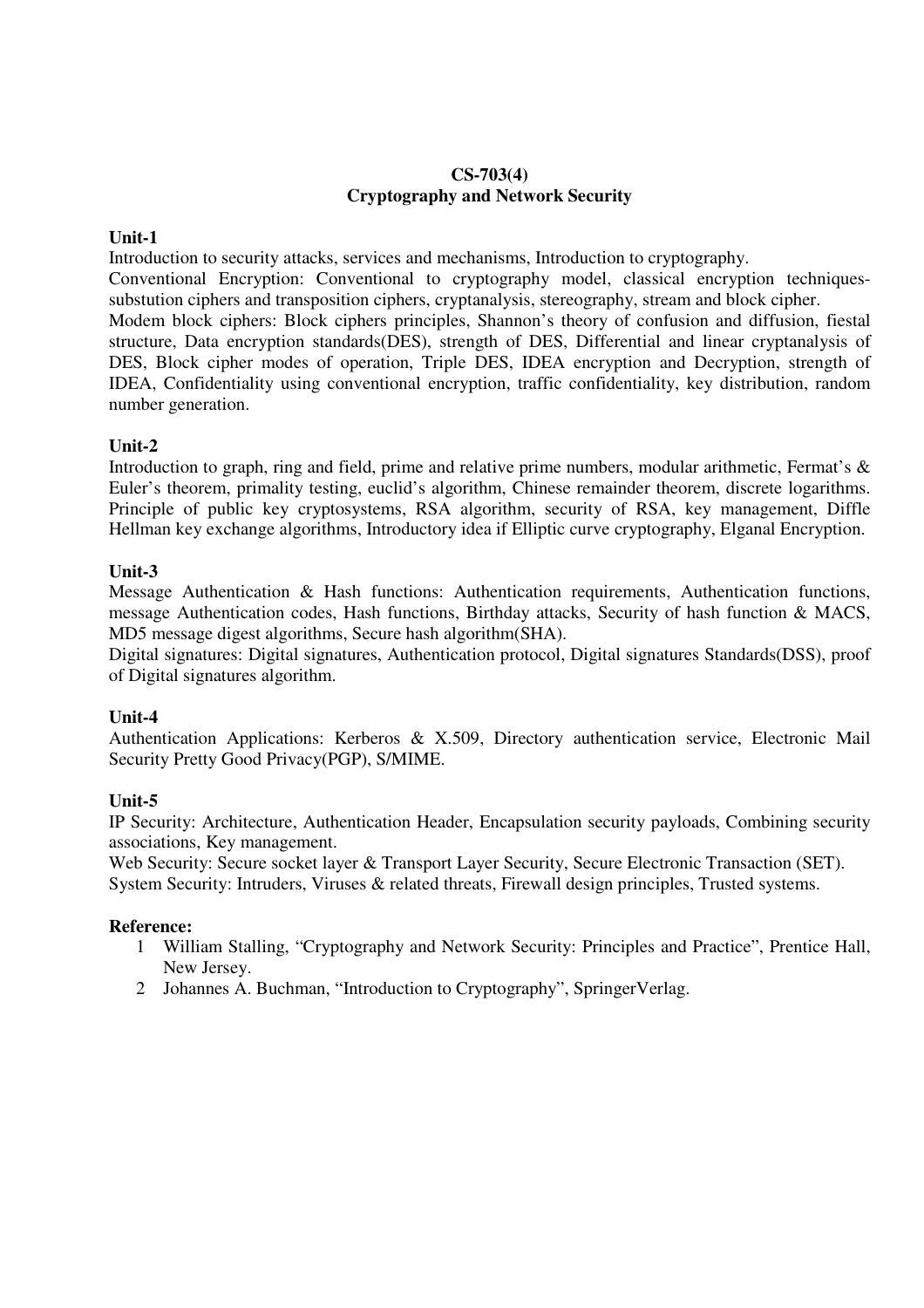## **CS-704(1) DATA MINING & DATA WAREHOUSING**

## **Unit-I: Introduction**

Review of basic concepts of data warehousing and data mining, reasons for their use, benefits and problems arising.

## **Unit-II: Data Warehouse Design**

Data warehouse logical design: star schemas, fact tables, dimensions, other schemas, materialized, views, Data warehouse physical design: hardware and i/o considerations, parallelism, indexes.

## **Unit-III: Data Warehouse Implementation**

Data warehousing technologies and implementations: data extraction, transportation, transformation, loading and refreshing. Data warehouse support in SQL Server 2000 and Oracle 9i.

## **Unit- IV: Data Mining**

From data warehousing to data mining: OLAP architectures, design and query processing. SQL, extensions for OLAP.

## **Unit-V: Data Mining Approaches**

Data mining approaches and methods: concept description, classification, association rules, clustering, Mining complex types of data, Research trends in data warehousing and data mining.

- 1 Data Mining Concepts and Techniques by Jiawei Han and Micheline Kamber, Morgan Kaufmann 2006.
- 2 Data Mining: Practical Machine Learning Tools and Techniques with Java Implementations by Ian H. Witten and Eibe Frank, Morgan Kaufmann 2000.
- 3 Data Mining: Introductory and Advanced Topics by Margaret Dunham, Prentice Hall 2003.
- 4 Data Mining with Microsoft SQL Server 2000 Technical Reference Microsoft Press.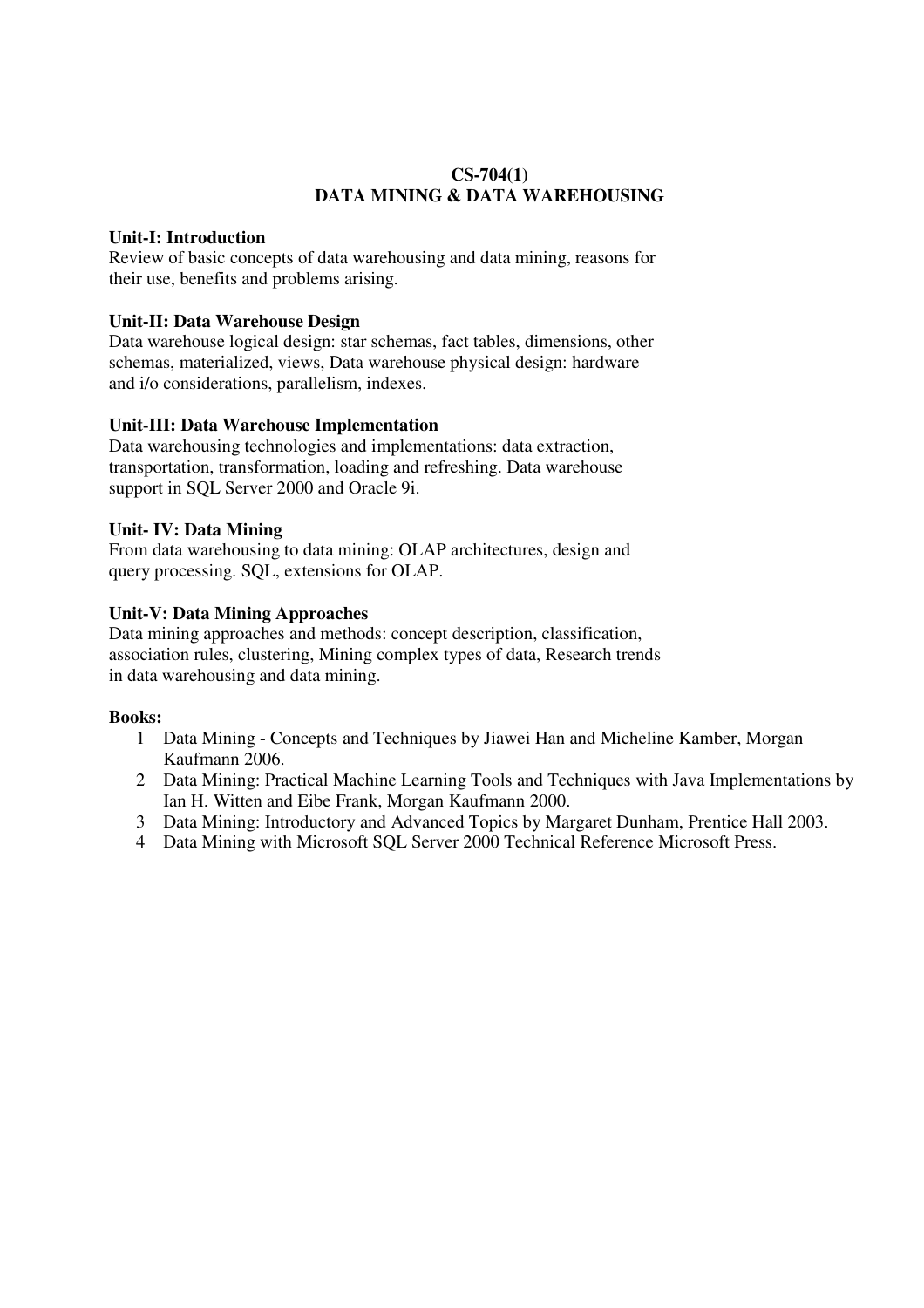### **CS-704(2) Distributed Databases**

## **Unit-I: Introduction**

**Architecture of distributed systems**: A detailed review of distributed system architecture (network operating system, distributed operating systems, etc.) will be presented leading to distributed database systems. This will then be categorized into (a) federated database systems, (b) multi-database systems, and (c) Client/Server systems.

**Advanced transaction model**: For managing data processing on distributed platform the conventional transaction model needs some improvements. Discussion of some advanced transaction models suitable for different types of distributed database systems.

## **Unit-II: Workflow**

It is a unit of business processing. From conventional viewpoint it is a set of tightly linked atomic processing units which requires special concurrency control and commit protocols. Discussion of existing ways of handling workflows.

**Unit-III: Query processing and Optimization:** On distributed systems a query may be fragmented for processing on multiple nodes. This give rise to the problem of query fragmentation and distribution which must be addressed for improving performance.

**Unit-IV: Application distribution**: To support parallel and concurrent processing of transactions processing application have to be distributed. This gives rise to application recovery problem. This course will explore new ways of managing application recovery which is more complex than database recovery.

**Unit-V: Transaction management, commit protocol and database recovery**: These are system related issues. We will discuss commonly used schemes and advanced protocols for managing these activities.

**Buffer management**: Database maintains their own buffer for processing transactions.

- 1. Distributed Systems: Concept and Design. Coulouris, Dollimore, and Kindberg. AW.
- 2. Distributed Database Principles and Systems. Ceri and Pelagatti. McGraw Hill.
- 3. Recovery Mechanisms in Database Systems. Kumar and Hsu, Prentice Hall.
- 4. Concurrency Control and Recovery in Database Systems. Bernstein, Hadzilacos and Goodman, AW.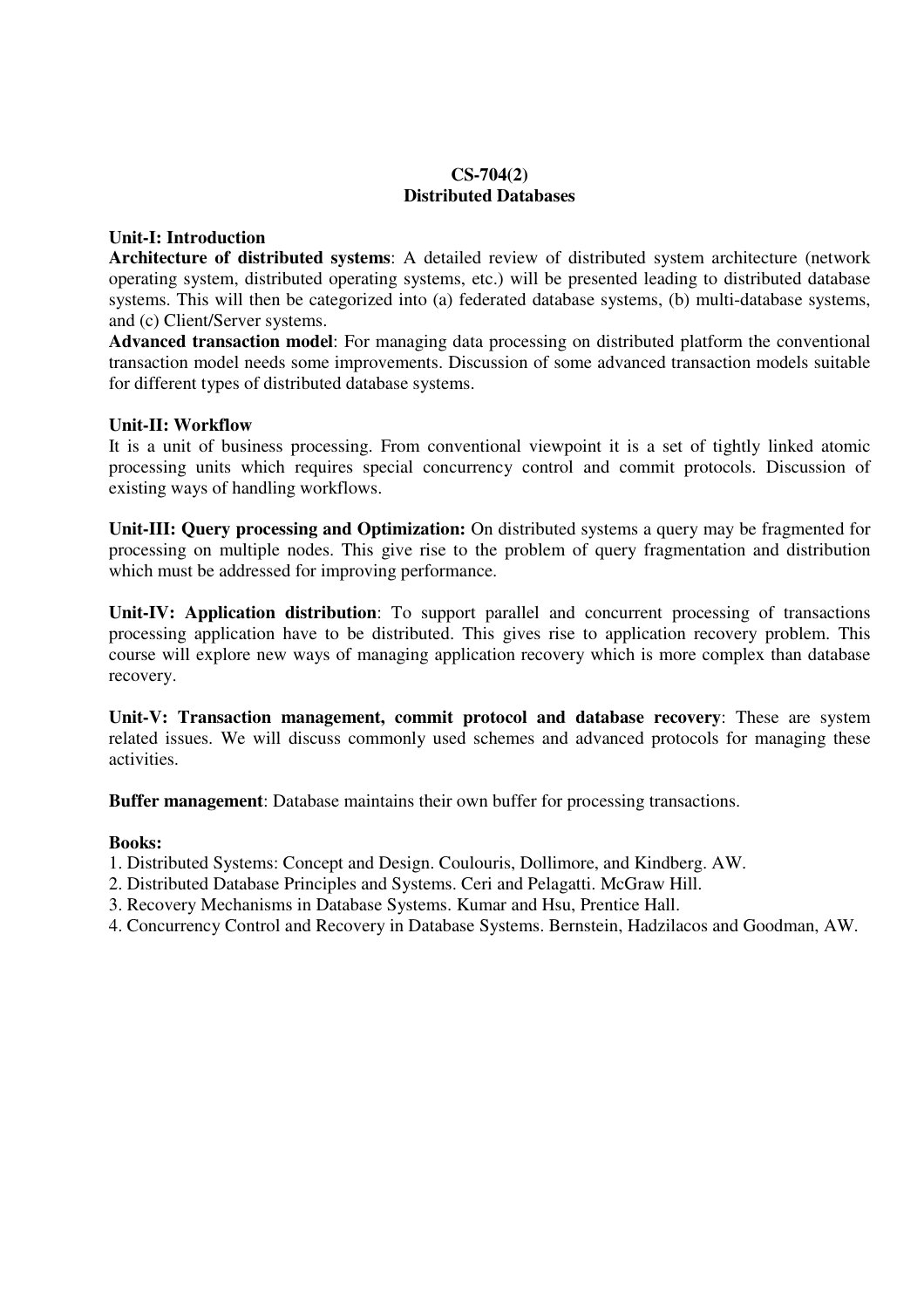## **CS-704(3) Bioinformatics**

### **Unit I: Introduction**

Bioinformatics objectives and overviews, Interdisciplinary nature of Bioinformatics, Data integration, Data analysis, Major Bioinformatics databases and tools. Metadata: Summary & reference systems, finding new type of data online.

**Molecular Biology and Bioinformatics:** Systems approach in biology,Central dogma of molecular biology, problems in molecular approach and the bioinformatics approach, Overview of the bioinformatics applications.

## **Unit II: The Information Molecules and Information Flow**

Basic chemistry of nucleic acids, Structure of DNA, Structure of RNA, DNA Replication, - Transcription, -Translation, Genes- the functional elements in DNA, Analyzing DNA,DNA sequencing. Proteins: Amino acids, Protein structure, Secondary, Tertiary and Quaternary structure, Protein folding and function, Nucleic acid-Protein interaction.

## **Unit III: Perl**

Perl Basics, Perl applications for bioinformatics- Bioperl, Linux Operating System, Understanding and Using Biological Databases, Java clients, CORBA, Introduction to biostatics.

## **Unit IV: Nucleotide sequence data**

Genome, Genomic sequencing, expressed sequence tags, gene expression, transcription factor binding sites and single nucleotide polymorphism. Computational representations of molecular biological data storage techniques: databases (flat, relational and object oriented), and controlled vocabularies, general data retrieval techniques: indices, Boolean search, fuzzy search and neighboring, application to biological data warehouses.

**Unit V: Biological data types and their special requirements**: sequences, macromolecular structures, chemical compounds, generic variability and its connection to clinical data. Representation of patterns and relationships: alignments, regular expressions, hierarchies and graphical models.

- 1. O'Reilly, " Developing Bio informatics computer skills", Indian Edition's publication
- 2. Rastogi, Mendiratta, Rastogi, "Bioinformatics concepts, skills & Applications", CBS Publishers
- 3. Rashidi, Hooman and Lukas K. Buehler, "Bioinformatics Basic Applications" CRC Press.
- 4**.** "Bioinformatics" , Addison Wesley
- 5. Stephen Misner & Stephen Krawetz, " Bioinformatics- Methods & Protocols"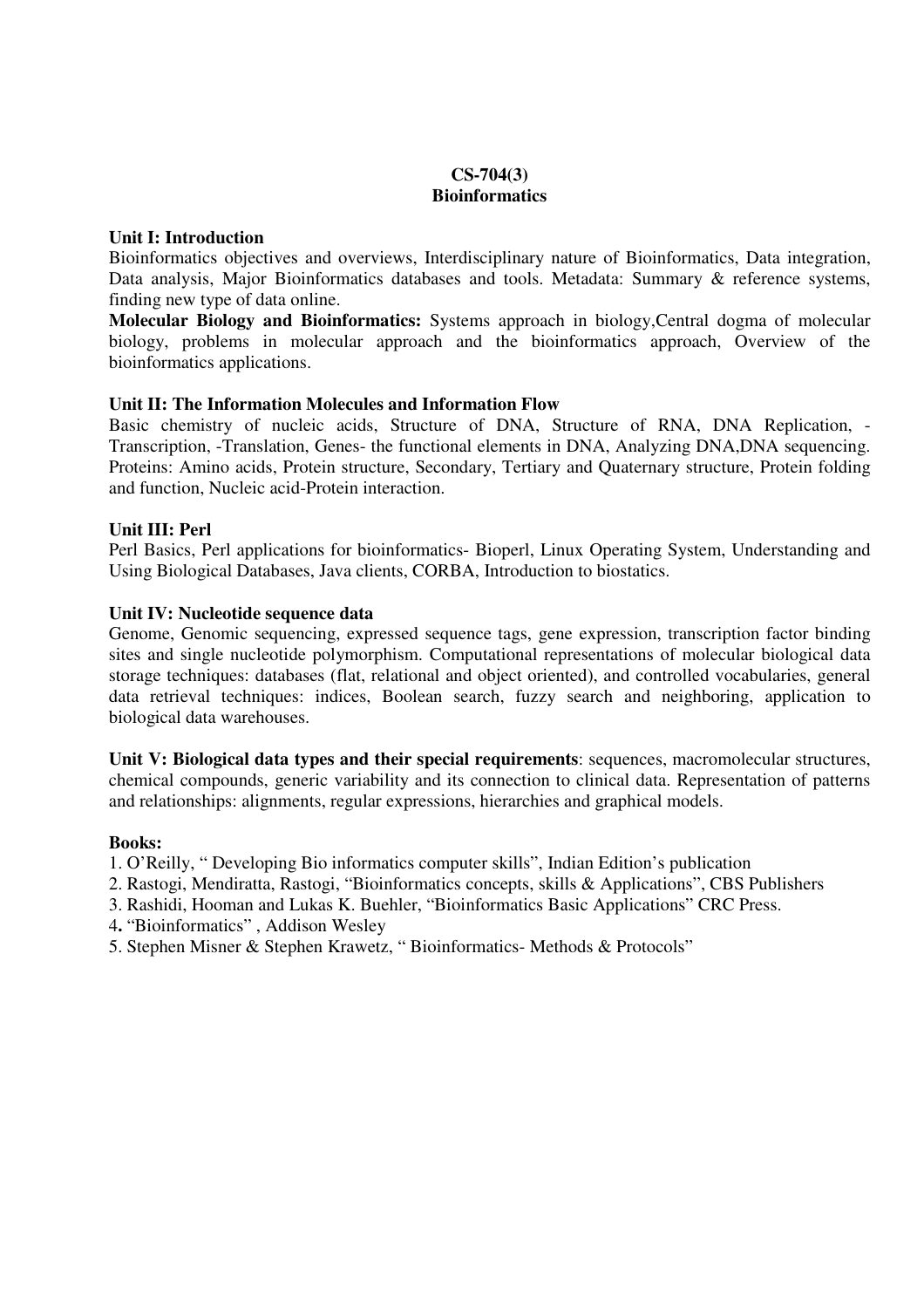#### **CS-704(4) Service Oriented Architecture**

#### **Unit I: Introduction**

What is service oriented architecture? Elements of SOA, The evolution of SOA, Introduce the concepts of services and SOA, Design principles of SOA, The relationship between SOA and web services, advantages and risks of SOA.

**Service Oriented Methodology:** Services, General Model of Services, Service Lifecycle, Service oriented analysis, Service oriented design, Introduction to service oriented patterns **SOA Past and Present:** From XML to Web Service to SOA, How SOA was done before, Emerging standards for SOA, Compare SOA with other architectures.

## **Unit II: Introduction to Business Process**

How a collection of services perform a task, Simple request response interaction, Complex interaction involving many services, Need for a coordinator service emerge, Birth of orchestration or business process, Composing processes using processes, Business Process Execution Language (BPEL), Example business processes

## **Unit III: Service Enablement**

Basic web services elements, Core web services standards stack, Basic concepts of service orientation **Simple Object Access Protocol (SOAP):** Objectives, SOAP Overview, Why do you need SOAP?, SOAP In Protocol Stack, Header Attributes, SOAP Body, SOAP Fault, Document/Literal Style, Document/Literal Wrapped Style, Details of the Wrapped Style

## **Unit IV: Distributing Services Across a Network**

Aligning functional and nonfunctional requirements, The role of Intermediaries In Service Networks, Introductions to WS-\* Extensions, SOA Tenets.

**A Service Oriented Reference Model:** Reference models and reference architectures, The IMPACT SOA reference model and architecture, SOA vendors and their relationship with SOA, SOA support in .NET and J2EE platforms,

**Layered Architecture:** What is layering and why we need them? The layers pattern, Classic three-layer architecture, Connecting to the domain layer, Linking to the User interface, Using packages to decompose a system, Avoiding mutual dependencies,

Application service layer, Business service layer, Orchestration service layer

## **Unit V: Software Platform for SOA**

Software Tools for SOA, The Need for a Tool, SOA Development Life Cycle, Oracle BP Manager, Microsoft BizTalk Server 2006, Rational Application Developer (RAD) Key Features, Web Services Support, Runtime Products for SOA.

- 1) Thomas Erl, "Service-Oriented Architecture (SOA): Concepts, Technology, and Design", The Prentice Hall
- 2) Dirk Krafzig, Karl Banke, Dirk Slama, "Enterprise SOA: Service-Oriented Architecture Best Practices" (The Coad Series)
- 3) Eric A. Mark, Michael Bell, "Service-Oriented Architecture (SOA): A Planning and Implementation Guide for Business and Technology".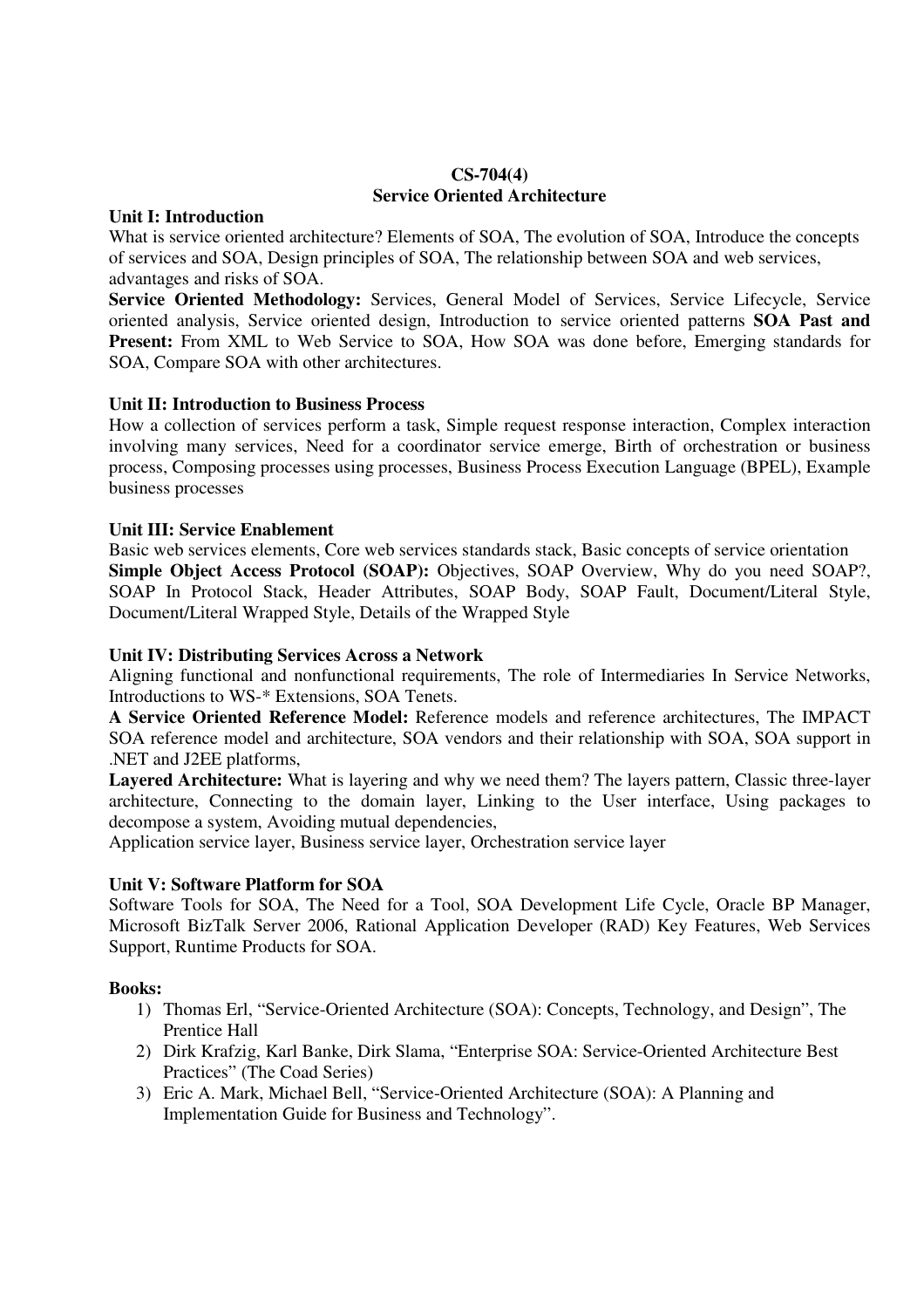## **CS-705(5) Human Computer Interaction**

## **Unit-1**

User centered design of system  $\&$  interfaces, anatomy and rational of WIMP (Window, Icon, Menus  $\&$ Pointing Devices) interfaces.

## **Unit-2**

Dialogue design, Presentation Design, user documentation, evaluation/usability testing of user interface.

## **Unit-3**

Ergonomics Cognitive issues, hypertext and the World Wide Web.

## **Unit-4**

User centered design, human factors in User centered-design, development and evaluation, Interactive design rapid prototyping.

## **Unit-5**

Designing for usability effectiveness, learn ability, flexibility, attitude and usability goals, criteria for acceptability.

- 1 Suifte AG, "Human Computer Interface Design", 2<sup>nd</sup> ed, Macmillan
- 2 Sheiderman B Designing the user Interface, "Strategies for Effective Human-Computer Interaction" 2<sup>nd</sup> ed. Addision Wesley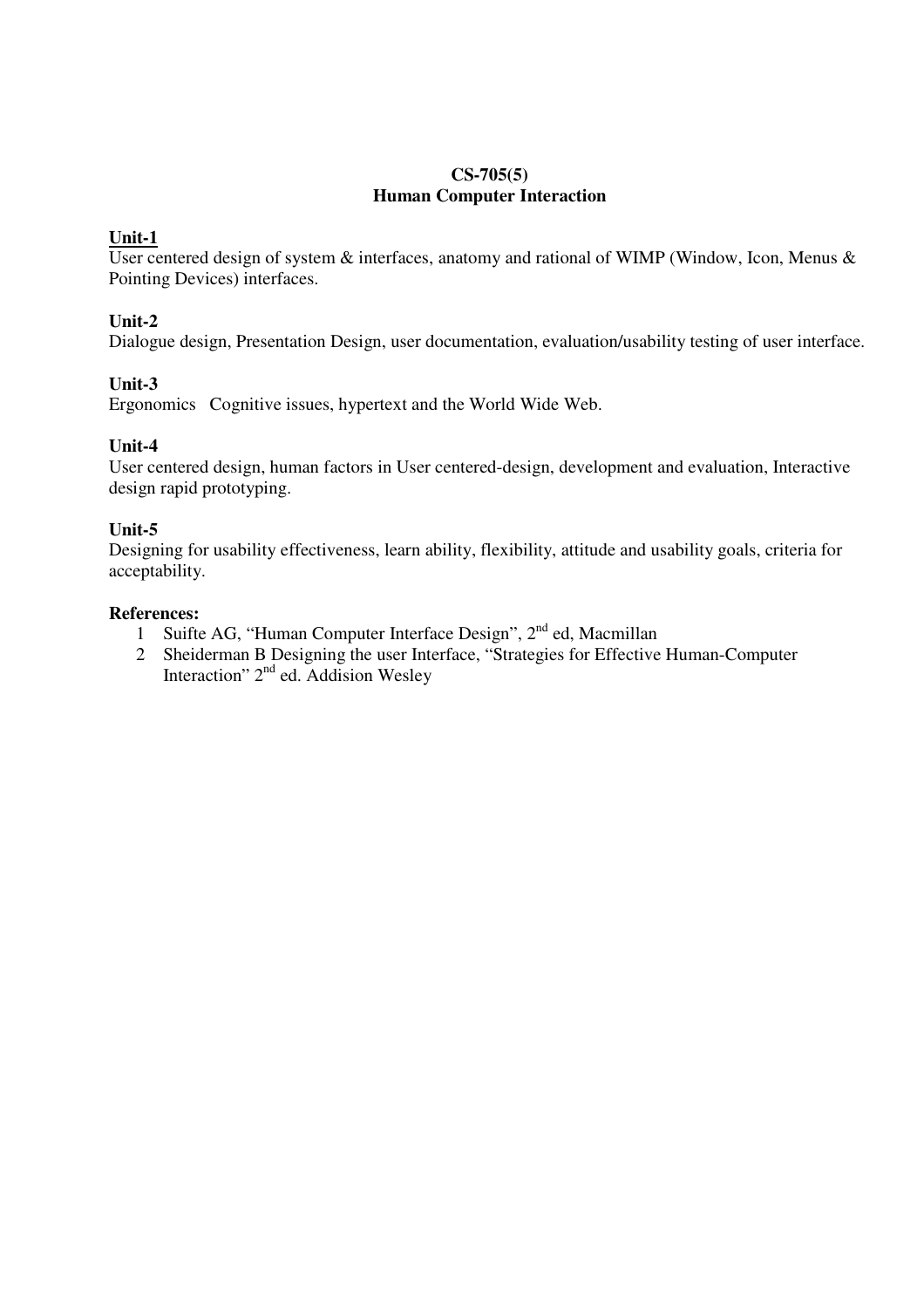## **CS-705(5) IT in Business**

Unit-1 Business Drivers IT's Competitive potential Strategic alignment Strategic Management and Competitive Strategy

Unit-2

Rethinking Business thought IT developing a competitive Strategy Inter organization Information System, Business to Business Systems e-Commerce and Market System, Introduction of m-Commerce

Unit-3 Forming of corporate IT Strategies, Developing an Information Architecture

Unit-4

Incorporating Business innovation into the corporate IT Strategy The changing role of IT in Inter national Business The changing the global IT practices

Unit-5 The impact and value of IT in competitive Strategy Changing the focus of Strategy Trends beyond 2000.

- 1. Callon Jack D." Competitive advantage through Information Technology" McGraw-Hill
- 2. Tapscott, Don " The Digital Economy" McGraw-Hill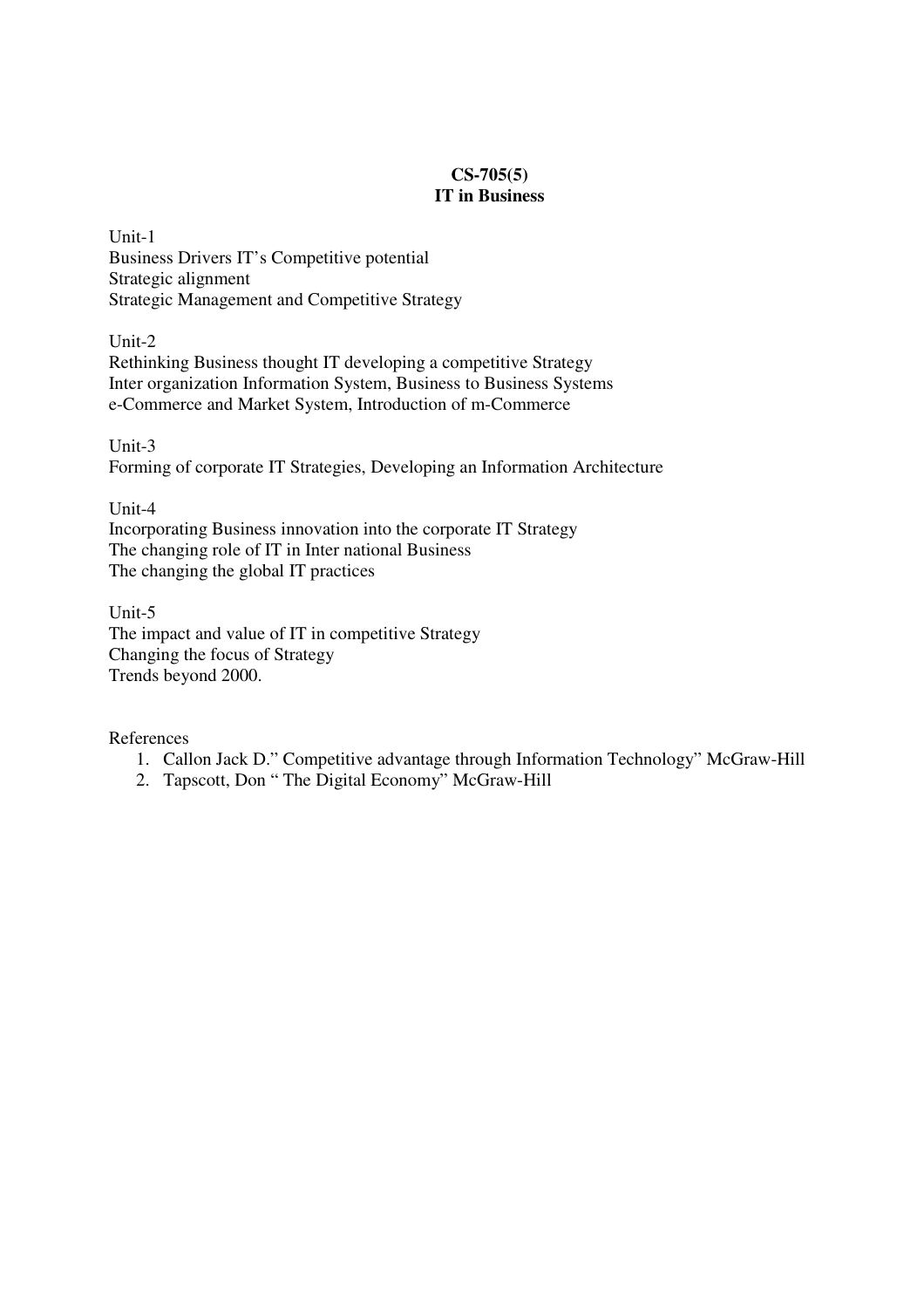## **CS-751 Web Technology Lab**

- 1. Write HTML / Java scripts to display your CV in Web Brower.
- 2. Creating and annotation of static web pages using any HTML editor.
- 3. Write a program to use XML and JavaScript for creation of your homepage.
- 4. Write a program in XML for creation of DTD which specifies a particular set of rules.
- 5. Create a style sheet in CSS / XSL and display the document in web browser.
- 6. Write a Java Servelet for HTTP Proxy Server.
- 7. Use JSP pages for sharing session and application data of HTTP Server.
- 8. Write a program to use JDBC connectivity program for maintaining database by sending queries.

## **CS-752 Digital Image Processing Lab**

- 1. Implement the spatial image enhancement function on a bit map image-
- a) Mirroring (Inversion) b) Rotation (Clockwise) c) Enlargement (Double size) 2. Implement a) Low Pass Filter b) High Pass Filter
- b) High Pass Filter
- 3. Implement a) Arithmetic Mean Filter b) Geometric Mean Filter
- 4. Implement Smoothing and sharpening of an 8-bit color image.
- 5. Implement a) Boundary Extraction Algorithm b) Graham's Scan Algorithm.
- 6. Implement a) Edge Detection b) Line Detection.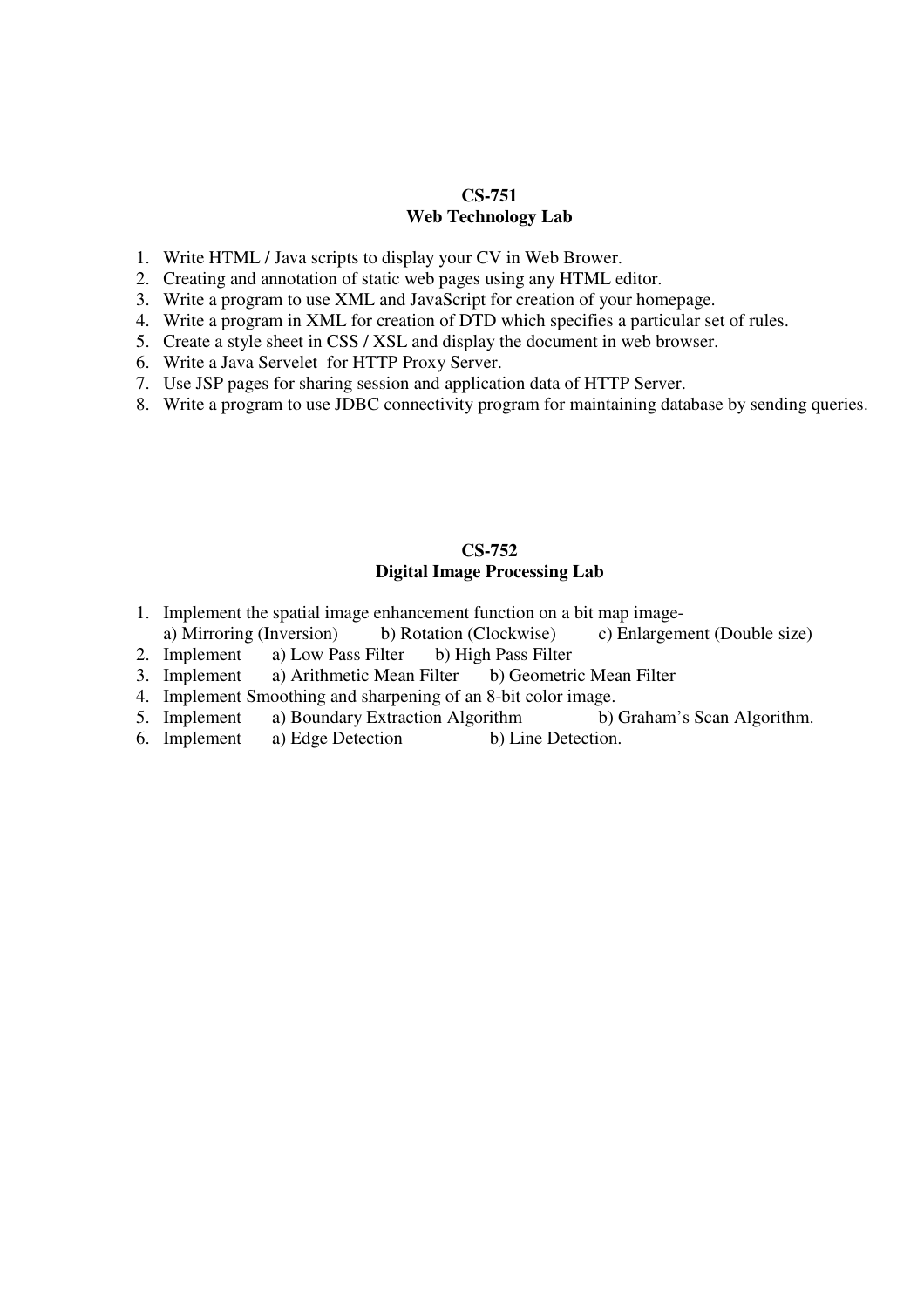# **STUDY & EVALUATION SCHEME B. Tech Computer Engineering**

|     |               |                                   |                          |                          |                | Year $4th$ .             |                          |                |                    |      |  |  |
|-----|---------------|-----------------------------------|--------------------------|--------------------------|----------------|--------------------------|--------------------------|----------------|--------------------|------|--|--|
|     |               |                                   |                          |                          |                | Semester-VIII            |                          |                |                    |      |  |  |
| SL  | <b>Course</b> | <b>Subjects</b>                   | <b>Periods</b>           |                          |                |                          | <b>Evaluation Scheme</b> | <b>Subject</b> |                    |      |  |  |
| No. | No.           |                                   |                          |                          |                |                          | <b>Total</b>             |                |                    |      |  |  |
|     |               |                                   |                          |                          |                |                          | <b>Sessional</b>         |                | <b>Examination</b> |      |  |  |
|     |               | <b>Theory</b>                     | L                        | T                        | ${\bf P}$      | <b>CA</b>                | <b>TA</b>                | <b>Total</b>   |                    |      |  |  |
| 1.  | CS-801        | Distributed System                | 3                        | 1                        | $\overline{0}$ | 30                       | 20                       | 50             | 100                | 150  |  |  |
| 2.  | <b>CS-802</b> | <b>Advance Computer</b>           | 3                        | $\mathbf{1}$             | $\overline{0}$ | 30                       | 20                       | 50             | 100                | 150  |  |  |
|     |               | Architecture                      |                          |                          |                |                          |                          |                |                    |      |  |  |
| 3.  | $CS-803$      | Elective-IV*                      | 3                        | 1                        | $\overline{0}$ | 30                       | 20                       | 50             | 100                | 150  |  |  |
| 4.  | <b>CS-804</b> | Elective-V**                      | 3                        | $\mathbf{1}$             | $\overline{0}$ | 30                       | 20                       | 50             | 100                | 150  |  |  |
|     |               | <b>Practical/Training/Project</b> |                          |                          |                |                          |                          |                |                    |      |  |  |
| 5.  | CS-851        | Distributed System Lab            | $\overline{0}$           | $\theta$                 | $\overline{2}$ | $\overline{\phantom{a}}$ | 20                       | 20             | 30                 | 50   |  |  |
| 6.  | $CS-852$      | <b>Advance Computer</b>           | $\overline{0}$           | $\overline{0}$           | $\overline{2}$ |                          | 20                       | 20             | 30                 | 50   |  |  |
|     |               | Architecture Lab                  |                          |                          |                |                          |                          |                |                    |      |  |  |
| 7.  | $CS-853$      | Project                           | $\overline{0}$           | $\overline{0}$           | $\overline{4}$ | $\overline{\phantom{0}}$ | 100                      | 100            | 100                | 200  |  |  |
| 8.  | $CS-854$      | Project                           | $\overline{0}$           | $\overline{0}$           | $\overline{2}$ |                          | 20                       | 20             | 30                 | 50   |  |  |
| 9.  | GP-801        | <b>General Proficiency</b>        | $\overline{\phantom{a}}$ | $\overline{\phantom{0}}$ |                |                          | $\overline{\phantom{a}}$ | 50             | 50                 | 50   |  |  |
|     |               | <b>Total</b>                      | 15                       | 5                        | 8              |                          |                          |                |                    | 1000 |  |  |

**Elective-IV \*** Chosen anyone from the followings (Real Time Systems, **Software Project management**, Software Quality Engineering)

**Elective-V \*\*** Chosen anyone from the followings (Neural Networks, Fuzzy Systems, Natural Language Processing, **Mobile Computing**)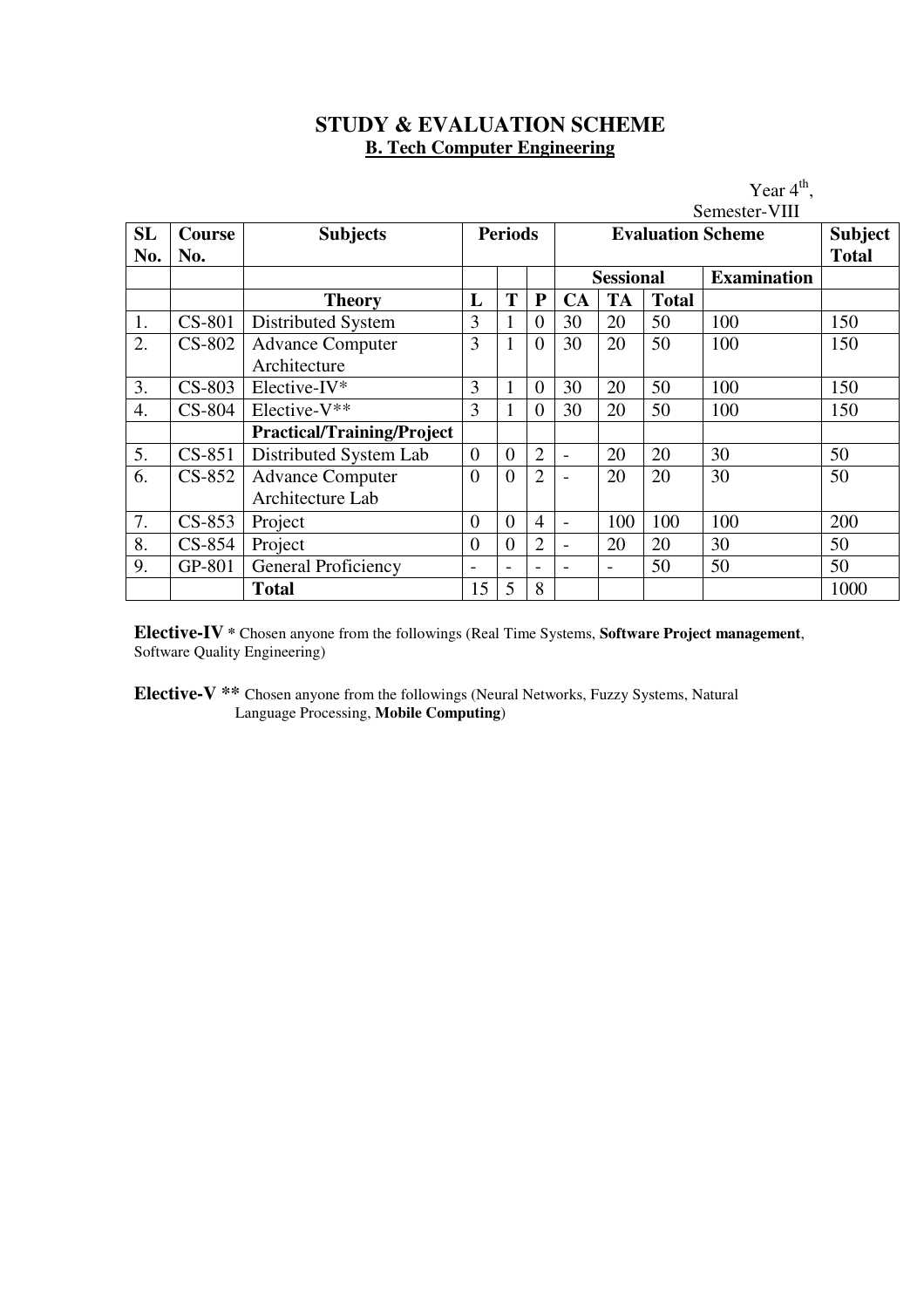### **DISTRIBUTED SYSTEMS (CS-801)**

#### **Unit –I**

**Characterization of Distributed Systems**: Introduction, Examples of distributed systems, Resource sharing and the Web Challenges.

**System Models:** Architectural models, Fundamental Models

**Theoretical Foundation for Distributed System**: Limitation of Distributed system, absence of global clock, shared memory, Logical clocks, Lamport's & vectors logical clocks, Causal ordering of messages, global state, termination detection.

**Distributed Mutual Exclusion**: Classification of distributed mutual exclusion, requirement of mutual exclusion theorem, Token based and non token based algorithms, performance metric for distributed mutual exclusion algorithms.

## **Unit** –**II**

**Distributed Deadlock Detection**: system model, resource Vs communication deadlocks, deadlock prevention, avoidance, detection & resolution, centralized dead lock detection, distributed dead lock detection, path pushing algorithms, edge chasing algorithms.

**Agreement Protocols**: Introduction, System models, classification of Agreement Problem, Byzantine agreement problem, Consensus problem, Interactive consistency Problem, Solution to Byzantine Agreement problem, Application of Agreement problem, Atomic Commit in Distributed Database system.

### **Unit –III**

**Distributed Objects and Remote Invocation**: Communication between distributed objects, Remote procedure call, Events and notifications, Java RMI case study.

**Security:** Overview of security techniques, Cryptographic algorithms, Digital signatures Cryptography pragmatics, Case studies: Needham Schroeder, Kerberos, SSL & Millicent.

**Distributed File Systems**: File service architecture, Sun Network File System, The Andrew File System, Recent advances.

## **Unit –IV**

**Transactions and Concurrency Control**: Transactions, Nested transactions, Locks, Optimistic Concurrency control, Timestamp ordering, Comparison of methods for concurrency control. **Distributed Transactions**: Flat and nested distributed transactions, Atomic Commit protocols, Concurrency control in distributed transactions, Distributed deadlocks, Transaction recovery. Replication: System model and group communication, Fault -tolerant services, highly available services, Transactions with replicated data.

## **Unit –V**

**Distributed Algorithms**: Introduction to communication protocols, Balanced sliding window protocol, Routing algorithms, Destination based routing, APP problem, Deadlock free Packet switching, Introduction to Wave & traversal algorithms, Election algorithm.

**CORBA Case Study**: CORBA RMI, CORBA services.

- 1. Singhal & Shivaratri, "Advanced Concept in Operating Systems", McGraw Hill
- 2. Coulouris, Doll more, Kindberg, "Distributed System: Concepts and Design", Pearson Ed.
- 3. Gerald Tel, "Distributed Algorithms", Cambridge University Press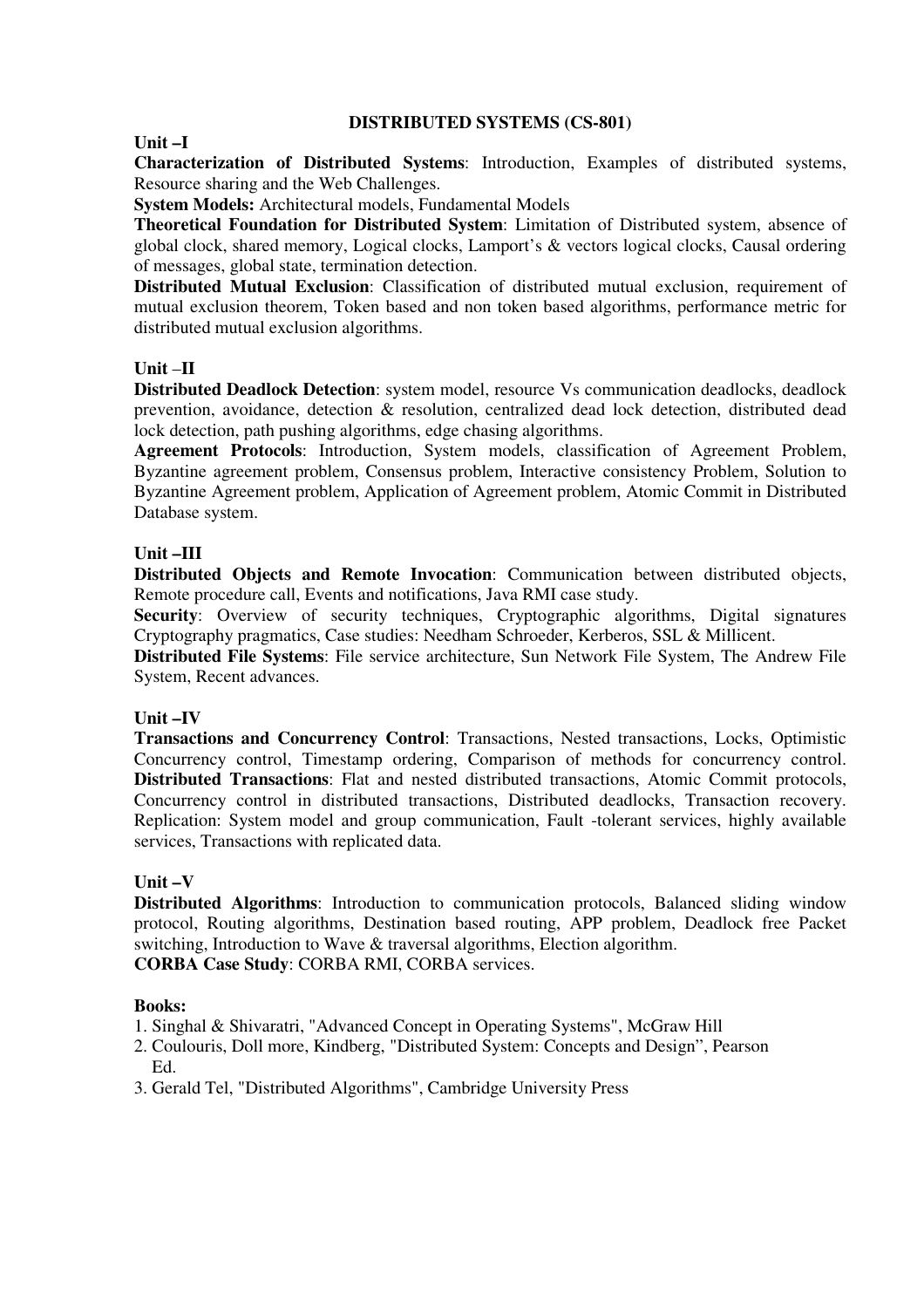## **ADVANCE COMPUTER ARCHITECTURE (CS-802)**

#### **Unit – I Introduction:**

Introduction to parallel computing, need for parallel computing, parallel architectural classification chemes, Flynn's , Fengs classification, performance of parallel processors, distributed processing, processor and memory hierarchy, bus, cache & shared memory, introduction to super scalar architectures, quantitative evaluation of performance gain using memory, cache miss/hits.

#### **Unit – II Multi-core architectures:**

Introduction to multi-core architectures, issues involved into writing code for multi-core architectures, evelopment of programs for these architectures, program optimizations techniques, building of some of these techniques in compilers, OpenMP and other message passing libraries, threads, mutex etc.

#### **Unit – III Multi-threaded architectures:**

Parallel computers, Instruction level parallelism (ILP) vs. thread level parallelism (TLP), Performance issues: Brief introduction to cache hierarchy and communication latency, Shared memory ultiprocessors, General architectures and the problem of cache coherence, Synchronization primitives: Atomic primitives; locks: TTS, ticket, array; barriers: central and tree; performance implications in shared memory programs; Chip multiprocessors: Why CMP (Moore's law, wire delay); shared L2 vs. tiled CMP; core complexity; power/performance; Snoopy coherence: invalidate vs. update, MSI, MESI, MOESI, MOSI; performance trade-offs; pipelined snoopy bus design; Memory consistency models: SC, PC, TSO, PSO, WO/WC, RC; Chip multiprocessor case studies: Intel Montecito and dual-core, Pentium4, IBM Power4, Sun Niagara

#### **Unit – IV Compiler optimization issues:**

Introduction to optimization, overview of parallelization; Shared memory programming, introduction to OpenMP; Dataflow analysis, pointer analysis, alias analysis; Data dependence analysis, solving data dependence equations (integer linear programming problem); Loop optimizations; Memory hierarchy issues in code optimization.

#### **Unit –V Operating system issues and applications:**

Operating System issues for multiprocessing Need for pre-emptive OS; Scheduling Techniques, Usual OS scheduling techniques, Threads, Distributed scheduler, Multiprocessor scheduling, Gang scheduling; Communication between processes, Message boxes, Shared memory; Sharing issues and Synchronization, Sharing memory and other structures, Sharing I/O devices, Distributed Semaphores, monitors, spin-locks, Implementation techniques on multi-cores; OpenMP, MPI and case studies Case studies from Applications: Digital Signal Processing, Image processing, Speech processing.

#### **Books :**

**1.** Hwang, " Advanced Computer Architecture", New Age International

**2.** Quin, " Parallel Computing, Theory & Practices", McGraw Hill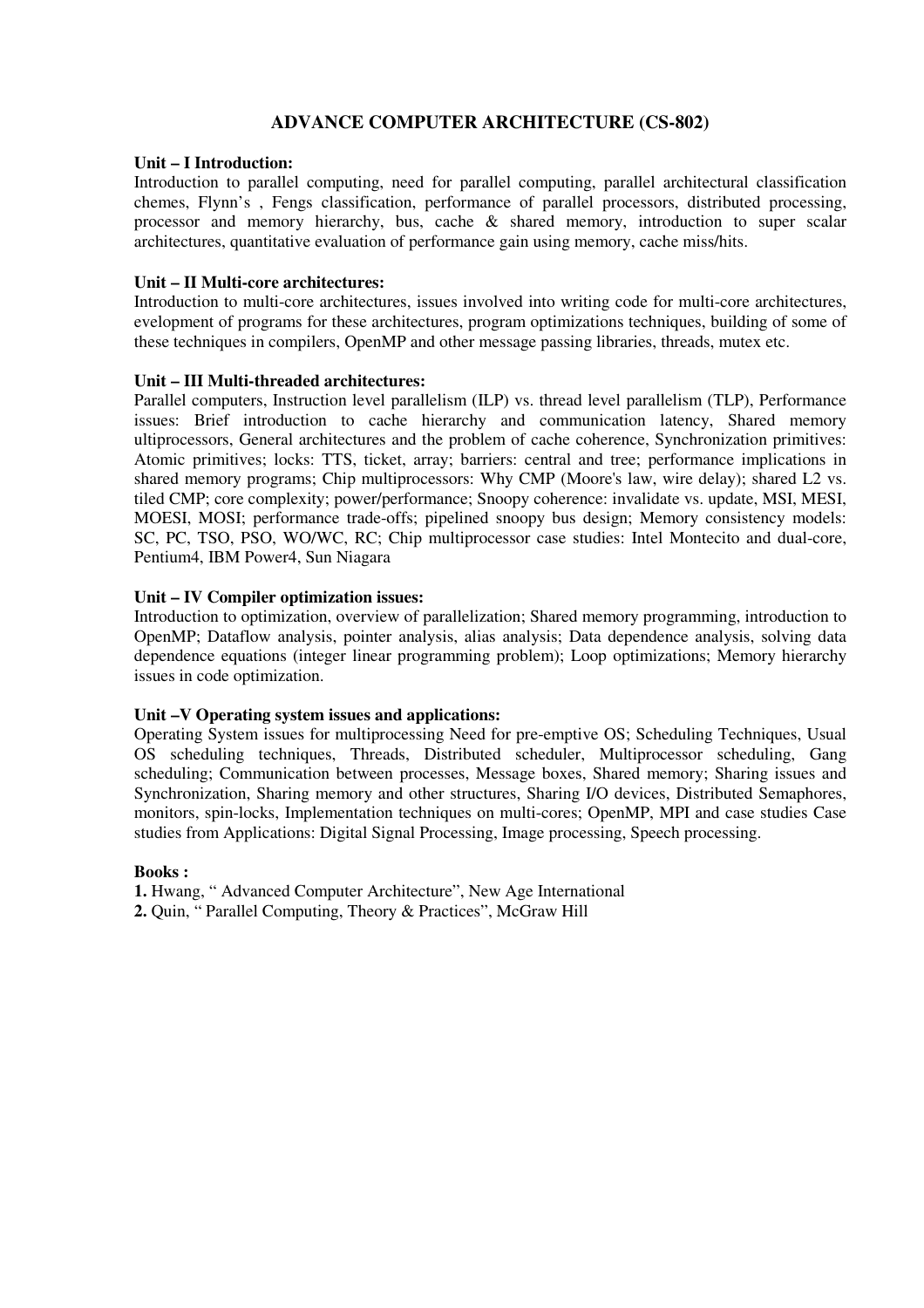## **CS-803 (1) REAL TIME SYSTEMS**

## **UNIT-I: Introduction**

Definition, Typical Real Time Applications: Digital Control, High Level Controls, Signal Processing etc., Release Times, Deadlines, and Timing Constraints, Hard Real Time Systems and Soft Real Time Systems, Reference Models for Real Time Systems: Processors and Resources, Temporal Parameters of Real Time Workload, Periodic Task Model, Precedence Constraints and Data Dependency.

## **UNIT-II: Real Time Scheduling**

Common Approaches to Real Time Scheduling: Clock Driven Approach, Weighted Round Robin Approach, Priority Driven Approach, Dynamic Versus Static Systems, Optimality of Effective-Deadline-First (EDF) and Least-Slack-Time-First (LST) Algorithms, Offline Versus Online Scheduling, Scheduling Aperiodic and Sporadic jobs in Priority Driven and Clock Driven Systems.

## **UNIT-III: Resources Access Control**

Effect of Resource Contention and Resource Access Control (RAC), Non-preemptive Critical Sections, Basic Priority-Inheritance and Priority-Ceiling Protocols, Stack Based Priority-Ceiling Protocol, Use of Priority-Ceiling Protocol in Dynamic Priority Systems, Preemption Ceiling Protocol, Access Control in Multiple-Unit Resources, Controlling Concurrent Accesses to Data Objects.

## **UNIT-IV: Multiprocessor System Environment**

Multiprocessor and Distributed System Model, Multiprocessor Priority-Ceiling Protocol, Schedulability of Fixed-Priority End-to-End Periodic Tasks, Scheduling Algorithms for Endto-End Periodic Tasks, End-to-End Tasks in Heterogeneous Systems, Predictability and Validation of Dynamic Multiprocessor Systems, Scheduling of Tasks with Temporal Distance Constraints.

## **UNIT-V: Real Time Communication**

Model of Real Time Communication, Priority-Based Service and Weighted Round-Robin Service Disciplines for Switched Networks, Medium Access Control Protocols for Broadcast Networks, Internet and Resource Reservation Protocols, Real Time Protocols, Communication in Multicomputer System, An Overview of Real Time Operating Systems.

- 1) Real Time Systems by Jane W. S. Liu, Pearson Education Publication.
- 2) Real-Time Systems: Scheduling, Analysis, and Verification by Prof. Albert M. K. Cheng, John Wiley and Sons Publications.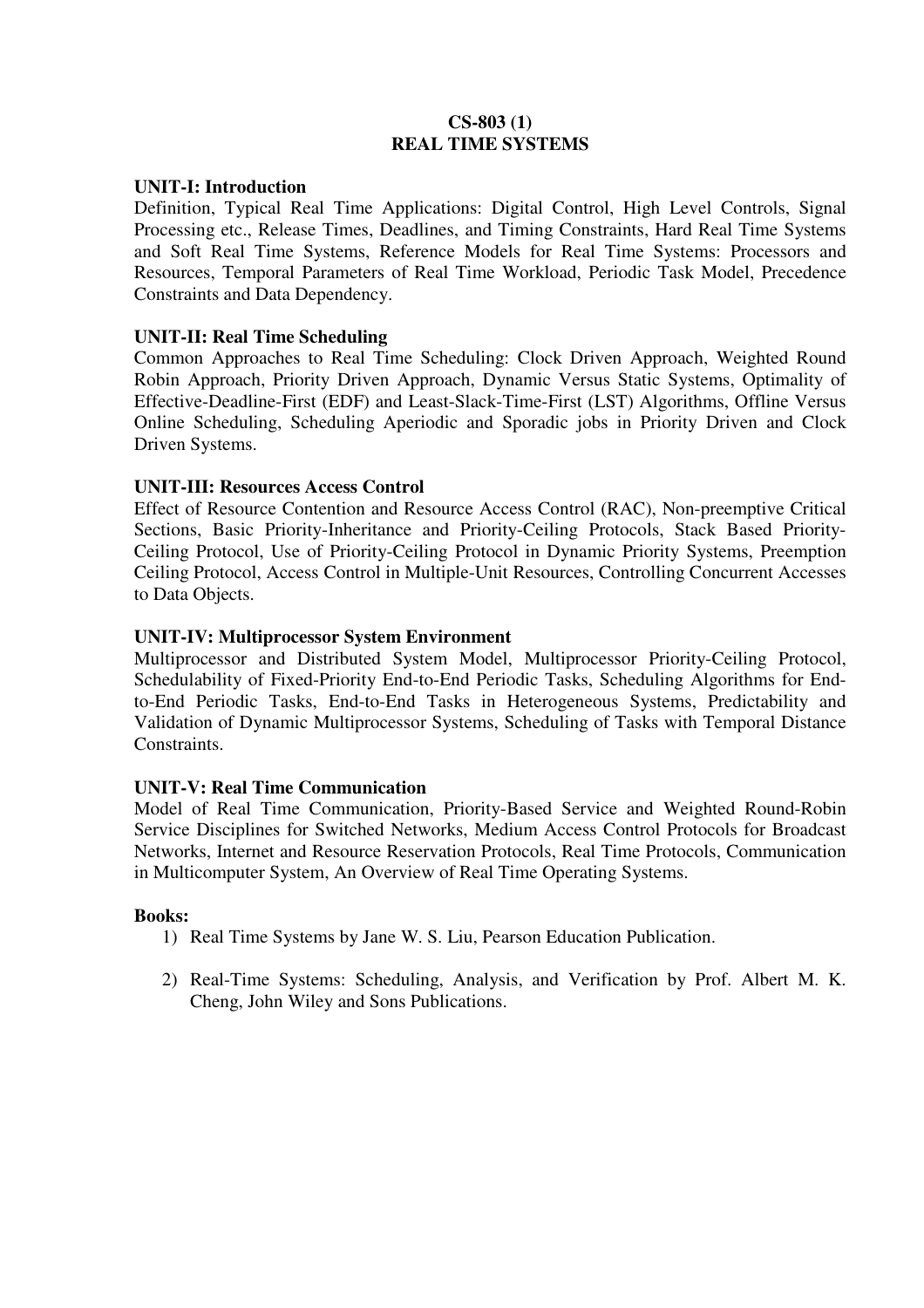## **CS-803 (2) SOFTWARE PROJECT MANAGEMENT**

## **UNIT-I: Introduction and Software Project Planning**

Fundamentals of Software Project Management (SPM), Need Identification, Vision and Scope document, Project Management Cycle, SPM Objectives, Management Spectrum, SPM Framework, Software Project Planning, Planning Objectives, Project Plan, Types of project plan, Structure of a Software Project Management Plan, Software project estimation, Estimation methods, Estimation models, Decision process.

## **UNIT-II: Project Organization and Scheduling**

Project Elements, Work Breakdown Structure (WBS), Types of WBS, Functions, Activities and Tasks, Project Life Cycle and Product Life Cycle, Ways to Organize Personnel, Project schedule, Scheduling Objectives, Building the project schedule, Scheduling terminology and techniques, Network Diagrams: PERT, CPM, Bar Charts: Milestone Charts, Gantt Charts.

## **UNIT-III: Project Monitoring and Control**

Dimensions of Project Monitoring & Control, Earned Value Analysis, Earned Value Indicators: Budgeted Cost for Work Scheduled (BCWS), Cost Variance (CV), Schedule Variance (SV), Cost Performance Index (CPI), Schedule Performance Index (SPI), Interpretation of Earned Value Indicators, Error Tracking, Software Reviews, Types of Review: Inspections, Deskchecks, Walkthroughs, Code Reviews, Pair Programming.

## **UNIT-IV: Software Quality Assurance and Testing**

Testing Objectives, Testing Principles, Test Plans, Test Cases, Types of Testing, Levels of Testing, Test Strategies, Program Correctness, Program Verification & validation, Testing Automation & Testing Tools, Concept of Software Quality, Software Quality Attributes, Software Quality Metrics and Indicators, The SEI Capability Maturity Model CMM), SQA Activities, Formal SQA Approaches: Proof of correctness, Statistical quality assurance, Cleanroom process.

## **UNIT-V: Project Management and Project Management Tools**

Software Configuration Management: Software Configuration Items and tasks, Baselines, Plan for Change, Change Control, Change Requests Management, Version Control, Risk Management: Risks and risk types, Risk Breakdown Structure (RBS), Risk Management Process: Risk identification, Risk analysis, Risk planning, Risk monitoring, Cost Benefit Analysis, Software Project Management Tools: CASE Tools, Planning and Scheduling Tools, MS-Project.

- 1) Software Project Management by M. Cotterell
- 2) Information Technology Project Management
- 3) Management Information and Control by
- 4) Software Project Managemnet by S. A. Kelkar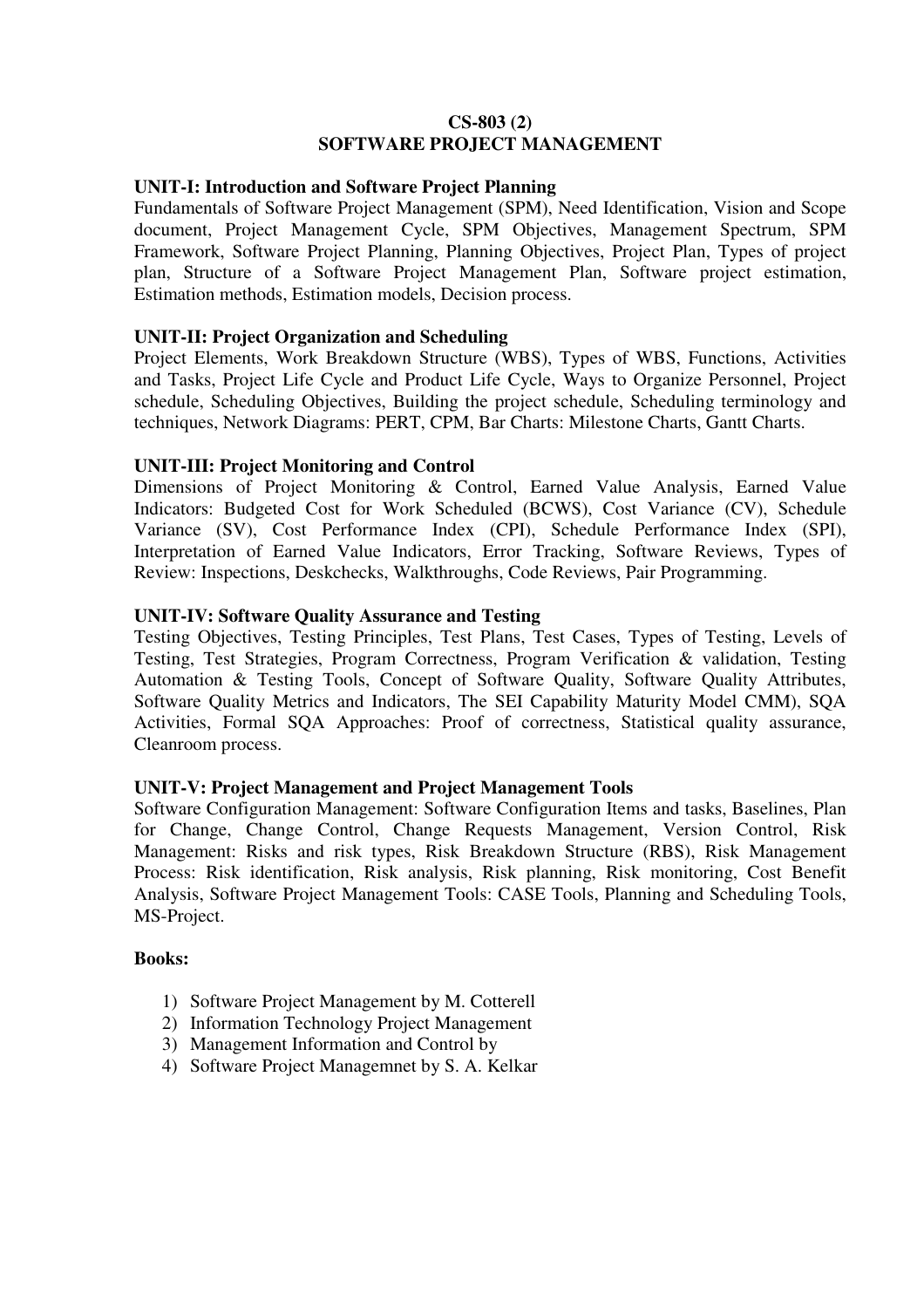## **CS-803 (3) SOFTWARE QUALITY ENGINEERING**

## **UNIT-I: Introduction**

Defining Software Quality, Software Quality Attributes and Specification, Cost of Quality, Defects, Faults, Failures, Defect Rate and Reliability, Defect Prevention, Reduction, and Containment, Overview of Different Types of Software Review, Introduction to Measurement and Inspection Process, Documents and Metrics.

## **UNIT-II: Software Quality Metrics**

Product Quality Metrics: Defect Density, Customer Problems Metric, Customer Satisfaction Metrics, Function Points, In-Process Quality Metrics: Defect Arrival Pattern, Phase-Based Defect Removal Pattern, Defect Removal Effectiveness, Metrics for Software Maintenance: Backlog Management Index, Fix Response Time, Fix Quality, Software Quality Indicators.

## **UNIT-III: Software Quality Management and Models**

Modeling Process, Software Reliability Models: The Rayleigh Model, Exponential Distribution and Software Reliability Growth Models, Software Reliability Allocation Models, Criteria for Model Evaluation, Software Quality Assessment Models: Hierarchical Model of Software Quality Assessment.

## **UNIT-IV: Software Quality Assurance**

Quality Planning and Control, Quality Improvement Process, Evolution of Software Quality Assurance (SQA), Major SQA Activities, Major SQA Issues, Zero Defect Software, SQA Techniques, Statistical Quality Assurance, Total Quality Management, Quality Standards and Processes.

## **UNIT-V: Software Verification, Validation & Testing:**

Verification and Validation, Evolutionary Nature of Verification and Validation, Impracticality of Testing all Data and Paths, Proof of Correctness, Software Testing, Functional, Structural and Error-Oriented Analysis & Testing, Static and Dynamic Testing Tools, Characteristics of Modern Testing Tools.

- 1) Jeff Tian, Software Quality Engineering (SQE), Wiley-Interscience, 2005; ISBN 0-471- 71345-7.
- 2) Metrics and Models in Software Quality Engineering, Stephen H. Kan, Addison-Wesley (2002), ISBN: 0201729156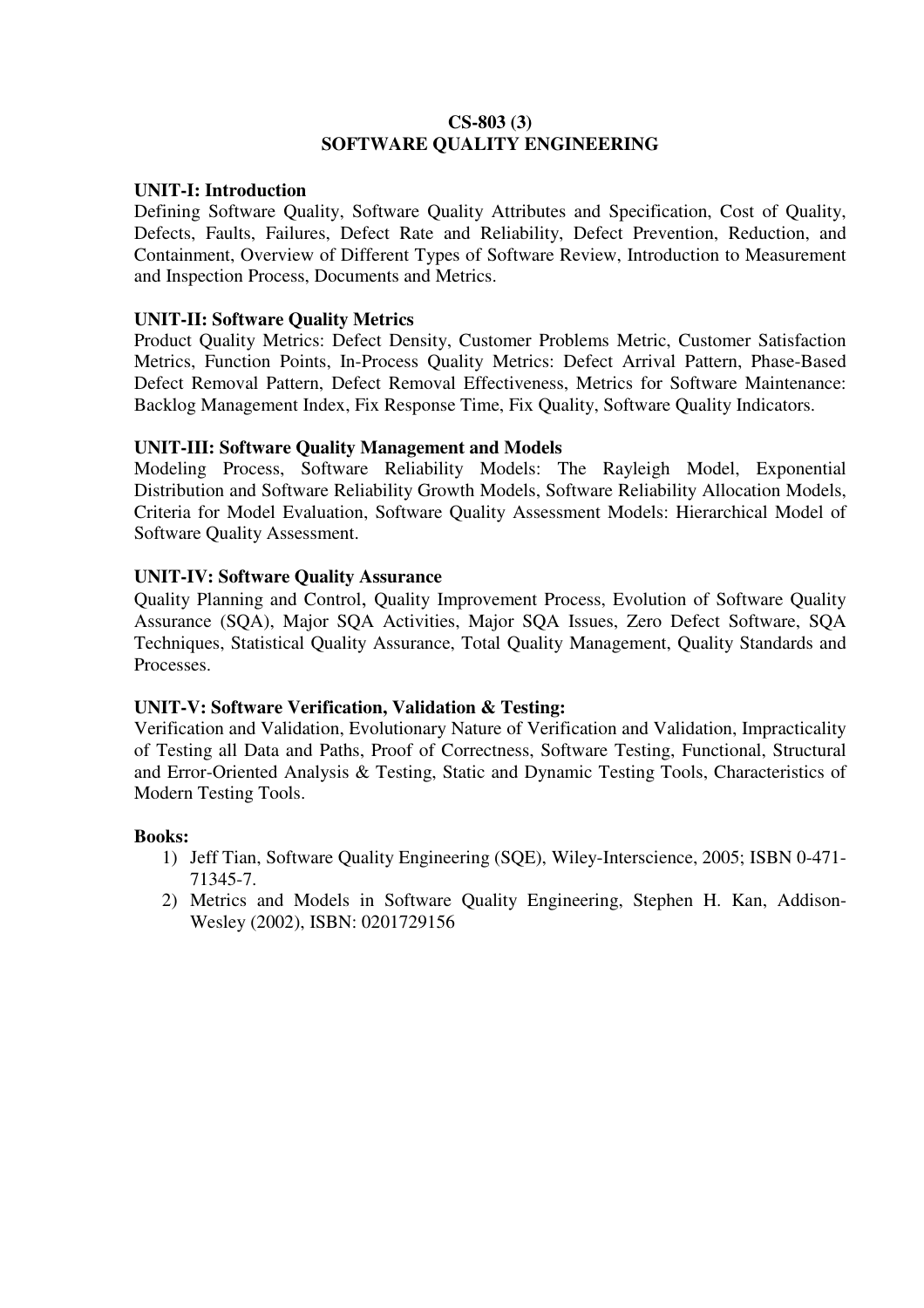#### **CS-804(1) NATURAL LANGUAGE PROCESSING**

# **Unit-I**

Introduction to Natural Language Understanding: The study of Language, Applications of NLP, Evaluating Language Understanding Systems, Different levels of Language Analysis, Representations and Understanding, Organization of Natural language Understanding Systems, Linguistic Background: An outline of English syntax.

# **Unit-II**

Introduction to semantics and knowledge representation, Some applications like machine translation, database interface.

### **Unit-III**

Grammars and Parsing: Grammars and sentence Structure, Top-Down and Bottom-Up Parsers, Transition Network Grammars, Top-Down Chart Parsing. Feature Systems and Augmented Grammars: Basic Feature system for English, Morphological Analysis and the Lexicon, Parsing with Features, Augmented Transition Networks.

### **Unit-IV**

Grammars for Natural Language: Auxiliary Verbs and Verb Phrases, Movement Phenomenon in Language, Handling questions in Context-Free Grammars. Human preferences in Parsing, Encoding uncertainty, Deterministic Parser.

#### **Unit-V**

Ambiguity Resolution: Statistical Methods, Probabilistic Language Processing, Estimating Probabilities, Part-of-Speech tagging, Obtaining Lexical Probabilities, Probabilistic Context-Free Grammars, Best First Parsing. Semantics and Logical Form, Word senses and Ambiguity, Encoding Ambiguity in Logical Form.

#### **Books:**

- 1 Akshar Bharti, Vineet Chaitanya and Rajeev Sangal, *NLP: A Paninian Perspective*, Prentice Hall, New Delhi
- 2 James Allen, *Natural Language Understanding,* 2/e, Pearson Education, 2003
- 3 D. Jurafsky, J. H. Martin, *Speech and Language Processing*, Pearson Education, 2002
- *4* L.M. Ivansca, S. C. Shapiro, *Natural Language Processing and Language Representation*
- 5 T. Winograd, *Language as a Cognitive Process*, Addison-Wesley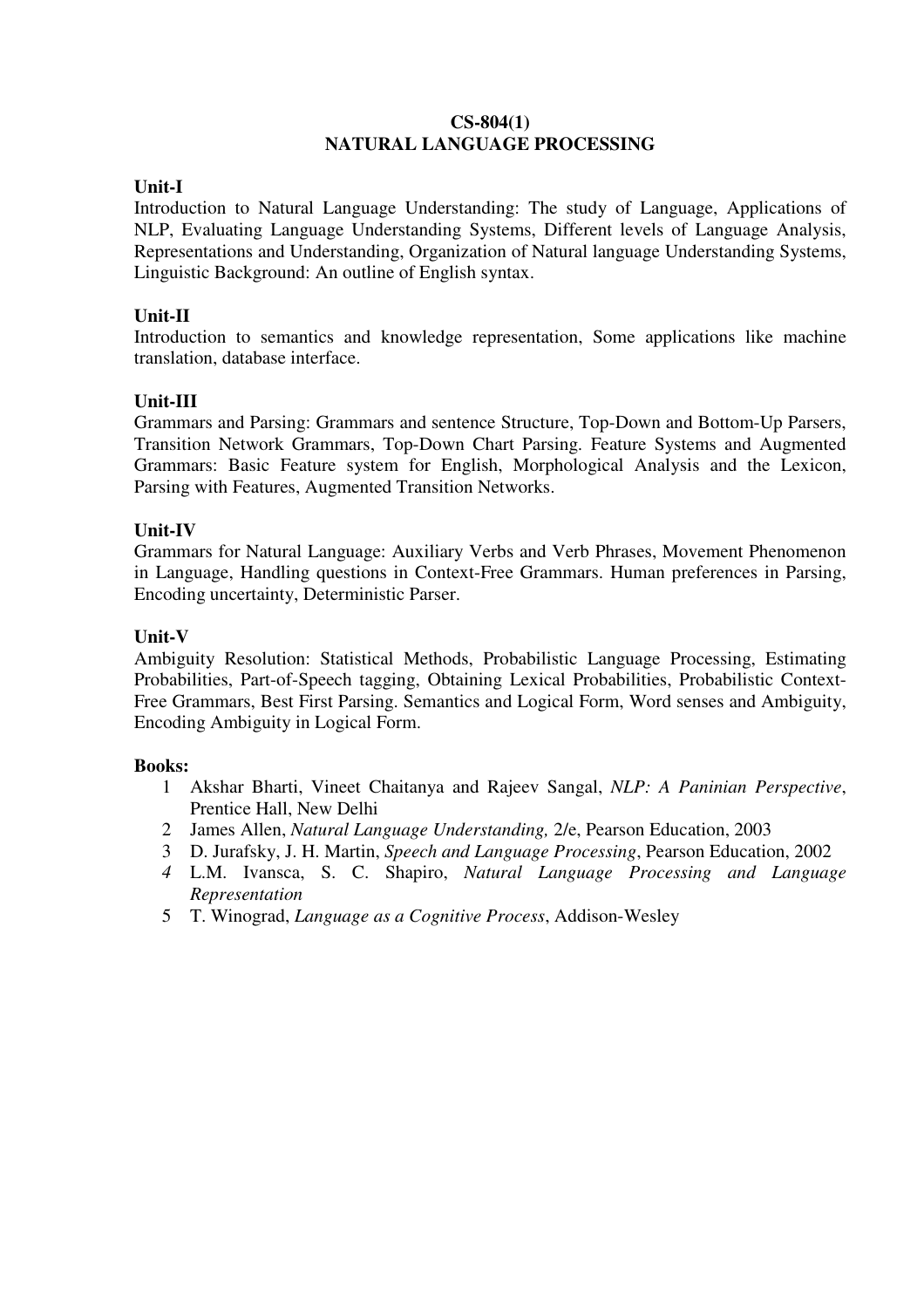### **CS-804(2) Neural Networks**

#### **Unit-I: Neurocomputing and Neuroscience**

Historical notes, human Brain, neuron Model, Knowledge representation, Al and NN. Learning process: Supervised and unsupervised learning, Error correction learning, competitive learning, adaptation, and statistical nature of the learning process.

# **Unit-II: Data processing**

Scaling, normalization, Transformation (FT/FFT), principal component analysis, regression, co-variance matrix, eigen values & eigen vectors. Basic Models of Artificial neurons, activation Functions, aggregation function, single neuron computation, multilayer perceptron, least mean square algorithm, gradient descent rule, nonlinearly separable problems and bench mark problems in NN.

# **Unit-III**

Multilayered network architecture, back propagation algorithm, heuristics for making BPalgorithm performs better. Accelerated learning BP (like recursive least square, quick prop, RPROP algorithm), approximation properties of RBF networks and comparison with multilayer perceptran.

# **Unit-IV**

Recurrent network and temporal feed-forward network, implementation with BP, self organizing map and SOM algorithm, properties of feature map and computer simulation. Principal component and Independent component analysis, application to image and signal processing.

# **Unit-V**

Complex valued NN and complex valued BP, analyticity of activation function, application in 2D information processing. Complexity analysis of network models. Soft computing. Neuro-Fuzzy-genetic algorithm Intergration.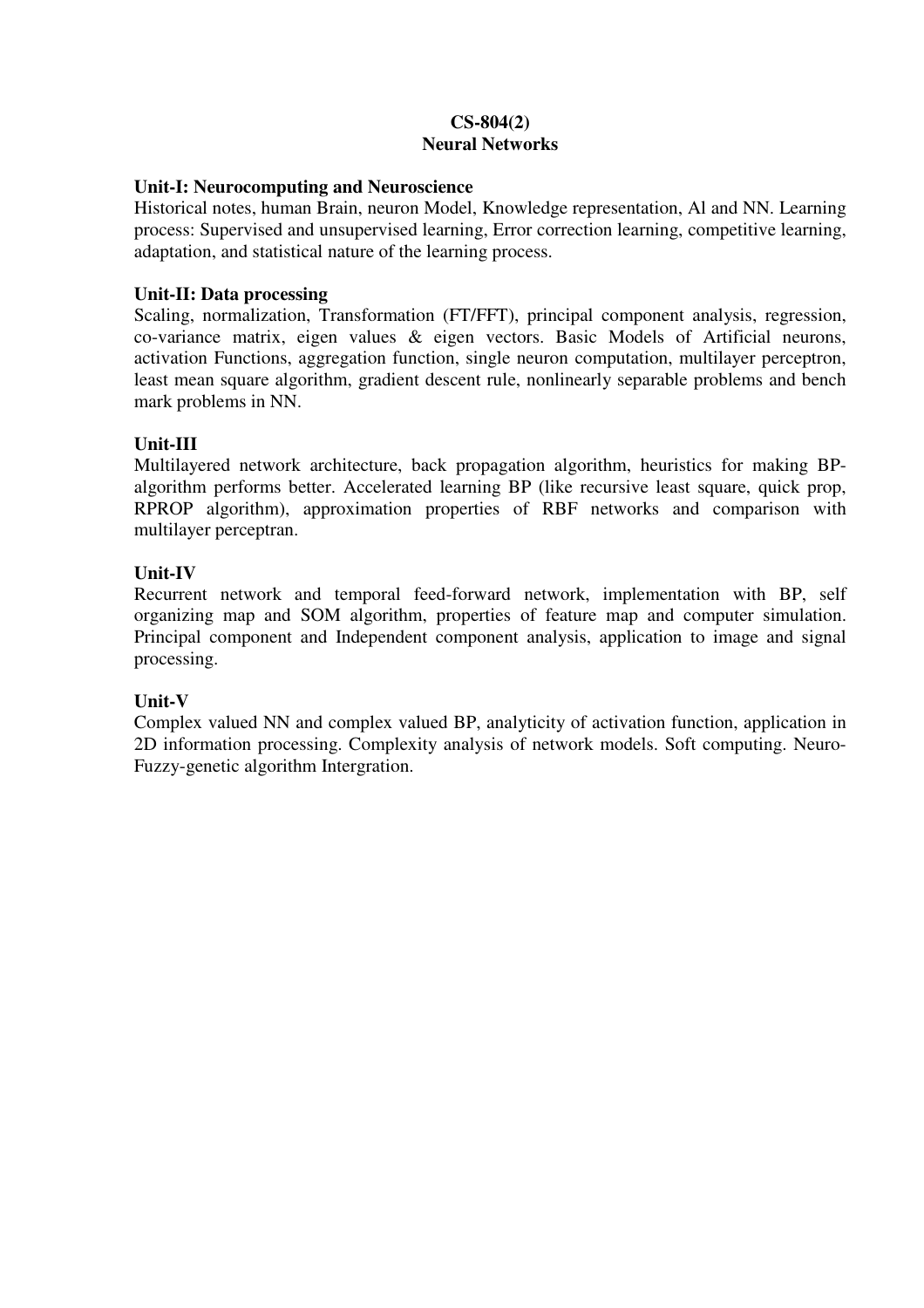# **CS-804(3) MOBILE COMPUTING**

# **Unit – I**

Introduction, issues in mobile computing, overview of wireless telephony: cellular concept, GSM: air-interface, channel structure, location management: HLR-VLR, hierarchical, handoffs, channel allocation in cellular systems, CDMA, GPRS.

# **Unit - II**

Wireless Networking, Wireless LAN Overview: MAC issues, IEEE 802.11, Blue Tooth, Wireless multiple access protocols, TCP over wireless, Wireless applications, data broadcasting, Mobile IP, WAP: Architecture, protocol stack, application environment, applications.

# **Unit – III**

Data management issues, data replication for mobile computers, adaptive clustering for mobile wireless networks, File system, Disconnected operations.

### **Unit - IV**

Mobile Agents computing, security and fault tolerance, transaction processing in mobile computing environment.

### **Unit – V**

Ad Hoc networks, localization, MAC issues, Routing protocols, global state routing (GSR), Destination sequenced distance vector routing (DSDV), Dynamic source routing (DSR), Ad Hoc on demand distance vector routing (AODV), Temporary ordered routing algorithm (TORA), QoS in Ad Hoc Networks, applications.

#### **Books:**

- 1. J. Schiller, Mobile Communications, Addison Wesley.
- 2. A. Mehrotra , GSM System Engineering.
- 3. M. V. D. Heijden, M. Taylor, Understanding WAP, Artech House.
- 4. Charles Perkins, Mobile IP, Addison Wesley.
- **5.** Charles Perkins, Ad hoc Networks, Addison Wesley**.**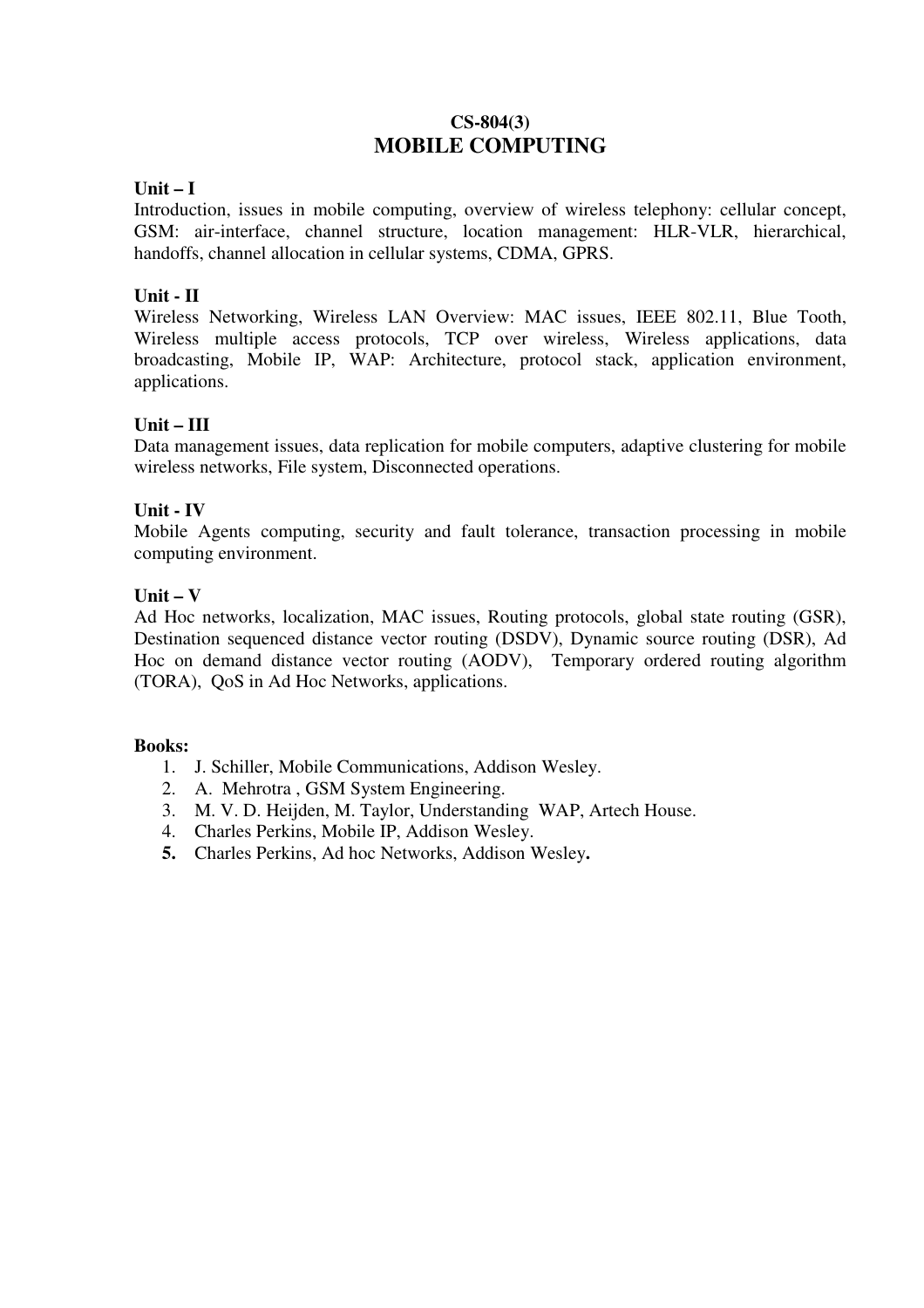# **CS-804(4) FUZZY SYSTEMS**

#### **UNIT I**

Introduction, Basic Types, Basic Concepts, Representations of Fuzzy Sets, Extension Principle for Fuzzy Sets, Types of Operations. Fuzzy Complements, Fuzzy Intersections: t- Norms., Fuzzy Unions: t-Conorms, Combinations of Operations. Aggregation Operations. Arithmetic: Fuzzy Numbers, Linguistic Variables, Arithmetic Operations on Intervals, Arithmetic Operations on Fuzzy Numbers, Fuzzy Equations

#### **UNIT 2**

Crisp versus Fuzzy Relations, Projections and Cylindric Extensions, Binary Fuzzy Relations, Binary Relations on a Single Set. Fuzzy Equivalence Relations, Fuzzy Compatibility Relations. Fuzzy Ordering Relations, Fuzzy Morphisms, Sup-i Compositions of Fuzzy Relations., Inf- Compositions of Fuzzy Relations.

#### **UNIT 3**

Fuzzy Measures, Fuzzy Sets and Possibility Theory, Classical Logic: An Overview. Multivalued Logics. Fuzzy Propositions. Fuzzy Quantifiers. Linguistic Hedges. Inference from Conditional Fuzzy Propositions. Inference from Conditional and Qualified Propositions. Inference from Quantified Propositions, Information and Uncertainty, Nonspecificity of Fuzzy Sets. Fuzziness of Fuzzy Sets. Principles of Uncertainty

#### **UNIT 4**

Fuzzy Expert Systems: An Overview. Fuzzy Implications. Selection of Fuzzy Implications. Multiconditional Approximate Reasoning. The Role of Fuzzy Relation Equations, Fuzzy Controllers: Overview, Fuzzy Neural Networks. Fuzzy Automata. Fuzzy Dynamic Systems.

#### **UNIT 5**

Fuzzy Databases. Fuzzy Information Retrieval, Individual Decision Making, Multiperson Decision Making, Multicriteria Decision Making, Multistage Decision Making, Fuzzy Systems and Genetic Algorithms.

#### **Reference:**

- George J. Klir, Bo Yuan, "Fuzzy Sets and Fuzzy Logic", PHI
- Witold Pedrvcz and Femando Gomide. "An Introduction to Fuzzy Sets", PHI